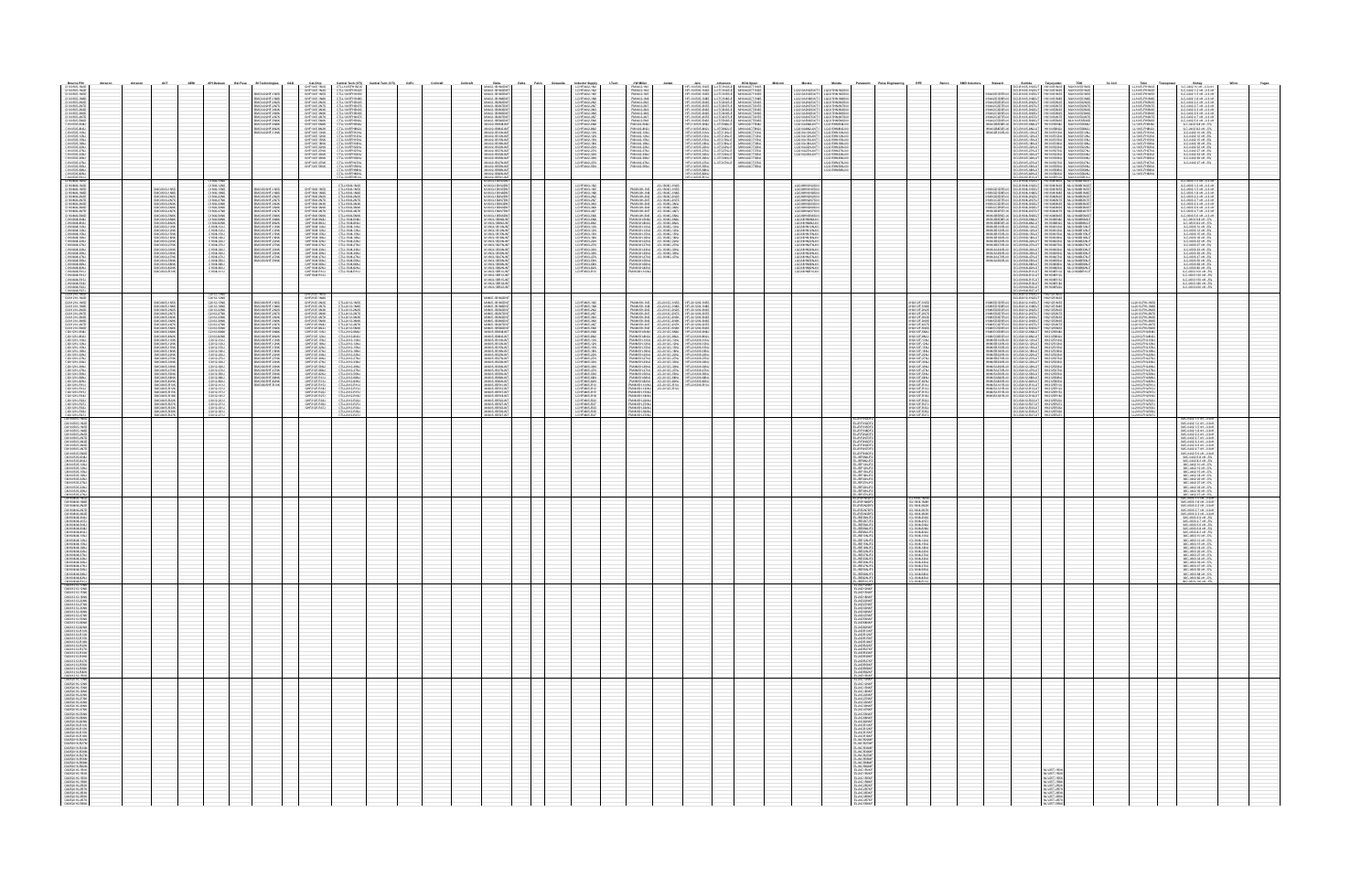| CM252016-6R8K<br>CM252016-8R2K<br>CM252016-100K<br>CM252016-120K<br>CM252016-150K<br>CM252016-180K<br>CM252016-220K<br>CM252016-270K<br>CM252016-330K<br>CM252016-390K<br>CM252016-470K<br>CM252016-560K<br>CM252016-680K<br>CM252016-820K<br>CM322522-47NM<br>CM322522-56NM<br>CM322522-68NM<br>CM322522-R12M<br>CM322522-R15M<br>CM322622E18M<br>CM322522-R27M<br>CM322522-R33M<br>2522-R39M<br>CM322522-R47M<br>CM322522-R56M<br>CM322522-R68M<br>CM322522-R82M<br>CM322522-1R0K<br>CM322522-1R2K<br>CM322522-1R5K<br>CM322522-1R8K<br>2522-2R2K<br>CM322522-2R7K<br>CM322522-3R3K<br>CM322522-3R9K<br>CM322522-4R7K<br>CM322522-5R6K<br>CM322522-6R8K<br>CM322522-120K<br>CM322522-150K<br>CM322522-180K                                                                                                                                                                                                                                                                                                                                                                                                                                                                                                                                                                                                                                                                                                                                                                                                                                                                                                                                                                                                                                                                                                                                                                                                                                                                                                                                                                                                                                                                                                                                                                                                                                                                                                                                                                                                                                                                                                                                                                     |                                                                                                                                                                                                                                                                                                                                                                                                                                                                                                                                                                                                                                                                                                                                                                                                                                                                                                                                                                                                                                                                                                                                                                                                                                                                                                                                                                                                                                                                                                                                                                                                                                                                                                                                                                                                                                                             |                                                                                                                                                                                                                                                                                                                                                                                                                                                                                                                                                                                                                                                                                                                                                                                                                                                                                                                                                                                                                                                          | JWI 322522-R1<br>JWI 322522-R15M<br>JWI 322522-R15M<br>JWI 322522-R27M<br>JWI 322522-R27M<br>JWI 322522-R3<br>JWI 322522-R39M<br>JWI 322522-R568<br>JWI 322522-R<br>JWI 322522-R82M<br>JWI322522-1R2<br>JWI 322522-1R58<br>JWI 322522-1R88<br>JWI 322522-2R<br>JWI 322522-2R7<br>JWI 322522-3R3K<br>JW 322522-3R9K<br>JW 322522-4R7K<br>JW 322522-5R6K<br>JWI 322522-6R8K<br>M1322522-8R2K<br>M1322522-100K<br>M1322522-120K<br>JWI 322522-150K<br>JWI 322522-22                                                                                                                                                                                                                                                                                                                                                                                                                                                                                                                                                                                                                                                                                                                                                                                                                                                                                                                                                                                                                                                                                                                                                                                                                                                                                                                                                                                                                                                                                                                                                                                                                                                                                                                                                                                                                                               | ELJNC6R8K<br>ELJNC8R2K<br>ELJNC120KF<br>ELJNC150KF<br>ELJNC180KF<br>ELINC220KF<br>ELJNC330KF<br>ELJNC390KF<br>ELJNC470KF<br>ELJNC560K<br>ELJNC680KF<br>ELJNC820KF<br>ELJNC101KF<br>ELJNA47NMF<br><b>ELJNAS6NM</b><br>ELJNA68NM<br>ELJNAR12MF<br>ELJNAR15MF<br>ELJNAR18ME<br>ELJNAR27MF<br>ELJNAR33MF<br>ELJNAR39M<br>ELJNAR47ME<br><b>ELJNARSEME</b><br>ELJNAR82MF<br>ELJNA1R0KF<br>ELJNA1R2KF<br>ELJNA1R5KF<br>ELJNA1R8K<br>ELJNA2R7KI<br>ELJNA3R3KF<br>ELJNA3R9KF<br>ELJNA4R7KF<br>ELJNA5R6KF<br>ELJNA6R8KF<br>ELJNA120KF<br>ELJNA150KF<br>ELJNA180KF<br>ELJNA220KF<br>ELJNA270KF                                                                                                                                                                                                                                                                                                                                                                                                       | NLV25T-6R8<br>NLV25T-8R2<br>NL322522T-R22<br>NL322522T-R33M<br>NL322522T-R39M<br>NL322522T-1R0K<br>NL322522T-1R2K<br>NL322522T-1R5K<br>NL322522T-1R8K<br>N.322522T-2R2K<br>NL322522T-2R7K<br>NL322522T-3R3K<br>NL322522T-3R9K<br>NL322522T-4R7K<br>NL322522T-5R6K<br>NL322522T-6R8K<br>NL322522T-8R2K<br>NL322522T-100K<br>NL322522T-120K<br>NL322522T-150K<br>NL322522T-180K<br>NL322522T-220K<br>NL322522T-270K                                                                                                                                                                                                                                                                                                                                                                                                                                                                                                                                                                                                                                                                                                                                                                                                                                                                                                                                                                                                                                                                                                                                                                                                                                                                                                                                                                                                                                                                                                                                                                                                                                                                                                                                                                                                                                                                                                                                                                                                                                                                                                                                                                                                                                                                                                                                                                                                                                                                                                                                      |
|----------------------------------------------------------------------------------------------------------------------------------------------------------------------------------------------------------------------------------------------------------------------------------------------------------------------------------------------------------------------------------------------------------------------------------------------------------------------------------------------------------------------------------------------------------------------------------------------------------------------------------------------------------------------------------------------------------------------------------------------------------------------------------------------------------------------------------------------------------------------------------------------------------------------------------------------------------------------------------------------------------------------------------------------------------------------------------------------------------------------------------------------------------------------------------------------------------------------------------------------------------------------------------------------------------------------------------------------------------------------------------------------------------------------------------------------------------------------------------------------------------------------------------------------------------------------------------------------------------------------------------------------------------------------------------------------------------------------------------------------------------------------------------------------------------------------------------------------------------------------------------------------------------------------------------------------------------------------------------------------------------------------------------------------------------------------------------------------------------------------------------------------------------------------------------------------------------------------------------------------------------------------------------------------------------------------------------------------------------------------------------------------------------------------------------------------------------------------------------------------------------------------------------------------------------------------------------------------------------------------------------------------------------------------------------|-------------------------------------------------------------------------------------------------------------------------------------------------------------------------------------------------------------------------------------------------------------------------------------------------------------------------------------------------------------------------------------------------------------------------------------------------------------------------------------------------------------------------------------------------------------------------------------------------------------------------------------------------------------------------------------------------------------------------------------------------------------------------------------------------------------------------------------------------------------------------------------------------------------------------------------------------------------------------------------------------------------------------------------------------------------------------------------------------------------------------------------------------------------------------------------------------------------------------------------------------------------------------------------------------------------------------------------------------------------------------------------------------------------------------------------------------------------------------------------------------------------------------------------------------------------------------------------------------------------------------------------------------------------------------------------------------------------------------------------------------------------------------------------------------------------------------------------------------------------|----------------------------------------------------------------------------------------------------------------------------------------------------------------------------------------------------------------------------------------------------------------------------------------------------------------------------------------------------------------------------------------------------------------------------------------------------------------------------------------------------------------------------------------------------------------------------------------------------------------------------------------------------------------------------------------------------------------------------------------------------------------------------------------------------------------------------------------------------------------------------------------------------------------------------------------------------------------------------------------------------------------------------------------------------------|----------------------------------------------------------------------------------------------------------------------------------------------------------------------------------------------------------------------------------------------------------------------------------------------------------------------------------------------------------------------------------------------------------------------------------------------------------------------------------------------------------------------------------------------------------------------------------------------------------------------------------------------------------------------------------------------------------------------------------------------------------------------------------------------------------------------------------------------------------------------------------------------------------------------------------------------------------------------------------------------------------------------------------------------------------------------------------------------------------------------------------------------------------------------------------------------------------------------------------------------------------------------------------------------------------------------------------------------------------------------------------------------------------------------------------------------------------------------------------------------------------------------------------------------------------------------------------------------------------------------------------------------------------------------------------------------------------------------------------------------------------------------------------------------------------------------------------------------------------------------------------------------------------------------------------------------------------------------------------------------------------------------------------------------------------------------------------------------------------------------------------------------------------------------------------------------------------------------------------------------------------------------------------------------------------------|-------------------------------------------------------------------------------------------------------------------------------------------------------------------------------------------------------------------------------------------------------------------------------------------------------------------------------------------------------------------------------------------------------------------------------------------------------------------------------------------------------------------------------------------------------------------------------------------------------------------------------------------------------------------------------------------------------------------------------------------------------------------------------------------------------------------------------------------------------------------------------------------------------------------------------------------------------------------------------------------|--------------------------------------------------------------------------------------------------------------------------------------------------------------------------------------------------------------------------------------------------------------------------------------------------------------------------------------------------------------------------------------------------------------------------------------------------------------------------------------------------------------------------------------------------------------------------------------------------------------------------------------------------------------------------------------------------------------------------------------------------------------------------------------------------------------------------------------------------------------------------------------------------------------------------------------------------------------------------------------------------------------------------------------------------------------------------------------------------------------------------------------------------------------------------------------------------------------------------------------------------------------------------------------------------------------------------------------------------------------------------------------------------------------------------------------------------------------------------------------------------------------------------------------------------------------------------------------------------------------------------------------------------------------------------------------------------------------------------------------------------------------------------------------------------------------------------------------------------------------------------------------------------------------------------------------------------------------------------------------------------------------------------------------------------------------------------------------------------------------------------------------------------------------------------------------------------------------------------------------------------------------------------------------------------------------------------------------------------------------------------------------------------------------------------------------------------------------------------------------------------------------------------------------------------------------------------------------------------------------------------------------------------------------------------------------------------------------------------------------------------------------------------------------------------------------------------------------------------------------------------------------------------------------------------------------------------------|
| CM322522-270K<br>CM322522-330K<br>CM322522-390K<br>322522-560K<br>CM322522-680K<br>CM322522-820K<br>CM322522-121K<br>CM322522-151K<br>CM322522-181K<br>CM453232-R10M AISM-1812-R10<br>CM453232-R12M AISM-1812-R12M<br>CMS3232-R15M AISM-1812-R15M<br>CMS3232-R16M AISM-1812-R16M<br>CMS3232-R22M AISM-1812-R22M<br>CM453232-R27M AISM-1812-R27M<br>CM453232-R33M AISM-1812-R33M<br>CM453232-R39M AISM-1812-R39M<br>CM453232-R47M AISM-1812-R47M<br>CM453232-R56M AISM-1812-R56M<br>CM453232-R68M AISM-1812-R68M<br>CM453232-R82M AISM-1812-R82M<br>CM453232-R82M AISM-1812-R82M<br>CM453232-1R0K AISM-1812-1R0K<br>CM453232-1R2K AISM-1812-1R2K<br>CM453232-1R5K AISM-1812-1R5K<br>CM453232-1R8K AISM-1812-1R8K<br>CM453232-2R2K AISM-1812-1R8K<br>CM453232-2R7K AISM-1812-2R7K<br>CM453232-3R3K AISM-1812-3R3K<br>CM453232-3R9K AISM-1812-3R9K<br>CM453232-4R7K AISM-1812-4R7K<br>CM453232-5R6K AISM-1812-5R6K<br>CM453232-6R8K AISM-1812-6R8K<br>CM453232-8R2K AISM-1812-8R2K<br>CM453232-100K AISM-1812-100K<br>CM453232-120K AISM-1812-120K<br>CM453232-150K AISM-1812-150K<br>CM453232-180K AISM-1812-180K<br>CM453232-220K AISM-1812-220K<br>CM453232-270K AISM-1812-270K<br>CM453232-330K AISM-1812-330K<br>CM453232-390K AISM-1812-390K<br>CM453232-470K AISM-1812-470K<br>CM453232-560K AISM-1812-560K<br>CM453232-680K AISM-1812-680K<br>CM453232-820K AISM-1812-820K<br>CM453232-101K AISM-1812-101K                                                                                                                                                                                                                                                                                                                                                                                                                                                                                                                                                                                                                                                                                                                                                                                                                                                                                                                                                                                                                                                                                                                                                                                                                                                                  | CTMC1812-R10<br>BCL453232-R10M<br>BCL453232-R12M<br>CTMC1812-R12M<br>BCL453232-R15M<br>CTMC1812-R15<br>CTMC1812-R18<br>BCL453232-R22M<br>NL4532 R22M CTMC1812-R22M<br>BCL453232-R27M<br>NL4532 R27M CTMC1812-R27M<br>BCL453232-R33M<br>NL4532 R33M CTMC1812-R33M<br>BCL453232-R39M<br>NL4532 R39M<br>BCL453232-R47M<br>NL4532 R47M CTMC1812-R47M<br>BCL453232-R56M<br>NL4532 R56M CTMC1812-R56M<br>BCL453232-R68M<br>NL4532 R68M CTMC1812-R68M<br>BCL453232-R82M<br>BCL453232-1R0K<br>BCL453232-1R2K<br>NL4532 R82M CTMC1812-R82M<br>NL4532 1R0M CTMC1812-1R0K<br>NL4532 1R2M CTMC1812-1R2K<br>BCL453232-1R5K<br>NL4532 1R5M CTMC1812-1R5K<br>NL4532 1R8M CTMC1812-1R8K<br>NL4532 2R2M CTMC1812-2R2K<br>BCL453232-1R8<br>BCL453232-2R7K<br>NL4532 2R7M CTMC1812-2R7K<br>BCL453232-3R3K<br>NL4532 3R3K CTMC1812-3R3K<br>NL4532 3R9K CTMC1812-3R9K<br>NL4532 4R7K CTMC1812-4R7K<br>BCL453232-5R6K<br>NL4532 5R6K CTMC1812-5R6K<br>BCL453232-6R8K<br>NL4532 6R8K CTMC1812-6R8K<br>NL4532 8R2K<br>CTMC1812-8R2K<br>BCL453232-8R2K<br>NL4532 100K<br>NL4532 120K CTMC1812-120K<br>BCL453232-150K<br>NL4532 150K<br>CTMC1812-150K<br>BCL453232-180K<br>NL4532 180K CTMC1812-180K<br>NL4532 220K CTMC1812-220K<br>NL4532 270K CTMC1812-270K<br>BCL453232.221K<br>BCL453232.271K<br>BCL453232.531K<br>NL4532 330K CTMC1812-330K<br>BCL453232-390K<br>NL4532 390K CTMC1812-390K<br>NL4532470K<br>NL4532560K<br>CTMC1812-560<br>BCL453232-680K<br>NL4532 680K CTMC1812-680K<br>NL4532 820K CTMC1812-820K<br>NL4532 101K CTMC1812-101K<br>BCL453232-820K<br>BCL453232-101K                                                                                                                                                                                                                                                                                             | LCM1812R-R1<br>LCM1812R-R12M<br>LCM1812R-R15M<br>LCM1812R-R15M<br>LCM1812R-R22M<br>LCM1812R-R33M<br>LCM1812R-R33M<br>LCM1812R-R47M<br>LCM1812R-R47M<br>CM1812R-R66M<br>CM1812R-R66M<br>CM1812R-R6M<br>CM1812R-1R0K<br>CM1812R-1R6K<br>CM1812R-1R8K<br>CM1812R-2R2K<br>CM1812R-2R2K<br>CM1812R-2R2K<br>LCM1812R-2R7K<br>LCM1812R-3R3K<br>LCM1812R-3R9K<br>LCM1812R-4R7K<br>LCM1812R-5R6K<br>LCM1812R-6R8K<br>LCM1812R-8R2K<br>LCM1812R-100K<br>LCM1812R-120K<br>LCM1812R-150K<br>LCM1812R-220K<br>LCM1812R-220K<br>LCM1812R-390K<br>LCM1812R-470K<br>LCM1812R-560K<br>LCM1812R-560K<br>LCM1812R-560K<br>LCM1812R-680K<br>LCM1812R-820K<br>LCM1812R-101K<br>LCM1812R-121K                                                                                                                                                                                                                                                                                                                                                                                  | JWI 322522-270<br>JWI 322522-330<br>JWI 322522-390K<br>JWI 322522-47<br>JWI 322522-560K<br>JWI 322522-820K<br>JWI 322522-101K<br>JWI 322522-121K<br>JWI 322522-151K<br>JWI 322522-181K<br>JWI 453232-R10M SMI-453232-R10M<br>JWI 453232-R12M SMI-453232-R12M<br>JWI 453232-R15M SMI-453232-R15M<br>JWI 453232-R18M SMI-453232-R18M<br>JWI 453232-R22M SMI-453232-R22M<br>JWI 453232-R27M SMI-453232-R27M<br>JWI 453232-R33M SMI-453232-R33M<br>JWI453232-R35M SMI453232-R35M<br>JWI 453232-R56M SMI-453232-R56M<br>JWI 453232-R68M SMI-453232-R68M<br>JWI 453232-R82M SMI-453232-R82M<br>JWI 453232-1R0K SMI-453232-1R0K<br>JWI 453232-1R2K SMI-453232-1R2K<br>JWI 453232-1R5K SMI-453232-1R5K<br>JWI 453232-1R8K SMI-453232-1R8K<br>JWI 453232-2R2K SMI-453232-2R2K<br>JWI 453232-2R7K SMI-453232-2R7K<br>JWI 453232-3R3K SMI-453232-3R3K<br>JWI 453232-5R6K SMI-453232-5R6K<br>JWI 453232-6R8K SMI-453232-6R8K<br>JWI453232-8R2K SMI-453232-8R2K<br>JWI453232-100K SMI-453232-100K<br>JWI 453232-120K SMI-453232-120K<br>JWI 453232-150K SMI-453232-150K<br>JWI 453232-180K SMI-453232-180K<br>JW 453232-220K SM 453232-220K<br>JW 453232-270K SM 453232-270K<br>JW 453232-330K SM 453232-330K<br>JWI 453232-390K SMI-453232-390K<br>JWI453232-470K SMI-453232-470K<br>JWI453232-560K SMI-453232-560K<br>JWI 453232-680K SMI-453232-680K<br>JWI 453232-820K SMI-453232-820K<br>JW 453232-101K SMI-453232-101K<br>JW 453232-121K SMI-453232-121K                                                                                                                                                                                                                                                                                                                                                                                                                                                                                                                                                                                                                                                                                                                                                                                                                                                              | ELJNA330KF<br>ELJNA390KF<br>ELJNA680KF<br>ELJNA820KF<br>ELJNA101KF<br>ELJNA151KF<br>ELJNA181KF<br>ELJNA221KF<br>W4532R10M<br>W4532R12M<br>W4532R15M<br>W4532R18M<br>W4532R22M<br>ELJFBR22M<br>ELJFBR27MF<br>W4532R27M<br>ELJFBR33M<br>W4532R33M<br>ELJFBR35MF<br>W4532R39M<br>ELJFBR56M<br>W4532R56M<br>ELJFBR68MF<br>W4532R68M<br>ELJFBR82MF<br>ELJFB1R0KF<br>ELJFB1R2KF<br>W4532R82M<br>M45321R2K<br>ELJFB1R5KF<br>IW45321R5K<br>ELJFB1R8KF<br>ELJFB2R2KF<br>ELJFB2R7KF<br>M45322R7K<br>ELJFB3R3KF<br>M45323R3K<br>ELJFB3R9KF<br>ELJFB4R7KF<br>ELJFB5R6KF<br>M45323R9K<br>M45325R6K<br><b>ELJFB6R8KF</b><br>M45326R8K<br>ELJFB8R2K<br>M45328R2K<br>ELJFB100KF<br>ELJFB120KF<br>W4532120K<br>ELJFB150K<br>M4532150K<br>ELJFB180KF<br>M4532180K<br>ELJFB220KF<br>ELJFB270KF<br>ELJFB330KF<br>W4532220K<br>M4532330K<br>ELJFB390KF<br>M4532390K<br>ELJFB470K<br>W4532560K<br>ELJFB680KF<br>M4532680K<br>ELJFBR20K<br>M4532820K<br>ELJFB101K<br>M4532101K                                   | NL322522T-330K<br>NL322522T-390K<br>NL322522T-470K<br>NL322522T-560K<br>NL322522T-680K<br>NL322522T-820K<br>NL322522T-101K<br>NL322522T-121K<br>NL322522T-121K<br>NL322522T-151K<br>NL322522T-181K<br>NL322522T-221K<br>SMC1812-R10M NL453232T-R10M<br>NL453232T-R12M<br>NL453232T-R15M<br>NL453232T-R18M<br>NL453232T-R27M<br>SMC1812-R33M NL453232T-R33M<br>NL453232T-R39M<br>SMC1812-R47M NL453232T-R47M<br>NL453232T-R56M<br>SMC1812-R68M NL453232T-R68M<br>ML453232T-R82M<br>NL4532T-1R2K<br>NL453232T-1R2K<br>SMC1812-1R5K NL453232T-1R5K<br>NL453232T-1R5K<br>SMC1812-2R2K NL453232T-2R2K<br>NL4532T-1R5K<br>NL4532T-1RBK<br>NL4532T-2R2K<br>NL453232T-2R7K<br>NL4532T-2R7K<br>NL4532T-3R3K<br>SMC1812-3R3K NL453232T-3R3K<br>NL453232T-3R9K<br>NL4532T-3R9K<br>NL4532T-4R7K<br>NL4532T-5R6K<br>NL453232T-5R6K<br>NL4532T-6RBK<br>SMC1812-6R8K NL453232T-6R8K<br>NL453232T-6R8K<br>SMC1812-100K NL453232T-100K<br>NL453232T-100K<br>SMC1812-150K NL453232T-150K<br>NL4532T-BR2K<br>NL4532T-100K<br>NL4532T-120K<br>NL4532T-150K<br>NL4532T-180K<br>NL453232T-180K<br>SMC1812-220K NL453232T-220K<br>NL453232T-270K<br>SMC1812-330K NL453232T-330K<br>NL4532T-220K<br>NL4532T-270K<br>NL4532T-330K<br>NL4532T-390K<br>NL453232T-390K<br>SMC1812-470K NL453232T-470K<br>NL453232T-560K<br>NL453232T-560K<br>NL4532T-470K<br>NL4532T-680K<br>SMC1812-680K NL453232T-680K<br>NL4532T-820K<br>NL453232T-820K<br>SMC1812-101K NL453232T-101K<br>NL453232T-121K<br>NL45323ZT-121K<br>NL4532T-101K                                                                                                                                                                                                                                                                                                                                                                                                                                                                                                                                                                                                                                                                                                                                                                                                                                                                                                                                                                                                                                                                                                                                                                                                                                                                                                                                                                                                                                                      |
| CM453232-121K AISM-1812-121K<br>CM453232-151K AISM-1812-151K<br>CM453232-181K AISM-1812-181K<br>CM453232-221K AISM-1812-221K<br>CM453232-271K AISM-1812-271K<br>CM453232-331K AISM-1812-331K<br>CM453232-391K AISM-1812-391K<br>CM453232-471K AISM-1812-471K<br>CM453232-561K AISM-1812-561K<br>CM453232-681K AISM-1812-681K<br>CM453232-821K AISM-1812-821K<br>CM453232-102K AISM-1812-102K<br>CS160808-27NK<br>CS160808-47NK AML-0603-R047M<br>MIC0603-R047M MCI0603H4<br>CS160808-56NK<br>CS160808-68NK AML-0603-R068M<br>CS160808-82NK AML-0603-R068M<br>CS160808-R10K AML-0603-R10K<br>MIC0603-R068M MCI0603H680<br>MIC0603-R10K MCI0603H101<br>CS160808-R12K AIML-0603-R12K<br>MIC0603-R12K MCI0603H121<br>CS160808-R15K AIML-0603-R15K<br>CS160808-R18K AIML-0603-R18K<br>CS160808-R22K AIML-0603-R22K<br>MIC0603-R22K MCI0603H221<br>CS160808-R27K AIML-0603-R27K<br>MIC0603-R27K MCI0603H27<br>CS160808-R33K AIML-0603-R33K<br>MIC0603-R33K MCI060<br>CS160808-R39K AIML-0603-R39K<br>MIC0603-R39K MCI0603H391<br>CS160808-R47K AIML-0603-R47K<br>MIC0603-R47K MCI0603H471<br>CS160808-R56K AIML-0603-R56K<br>CS160808-R68K AIML-0603-R68K<br>MIC0603-R56K MCI0603H5<br>MIC0603-R68K MCI0603H681<br>CS160808-R82K AIML-0603-R82K<br>CS160808-1R0K AIML-0603-1R0K<br>CS160808-1R2K AIML-0603-1R2K<br>MIC0603-1R2K MCI0603J122<br>CS160808-1RSK AIML-0603-1RSK<br>CS160808-1RSK AIML-0603-1RSK<br>CS160808-2R2K AIML-0603-2R2K<br>MIC0603-1R5K MCI0603J152<br>MIC0603-1R8K MCI0603J182<br>MIC0603-2R2K MCI0603J222<br>CS160808-2R7K AIML-0603-2R7K<br>MIC0603-2R7K MCI0603J272<br>CS201212-47NK AML-0805-R047M<br>CS201212-56NK AML-0805-R058M<br>CS201212-82NK AIML-0805-R082M<br>MIC0805-R082M MCI0805H820<br>MIC0805-R10K MCI0805H101<br>MIC0805-R12K MCI0805H121<br>CS201212-R10K AIML-0805-R10K<br>CS201212-R12K AIML-0805-R12K<br>CS201212-R15K AIML-0805-R15K<br>MIC0805-R15K MCI0805H151<br>CS201212-R18K AIML-0805-R18K<br>MIC0805-R18K MCI0805H181<br>MIC0805-R22K MCI0805H221<br>MIC0805-R27K MCI0805H221<br>12-R22K AIML-0805-R22<br>CS201212-R27K AIML-0805-R27K<br>CS201212-R33K AIML-0805-R33K<br>MIC0805-R33K MCI0805H331<br>CS201212-R39K AIML-0805-R39K<br>CS201212-R47K AIML-0805-R47K<br>MIC0805-R39K MCI0805H3<br>MIC0805-R47K MCI0805H47                                                                                                                                                                                                                                                                                                                                                                                                            | BCL453232-121K<br>NL4532 121K CTMC1812-121K<br>BCL453232-151K<br>NL4532.151K CTMC1812-151K<br>BCL453232-181K<br>NL4532 181K CTMC1812-181K<br>BCL453232-221K<br>NL4532 221K CTMC1812-221K<br>BCL453232-271K<br>CTMC1812-271K<br>BCL453232-331K<br>CTMC1812-331K<br>BCL453232-391K<br>CTMC1812-391K<br>BCL453232-471K<br>CTMC1812-471K<br>BCL453232-561K<br>BCL453232-681K<br>CTMC1812-681K<br>BCL453232-821K<br>BCL453232-102K<br>CTMC1812-821K<br>CTMC1812-102K<br>CTML0603-47N<br>BML0603-R047<br>GLF1608 47NM<br>BML0603-R068K<br>BML0603-R082K<br>BML0603-R10K<br>GLF1608 68NM<br>CTML0603-68NK<br>GLF1608 82NM<br>GLF1608 R10K CTML0603-R10K<br>BML0603-R12K<br>GLF1608 R12K CTML0603-R12K<br>GLF1608 R15K<br>GLF1608 R18K<br>BML0603-R22K<br>GLF1608 R22K CTML0603-R22K<br>BML0603-R27K<br>GLF1608 R27K CTML0603-R27K<br>BML0603-R33K<br>GLF1608 R33K<br>BML0603-R39K<br>GLF1608 R39K CTML0603-R39K<br>BML0603-R47K<br>GLF1608 R47K CTML0603-R47K<br>BML0603-R56K<br>BML0603-R68K<br>GLF1608 R56K<br>GLF1608 R68K CTML0603-R68K<br>GLF1608 R82K<br>BML0603-1R2K<br>GLF1608 1R2K<br>CTML0603-1R2K<br>BML0603-1R5K<br>BML0603-1R8K<br>BML0603-2R2K<br>BML0603-2R7K<br>GLF16081RSK CTML0603-1RSK<br>GLF16081R8K CTML0603-1R8K<br>GLF16082R2K CTML0603-2R2K<br>GLF1608 2R7K CTML0603-2R7K<br><b>BML0805-R</b><br>GLF2125 47NM<br>GLF2125 68N<br>BML0805-R082K<br>GLF2125 82NM<br>GLF2125 R10K<br>GLF2125 R12K<br>BML0805-R10H<br>BML0805-R15K<br>GLF2125 R15K<br>BML0805-R18K<br>BML0805-R22K<br>GLF2125 R18K<br>GLF2125 R22K<br>BML0805-R27K<br>GLF2125 R27K<br>BML0805-R33K<br>GLF2125 R33K<br>BML0805-R39K<br>GLF2125 R39K<br>BML0805-R47K<br>GLF2125 R47K                                                                                                                                                                                              | LCM1812R-151K<br>LCM1812R-181K<br>LCM1812R-221K<br>LCM1813R-271K<br>LCM1812R-271K<br>LCM1812R-331K<br>LCM1812R-391K<br>LCM1812R-471K<br>LCM1812R-561K<br>LCM1812R-681<br>LCM1812R-821K<br>LCM1812R-102K<br>LCML0603-R047<br>LCML0603-R068M<br>LCML0603-R082M<br>LCML0603-R10K<br>LCML0603-R12K<br>LCML0603-R15K<br>LCML0603-R18K<br>LCML0603-R22K<br>LCML0503-R27K<br>LCML0503-R33K<br>LCML0503-R35K<br>LCML0503-R47K<br>$LCML0503-RS6$<br>LCML0603-R68K<br>LCML0603-R82K<br>LCML0603-1R0K<br>LCML0603-1R2K<br>LCML0503-1R5K<br>LCML0603-1R8K<br>LCML0503-2R7K<br>ML0805-R04<br>LCML0805-R<br>LCML0805-R082M<br>LCML0805-R10K<br>LCML0805-R12K<br>LCML0805-R15K<br>LCML0805-R18K<br>LCML0805-R22K<br>LCML0805-R27K<br>LCML0805-R33K<br>LCML0805-R39K<br>LCML0805-R47K<br>LCML0805-R56K<br>LCML0805-R68K                                                                                                                                                                                                                                                  | JWI 453232-151K SMI-453232-151K<br>JWI 453232-181K SMI-453232-181K<br>JWI 453232-221K SMI-453232-221K<br>JWI 453232-271K SMI-453232-271K<br>JWI 453232-331K SMI-453232-331K<br>JWI 453232-391K SMI-453232-391K<br>JW453232-471K SML453232-471K<br>JW453232-561K SML453232-561K<br>JWI 453232-681K SMI-453232-681K<br>JWI 453232-821K SMI 453232-821K<br>JWI 453232-102K SMI-453232-102K<br>JCI 1608-47NK MLI-160808-47NK<br>MCI0603HTE47N<br>LOM18NN47<br>MCI0603HTE56NK<br>JCI 1608-68NK MLI-160808-68NK<br>JCI 1608-82NK MLI-160808-82NK<br>JCI 1608-R10K MLI-160808-R10K<br>LOM18NNS<br>LOM18NNR10K00<br>MCI0603HTER10K<br>JCI 1608-R12K MLI-160808-R12K<br>MCI0603HTER12K<br>LOM18NNR12K00<br>JCI 1608-R15K MLI-160808-R15K<br>JCI 1608-R18K MLI-160808-R18K<br>MCI0603HTER15<br>LOM18NNR15K00<br>JCI 1608-R22K MLI-160808-R22K<br>MCI0603HTER22K<br>LOM18NNR22K00<br>JCI 1608-R27K MLI-160808-R27K<br>MCI0603HTER27K<br>LOM18NNR27K00<br>JCI 1608-R33K MLI-160808-R33K<br>MCI0603HTER33<br>LOM18NNR33K00<br>JCI 1608-R39K MLI-160808-R39K<br>MCI0603HTER39K<br>JCI 1608-R47K MLI-160808-R47K<br>MCI0603HTER47K<br>LOM18NNR47K00<br>JCI 1608-R56K MLI-160808-R56K<br>MCI0603HTER56K<br>LOM18NNR56K<br>JCI 1608-R68K MLI-160808-R68K<br>MCI0603HTER68P<br>LOM18NNR68K0<br>LQM18NN<br>JCI 1608-R82K<br>MLI-160808-R82<br>LOM <sub>18N</sub><br>JCI 1608-1R2K MLI-160808-1R2K<br>MC/0603JTE1R2K<br>LOM18NN1R2K00<br>JCJ 1608-1R5K MLL-160808-1R5K<br>JCJ 1608-1R8K MLL-160808-1R8K<br>JCJ 1608-2R2K MLL-160808-2R2K<br>JCJ 1608-2R7K MLL-160808-2R7K<br>MCD6031TE1RSK<br>MCD6031TE1RSK<br>MCD6031TE2RXX<br>LOM18NN1R5K00<br>LOM18NN1R8K00<br>LOM18NN2R2K00<br>MCI0603JTE2R7K<br>JCI 2012-47NK<br>MCI0805HTE47NH<br>MCI0805HTE56NK<br>JCI 2012-68NK MLI-201209-68N<br>MCI0805HTE68NK<br>JCI 2012-82NK MLI-201209-82NK<br>MCI0805HTE82NK<br>JCI 2012-R10K MLI-201209-R10K<br>LOM21NNR10K1<br>JCI 2012-R15K MLI-201209-R15K<br>MCI0805HTER15K<br>LOM21NNR15K10<br>JCI 2012-R18K MLI-201209-R18K<br>MCI0805HTER18K<br>LOM21NNR18K10<br>MCI0805HTER22<br>JCI 2012-R27K MLI-201209-R27<br>JCI 2012-R33K MLI-201209-R33K<br>MCI0805HTER33K<br>LOM21NNR33K10<br>JCI 2012-R39K MLI-201209-R39K<br>MCI0905HTER39K<br>LOM21NNR39K10<br>LOM21NNR47K10<br>LOM21NNR56K10<br>JCI 2012-R47K MLI-201209-R47K<br>MCI0805HTER47K | ELJFB121KF<br>ELJFB151KF<br>M4532151K<br>ELJFB181KF<br>M4532181K<br>ELJFB221KF<br>M4532221K<br>ELJFB271KF<br>M4532271K<br>ELJFB331KF<br>M4532331K<br>ELJFB391KF<br>M4532391K<br>ELJFB471KF<br>ELJFB561KF<br>ELJFB581KF<br>M4532471K<br>M4532561K<br>M4532681K<br>ELJFBR21KF<br>M4532821K<br>II1608K47M<br>SFI-A1608-56NKJT<br>II1608K68M<br>11608K82M<br>II1608KR12<br>11608KR15<br>II1608KR22<br>11608KR27<br>11608KR33<br>11608KR47<br>11608KR56<br>11608KR68<br>II1608K1R2<br>11608K1R5<br>11608K1R8<br>11608K2R2<br>II1608K2R7<br><b>II2012K47N</b><br>SFI-A2012-47NKJT LK2<br>12012K56N<br>SFI-A2012-56NKJT<br>II2012K68N<br>SFI-A2012-68NKJT LK212<br>12012K82N<br>12012KR10<br>12012KR15<br>12012KR18<br>12012KR22<br>12012KR27<br>12012KR33<br>12012KR39                                                                                                                                                                                                                          | NL4532T-121K<br>SMC1812-151K NL4532327-151K<br>NL4532327-181K<br>SMC1812-221K NL4532327-221K<br>NL4532327-271K<br>NL4532327-271K<br>NL4532T-151K<br>NL4532T-181K<br>NL4532T-221K<br>NL4532T-271K<br>NL4532T-331K<br>SMC1812-331K NL453232T-331K<br>NL4532T-391K<br>NL453232T-391K<br>NL4532T-471K<br>NL4532T-561K<br>SMC1812-471K NL453232T-471K<br>NL453232T-561K<br>SMC1812-681K NL453232T-681K<br>NL4532T-681K<br>NL4532T-821K<br>NL453232T-821K<br>SMC1812-102K NL453232T-102K<br>NL4532T-102K<br>CL160808T-47NM<br>ILSB-0603 0.047 uH -2<br>SFI-A1608-47NKJT LK160847<br>MLF1608A47NH<br>MLF1608A56NKT<br>CL160808T-68NM<br>CL160808T-82NM<br>CL160808T-R10K<br>SFI-A1608-68NKJT LK160868NM MLF1608A68NK<br>ILSB-0603 0.068 uH -20%<br>ILSB-0603 0.082 uH -20%<br>SFI-A1608-R10KJT LK1608R10K MLF1608AR10KT<br>SFI-A1608-R12KJT LK1608R12K MLF1608AR12KT<br>ILSB-0603 0.12 uH -10%<br>CL160808T-R12K<br>CL160808T-R15K<br>CL160808T-R18K<br>SFI-A1608-R18KJT LK1608R18K MLF1608AR18KT<br>SFI-A1608-R22KJT LK1608R22K MLF1608AR22KT<br>LSB-0603 0.22 uH -10%<br>CL160808T-R22K<br>SFI-A1608-R27KJT LK1608R27K MLF1608AR27KT<br>ILSB-0603 0.27 uH -10%<br>CL160808T-R27K<br>SFI-A1608-R33KJT LK1608R33K MLF1608AR33K<br>ILSB-0603 0.33 uH-1<br>CL160808T-R33K<br>SFI-A1608-R39KJT LK1608R39K MLF1608AR39KT<br>ILSB-0603 0.39 uH -10%<br>SFI-A1608-R47KJT LK1608R47K MLF1608AR47KT<br>ILSB-0603 0.47 uH -10%<br>CL160808T-R47K<br>SFI-A1608-R56KJT LK1608R56K MLF1608AR56K<br>ILSB-0603 0.56 uH -10%<br>CL160808T-R56K<br>SFI-A1608-R68KJT LK1608R68K MLF1608AR68KT<br>CL160808T-R82K<br>ILSB-0603 0.82 uH -10%<br>SFI-A1608-1R0KJT LK16081R0K MLF1608A1R0<br>LSB-0603 1.0 uH-10<br>SFI-A1608-1R2KJT LK16081R2K MLF1608A1R2KT<br>ILSB-0603 1.2 uH -109<br>CL160808T-1R2K<br>SFIA1608-1RSKJT LK16081RSK MLF1608A1RSKT<br>SFIA1608-1RSKJT LK16081RSK MLF1608A1RSKT<br>SFIA1608-2RXLT LK16082R2K MLF1608A2R2KT<br>LSB-0603 1.5 uH -10%<br>$\begin{array}{r c} \text{C1-160808751R5K} \\ \text{C1-160808751R8K} \\ \text{C1-160808752R3K} \\ \text{C1-160808752R7K} \end{array}$<br>1.58-0603 1.8 uH - 10%<br>1.58-0603 2.2 uH - 10%<br>1.58-0603 2.7 uH - 10%<br>SFI-A1608-2R7KJT LK16082R7K MLF1608A2R7KT<br>ILSB-0805 0.047 uH -- 20% WMLC0805-R047M<br>ILSB-0805 0.056 uH -20%<br>ILSB-0805 0.058 uH -- 20%<br>SFI-A2012-82NKJT LK212582NM<br>ILSB-0805 0.082 uH -20% WMLC0805-R082M<br>SFI-A2012-R10KJT LK2125R10K<br>SFI-A2012-R12KJT LK2125R12K<br>1LSB-0805 0.10 uH -10%<br>WMLC0805-R12M<br>ILSB-0805 0.15 uH -10%<br>SFI-A2012-R15KJT LK2125R15K<br>SFI-A2012-R18KJT LK2125R18K<br>ILSB-0805 0.18 uH -10% WMLC0805-R18M<br>SFI-A2012-R22KJT LK2125R22<br>ILSB-0805 0.22 uH-10%<br>ILSB-0805 0.27 uH-10%<br>ILSB-0805 0.33 uH-10%<br><b>WMLC0805-R27M</b><br>SFI-A2012-R27KJT LK21<br>SFI-A2012-R33KJT LK2125R33K<br>ILSB-0805 0.39 uH -10% WMLC0805-R39M<br>SFI-A2012-R39KJT LK2125R39<br>SFI-A2012-R47KJT LK2125R47K<br>ILSB-0805 0.47 uH-109 |
| CS201212-RSSK AML-0805-RSSK<br>CS201212-RSSK AML-0805-RSSK<br>CS201212-RS2K AML-0805-RS2K<br>MICOBOS-RS6K MCIOBOSHS61<br>MICOBOS-RS8K MCIOBOSHS81<br>MIC0805-R82K MCI0805H82<br>CS201212-1R0K AIML-0805-1R0K<br>MIC0805-1R0K MCl0805J102<br>CS201212-1R2K AIML-0805-1R2K<br>MIC0805-1R2K MC0805J122<br>MIC0805-1R5K MC0805J152<br>MIC0805-1R8K MC0805J182<br>CS201212-1R5K AIML-0805-1R5K<br>CS201212-1R8K AIML-0805-1R8K<br>CS201212-2R2K AML-0805-2R2K<br>CS201212-2R7K AML-0805-2R7K<br>CS201212-3R3K AML-0805-3R3K<br>CS201212-3R3K AML-0805-3R9K<br>MIC0805-2R2K MCI0805J222<br>MIC0805-2R7K MC10805.127<br>MIC0805-3R9K MCI0805J392<br>CS201212-4R7K AIML-0805-4R7K<br>CS201212-5R6K AIML-0805-5R6K<br>MIC0805-4R7K MCI0805J472<br>MIC0805-6R8K MCl0805J682<br>CS201212-6R8K AIML-0805-6R8K<br>CS201212-8R2K AIML-0805-8R2K<br>MIC0805-8R2K MCI0805J822<br>CS201212-100K AIML-0805-100K<br>CS201212-120K AIML-0805-120K<br>MIC0805-100K MCl0805J10<br>MIC0805-120K MCI0805J123<br>CS201212-150K AIML-0805-150K<br>MIC0805-150K<br>CS201212-180K AIML-0805-180K<br>CS201212-220K AIML-0805-220K<br>CS201212-270K AIML-0805-270K<br>MIC0805-180K<br>MIC0805-220K<br>MIC0805-270K<br>MIC0805-330K<br>CS201212-330K AIML-0805-330<br>CS321613-47NK AML-1206-R047M<br>MCI1206H47<br>CS321613-56NK<br>CS321613-68NK AIML-1206-R068M<br>MCI1206H680<br>CS321613-82NK<br>CS321613-R10K AIML-1206-R10K<br>MCH206H82NK<br>MIC1206-R10K MCI1206H101<br>CS321613-R12K AIML-1206-R12K<br>MIC1206-R12K MCI1206H121<br>CS321613-R15K AML-1206-R15K<br>CS321613-R18K AML-1206-R18K<br>CS321613-R22K AML-1206-R22K<br>MIC1206-R15K MCI1206H151<br>MIC1206-R18K MCI1206H181<br>MIC1206-R22K MCI1206H221<br>CS321613-R27K AIML-1206-R27K<br>MIC1206-R27K MCI1206H271<br>CS321613-R33K AIML-1206-R33K<br>CS321613-R39K AIML-1206-R39K<br>MIC1206-R33K MC11206H331<br>MIC1206-R39K MC11206H391<br>CS321613-R47K AIML-1206-R47K<br>MIC1206-R47K MCI1206H471<br>CS321613-R56K AIML-1206-R56K<br>CS321613-R68K AIML-1206-R68K<br>MIC1206-R56K MCI1206H561<br>MIC1206-R68K MCI1206H681<br>05321613-R82K AML-1206-R82K<br>05321613-1R0K AML-1206-1R0K<br>05321613-1R2K AML-1206-1R2K<br>MIC1206-R82K MCI1206H821<br>MIC1206-1R0K MCI1206J102<br>MIC1206-1R2K MCI1206J12<br>CS321613-1R5K AIML-1206-1R5K<br>MIC1206-1R5K MCI1206J152<br>CS321613-1R8K AML-1206-1R8K<br>CS321613-2R2K AML-1206-2R2K<br>MIC1206-1R8K MC1206J182<br>MIC1206-2R2K MC1206J222<br>CS321613-2R7K AIML-1206-2R7K<br>MIC1206-2R7K MCI1206J272<br>CS321613-3R3K AIML-1206-3R3K<br>CS321613-3R9K AIML-1206-3R9K<br>MIC1206-3R3K MCI1206J332<br>21613-3R9K AIML-1206-3R9K<br>MIC1206-3R9K MC11206J392<br>MIC1206-4R7K MC11206-M72 | BML0805-R56K<br>GLF2125 R56K<br>GLF2125 R68K<br>BML0805-R82K<br>GLF2125 R82K<br>BML0805-1R0K<br>GLF2125 1R0K<br>BML0805-1R2K<br>GLF2125 1R2K<br>BML0805-1R8K<br>GLF2125 1R8K<br>BML0805-2R2K<br>GLF2125 2R2K<br>BML0805-2R7<br>GLF2125 2R7K<br>GLF2125 3R3K CTML0805-3R3<br>BML0805-3R9K<br>GLF2125 3R9K CTML0805-3R9K<br>BML0805-4R7K<br>BML0805-5R6K<br>GLF2125 4R7K CTML0805-4R7K<br>GLF2125 5R6K CTML0805-5R6K<br>BML0805-6R8K<br>GLF2125 6R8K CTML0805-6R8K<br>BML0805-8R2K<br>GLF2125 8R2K CTML0805-8R2K<br>BML0805-100K<br>GLF2125 100K CTML0805-100K<br>GLF2125 120K CTML0805-120K<br>BML0805-120K<br>BML0805-150K<br>GLF2125 150K CTML0805-150K<br>BML0805-180K<br>GLF2125 180K CTML0805-180K<br>BML0805-220K<br>GLF2125 220K CTML0805-220K<br>BML0805-270K<br>GLF2125 270K CTML0805-270K<br>BML1206-R047K<br>GLF3216 47NM CTML1206-47NM<br>GLF3216 68NM CTML1206-68NM<br>BML1206-R068K<br>CTML1206-82NM<br>GLF3216 R10K CTML1206-R10K<br>BML1206-R10K<br>BML1206-R12K<br>GLF3216 R12K CTML1206-R12K<br>GLF3216 R18K CTML1206-R16K<br>BML1206-R15K<br>GLF3216 R18K CTML1206-R18K<br>GLF3216 R22K CTML1206-R22K<br>BML1206-R22K<br>BML1206-R27K<br>GLF3216 R27K CTML1206-R27K<br>GLF3216 R33K CTML1206-R33K<br>GLF3216 R39K CTML1206-R39K<br>BML1206-R47K<br>GLF3216 R47K CTML1206-R47K<br>BML1206-R56K<br>BML1206-R68K<br>GLF3216 R56K CTML1206-R56K<br>GLF3216 R68K CTML1206-R68K<br>BML1206-R82<br>GLF3216 R82K<br>BML1206-1R0K<br>GLF3216 1R0K CTML1206-1R0K<br>BML1206-1R2K<br>GLF3216 1R2K<br>CTML1206-1R2K<br>BML1206-1R5K<br>GLF3216 1R5K CTML1206-1R5K<br>BML1206-1R8K<br>BML1206-2R2K<br>BML1206-2R7K<br>GLF3216 1R8K CTML1206-1R8K<br>GLF3216 2R2K CTML1206-2R2K<br>GLF3216 2R7K CTML1206-2R7K<br>BML1206-3R3K<br>BML1206-3R9K<br>BML1206-4R7K<br>GLE3216 3R3K CTML1206-3R3K<br>GLE3216 3R9K CTML1206-3R9K<br>GLE3216 4R7K CTML1206-4R7K | LCML0805-R82<br>LCML0805-1R0K<br>LCML0805-1R2K<br>LCML0805-1R6K<br>LCML0805-1R6K<br>$\begin{array}{r l} \multicolumn{1}{r}{\textbf{LCM10805-2R2K}}\\ \multicolumn{1}{r}{\textbf{LCM10805-2R7K}}\\ \multicolumn{1}{r}{\textbf{LCM10805-3R3K}}\\ \multicolumn{1}{r}{\textbf{LCM10805-3R3K}}\\ \multicolumn{1}{r}{\textbf{LCM10805-3R3K}}\\ \multicolumn{1}{r}{\textbf{LCM10805-3R3K}}\\ \multicolumn{1}{r}{\textbf{LCM10805-3R3K}}\\ \multicolumn{1}{r}{\textbf{LCM10805-3$<br>LCML0805-4R7K<br>LCML0805-6R86<br>LCML0805-8R2K<br>LCML0805-100K<br>LCML0805-120K<br>LCML0805-150K<br>LCML0805-180K<br>LCML0805-220K<br>LCML0805-270K<br>LCML1206-R047M<br>LCML1206-R068M<br>LCML1206-R106<br>LCML1206-R12K<br>LCML1206-R15K<br>LCML1206-R18K<br>LCML1206-R22K<br>LCML1206-R27K<br>LCML1206-R33K<br>LCML1206-R33K<br>LCML1206-R47K<br>LCML1206-R56K<br>LCML1206-R68K<br>LCML1206-R82K<br>LCML1206-1R0K<br>${10011706488871}$<br>${10011706488871}$<br>${10011706488871}$<br>${10011706488871}$<br>${10011706488871}$<br>${100117064887}$<br>${10011706487}$ | JCI 2012-R56K MLI-201209-R56K<br>MCI080SHTER688<br>LOM21NNR68K10<br>JCI 2012-R82K MLI-201209-R82K<br>MCI0805HTER82P<br>LQM21NNR82K10<br>JCI 2012-1R0K MLI-201209-1R0K<br>MCI0805JTE1R0K<br>LOM21NN1R0K10<br>JCL2012-1R2K MLL201209-1R2K<br>JCL2012-1R5K MLL201209-1R5K<br>JCL2012-1R8K MLL201209-1R8K<br>MCI0805JTE1R2<br>MC/0805JTE1R8K<br>LOM21NN1R8K10<br>JCI 2012-2R2K MLI-201209-2R2K<br>MCI0805JTE2R2K<br>LOM21NN2R2K10<br>JCI 2012-2R7K MLI-201209-2R7K<br>JCI 2012-3R3K MLI-201209-3R3K<br>MCI0805JTE3R3K<br>LOM21NN3R3K10<br>JCI 2012-3R9K MLI-201209-3R9K<br>MCI0805JTE3R9K<br>LOM21NN3R9K10<br>JCI 2012-4R7K MLI-201209-4R7K<br>MCI0805JTE4R7K<br>LOM21NN4R7K10<br>JCI 2012-5R6K MLI-201209-5R6<br>MCI0805JTE5R6<br>MCI0805JTE6R8K<br>JCI 2012-6R8K MLI-201209-6R8K<br>JCI 2012-8R2K MLI-201209-8R2K<br>MCI0805JTE8R2K<br>JCI 2012-100K MLI-201209-100K<br>MCI0805JTE10RK<br>JCI 2012-120K<br>MCI0805JTE12RK<br>_____<br>JCI 3216-47NK MLI-321611-47NK<br>MCI1206HTE47N<br>MCI1206HTE56NK<br>JCI 3216-68NK MLI-321611-68NK<br>MCI1206HTE68NK<br>MCI1206HTE82NK<br>C 3216-R10K ML-321611-R10K<br>MCI1206HTER10K<br>JCI 3216-R12K MLI-321611-R12K<br>MCI1206HTER12K<br>JCI 3216-R15K MLI-321611-R15K<br>JCI 3216-R18K MLI-321611-R15K<br>MCI1206HTER15K<br>JCI 3216-R22K MLI-321611-R22K<br>MCI1206HTER22K<br>JCI 3216-R27K MLI-321611-R27K<br>MCI1206HTER27K<br>MCI1206HTER33K<br>JCI 3216-R47K MLI-321611-R47K<br>MCI1206HTER47K<br>JCI 3216-R56K MLI-321611-R56K<br>MCI1206HTER56K<br>JCI 3216-R82K MLI-321611-R82K<br>JCI 3216-1R0K MLI-321611-1R0K<br>JCI 3216-1R2K MLI-321611-1R2K<br>JCI 3216-1R5K MLI-321611-1R5K<br>JCL3216-1R8K MLI-321611-1R8K<br>JCL3216-2R2K MLI-321611-2R2K<br>JCI 3216-2R7K MLI-321611-2R7K<br>JCI 3216-3R3K MLI-321611-3R3K<br>JCL3216-3R9K MLL321611-3R9K                                                                                                                                                                                                                                                                                                                                                                                                                                                                                                            | 12012KR68<br>112012KR82<br>12012K1R0<br>12012K1R2<br>12012K1R5<br>12012K1R8<br>12012K2R2<br>12012K2R7<br>12012K3R3<br>12012K3R9<br>12012K4R7<br>12012K5R6<br>II2012K6R8<br>12012K8R2<br>12012K100<br>12012K120<br>12012K150<br>12012K150<br>2012K180<br>2012K220<br>$- 12012K270$<br>13216K47N<br>SFI-A3216-47NKJT<br>SFI-A3216-56NKJT<br>13216K68N<br>SFI-A3216-68NKJ<br>13216K82N<br>SFI-A3216-82NK<br>13216KR10<br>SFI-A3216-R10KJ1<br>13216KR12<br>SFI-A3216-R12KJT<br>13216KR15<br>SFI-A3216-R15KJ<br>SFI-A3216-R22KJT<br>13216KR22<br>13216KR27<br>SFI-A3216-R27KJT<br>13216KR33<br>SEI-A3216-R33K<br>SFI-A3216-R47KJT<br>13216KR47<br>113216KR56<br>113216KR68<br>SFI-A3216-R56KJT<br>SFI-A3216-R68KJT<br>13216KR82<br>13216K1R0<br>SFI-A3216-R82<br>SFI-A3216-1R0K<br>13216K1R2<br>SFI-A3216-1R2KJ<br>13216K1R5<br>SFI-A3216-1R5KJT<br>13216K1R8<br>SFI-A3216-1RBKJ<br>13216K2R2<br>SFI-A3216-2R2K<br>SFI-A3216-2R7KJT<br>13216K3R3<br>13216K3R9<br>13216K4R7<br>SFI-A3216-3R3KJT | SFIA2012-R56KJT LK2125R56K<br>SFI-A2012-R68KJT LK2125R68K<br>ILSB-0805 0.56 uH -10%<br>WMLC0805-R56M<br>ILSB-0805 0.68 uH -10%<br>ILSB-0805 0.82 uH -10% WMLC0805-R82M<br>SFI-A2012-R82KJT LK2125R82<br>SFI-A2012-1R0KJT LK21251R0K<br>ILSB-0805 1.0 uH -10% WMLC0805-1R0K<br>ILSB-0805 1.2 uH -10% WMLC0805-1R2K<br>SFI-A2012-1R2KJT LK21251R2<br>ILSB-0805 1.8 uH -10% WMLC0805-1R8K<br>SFI-A2012-1RBKJT LK21251RBK<br>SFI-A2012-2R2KJT LK21252R2K<br>ILSB-0805 2.2 uH -10%<br>SFLA2012-2R7KJT LK21252R7K<br>ILSB-0805 2.7 uH -10%<br>ILSB-0805 3.3 uH -10%<br>WMLC0805-2R7K<br>CL201212T-3R3K<br>ILSB-0805 3.9 uH -10% WMLC0805-3R9K CL201212T-3R9K<br>SFI-A2012-3R9KJT LK21253R9K<br>SFI-A2012-4R7KJT LK21254R7K<br>ILSB-0805 4.7 uH -10% WMLC0805-5R6K CL201212T-4R7K<br>SFI-A2012-5R6KJT LK21255R6<br>SFI-A2012-6R8KJT LK21256R8K<br>ILSB-0805 6.8 uH -10%<br>CL201212T-6R8K<br>ILSB-0805 8.2 uH -10% WMLC0805-8R2K CL201212T-8R2K<br>SFI-A2012-8R2KJT LK21258R2K<br>SFI-A2012-100KJT LK2125100K<br>ILSB-0805 10 uH -10% WMLC0805-100K CL201212T-100K<br>SELA2012-120KJT 1K2125120K<br>ILSB-0805 12 uH -10% WMLC0805-120K CL201212T-120K<br>LSB-0805 15 uH -10%<br>CL201212T-150K<br>SFI-A2012-150KJT LK2125150K<br>SFI-A2012-180KJT LK2125180K<br>ILSB-0805.18 uH .- 10% WMLC0805-180K CL201212T-180K<br>SFI-A2012-220KJT LK2125220K<br>LSB-0805 22 uH -10%<br>CL201212T-220K<br>LSB-080527 uH -10%<br>LSB-080527 uH -10% WMLC0805-270K CL201212T-270K<br>SFI-A2012-270KJT LK2125270K<br>SFI-A2012-330KJT LK2125330K<br>ILSB-1206 0.047 uH -- 20%<br>CL321611T-47NK<br>CL321611T-56NK<br>ILSB-1206 0.068 uH -20%<br>CL321611T-68NK<br>CL321611T-82NK<br>ILSB-1206 0.10 uH-10%<br>CL321611T-R10K<br>ILSB-1206 0.12 uH-10%<br>CL321611T-R12K<br>ILSB-1206 0.15 uH-10%<br>ILSB-1206 0.18 uH-10%<br>CL321611T-R15K<br>ILSB-1206 0.22 uH-10%<br>CL321611T-R22K<br>ILSB-1206 0.27 uH -10%<br>CL321611T-R27K<br>ILSB-1206 0.33 uH-10<br>ILSB-1206 0.39 uH-10<br>CL321611T-R33K<br>CL321611T-R39K<br>ILSB-1206 0.47 uH -10%<br>CL321611T-R47K<br>ILSB-1206 0.56 uH -10%<br>ILSB-1206 0.68 uH -10%<br>CL321611T-R56K<br>ILSB-1206 0.82 uH-1<br>CL321611T-R82K<br>LSB-1206 1.0 uH-109<br>CL321611T-1R0K<br>ILSB-1206 1.2 uH -10<br>CL321611T-1R2K<br>ILSB-1206 1.5 uH -10%<br>CL321611T-1R5K<br>LSB-1206 1.8 uH -105<br>CL321611T-1R8K<br>LSB-1206 2.2 uH -10%<br>CL321611T-2R7K<br>1LSB-1206 3.3 uH - 10%<br>1LSB-1206 3.9 uH - 10%<br>CL321611T-3R3K<br>CL321611T-3R3K<br>CL321611T-4R7K                                                                                                                                                                                                                                                                                                                                                                                                                                                                |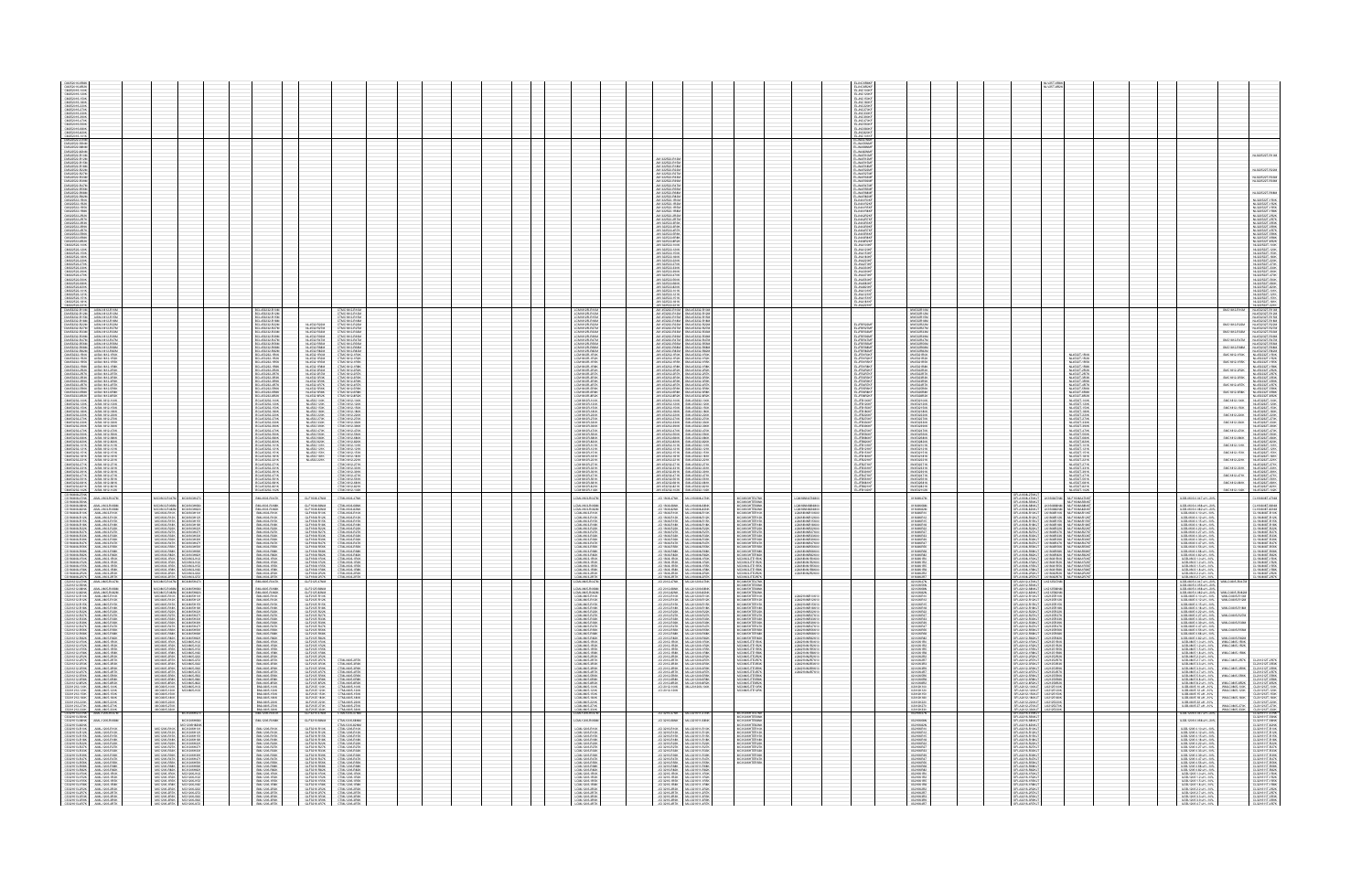|                                                                                                                                                                                                                                                                                                                                                           | MIC1206-5R6K MC1206J562<br>MIC1206-6R8K MC1206J682<br>MIC1206-8R2K MC1206J822            | BML1206-5R6K                                                 |                                                      | GLF3216 5R6K CTML1206-5R6K<br>GLF3216 6R8K CTML1206-6R8K<br>GLF3216 8R2K CTML1206-8R2K                                                                                                                                                                                                                                        |                                                    | LCML1206-5R6K<br>LCML1206-6R8K<br>LCML1206-8R2K |                                           | JCI 3216-5R6K ML1-321611-5R6K<br>JCI 3216-6R8K ML1-321611-6R8K<br>JCI 3216-8R2K ML1-321611-8R2K                                                                                                                      |                                              |                                                                                                                                  |                                                                                          |                                                 | SELA3216-6R8KJ                                     |                                                                                    | LSB-1206 5.6 uH -10%                                                                                                                                                  |
|-----------------------------------------------------------------------------------------------------------------------------------------------------------------------------------------------------------------------------------------------------------------------------------------------------------------------------------------------------------|------------------------------------------------------------------------------------------|--------------------------------------------------------------|------------------------------------------------------|-------------------------------------------------------------------------------------------------------------------------------------------------------------------------------------------------------------------------------------------------------------------------------------------------------------------------------|----------------------------------------------------|-------------------------------------------------|-------------------------------------------|----------------------------------------------------------------------------------------------------------------------------------------------------------------------------------------------------------------------|----------------------------------------------|----------------------------------------------------------------------------------------------------------------------------------|------------------------------------------------------------------------------------------|-------------------------------------------------|----------------------------------------------------|------------------------------------------------------------------------------------|-----------------------------------------------------------------------------------------------------------------------------------------------------------------------|
| $\begin{tabular}{ c  c c c c} CSS21613-5R8K & AML-1206-5R6K \\ \hline CSS21613-6R8K & AML-1206-6R8K \\ \hline CS321613-8R2K & AML-1206-8R2K \\ \hline CS321613-100K & AML-1206-120K \\ \hline CSS21613-120K & AML-1206-120K \\ \end{tabular}$                                                                                                             |                                                                                          | BML1206-6R8K<br>BML1206-8R2K                                 |                                                      |                                                                                                                                                                                                                                                                                                                               |                                                    |                                                 |                                           |                                                                                                                                                                                                                      |                                              |                                                                                                                                  | 113216K5R6<br>113216K6R8<br>113216K8R2<br>113216K100                                     |                                                 | SFI-A3216-8R2KJ1                                   |                                                                                    | CL321611T-5R5K<br>CL321611T-6R5K<br>CL321611T-8R2K<br>CL321611T-100K<br>CL321611T-190K<br>ILSB-1206 6.8 uH -10%<br>ILSB-1206 8.2 uH -10%                              |
| CS321613-120K AIML-1206-120K<br>CS321613-150K AIML-1206-150K                                                                                                                                                                                                                                                                                              | MIC1206-150K<br>MIC1206-180K                                                             | BML1206-150K                                                 | GLF3216 120K                                         | GLF3216 150K CTML1206-150K                                                                                                                                                                                                                                                                                                    |                                                    | LCML1206-120K<br>LCML1206-150K                  |                                           | JCI 3216-120K MLI-321611-<br>MLI-321611-150K                                                                                                                                                                         |                                              |                                                                                                                                  | 3216K120<br>3216K150                                                                     |                                                 | ELA3216-120K<br>SFI-A3216-150KJ<br>SFI-A3216-180KJ |                                                                                    | LSB-1206 12 uH-1<br>CL321611T-120K<br>LSB-1206 15 uH -10%<br>CL321611T-150K                                                                                           |
| $\begin{tabular}{ c   c c c c} \hline CSS21613-180K & AML-1206-180K \\ \hline CSS21613-220K & AML-1206-220K \\ \hline CSS21613-270K & AML-1206-270K \\ \hline CSS21613-330K & AML-1206-330K \\ \hline \end{tabular}$                                                                                                                                      | MIC1206-220K<br>MIC1206-270K                                                             | BML1206-180K<br>BML1206-220K<br>BML1206-270K<br>BML1206-270K |                                                      | GLF3216 180K CTML1205-180K<br>GLF3216 220K CTML1205-220K<br>GLF3216 270K CTML1205-270K                                                                                                                                                                                                                                        |                                                    | LCML1205-180K<br>LCML1205-220K<br>LCML1205-270K |                                           | ML-321611-180K<br>ML-321611-220K<br>MLI-321611-270K<br>MLI-321611-330K                                                                                                                                               |                                              |                                                                                                                                  | 13216K180<br>13216K220<br>13216K270                                                      |                                                 | SFI-A3216-220KJ1                                   |                                                                                    | LSB-1205 18 uH -10%<br>LSB-1205 22 uH -10%<br>LSB-1205 27 uH -10%<br>LSB-1205 33 uH -10%<br>CL321611T-180K<br>CL321611T-220K<br>CL321611T-270K                        |
|                                                                                                                                                                                                                                                                                                                                                           | MIC1206-330K                                                                             | BML1206-330K                                                 |                                                      | GLF3216 330K CTML1206-330K<br>0603CS-1N8XMB<br>CT0603CS-1N8M                                                                                                                                                                                                                                                                  | 0603CS-1N8EKT                                      | LCML1206-330K<br>LC0503-1N8                     |                                           | JWI 0603C-1N8D                                                                                                                                                                                                       |                                              |                                                                                                                                  | II3216K330                                                                               |                                                 | SFI-A3216-330KJT                                   | LLQ1608-A1N8                                                                       | CL321611T-330K<br>LCN0603T-1N8D-3                                                                                                                                     |
| CW160808-1N8M<br>CW160808-3N9K AISC-0603-R0039K<br>CW160808-4N7K AISC-0603-R0047K<br>CW160808-6N8J AISC-0603-R0068K                                                                                                                                                                                                                                       | $-0603 - 3N9k$<br>0603-4N7K<br>0603-6N8K                                                 |                                                              |                                                      | CT0603CS-3N9K<br>0603CS-3N9XX<br>CT0603CS-4N7K<br>0603CS-4N7XKB<br>CT0603CS-6N8J<br>0603CS-6N8XJBC                                                                                                                                                                                                                            | 0603CS-4N7EKTS<br>0603CS-6N8EJTS                   | $LCO603-3N9$<br>LC0503-4N7<br>$LCO603-6N8$      | PM0603-4N7                                | HFC-1608-3N9<br>HFC-1608-4N7K<br>PM0603-6N8J JWI 0603C-6N8J HFC-1608-6N8J                                                                                                                                            | KO0503TE4N7K<br>KO0603TE6N8J                 | LOW15AN6N8J00                                                                                                                    | PE-0503CD040K<br>ELINJENSEF2 PE-0603CD060JTT                                             | 0603LC-006NB                                    |                                                    | SMDCHSR0603-4N7K<br>LQ1608-A4N7<br>SMDCHSR0603-6N8J LLQ1608-A6N8J                  | LCN0603T-6NBJ-S                                                                                                                                                       |
| CW160808-8N2J AISC-0603-R0082K<br>CW160808-10NJ AISC-0603-R010J<br>CW160808-12NJ AISC-0603-R012J                                                                                                                                                                                                                                                          | 0603-8N2K<br>0603-10NK<br>0603-12NK                                                      |                                                              |                                                      | CT0603CS-8N2J<br>CT0603CS-10NJ<br>CT0603CS-12NJ<br>0603CS-8N2XJBC<br>0603CS-10NXJBC<br>0603CS-12NXJBC                                                                                                                                                                                                                         | 0603CS-8N2EJ                                       |                                                 |                                           | JWI 0603C-8N2J HFC-1608-8N<br>JWI 0603C-10NJ HFC-1608-10N                                                                                                                                                            |                                              | ELINJBN2EF2 PE-0603CD<br>ELINJ10NJF2 PE-0603CD                                                                                   |                                                                                          |                                                 |                                                    |                                                                                    | LCN0603T-8N2J-5<br>LCN0603T-10NJ-5<br>LCN0603T-12NJ-5                                                                                                                 |
|                                                                                                                                                                                                                                                                                                                                                           |                                                                                          |                                                              |                                                      | CT0603CS-15NJ<br>CT0603CS-18NJ<br>0603CS-15NXJBC<br>0603CS-18NXJBC                                                                                                                                                                                                                                                            | 0603CS-120EJTS<br>0603CS-150EJTS                   | $-LCO603-120$<br>1,00603,150                    |                                           | PM0603-12NJ JWI 0603C-12NJ HFC-1608-12N                                                                                                                                                                              | KO0603TE12NJ<br>KO0603TE15NJ                 | LOW15AN12NJ00<br>LOW15AN15NJ00                                                                                                   | ELJNJ12NJF2 PE-0603CD120J1<br>ELJNJ15NJF2 PE-0603CD150JTT                                | 0603LC-012N0-J<br>0603LC-015N0-J                |                                                    | SMDCHSR0603-12NJ LLQ1608-A12NJ<br>SMDCHSR0603-15NJ LLQ1608-A15NJ                   |                                                                                                                                                                       |
| CW160908-15NJ AISC-0603-R015J<br>CW160908-18NJ AISC-0603-R018J<br>CW160908-22NJ AISC-0603-R022J<br>CW160908-27NJ AISC-0603-R027J                                                                                                                                                                                                                          | 0603-15NK<br>0603-18NK<br>0603-22NK<br>0603-27NK                                         |                                                              |                                                      | CT0603CS-22NJ<br>0603CS-22NXJBC<br>0603CS-27NXJBC<br>CT0603CS-27NJ                                                                                                                                                                                                                                                            | 0603CS-270EJTS                                     | LC0603-270                                      |                                           | M0603-15NJ M0603C-15NJ HEC-1608-15NJ<br>PM0603-18NJ M0603C-18NJ HEC-1608-19NJ<br>PM0603-27NJ M0603C-27NJ HEC-1608-27NJ<br>PM0603-27NJ M0603C-27NJ HEC-1608-27NJ                                                      | KO0603TE27NJ                                 |                                                                                                                                  | ELJNJ27NJF2 PE-0603CD270J                                                                | CROSS C-027NO-J                                 |                                                    | LQ1608-A18N<br>LLQ1608-A27NJ                                                       | LCN0603T-15NJ-5<br>LCN0603T-18NJ-5<br>LCN0603T-22NJ-5<br>LCN0603T-27NJ-5                                                                                              |
|                                                                                                                                                                                                                                                                                                                                                           |                                                                                          |                                                              |                                                      | CT0603CS-33NJ<br>0603CS-33NXJB<br>CT0603CS-39NJ<br>0603CS-39NXJBC                                                                                                                                                                                                                                                             | 0603CS-330EJT<br>0603CS-390EJTS                    | LC0603-330<br>LC0603-390                        |                                           |                                                                                                                                                                                                                      | KO0603TE33NJ<br>KO0603TE39NJ                 | LQW15AN27NJ00<br>LQW15AN33NJ0<br>ELJNJ33NJF2 PE-0603CD3<br>LQW15AN39NJ00                                                         | ELJNJ39NJF2 PE-0603CD390J                                                                | 0603LC-039NO-                                   |                                                    | SMDCHSR0603-<br><u>LQ1608-A33N</u><br>SMDCHSR0603-39NJ<br>LLQ1608-A39N             |                                                                                                                                                                       |
| 00160808-3301 AISC-0603-00331<br>CW160808-3301 AISC-0603-00331<br>CW160808-5901 AISC-0603-00471<br>CW160808-5901 AISC-0603-00471<br>CW160808-5901 AISC-0603-00651<br>CW160808-6701 AISC-0603-00321<br>CW160808-6121 AISC-0603-0131                                                                                                                        | 0603-33NK<br>0603-39NK<br>0603-47NK<br>0603-56NK<br>0603-58NK                            |                                                              |                                                      | CT0603CS-47NJ<br>CT0603CS-56NJ<br>CT0603CS-58NJ<br>0603CS-47NX-IBC<br>0603CS-56NX-IBC                                                                                                                                                                                                                                         | 0603CS-470EJTS<br>0603CS-560EJTS                   | LC0603-470<br>100603,660                        |                                           | PM060347NJ JWI 0603C47NJ HFC-1608-47NJ<br>PM0603-56NJ JWI 0603C-56NJ HFC-1608-56NJ                                                                                                                                   | KO0603TE47NJ<br>KO0603TE56NJ                 | LQW15AN47NJ00<br>ELINI47NIF2 PE.0603CD560JT<br>ELINI68NIF2 PE.0603CD560JT<br>ELINI68NIF2 PE.0603CD560JT<br>LOW15AN56NJ00         |                                                                                          | 0603LC-047N0-<br>0603LC-056N0-J                 |                                                    | LLQ1608-A47N<br>SMDCHSR0603-56NJ LLQ1608-A56NJ                                     | CROSSIT-39N-5<br>CROSSIT-39N-5<br>CROSSIT-47N-5<br>CROSSIT-58N-5<br>CROSSIT-58N-5<br>CROSSIT-82N-5<br>CROSSIT-82N-5<br>CROSSIT-R10-5                                  |
|                                                                                                                                                                                                                                                                                                                                                           |                                                                                          |                                                              |                                                      | 0603CS-68NXJB<br>CT0603CS-82NJ<br>0603CS-82NXJBC                                                                                                                                                                                                                                                                              | 0603CS-680EJTS<br>0603CS-820EJTS                   | LC0603-680<br>LC0603-820                        |                                           | PM0503-58NJ JWI 0603C-58NJ HFC-1608-68N                                                                                                                                                                              | KO0603TE68NJ<br>KO0603TE82NJ                 | LQW15AN68NJ0<br>LQW15AN82NJ00                                                                                                    | ELJNJ82NJF2 PE-0603CD820JT                                                               | 0603LC-068NO                                    |                                                    | SMDCHSR0603-68NJ<br>LLQ1608-A68N<br>SMDCHSR0603-82NJ LLQ1608-A82NJ<br>LLQ1608-AR10 |                                                                                                                                                                       |
|                                                                                                                                                                                                                                                                                                                                                           | 0603-82NK<br>0603-R10K<br>0603-R12K<br>0603-R15K                                         |                                                              |                                                      | CT0603CS-R10J<br>0603CS-R10XJBC<br>CT0603CS-R15<br>0503CS-R15XJBC                                                                                                                                                                                                                                                             | 0603CS-101EJ<br>_0603CS-121EJ<br>0603CS-151EJTS    | $LC0603-101$<br>$LC0603-121$                    | PM0603-R10J<br>PM0603-R15J                | HFC-1608-R15                                                                                                                                                                                                         | KO0603TER10J<br>KO0603TER15J                 | ELJNJR10JF2 PE-0603CD1<br>ELJNJR12JF2 PE-0603CD1<br>ELJNJR15JF2 PE-0603CD151<br>LQW15ANR15J00                                    |                                                                                          |                                                 |                                                    | SMDCHSR0603-R15<br>LLQ1608-AR15J                                                   |                                                                                                                                                                       |
| $\begin{tabular}{ c c c c } \hline C(V160808-R121&AISC-0602-R121\\ \hline C(W160808-R151&AISC-0602-R151\\ \hline C(W160808-R221&AISC-0602-R151\\ \hline C(W160808-R271&\\ \hline C(W160808-R810&\\ \hline C(W160808-R810&\\ \hline \end{tabular}$                                                                                                         | 0603-R18K<br>0603-R22K<br>0603-R27K                                                      |                                                              |                                                      | CT0603CS-R18J<br>0603CS-R18XJBC                                                                                                                                                                                                                                                                                               | 0603CS-181EJTS                                     |                                                 | PM0603-R18J<br>PM0603-R22J<br>PM0603-R27J | HFC-1608-R18J                                                                                                                                                                                                        | KO0603TER18J                                 | LQW15ANR18J00<br>LQW15ANR22J0                                                                                                    | ELJNJR18JF2 PE-0603CD181JT1                                                              |                                                 |                                                    | SMDCHSR0603-R18J LLQ1608-AR18J                                                     |                                                                                                                                                                       |
|                                                                                                                                                                                                                                                                                                                                                           |                                                                                          |                                                              |                                                      | CT0603CS-R22J<br>CT0603CS-R27J<br>CT0603CS-6N8G<br>0603CS-R22XJBC<br>0603CS-R27XJBC<br>0603CS-6N8XGBC                                                                                                                                                                                                                         | 0603CS-6N8EGTS<br>0603CS-8N2EGTS                   |                                                 |                                           | HFC-1608-R22J<br>HFC-1608-R22J<br>HFC-1608-RN8G                                                                                                                                                                      | KO0603TE6N8G                                 | LOW15AN6N8G00<br>LOW15AN8N2G00                                                                                                   | ELJNJR22JF2 PE-0603CD221JTT<br>PE-0603CD271JTT<br>PE-0603CD060GTT<br>PE-0603CD080GT      |                                                 |                                                    | SMDCHSR0603-6N8G LLQ1608-A6N8G<br>SMDCHSR0603-8N2G LLQ1608-A8N2G                   |                                                                                                                                                                       |
| CW160808-8N2G                                                                                                                                                                                                                                                                                                                                             |                                                                                          |                                                              |                                                      | CT0603CS-8N2G<br>CT0603CS-10NG<br>CT0603CS-12NG<br>CT0603CS-12NG<br>0603CS-8N2XGBC<br>0603CS-10NXGBC<br>0603CS-12NXGBC<br>0603CS-12NXGBC                                                                                                                                                                                      |                                                    |                                                 |                                           | HFC-1608-8N2G<br>HFC-1608-10NG<br>HFC-1608-12NG<br>HFC-1608-12NG                                                                                                                                                     | K00603TE8N2G<br>K00603TE10NG<br>K00603TE12NG |                                                                                                                                  | ELJNJ12NGF2 PE-0603CD120G                                                                |                                                 |                                                    |                                                                                    |                                                                                                                                                                       |
| CW160808-15NG                                                                                                                                                                                                                                                                                                                                             |                                                                                          |                                                              |                                                      | CT0603CS-15NG<br>0603CS-15NXGBC<br>CT0603CS-18NG                                                                                                                                                                                                                                                                              | 0603CS-150EGTS<br>0603CS-180EGT                    |                                                 |                                           | HFC-1608-15NG                                                                                                                                                                                                        | KQ0603TE15NG<br>K00603TE18NG                 | LOW15AN15NG00<br>ELJNJ18NGF2 PE-0603CD180<br>LOW15AN18NG0                                                                        | ELJNJ15NGF2 PE-0603CD150GT                                                               |                                                 |                                                    | SMDCHSR0603-15NG LLO1608-A15NG<br>SMDCHSR0603-18NG LLQ1608-A18NG                   |                                                                                                                                                                       |
| CW160808-18NG<br>CW160808-22NG<br>CW160808-27NG                                                                                                                                                                                                                                                                                                           |                                                                                          |                                                              |                                                      | 0603CS-18NXGBC<br>0603CS-22NXGBC<br>0603CS-27NXGBC<br>CT0603CS-22NG<br>CT0603CS-27NG<br>CT0603CS-33NG<br>_0603CS-33NXGBC                                                                                                                                                                                                      | 0603CS-220EGT<br>0603CS-270EGTS<br>0603CS-330EGTS  |                                                 |                                           | HFC-1608-18NG<br>HFC-1608-22NG<br>HFC-1608-27NG<br>HFC-1608-27NG<br>HFC-1608-33NC                                                                                                                                    | KQ0603TE22NG<br>KQ0603TE27NG<br>KQ0603TE33NG | LOW15AN22NG<br>ELJNJ22NGF2 PE-0603CD22<br>LOW15AN27NG00<br>ELJNJ27NGF2 PE-0603CD270<br>LOW15AN33NG00<br>ELJNJ33NGF2 PE-0603CD330 |                                                                                          |                                                 |                                                    | LLQ1608-A221<br>SMDCHSR0603-2<br>SMDCHSR0603-33NG LLO1608-A33NG                    |                                                                                                                                                                       |
| CW160808-33NG<br>CW160808-39NG<br>CW160808-47NG                                                                                                                                                                                                                                                                                                           |                                                                                          |                                                              |                                                      | CT0603CS-39NG<br>CT0603CS-47NG<br>0603CS-39NXGBC<br>0603CS-47NXGBC                                                                                                                                                                                                                                                            | 0603CS-390EG<br>0603CS-470EGT                      |                                                 |                                           | HFC-1608-39NG                                                                                                                                                                                                        | KO0603TE39NG<br>KQ0603TE47NG                 | LOW15AN39NG<br>ELJNJ39NGF2 PE-0603CD39<br>LQW15AN47NG00<br>ELJNJ47NGF2 PE-0603CD470                                              |                                                                                          |                                                 |                                                    | SMDCHSR0603-39NG<br>LLQ1608-A39N<br>LLQ1608-A47NG<br>SMDCHSR0603-47N               |                                                                                                                                                                       |
| CW160808-68NG                                                                                                                                                                                                                                                                                                                                             |                                                                                          |                                                              |                                                      | CT0603CS-56NG<br>0603CS-56NX<br>0603CS-68NX                                                                                                                                                                                                                                                                                   | 0603CS-560E                                        |                                                 |                                           | HFC-1608-56NG<br>HFC-1608-68NG<br>HFC-1608-82NG                                                                                                                                                                      | KO0603TE68N                                  | ELINJSMGF2 PE-0603CD56                                                                                                           |                                                                                          |                                                 |                                                    |                                                                                    |                                                                                                                                                                       |
| CW160808-R10G<br>CW160808-R12G<br>CW160808-R15G                                                                                                                                                                                                                                                                                                           |                                                                                          |                                                              |                                                      | CT0603CS-82NG<br>0603CS-82NXGB<br>CT0603CS-R10G<br>CT0603CS-R12G<br>CT0603CS-R15G<br>CT0603CS-R15G                                                                                                                                                                                                                            | 0603CS-820EGTS<br>0603CS-101EGTS                   |                                                 |                                           |                                                                                                                                                                                                                      | KQ0603TE82NG<br>K00603TER10G                 | LOW15AN82NG00<br>LQW15ANR10G00<br>ELJNJR10GF2 PE-0603CD101G                                                                      | ELJNJ82NGF2 PE-0603CD820G                                                                |                                                 |                                                    | SMDCHSR0603-82NG LLQ1608-A82N<br>SMDCHSR0603-R10G LLQ1608-AR10                     |                                                                                                                                                                       |
| CW160808-R18G                                                                                                                                                                                                                                                                                                                                             |                                                                                          |                                                              |                                                      | 0603CS-R10XGBC<br>0603CS-R12XGBC<br>0603CS-R15XGBC<br>0603CS-R18XGBC<br>CT0603CS-R18G                                                                                                                                                                                                                                         | 0603CS-151EGTS<br>0603CS-181EGTS                   |                                                 |                                           | HFC-1608-R103<br>HFC-1608-R123<br>HFC-1608-R153<br>HFC-1608-R180                                                                                                                                                     | KO0603TER12G<br>KO0603TER15G<br>K00603TER18G | LOW15ANR15G0<br>LOW15ANR18G00                                                                                                    | EUNIRIAGEZ PE 060300121GTT<br>EUNIRIAGEZ PE 060300151GTT<br>EUNIRIAGEZ PE 060300181GTT   |                                                 |                                                    | SMDCHSR0603-R18G LLQ1608-AR18G                                                     |                                                                                                                                                                       |
| CW160808-R22G<br>CW160808-R27G                                                                                                                                                                                                                                                                                                                            |                                                                                          |                                                              |                                                      | CT0603CS-R22G<br>0603CS-R22XGB<br>CT0603CS-R27G<br>0603CS-R27XGB                                                                                                                                                                                                                                                              | 0603CS-221EGTS<br>0603CS-271EGTS                   |                                                 |                                           | HFC-1608-R220                                                                                                                                                                                                        | KQ0603TER22G<br>KQ0603TER27G                 | LOW15ANR22G0<br>ELJNJR22GF2 PE-0603CD221G                                                                                        | PE-0603CD271G                                                                            |                                                 |                                                    | SMDCHSR0603-R22G LLQ1608-AR22<br>SMDCHSR0603-R2                                    |                                                                                                                                                                       |
| CW201212-2N2J AISC-0805-R0022M<br>CW201212-3N3J AISC-0805-R0033M                                                                                                                                                                                                                                                                                          | MIC0805-3N3J<br>0805-3N3K                                                                |                                                              | WB0805CS 3N3J                                        | CT0805CS-020J<br>0805CS-030XJBC 0805HS-030TJBC 0805CS-3N3EJPS<br>CT0805CS-030J CT0805HS-030J                                                                                                                                                                                                                                  |                                                    |                                                 |                                           | PM0805-3N3M JWI 0805C-3N3J HFC-2012C-3N3                                                                                                                                                                             | KO0805TE3N3J                                 |                                                                                                                                  | PE-0805CD030J                                                                            |                                                 |                                                    | SMDCHSR0805-<br>SMDCHSR0805-3N3                                                    | SMC0805-3N3J LCN0805T-3N3J-5                                                                                                                                          |
| CW201212-4N7J AISC-0805-R0047M<br>CW201212-6N8J AISC-0805-R0068M<br>CW201212-8N2J AISC-0805-R0062M                                                                                                                                                                                                                                                        | 0805-4N7K<br>0805-6N8K<br>0805-8N2K<br>MIC0805-8N2J                                      |                                                              | WB0805CS 8N2J                                        | CT0805CS-080J CT0805HS-080J<br>0805CS-080XJBC 0805HS-080TJBC 0805CS-8N2EJPS                                                                                                                                                                                                                                                   | 0805CS-4N7EJPS                                     | LC0805-8N2                                      |                                           | PM0805-4N7M M/I0805C-4N7J HFC-2012C-4N7J<br>PM0805-6N8M M/I0805C-6N8J HFC-2012C-6N8J<br>PM0805-8N2M M/I0805C-8N2J HFC-2012C-8N2J                                                                                     | KQ0805TE6N8J<br>KO0805TE8N2J                 |                                                                                                                                  | PE-0805CD080JTT ICW20108N2M                                                              | _0805LC-008N                                    |                                                    | SMDCHSR0805-4N<br>SMDCHSR0805-8N2                                                  | SMC08054N7J LCN0805T-4N7J-S<br>SMC0805-6N8J LCN0805T-6N8J-S<br>SMC0805-8N2J LCN0805T-8N2J-5                                                                           |
| CW201212-10N1 AISC-0805-R010M<br>CW201212-12NJ AISC-0805-R012M<br>CW201212-15NJ AISC-0805-R015M<br>CW201212-18NJ AISC-0805-R018M                                                                                                                                                                                                                          | 0805-10NK<br>0805-12NK<br>0805-15NK<br>0805-18NK<br>MIC0805-12N                          |                                                              | WB0805CS 12NJ                                        | CT0805CS-100J<br>CT0805CS-120J CT0805HS-120J<br>CT0805CS-150J CT0805HS-150J<br>0805CS-120XJBC 0805HS-120TJBC 0805CS-120EJPS                                                                                                                                                                                                   |                                                    | LC0805-100                                      |                                           | PM0805-10NM __ JWI 0805C-10NJ __ HFC-2012C-10NJ                                                                                                                                                                      | KO0805TE10NJ                                 |                                                                                                                                  | PE-0805CD100JTT CW201010NJ                                                               | 0805LC-010N0-J                                  |                                                    | SMDCHSR0805-10NJ<br>SMDCHSR0805-12NJ                                               | SMC0805-10NJ LCN08057-10NJ-SMC0805-12NJ LCN08057-12NJ-SMC0805-15NJ-SMC0805-12NJ-S<br>SMC0805-15NJ LCN08057-15NJ-SMC0805-15NJ-SMC0805-18NJ-SMC0805-12NJ-SMC0805-12NJ-S |
|                                                                                                                                                                                                                                                                                                                                                           | MIC0805-18NJ                                                                             |                                                              | WB0805CS 15M<br>WB0805CS 18NJ                        | 0805CS-150XJBC 0805HS-150TJBC 0805CS-150EJPS<br>0805CS-180XJBC 0805HS-180TJBC 0805CS-180EJPS<br>CT0805CS-180J CT0805HS-180J                                                                                                                                                                                                   |                                                    | LC0805-15<br>LC0805-180                         |                                           |                                                                                                                                                                                                                      | KO0805TE15NJ<br>KO0805TE18NJ                 |                                                                                                                                  | PE-0805CD180JTT CW201018NJ                                                               | 0805LC-018N0-J                                  |                                                    | SMDCHSR0805-18M                                                                    |                                                                                                                                                                       |
| CW201212-22NJ AISC-0805-R022M<br>CW201212-32NJ AISC-0805-R027M<br>CW201212-33NJ AISC-0805-R033K<br>CW201212-32NJ AISC-0805-R033K<br>CW201212-47NJ AISC-0805-R047K                                                                                                                                                                                         | MIC0805-22NJ<br>0805-22NK<br>0805-27NK<br>0805-33NK<br>0805-38NK<br>MIC0805-27N          |                                                              |                                                      | WB0805CS 22NJ CT0805CS-220J CT0805HS-220J<br>0805CS-220XJBC 0805HS-220TJBC 0805CS-220EJPS<br>WB0805CS 27NJ CT0805CS-270J CT0805HS-270J<br>WB0805CS 33NJ CT0805CS-330J CT0805HS-330J<br>WB0805CS 33NJ CT0805CS-350J CT0805HS-390J<br>WB0805CS 43NJ CT0805CS-470J CT0805HS-390J<br>0805CS-270XJBC 0805HS-270TJBC 0805CS-270EJPS |                                                    | LC0805-220<br>LC0805-270<br>1.02805-330         |                                           | PM0805-22NM J/I/I 0805C-22NJ HFC-2012C-22N<br>PM0805-27NM M0805C-27NJ HFC-2012C-27NJ<br>PM0805-33NM M0805C-33NJ HFC-2012C-33NJ<br>PM0805-35NM M0805C-39NJ HFC-2012C-33NJ<br>PM4006C-13NJ M0.006C-39NJ HFC-2010C-13NJ | KO0805TE22NJ<br>KO0805TE27NJ                 |                                                                                                                                  | PE-0805CD220JTT CW201022NJ<br>PE-0805CD270JTT  ICW201027NJ<br>PE-0805CD330JTT CW201033N  | 0805LC-022N0-J<br>0805LC-033N0                  |                                                    | SMDCHSR0905-22N<br>SMDCHSR0805-2                                                   | SMC0805-22NJ LCN0805T-22NJ-5<br>SMC0805-27NJ LCN0805T-27NJ-5<br>SMC0805-33NJ LCN0805T-33NJ-5<br>SMC0805-39NJ LCN0805T-39NJ-5<br>SMC0805-47NJ LCN0805T-47NJ-5          |
|                                                                                                                                                                                                                                                                                                                                                           | MICOROS-33NJ<br>MIC0805-47NJ                                                             |                                                              |                                                      | 0805CS-330XJBC 0805HS-330TJBC 0805CS-330EJPS 0805CS-390XJBC 0805HS-390TJBC 0805CS-390EJPS<br>WB0805CS 47NJ CT0805CS-470J CT0805HS-470J<br>WB0805CS 56NJ CT0805CS-560J CT0805HS-560J<br>0805CS-470XJBC 0805HS-470TJBC 0805CS-470EJPS                                                                                           |                                                    | $LCO805-390$<br>LC0805-470                      |                                           |                                                                                                                                                                                                                      | KORROSTERRNU<br>KORROSTERRNU<br>KO0805TE47NJ |                                                                                                                                  | PE-0805CD390JTT CW201039NJ                                                               | 0805LC-039N0-J<br>0805LC-047N0-J                |                                                    | SMDCHSR0805-33N<br>SMDCHSR0805-47M                                                 |                                                                                                                                                                       |
| CW201212-47NJ AISC-0805-R047K<br>CW201212-58NJ AISC-0805-R056K<br>CW201212-58NJ AISC-0805-R056K<br>CW201212-82NJ AISC-0805-R062K                                                                                                                                                                                                                          | 0805-47NK<br>0805-56NK<br>0805-68NK<br>MIC0805-56NJ<br>MIC0805-68N                       |                                                              | WB0805CS 68NJ                                        | 0805CS-560XJBC 0805HS-560TJBC 0805CS-560EJPS<br>CT0805CS-680J CT0805HS-680J<br>0805CS-680XJBC 0805HS-680TJBC 0805CS-680EJPS                                                                                                                                                                                                   |                                                    | LC0805-560<br>LC0805-680                        |                                           | PM0805-68NK __ JWI 0805C-68NJ __ HFC-2012C-68N                                                                                                                                                                       | KO0805TE56NJ<br>KO0805TE68NJ                 |                                                                                                                                  | PE-0805CD560JTT ICW201056NJ<br>PE-0805CD680JTT ICW201068N                                | 0805LC-056NO-                                   |                                                    | SMDCHSR0805-56N<br>SMDCHSR0805-69                                                  | SMC080547NJ LCM0805T-47NJ-S<br>SMC0805-56NJ LCM0805T-56NJ-5<br>SMC0805-68NJ LCM0805T-58NJ-5<br>SMC0805-87NJ LCM0805T-62NJ-5                                           |
| CW201212-R10J AISC-0805-R10K<br>CW201212-R12J AISC-0805-R12K                                                                                                                                                                                                                                                                                              | 0805-82NK<br>MIC0805-82NJ<br>MIC0805-R10<br>0805-R10K<br>0805-R12K<br>MIC0805-R12J       |                                                              | WB0805CS R10J                                        | 0805CS-820XJBC 0805HS-820TJBC 0805CS-820EJPS<br>WB0805CS 82NJ CT0805CS-820J CT0805HS-820J<br>CT0805CS-101J CT0805HS-101,<br>0805CS-101XJBC 0805HS-101TJBC 0805CS-101EJPS<br>WB0805CS R12J CT0805CS-121J CT0805HS-121J<br>0805CS-121XJBC 0805HS-121TJBC 0805CS-121EJPS                                                         |                                                    | LC0805-820<br>LC0805-101<br>LC0805-121          |                                           | PM0805-82NK __ JWI 0805C-82NJ __ HFC-2012C-82N<br>PM0805-R10K JWI 0805C-R10J HFC-2012C-R10<br>PM0805-R12K JWI 0805C-R12J HFC-2012C-R12J                                                                              | KO0805TE82NJ<br>KO0805TER10J<br>KO0805TER12J |                                                                                                                                  | PE-0805CD101JTT   ICW2010R10J<br>PE-0805CD121JTT ICW2010R12J                             | 0805LC100N0-<br>0805LC-120N0-J                  |                                                    | SMDCHSR0805-R10<br>SMDCHSR0805-R12J                                                | SMC0805-82NJ LCN0805T-82NJ-S<br>SMC0805-R10J LCN0805T-R10J-S<br>SMC0805-R12J LCN0805T-R12J-5                                                                          |
| CW201212-R15J AISC-0805-R15K<br>CW201212-R18J AISC-0805-R18K<br>CW201212-R22J AISC-0805-R22K                                                                                                                                                                                                                                                              | 0805-R15K<br>0805-R18K<br>0805-R22K<br>MIC0805-R15J<br>MIC0805-R18J<br>MIC0805-R22J      |                                                              |                                                      | WE0805CS R15J CT0805CS-151J CT0805HS-151J<br>WE0805CS R18J CT0805CS-181J CT0805HS-181J<br>WE0805CS R22J CT0805CS-221J CT0805HS-221J<br>0805CS-151XJBC 0805HS-151TJBC 0805CS-151EJPS<br>0805CS-181XJBC 0805HS-181TJBC 0805CS-181EJPS<br>0805CS-221XJBC 0805HS-221TJBC 0805CS-221EJPS                                           |                                                    | LC0805-181                                      |                                           | PM0805-R15K MI 0805C-R15J HFC-2012C-R15J<br>PM0805-R18K MI 0805C-R18J HFC-2012C-R18J<br>PM0805-R22K MI 0805C-R22J HFC-2012C-R22J                                                                                     | KO0805TER15J<br>KO0805TER18J                 |                                                                                                                                  | ICW2010R15J                                                                              | 0805LC-180N0-J                                  |                                                    |                                                                                    | SMC0805-R15J LCN0805T-R15J-5<br>SMC0805-R18J LCN0805T-R18J-5<br>SMC0805-R22J LCN0805T-R22J-5                                                                          |
|                                                                                                                                                                                                                                                                                                                                                           | MIC0805-R27J                                                                             |                                                              |                                                      | CT0805CS-271J CT0805HS-271J<br>0805CS-271XJBC                                                                                                                                                                                                                                                                                 | 0805CS-271EJPS                                     | LC0805-221                                      | PM0805-R27K                               | HFC-2012C-R27J                                                                                                                                                                                                       | KO0805TER22J<br>KO0805TER27J                 |                                                                                                                                  | ICW2010R22J                                                                              |                                                 |                                                    | SMDCHSR0805-R22<br>SMDCHSR0805-R27J                                                |                                                                                                                                                                       |
| CW201212-R27J AISC-0805-R27K<br>CW201212-R33J AISC-0805-R33K<br>CW201212-R39J AISC-0805-R39K<br>CW201212-R47J AISC-0805-R47K                                                                                                                                                                                                                              | 0805-R27K<br>0805-R33K<br>0805-R39K<br>0805-R47K                                         |                                                              |                                                      | CT0805CS-331J CT0805HS-331J<br>CT0805CS-331J CT0805HS-331J<br>CT0805CS-391J CT0805HS-391J CT0805CS-471J CT0805HS-471J                                                                                                                                                                                                         |                                                    |                                                 | PM0805-R33K<br>PM0805-R33K<br>PM0805-R47K | HFC-2012C-                                                                                                                                                                                                           | KO0805TER2                                   |                                                                                                                                  |                                                                                          |                                                 |                                                    |                                                                                    | SMC0805-R27J<br>SMC0805-R33J<br>SMC0805-R39J                                                                                                                          |
| CW201212-R55J AISC-0805-R56K<br>CW201212-R68J AISC-0805-R68K<br>CW201212-R62J AISC-0805-R62K                                                                                                                                                                                                                                                              | MIC0805-R47J<br>MIC0805-R56J                                                             |                                                              |                                                      | 0805CS-471XJBC<br>CT0805CS-561J CT0805HS-561J<br>CT0805CS-681J CT0805HS-681J<br>0805CS-561XJBC                                                                                                                                                                                                                                | 0805CS-471EJPS<br>0805CS-561EJPS                   |                                                 | PM0805-R56K<br>PM0805-R68K                |                                                                                                                                                                                                                      | KO0805TER47J<br>KO0805TER56J                 |                                                                                                                                  |                                                                                          |                                                 |                                                    | SMDCHSR0805-R47J<br>SMDCHSR0805-R56                                                |                                                                                                                                                                       |
|                                                                                                                                                                                                                                                                                                                                                           | 0805-R56K<br>0805-R68K<br>0805-R82K<br>0805-R91K<br>MIC0805-R68J<br>MIC0805-R82J         |                                                              |                                                      | 0805CS-681XJBC<br>0805CS-821XJBC<br>CT0805CS-821J                                                                                                                                                                                                                                                                             | 0805CS-681EJPS<br>0805CS-821EJPS                   |                                                 |                                           |                                                                                                                                                                                                                      | KO0805TER82J                                 |                                                                                                                                  |                                                                                          |                                                 |                                                    | SMDCHSR0805-R91J                                                                   |                                                                                                                                                                       |
| CW201212-R91J<br>CW201212-6N8G<br>CW201212-8N2G                                                                                                                                                                                                                                                                                                           |                                                                                          |                                                              |                                                      | CT0805CS-060G CT0805HS-060C<br>0805CS-060XGBC 0805HS-060TGBC 0805CS-6N8EGPS<br>CT0805CS-080G CT0805HS-080G<br>0805CS-080XGBC 0805HS-080TGBC 0805CS-8N2EGPS                                                                                                                                                                    |                                                    |                                                 |                                           | WI 0805C-6<br>JWI 0805C-8N2G                                                                                                                                                                                         | KQ0805TE6N8C<br>KQ0805TE8N2G                 |                                                                                                                                  | PE-0805CD0<br>PE-0805CD080                                                               |                                                 |                                                    | SMDCHSR0805-6M<br>SMDCHSR0805-8N                                                   | SMC0805-6N8                                                                                                                                                           |
|                                                                                                                                                                                                                                                                                                                                                           |                                                                                          |                                                              |                                                      | CT0805CS-100G<br>CT0805CS-120G<br>CT0805CS-150G<br>CT0805HS-150G<br>0805CS-150XGBC 0805HS-150TGBC 0805CS-150EGPS                                                                                                                                                                                                              | C 0805CS-120EGPS                                   |                                                 |                                           | JWI 0805C-10M<br>JWI 0805C-15N                                                                                                                                                                                       | KQ0805TE10N<br>KQ0805TE12NG<br>KQ0805TE15NG  |                                                                                                                                  | PE-0805CD100<br>PE-0805CD150G                                                            |                                                 |                                                    | SMDCHSR0805-15N                                                                    | SMC0805-8N2G<br>SMC0805-10NG<br>SMC0805-12NG                                                                                                                          |
| 0020121242366<br>0020121245866<br>0020121245866<br>002012123386<br>002012123386                                                                                                                                                                                                                                                                           |                                                                                          |                                                              |                                                      | CT0805CS-180G CT0805HS-180G<br>0805CS-180XGBC 0805HS-180TGBC 0805CS-180EGPS                                                                                                                                                                                                                                                   |                                                    |                                                 |                                           | JWI 0805C-18NG                                                                                                                                                                                                       | KQ0805TE18NG                                 |                                                                                                                                  | PE-0805CD180GT                                                                           |                                                 |                                                    | SMDCHSR0805-18NG                                                                   | SINC0805-18NG<br>SINC0805-27NG<br>SINC0805-27NG<br>SINC0805-32NG<br>SINC0805-38NG<br>SINC0805-58NG<br>SINC0805-58NG<br>SINC0805-58NG<br>SINC0805-58NG                 |
|                                                                                                                                                                                                                                                                                                                                                           |                                                                                          |                                                              |                                                      | CT0805CS-220G CT0805HS-220G<br>CT0805CS-270G CT0805HS-270G<br>CT0805CS-330G CT0805HS-330G<br>0805CS-220XGBC 0805HS-220TGBC 0805CS-220EGPS<br>0805CS-270XGBC 0805HS-270TGBC 0805CS-270EGPS<br>0805CS-330XGBC 0805HS-330TGBC 0805CS-330EGPS                                                                                     |                                                    |                                                 |                                           | JWI 0805C-22<br>JWI 0805C-33NG                                                                                                                                                                                       | KO0805TE22NG<br>KO0805TE27NG<br>KO0805TE33NG |                                                                                                                                  | PE-0805CD330G                                                                            |                                                 |                                                    | SMDCHSR0805-22<br>SMDCHSR0805-33NG                                                 |                                                                                                                                                                       |
| CW201212-39NG<br>CW201212-47NG<br>CW201212-56NG                                                                                                                                                                                                                                                                                                           |                                                                                          |                                                              |                                                      | CT0805CS-390G CT0805HS-390G<br>CT0805CS-470G CT0805HS-470G<br>CT0805CS-560G CT0805HS-560G<br>CT0805CS-560G CT0805HS-560G<br>0805CS-390XGBC 0805HS-390TGBC 0805CS-390EGPS<br>0805CS-470XGBC 0805HS-470TGBC 0805CS-470EGPS<br>0805CS-560XGBC 0805HS-560TGBC 0805CS-560EGPS<br>0805CS-560XGBC 0805HS-590TGBC 0805CS-560EGPS      |                                                    |                                                 |                                           | JWI 0805C-39NG<br>JWI 0805C-47NG                                                                                                                                                                                     | KO0805TE39NG<br>KO0805TE47NG                 |                                                                                                                                  | PE-0805CD390                                                                             |                                                 |                                                    | SMDCHSR0805-39NG                                                                   |                                                                                                                                                                       |
| CW201212-68NG<br>CW201212-82NG                                                                                                                                                                                                                                                                                                                            |                                                                                          |                                                              |                                                      | CT0805CS-680G CT0805HS-680G<br>0805CS-680XGBC 0805HS-680TGBC 0805CS-680EGPS<br>CT0805CS-820G CT0805HS-820G                                                                                                                                                                                                                    |                                                    |                                                 |                                           | JWI 0805C-68NG<br>JWI 0805C-82NO                                                                                                                                                                                     | KQ0805TE56NG<br>K00805TE68NG<br>KQ0805TE82NG |                                                                                                                                  | PE-0805CD680GT<br>PE-0805CD82                                                            |                                                 |                                                    | SMDCHSR0805-56<br>SMDCHSR0805-68NG<br>SMDCHSR0805-82                               |                                                                                                                                                                       |
| 01212-R10G<br>CW201212-R12G                                                                                                                                                                                                                                                                                                                               |                                                                                          |                                                              |                                                      | 0805CS-820XGBC 0805HS-820TGBC 0805CS-820EGPS<br>0805CS-101XGBC 0805HS-101TGBC 0805CS-101EGPS<br>CT0805CS-101G CT0805HS-1010<br>CT0805CS-121G CT0805HS-121G<br>0805CS-121XGBC 0805HS-121TGBC 0805CS-121EGPS                                                                                                                    |                                                    |                                                 |                                           | JWI 0805C-R10<br>JWI 0805C-R12G                                                                                                                                                                                      | KO0805TER10G                                 |                                                                                                                                  | PE-0805CD121GTT                                                                          |                                                 |                                                    | SMDCHSR0805-R1<br>SMDCHSR0805-R12G                                                 | MC0805-82NG<br>SMC0805-R10G<br>SMC0805-R12G<br>SMC0805-R18G<br>SMC0805-R22G<br>SMC0805-R22G                                                                           |
| CW201212-R15G                                                                                                                                                                                                                                                                                                                                             |                                                                                          |                                                              |                                                      | CT0805CS-151G CT0805HS-151G<br>0805CS-151XGBC 0805HS-151TGBC 0805CS-151EGPS<br>CT0805CS-181G CT0805HS-181G<br>0805CS-181XGBC 0805HS-181TGBC 0805CS-181EGPS                                                                                                                                                                    |                                                    |                                                 |                                           | JWI 0805C-R15G<br>JWI 0805C-R18G                                                                                                                                                                                     | KQ0805TER15G<br>KQ0805TER18G                 |                                                                                                                                  |                                                                                          |                                                 |                                                    | SMDCHSR0805-R15G<br>SMDCHSR0805-R18                                                |                                                                                                                                                                       |
| CW201212-R22G<br>CW201212-R27G                                                                                                                                                                                                                                                                                                                            |                                                                                          |                                                              |                                                      | CT0805CS-221G CT0805HS-221G<br>0805CS-221XGBC 0805HS-221TGBC 0805CS-221EGPS<br>CT0805CS-271G CT0805HS-271G<br>0805CS-271XGBC 0805HS-271TGBC 0805CS-271EGPS                                                                                                                                                                    |                                                    |                                                 |                                           | JWI 0805C-R22G                                                                                                                                                                                                       | K00805TER22G<br>KO0805TER27G                 |                                                                                                                                  |                                                                                          |                                                 |                                                    | SMDCHSR0805-R220<br>SMDCHSR0805-R27C                                               | SMC0805-R27G                                                                                                                                                          |
| CW201212-R33G                                                                                                                                                                                                                                                                                                                                             |                                                                                          |                                                              |                                                      | CT0805CS-331G CT0805HS-331G<br>0805CS-331XGBC<br>CT0805CS-391G CT0805HS-391G<br>0805CS-391XGB0                                                                                                                                                                                                                                | 0805CS-331EGPS<br>0805CS-391EGPS<br>0805CS-471EGPS |                                                 |                                           |                                                                                                                                                                                                                      | KQ0805TER33G<br>KQ0805TER390                 |                                                                                                                                  |                                                                                          |                                                 |                                                    | SMDCHSR0805-R3<br>SMDCHSR0805-R39<br>SMDCHSR0805-R47G                              | SMC0805-R33G<br>SMC0805-R39G                                                                                                                                          |
| CW201212-R56G                                                                                                                                                                                                                                                                                                                                             |                                                                                          |                                                              |                                                      | CT0805CS-471G CT0805HS-471G<br>CT0805CS-561G CT0805HS-561G<br>0805CS-471XGBC                                                                                                                                                                                                                                                  | 0805CS-561EGPS<br>0805CS-681EGPS                   |                                                 |                                           |                                                                                                                                                                                                                      | KO0805TER47G                                 |                                                                                                                                  |                                                                                          |                                                 |                                                    | SMDCHSR0805-R560<br>SMDCHSR0805-R68                                                |                                                                                                                                                                       |
| CW201212-R68G<br>CW201212-R82G<br>CW201212-R91G                                                                                                                                                                                                                                                                                                           |                                                                                          |                                                              |                                                      | CT0805CS-681G CT0805HS-681G<br>CT0805CS-821G<br>0805CS-681XGBC<br>0805CS-821XGBC                                                                                                                                                                                                                                              | 0805CS-821EGPS                                     |                                                 |                                           |                                                                                                                                                                                                                      | KQ0805TER68G<br>KQ0805TER82G                 |                                                                                                                                  |                                                                                          |                                                 |                                                    | SMDCHSR0805-R82<br>SMDCHSR0805-R91                                                 |                                                                                                                                                                       |
| CW252015-10NK AISC-1008-R010M<br>CW252015-12NK AISC-1008-R012M<br>CW252015-15NK AISC-1008-R015M<br>CW252015-18NK AISC-1008-R015M<br>CW252015-23NK AISC-1008-R023M                                                                                                                                                                                         | C1008-R010K<br>1008WW-10NK<br>IC1008-R012K<br>1008WW-12NK<br>IC1008-R015K<br>1008WW-15NK |                                                              |                                                      | WB100BCHCS 10NK CT100BCS-100K<br>1008CS-100XKBC 1008HS-100TKBC 1008CS-100EKPS<br>WB100BCHCS 12NK CT100BCS-120K<br>1008CS-120XKBC 1008HS-120TKBC 1008CS-120EKPS<br>1008CS-150XKBC 1008HS-150TKBC 1008CS-150EKPS<br>WB1008CHCS 15NK CT1008CS-150K                                                                               |                                                    |                                                 |                                           | PM1008-10NM JWI 1008C-10NK HFC-2520-10N<br>PM1008-12NM JWI 1008C-12NK HFC-2520-12NK<br>PM1008-15NM JWI 1008C-15NK HFC-2520-15NK                                                                                      | KO1008TE10NK<br>KQ1008TE12NK<br>KQ1008TE15NK |                                                                                                                                  | PE-1008CD100KTT CW252010NK<br>PE-1008CD120KTT ICW252012NK<br>PE-1008CD150KTT ICW252015NK |                                                 |                                                    | SMDCHSR1008-10N<br>SMDCHSR1008-12N<br>SMDCHSR1008-15NK                             | LCN1008T-10NK-5<br>LCN1008T-12NK-5<br>LCN1008T-15NK-5                                                                                                                 |
|                                                                                                                                                                                                                                                                                                                                                           | IC1008-R018K<br>1008WW-18NK<br>IC1008-R022<br>1008WW-22NK                                |                                                              |                                                      | WB100BCHCS 18NK CT100BCS-180K<br>1008CS-180XKBC 1008HS-180TKBC 1008CS-180EKP<br>WB1008CHCS 22NK CT1008CS-220K                                                                                                                                                                                                                 |                                                    |                                                 |                                           | PM1008-18NM JWI 1008C-18NK HFC-2520-18NK                                                                                                                                                                             | KQ1008TE18NK<br>KO1008TE22NK                 |                                                                                                                                  | PE-1008CD180KTT ICW252018NK                                                              |                                                 |                                                    | SMDCHSR1008-18NK                                                                   | LCN1008T-18NK-S<br>LCN1008T-22NK-S<br>LCN1008T-27NK-S                                                                                                                 |
| $\begin{tabular}{ c  c  c c c} \hline \textbf{C} M252016-22NK & \textbf{AISC-1008-R022M} \\ \hline \textbf{C} M252016-27NK & \textbf{AISC-1008-R027M} \\ \hline \textbf{C} M252016-33NK & \textbf{AISC-1008-R033M} \\ \hline \textbf{C} M252016-37NK & \textbf{AISC-1008-R047M} \\ \hline \textbf{C} M252016-57NL & \textbf{AISC-1008-R047M} \\ \hline \$ | IC1008-R027K<br>1008WW-27NK<br>IC1008-R033K<br>1008WW-33NK                               |                                                              |                                                      | 1008CS-220XKBC 1008HS-220TKBC 1008CS-220EKPS<br>1008CS-270XKBC 1008HS-270TKBC 1008CS-270EKPS<br>WB1008CHCS 27NK CT1008CS-270K<br>WB1008CHCS 33NK CT1008CS-330K<br>1008CS-330XKBC 1008HS-330TKBC 1008CS-330EKPS                                                                                                                |                                                    |                                                 |                                           | PM1008-22NM JWI1008C-22NK HFC-2520-22NK<br>PM1008-33NM JWI 1008C-33NK HFC-2520-33NK                                                                                                                                  | KO1008TE27NK<br>KQ1008TE33NK                 |                                                                                                                                  | PE-1008CD270KTT ICW252027NK<br>PE-1008CD330KTT ICW252033NK                               |                                                 |                                                    | SMDCHSR1008-27NK<br>SMDCHSR1008-33NK                                               |                                                                                                                                                                       |
|                                                                                                                                                                                                                                                                                                                                                           | 1008WW-39NK<br>IC1008-R039K<br>IC1008-R047K                                              |                                                              |                                                      | WB1008CHCS39NK CT1008CS-390K<br>WB1008CHCS47NK CT1008CS-470K<br>1008CS-390XKBC 1008HS-390TKBC 1008CS-390EK<br>1008CS-470XKBC 1008HS-470TKBC 1008CS-470EKPS<br>1008CS-560XJBC 1008HS-560TJBC 1008CS-560EJPS                                                                                                                    |                                                    |                                                 |                                           | PM1008-39NM JWI1008C-39NK HFC-2520-39NK<br>PM1008-47NM JWI1008C-47NK HFC-2520-47NK<br>PM1008-56NM JWI1008C-56NJ HFC-2520-56NJ                                                                                        | KO1008TE39NK                                 |                                                                                                                                  | PE-1008CD390KTT ICW25<br>PE-1008CD470KTT ICW25                                           |                                                 |                                                    | SMDCHSR1008-39N<br>SMDCHSR1008-47N                                                 | LCN1008T-33NK-2                                                                                                                                                       |
| CW252016-68NJ AISC-1008-R058K                                                                                                                                                                                                                                                                                                                             | IC1008-R056K<br>1008WW-56NK<br>IC1008-R058K<br>1008WW-68NK                               |                                                              |                                                      | WB100BCHCS 56NJ CT1008CS-560J<br>WB1008CHCS 68NJ CT1008CS-680J<br>1008CS-680XJBC 1008HS-680TJBC 1008CS-680EJPS                                                                                                                                                                                                                |                                                    |                                                 |                                           | PM1008-68NM __ JWI 1008C-68NJ __ HFC-2520-68NJ                                                                                                                                                                       | KO1008TE56NJ<br>KQ1008TE68NJ                 |                                                                                                                                  | PE-1008CD560JTT   ICW252056NJ<br>PE-1008CD680JTT ICW252068NJ                             |                                                 |                                                    | SMDCHSR1008-56N<br>SMDCHSR1008-68NJ                                                | LCN1008T-56NJ-S                                                                                                                                                       |
|                                                                                                                                                                                                                                                                                                                                                           | IC1008-R082<br>1008WW-121K                                                               |                                                              |                                                      | 1008CS-820XJBC 1008HS-820TJBC 1008CS-820EJPS<br>1008CS-101XJBC 1008HS-101TJBC 1008CS-R10EJP3<br>WB1008CHCS R12J CT1008CS-121J<br>1008CS-121XJBC 1008HS-121TJBC 1008CS-R12EJPS                                                                                                                                                 |                                                    |                                                 |                                           | PM1008-R12K __ JWI 1008C-R12J __ HFC-2520-R12J                                                                                                                                                                       |                                              |                                                                                                                                  | PE-1008CD121JTT CW2520R12J                                                               |                                                 |                                                    | SMDCHSR1008-R12                                                                    | LCN1008T-BRNJ-5<br>LCN1008T-BRNJ-5<br>LCN1008T-R12J-5<br>LCN1008T-R15J-5<br>LCN1008T-R2ZJ-5<br>LCN1008T-R2ZJ-5<br>LCN1008T-R2ZJ-5<br>LCN1008T-R2ZJ-5                  |
| CW252016-R12J AISC-1008-R12K<br>CW252016-R15J AISC-1008-R15K<br>CW252016-R18J AISC-1008-R18K                                                                                                                                                                                                                                                              | 1008WW-151K<br>1008WW-181K                                                               |                                                              | WB100BCHCS R18J                                      | WB1008CHCS R15J CT1008CS-151J<br>1008CS-151XJBC 1008HS-151TJBC 1008CS-R15EJPS<br>1008CS-181XJBC 1008HS-181TJBC 1008CS-R18EJPS<br>CT1008CS-181J                                                                                                                                                                                |                                                    |                                                 |                                           |                                                                                                                                                                                                                      |                                              |                                                                                                                                  | PE-1008CD181JTT CW2520R18                                                                |                                                 |                                                    | SMDCHSR1008-R1<br>SMDCHSR1008-R1                                                   |                                                                                                                                                                       |
| W252016-R27J AISC-1008-R27K                                                                                                                                                                                                                                                                                                                               | 1008WW-271K                                                                              |                                                              |                                                      | 1008CS-221XJBC 1008HS-221TJBC 1008CS-R22EJ<br>WB100BCHCS R27J CT1008CS-271J<br>1008CS-271XJBC 1008HS-271TJBC 1008CS-R27EJPS                                                                                                                                                                                                   |                                                    |                                                 |                                           | PM1008-R22K JWI 1008C-R22J HFC-252<br>PM1008-R27K JWI 1008C-R27J HFC-2520-R2                                                                                                                                         |                                              |                                                                                                                                  | PE-1008CD271JTT CW2520R2                                                                 |                                                 |                                                    | SMDCHSR1008-R                                                                      |                                                                                                                                                                       |
| W252016-R33J AISC-1008-R33K<br>CW252016-R39J AISC-1008-R39K                                                                                                                                                                                                                                                                                               | 1008WW-331K<br>1008WW-391K                                                               |                                                              | WB100BCHCS R33J                                      | 1008CS-331XJBC 1008HS-331TJBC 1008CS-R33EJPS<br>CT1008CS-331J<br>WB100BCHCS R39J CT1008CS-391J<br>1008CS-391XJBC 1008HS-391TJBC 1008CS-R39EJPS<br>WB1008CHCS R47J CT1008CS-471J<br>1008CS-471XJBC 1008HS-471TJBC 1008CS-R47EJP                                                                                                |                                                    |                                                 |                                           | PM1008-R33K JWI.1008C-R33J HFC-2520-R<br>PM1008-R39K JWI 1008C-R39J HFC-2520-R39J<br>PM1008-R47K JWI 1008C-R47J HFC-2520-R                                                                                           |                                              |                                                                                                                                  | PE-1008CD331J<br>PE-1008CD391JTT CW2520R39                                               |                                                 |                                                    | SMDCHSR1008-F<br>SMDCHSR1008-R39                                                   | LCN1008T-R33J-S<br>LCN1008T-R39J-5                                                                                                                                    |
| V252016-R56J AISC-1008-R56K                                                                                                                                                                                                                                                                                                                               |                                                                                          |                                                              | WB100BCHCS R56J                                      | 8HS-681TJBC                                                                                                                                                                                                                                                                                                                   |                                                    |                                                 |                                           | PM1008-R56K JWI 1008C-R56J                                                                                                                                                                                           |                                              |                                                                                                                                  |                                                                                          |                                                 |                                                    |                                                                                    |                                                                                                                                                                       |
| CW252016-R82J AISC-1008-R82K<br>CW252016-1R0J AISC-1008-1R0K<br>CW252016-1R5J AISC-1008-1R2K<br>CW252016-1R5J AISC-1008-1R5K<br>CW252016-1R1J AISC-1008-1R5K                                                                                                                                                                                              | 1008WW-821K<br>1008WW-102K<br>1008WW-122K                                                |                                                              |                                                      | WB1008CHCS R82J CT1008CS-821J<br>WB1008CHCS 1R0J CT1008CS-102J<br>1008CS-821XJBC 1008HS-821TJBC 1008CS-R82EJPS<br>1008CS-102XJBC 1008HS-102TJBC 1008CS-1R0EJPS<br>1008CC-402XJBC 1008HS-102TJBC 1008CC-4DF-1PS                                                                                                                |                                                    |                                                 |                                           | PM1008-R82K JW1008C-R82J HFC-2520-R82J<br>PM1008-1R0K JW11008C-1R0J HFC-2520-1R0J<br>PM1008-1R2K JW11008C-1R2J HFC-2520-1R0J<br>DM1008-4R2K M14008C-4R2J HFC-2520-1R2J                                               |                                              |                                                                                                                                  | PE-1008CD821JTT  ICW2520R82J                                                             |                                                 |                                                    | SMDCHSR1008-R82                                                                    | LCN1008T-R82J-5<br>LCN1008T-1R0J-5<br>LCN1008T-1R2J-5<br>LCN1008T-1R5J-5                                                                                              |
|                                                                                                                                                                                                                                                                                                                                                           | 1008WW-152K<br>1008WW-182K                                                               |                                                              | WB100BCHCS 1R5J<br>WB100BCHCS 1R8J                   | 1008CS-122XJBC<br>1008CS-152XJBC<br>1008CS-182XJBC                                                                                                                                                                                                                                                                            | 1008CS-1R5EJPS<br>1008CS-1R8EJPS                   |                                                 |                                           | PM1008-1R5K JWI 1008C-1R5J HFC-2520-1R5J                                                                                                                                                                             |                                              |                                                                                                                                  | PE-1008CD122J<br>PE-1008CD152JTT   ICW25201R5J                                           |                                                 |                                                    | SMDCHSR1008-1R5J<br>SMDCHSR1008-1R8J                                               |                                                                                                                                                                       |
| CW252016-1R8J AISC-1008-1R8K<br>CW252016-2R2J AISC-1008-2R2K<br>CW252016-2R7J AISC-1008-2R2K<br>CW252016-2R1J AISC-1008-2R2K                                                                                                                                                                                                                              | 1008WW-222K<br>1008WW-272K                                                               |                                                              | WB100BCHCS 2R2J<br>WB100BCHCS 2R7J                   | 1008CS-222XJBC<br>1008CS-272XJBC<br>1008CS-332XJBC                                                                                                                                                                                                                                                                            | 1008CS-2R2EJPS<br>1008CS-2R7EJPS                   |                                                 |                                           | PM1008-1R8K JW1008C-1R8J HFC-2520-1R8J<br>PM1008-2R2K JW11008C-2R2J HFC-2520-2R2J<br>PM4008-2R2K JW1008C-2R7J HFC-2520-2R7J<br>PM4008-2R2V PM 0000-2R7J HFC-2520-2R7J                                                |                                              |                                                                                                                                  | PE-1008CD272JT1                                                                          |                                                 |                                                    | SMDCHSR1008-2R7J                                                                   | LCN1008T-1R8J-5<br>LCN1008T-2R2J-5<br>LCN1008T-2R7J-5                                                                                                                 |
| CW252016-3R3J AISC-1008-3R3K<br>CW252016-4R7J AISC-1008-3R9K<br>CW252016-4R7J AISC-1008-4R7K<br>CW252016-100J                                                                                                                                                                                                                                             | 1008WW-332K<br>1008WW-392K<br>1008WW-472K                                                |                                                              | WB100BCHCS 3R3J<br>WB100BCHCS 3R9J<br>WB100BCHCS 4R7 | 1008CS-392XJB<br>1008CS-472XJB                                                                                                                                                                                                                                                                                                | 1008CS-3R3EJPS<br>1008CS-3R9EJPS<br>1008CS-4R7EJPS |                                                 |                                           | PM1008-3R3K JWI 1008C-3R3J HFC-2520-3R3J<br>PM1008-3R9K JW1008C-3R9J HFC-2520-3R9J<br>PM1008-4R7K JW1008C-4R7J HFC-2520-4R7J                                                                                         |                                              |                                                                                                                                  | PE-1008CD332JTT<br>PE-1008CD392<br>PE-1008CD472J                                         |                                                 |                                                    | SMDCHSR1008-3R3J<br>SMDCHSR1008-3R9J<br>SMDCHSR1008-4R2                            | LCN1008T-3R3J-5                                                                                                                                                       |
| CW252016-12NJ                                                                                                                                                                                                                                                                                                                                             |                                                                                          |                                                              |                                                      | WB1008CHCS 10NJ CT1008CS-100J<br>1008CS-100XJBC 1008HS-100TJBC 1008CS-100EJPS<br>WB100BCHCS 12NJ CT1008CS-120J<br>1008CS-120XJBC 1008HS-120TJBC 1008CS-120EJPS                                                                                                                                                                |                                                    |                                                 |                                           | JW 1008C-10NJ HFC-2520-10NJ<br>JWI 100BC-12NJ HFC-2520-12NJ                                                                                                                                                          | KO1008TE10NJ<br>KQ1008TE12NJ                 |                                                                                                                                  | PE-1008CD100JT1<br>PE-1008CD120JT1                                                       |                                                 |                                                    | SMDCHSR1008-10NJ<br>SMDCHSR1008-12NJ                                               |                                                                                                                                                                       |
| CW252016-15NJ<br>CW252016-18NJ                                                                                                                                                                                                                                                                                                                            |                                                                                          |                                                              |                                                      | WB1008CHCS 15NJ CT1008CS-150J<br>1008CS-150XJBC 1008HS-150TJBC 1008CS-150EJPS<br>WE1008CHCS 18NJ CT1008CS-180J<br>WE1008CHCS 22NJ CT1008CS-220J<br>1008CS-180X IRC 1008HS-180T.IRC 1008CS-180E.IPS                                                                                                                            |                                                    |                                                 |                                           | JWI 1008C-15NJ HFC-2520-15<br>JWI 1008C-18NJ HFC-2520-18NJ                                                                                                                                                           | KO1008TE15N<br>KQ1008TE18NJ                  |                                                                                                                                  | PE-1008CD150<br>PE-1008CD180JTT                                                          |                                                 |                                                    | SMDCHSR1008-15N<br>SMDCHSR1008-18NJ                                                |                                                                                                                                                                       |
| CW252016-22NJ<br>CW252016-27NJ                                                                                                                                                                                                                                                                                                                            |                                                                                          |                                                              |                                                      | 1008CS-220XJBC 1008HS-220TJBC 1008CS-220EJPS<br>WE100BCHCS 27NJ CT1008CS-270J<br>WE100BCHCS 33NJ CT1008CS-330J<br>1008CS-270XJBC 1008HS-270TJBC 1008CS-270EJPS                                                                                                                                                                |                                                    |                                                 |                                           | JW 1008C-22NJ HFC-2520-22NJ<br>M 1008C-27NJ HFC-2520-27NJ<br>JWI 1008C-33NJ HFC-2520-33NJ                                                                                                                            | KQ1008TE22NJ<br>KQ1008TE27NJ                 |                                                                                                                                  | PE-1008CD220JTT<br>PE-1008CD270JTT<br>PE-1008CD330JTT                                    |                                                 |                                                    | SMDCHSR1008-22NJ<br>SMDCHSR1008-27N                                                |                                                                                                                                                                       |
| CW252016-39NJ                                                                                                                                                                                                                                                                                                                                             |                                                                                          |                                                              |                                                      | WB1008CHCS 39NJ CT1008CS-390J<br>WB1008CHCS 47NK CT1008CS-470K<br>1008CS-390XJBC 1008HS-390TJBC 1008CS-390EJPS                                                                                                                                                                                                                |                                                    |                                                 |                                           | JWI 1008C-39NJ HFC-2520-39NJ                                                                                                                                                                                         | KQ1008TE33NJ<br>KQ1008TE39NJ                 |                                                                                                                                  | PE-1008CD390J                                                                            |                                                 |                                                    | SMDCHSR1008-33N<br>SMDCHSR1008-39N                                                 |                                                                                                                                                                       |
| CW252016-56NO<br>CW252016-68NG                                                                                                                                                                                                                                                                                                                            |                                                                                          |                                                              |                                                      | 1008CS-470XKBC 1008HS-470TKBC 1008CS-470EKPS<br>1008CS-560XGBC 1008HS-560TGBC 1008CS-560EGPS<br>WB1008CHCS 56NG CT1008CS-560G<br>WB1008CHCS 68NG CT1008CS-680G<br>1008CS-680XGBC 1008HS-680TGBC 1008CS-680EGPS                                                                                                                |                                                    |                                                 |                                           | JWI 1008C-47NK HFC-2520-4<br>JWI 1008C-56NG<br>JWI 100BC-68NG                                                                                                                                                        | KQ1008TE56N<br>KQ1008TE68NG                  |                                                                                                                                  | PE-1008CD4703<br>PE-1008CD680GT                                                          |                                                 |                                                    | SMDCHSR1008-56N<br>SMDCHSR1008-68NG                                                |                                                                                                                                                                       |
| CW252016-82NG<br>CW252016-R10G<br>CW252016-R12G                                                                                                                                                                                                                                                                                                           |                                                                                          |                                                              |                                                      | WB1008CHCS 82NG<br>WB1008CHCS R10G CT1008CS-101G<br>WB1008CHCS R12G CT1008CS-121G<br>WB1008CHC R14C CT400BC-121G<br>1008CS-820XGBC_1008HS-820TGBC_1008CS-820EGPS<br>1008CS-101XGBC_1008HS-101TGBC_1008CS-R10EGPS<br>1008CS-121XGBC_1008HS-121TGBC_1008CS-R12EGPS<br>1008CS-121XGBC_1008HS-41TGBC_1008CS-R12ECPS               |                                                    |                                                 |                                           | JWI 100BC-82NG<br>WI 1008C-R10G                                                                                                                                                                                      | KQ1008TE82NG                                 |                                                                                                                                  | PE-1008CD820G<br>PE-1008CD101                                                            |                                                 |                                                    | SMDCHSR1008-82N<br>SMOCHSR1008-R100                                                |                                                                                                                                                                       |
| CW252016-R15G<br>CW252016-R18G<br>CW252016-R22G                                                                                                                                                                                                                                                                                                           |                                                                                          |                                                              |                                                      | WB1008CHCSR15G CT1008CS-151G<br>WB1008CHCSR18G CT1008CS-181G<br>WB1008CHCSR22G CT1008CS-221G<br>1008CS-151XGBC 1008HS-151TGBC 1008CS-R15EGPS<br>1008CS-181XGBC 1008HS-181TGBC 1008CS-R18EGPS<br>1008CS-221XGBC 1008HS-221TGBC 1008CS-R22EGPS                                                                                  |                                                    |                                                 |                                           | JWI 100BC-R15G<br>JWI 1008C-R18G                                                                                                                                                                                     |                                              |                                                                                                                                  | PE-1008CD121GT<br>PE-1008CD151GTT<br>PE-1008CD181G                                       |                                                 |                                                    | SMDCHSR1008-R15G<br>SMDCHSR1008-R180                                               |                                                                                                                                                                       |
| CW252016-R27G                                                                                                                                                                                                                                                                                                                                             |                                                                                          |                                                              |                                                      | 1008CS-271XGBC 1008HS-271TGBC 1008CS-R27EGPS<br>WB1008CHCS R27G CT1008CS-271G                                                                                                                                                                                                                                                 |                                                    |                                                 |                                           | JWI 1008C-R220<br>JWI 100BC-R27G                                                                                                                                                                                     |                                              |                                                                                                                                  | PE-1008CD2<br>PE-1008CD271GTT                                                            |                                                 |                                                    | SMDCHSR1008-R22<br>SMDCHSR1008-R27G                                                |                                                                                                                                                                       |
| CW252016-R33G<br>CW252016-R39G<br>CW252016-R47G<br>CW252016-R56G<br>CW252016-R56G                                                                                                                                                                                                                                                                         |                                                                                          |                                                              |                                                      | WB1008CHCS R33G CT1008CS-331G<br>WB1008CHCS R39G CT1008CS-391G<br>1008CS-331XGBC 1008HS-331TGBC 1008CS-R33EGPS 1008CS-391XGBC 1008HS-391TGBC 1008CS-R39EGPS                                                                                                                                                                   |                                                    |                                                 |                                           | JWI 1008C-R33G<br>JWI 1008C-R390                                                                                                                                                                                     |                                              |                                                                                                                                  | PE-1008CD331GT<br>PE-1008CD391G                                                          |                                                 |                                                    | SMDCHSR1008-R330<br>SMDCHSR1008-R39                                                |                                                                                                                                                                       |
|                                                                                                                                                                                                                                                                                                                                                           |                                                                                          |                                                              |                                                      | WB1008CHCS R47G CT1008CS-471G<br>WB1008CHCS R56G CT1008CS-561G<br>1008CS-471XGBC 1008HS-471TGBC 1008CS-R47EGPS<br>1008CS-561XGBC 1008HS-561TGBC 1008CS-R56EGPS                                                                                                                                                                |                                                    |                                                 |                                           | WI 1008C-R47G                                                                                                                                                                                                        |                                              |                                                                                                                                  | PE-1008CD471GT<br>PE-1008CD561GTT                                                        |                                                 |                                                    | SMDCHSR1008-R47G                                                                   |                                                                                                                                                                       |
| CW252016-R68G<br>CW252016-R82G<br>CW252016-1R0G<br>CW252016-1R0G                                                                                                                                                                                                                                                                                          |                                                                                          |                                                              |                                                      | WB1008CHCS R68G CT1008CS-681G<br>1008CS-681XGBC 1008HS-681TGBC 1008CS-R68EGPS<br>WB1008CHCS R82G CT1008CS-821G<br>1008CS-821XGBC 1008HS-821TGBC 1008CS-R82EGPS<br>WB1008CHCS 1R0G CT1008CS-102G<br>1008CS-102XGBC 1008HS-102TGBC 1008CS-1R0EGPS                                                                               |                                                    |                                                 |                                           | JWI 1008C-R68<br>JWI 1008C-R82G                                                                                                                                                                                      |                                              |                                                                                                                                  | PE-1008CD681G<br>PE-1008CD821GT<br>PE-1008CD102G                                         |                                                 |                                                    | SMDCHSR1008-R680<br>SMDCHSR1008-R82G<br>SMDCHSR1008-1R00                           |                                                                                                                                                                       |
|                                                                                                                                                                                                                                                                                                                                                           |                                                                                          |                                                              | WB1008CHCS 1R5G                                      | $-1008$ CS-12<br>1008CS-152XGB                                                                                                                                                                                                                                                                                                | $-1008CS-1R2EGPS$<br>1008CS-1R5EGPS                |                                                 |                                           | JWI 1008C-1R0G<br>JWI 1008C-1R50                                                                                                                                                                                     |                                              |                                                                                                                                  | PE-1008CD122G<br>PE-1008CD152G                                                           |                                                 |                                                    | SMDCHSR1008-1R2<br>SMDCHSR1008-1R5G                                                |                                                                                                                                                                       |
| CW252016-1R2G<br>CW252016-1R5G<br>CW252016-1R8G<br>CW252016-2R2G<br>CW252016-2R2G                                                                                                                                                                                                                                                                         |                                                                                          |                                                              | WB1008CHCS 1R8G<br>WB1008CHCS 2R2<br>WB1008CHCS 2R7  | 1008CS-182XGBC<br>1008CS-2222<br>1008CS-2722                                                                                                                                                                                                                                                                                  | 1008CS-1R8EGPS<br>1008CS-2R2EGPS<br>1008CS-2R7EGPS |                                                 |                                           | JWI 1008C-1R8G<br>JWI 1008C-2R20                                                                                                                                                                                     |                                              |                                                                                                                                  | PE-1008CD182GTT<br>PE-1008CD222                                                          |                                                 |                                                    | SMDCHSR1008-1R8G<br>SMDCHSR1008-2R20<br>SMDCHSR1008-2R70                           |                                                                                                                                                                       |
| CW252016-3R3G                                                                                                                                                                                                                                                                                                                                             |                                                                                          |                                                              | WB1008CHCS 3R3G<br>WB1008CHCS 3R9G                   | 1008CS-332XGB                                                                                                                                                                                                                                                                                                                 | 1008CS-3R3EGPS<br>1008CS-3R9EGPS                   |                                                 |                                           | JWI 1008C-3R3G                                                                                                                                                                                                       |                                              |                                                                                                                                  | PE-1008CD332GT                                                                           |                                                 |                                                    | SMDCHSR1008-3R3G                                                                   |                                                                                                                                                                       |
| CW252016-3R9G<br>CW252016-4R7G                                                                                                                                                                                                                                                                                                                            |                                                                                          |                                                              | <b>WB1008CHCS 4R7</b>                                | 1008CS-392XGBC<br>1008CS-472XGBC                                                                                                                                                                                                                                                                                              | 1008CS-4R7EGPS<br>SI54-1R0                         |                                                 |                                           | WI 1008C-3R9G                                                                                                                                                                                                        |                                              |                                                                                                                                  | PE-1008CD392GTT<br>PE-1008CD472GTT                                                       |                                                 |                                                    | SMDCHSR1008-3R9G<br>SMDCHSR1008-4R7G<br>SMTDR43-1ROM                               |                                                                                                                                                                       |
|                                                                                                                                                                                                                                                                                                                                                           | SD0403-1R4M<br>PD43-182M<br>SD0403-1R8M                                                  | HM79-101R4<br>HM79-101R8                                     |                                                      | CTGS43-1R4M<br>DN4835-1R4M<br>CTGS43-1R8M<br>DN4835-1R8M                                                                                                                                                                                                                                                                      | SI54-1R8                                           |                                                 | PM43-1R4M                                 | JTP0403-1R4M<br>PM43-1R8M JTP0403-1R8M                                                                                                                                                                               |                                              |                                                                                                                                  |                                                                                          | RL-6280-1-1.4<br>RL-6280-1-1.8                  | CR43-1R4<br>CR43-1R8                               | SMTDR43-1R4M<br>SMTDR43-1R8M                                                       | IDCP-1813 1.4 uH -20%<br>SCD0403-1R4M-S<br>IDCP-1813 1.8 uH - 20%                                                                                                     |
| THE SPEAK ASPLAND AND SPEAK ASP AND A SCRAM ASP AND A SPEAK AND SPEAK AND SPEAK ASP AND A SPEAK ASP AND A SPEAK ASP AND A SPEAK ASP AND A SPEAK ASP AND A SPEAK ASP AND A SPEAK ASP AND A SPEAK ASP AND A SPEAK ASP AND A SPEA                                                                                                                            | PD43-222M<br>PD43-272M<br>PD43-332M<br>SD0403-3R3M                                       | HM79-102R2<br>HM79-102R7<br>HM79-103R3                       |                                                      | CTGS43-2R2M<br>CTGS43-2R7M<br>DN4835-3R3M<br>CTGS43-3R3M                                                                                                                                                                                                                                                                      | SI54-3R3                                           |                                                 |                                           | PM43-2R2M JTP0403-2R2M<br>PM43-2R7M JTP0403-2R7M<br>PM43-3R3M JTP0403-3R3M                                                                                                                                           |                                              |                                                                                                                                  |                                                                                          | RL-6280-1-2.2<br>RL-6280-1-2.7<br>RL-6280-1-3.3 | CR43-3R3                                           | SMTDR43-2R2M<br>SMTDR43-2R7M<br>SMTDR43-3R3M                                       | SCD0403-1R8M-S<br>SCD0403-2R2M-S<br>SCD0403-2R7M-S<br>IDCP-1813 2.2 uH -20%<br>IDCP-1813 3.3 uH -20%<br>SCD0403-3R3M-S                                                |
| SDR0403-3R9M ASPI-0403-3R9M<br>SDR0403-4R7M ASPI-0403-4R7M<br>SDR0403-5R6M ASPI-0403-5R6M                                                                                                                                                                                                                                                                 | SD0403-3R9M<br>PD43-392M<br>SD0403-4R7                                                   | HM79-103R9<br>HM79-104R7<br>HM79-105R6<br>HM79-105R6         |                                                      | CTGS43-3R9M<br>CTGS43-4R7M<br>DN4835-3R9M<br>DN4835-4R7M<br>DN4835-5R6M                                                                                                                                                                                                                                                       | SI54-3R9                                           |                                                 |                                           | PM43-3R9M JTP0403-3R9M                                                                                                                                                                                               |                                              |                                                                                                                                  |                                                                                          | RL-6280-1-3.9<br>RL-6280-1-4                    | CR43-3R9                                           | SMTDR43-3R9M<br>SMTDR43-4R7M<br>SMTDR43-5R6M<br>CMTDD43-5R6M                       | DCP-1813 3.9 uH - 20%<br>DCP-1813 4.7 uH - 20%<br>DCP-1813 5.6 uH - 20%<br>SCD0403-3R9M-S<br>SCD0403-4R7M-S<br>SCD0403-5R6M-S                                         |
| SDR0403-6R8M ASPI-0403-6R8M                                                                                                                                                                                                                                                                                                                               | PD43-562M<br>SD0403-5R6M<br>SD0403-6R8M                                                  | HM79-106R8                                                   |                                                      | CTGS43-5R6M<br>CTGS43-6R8M<br>DN4835-6R8M                                                                                                                                                                                                                                                                                     | SI54-5R6<br>SI54-6R8                               |                                                 | PM43-4R7M                                 | PM43-5R8M JTP0403-5R8M                                                                                                                                                                                               |                                              |                                                                                                                                  |                                                                                          | RL-6280-1-5.6<br>RL-6280-1-6.8                  | CR43-5R6<br>CR43-6R8                               | SMTDR43-6R8M                                                                       | DCP-1813 6.8 uH - 20%<br>SCD0403-6R8M-S                                                                                                                               |
| SDR0403-8R2M ASPI-0403-8R2M<br>SDR0403-100M ASPI-0403-100M                                                                                                                                                                                                                                                                                                | SD0403-8R2M<br>PD43-822M<br>SD0403-100M<br>PD43-103M<br>PD43-123M                        | HM79-108R2<br>HM79-10100<br>HM79-10120<br>HM79-10120         |                                                      | CTGS43-8R2M<br>DN4835-8R2M<br>DN4835-100M<br>CTGS43-100M<br>CTGS43-120M                                                                                                                                                                                                                                                       | SI54-8R2<br>SI54-100                               |                                                 |                                           | PM43-8R2M JTP0403-8R2M<br>PM43-100M JTP0403-100M<br>PM43-120M JTP0403-120M                                                                                                                                           |                                              |                                                                                                                                  |                                                                                          | RL-6280-1-8.2<br>RL-6280-1-10<br>RL-6280-1-12   | CR43-8R2<br>CR43-100                               | SMTDR43-8R2M<br>SMTDR43-100M<br>SMTDR43-120M                                       | SCD0403-8R2M-S<br>IDCP-1813 8.2 uH -20%<br>IDCP-1813 10 uH -20%<br>SCD0403-100M-S<br>DCP-1813 12 uH -20%                                                              |
| SDR0403-120M ASPI-0403-120M<br>SDR0403-150M ASPI-0403-150M<br>SDR0403-180M ASPI-0403-180M                                                                                                                                                                                                                                                                 | SD0403-120M<br>SD0403-150M<br>PD43-153M<br>PD43-183M                                     | HM79-10150                                                   |                                                      | CTGS43-150M<br>DN4835-150M                                                                                                                                                                                                                                                                                                    | \$154-120<br>$\frac{$154.150}{$154.180}$           |                                                 |                                           | PM43-150M JTP0403-150M<br>PM43-180M JTP0403-180M                                                                                                                                                                     |                                              |                                                                                                                                  |                                                                                          | RL-6280-1-15                                    | CR43-120<br>CR43-150                               | SMTDR43-150M<br>SMTDR43-180M                                                       | IDCP-1813 15 uH -20%<br>SCD0403-150M-S<br>SCD0403-180M-S                                                                                                              |

| 2016-68NJ AISC-1008-R058K<br>2016-82NJ AISC-1008-R082K<br>16-R10J AISC-1008-R10H<br><u>1,202016-R12J AISC-1008-R12K</u><br>1,202016-R15J AISC-1008-R15K<br>1,202016-R18J AISC-1008-R18K<br>16-R27J AISC-1008-R27K<br>W252016-R33J AISC-1008-R33K<br>W252016-R39J AISC-1008-R39K<br>W252016-R82J AISC-1008-R82K<br>W252016-1R0J AISC-1008-1R0K<br>W252016-1R2J AISC-1008-1R2K<br>W252016-1R5J AISC-1008-1R5K<br>W252016-3R9J AISC-1008-3R9K<br>W252016-4R7J AISC-1008-4R7K<br>W252016-10NJ<br>W252016-12NJ<br>CW252016-15NJ<br>CW252016-18NJ<br>CW252016-22NJ<br>M252016-27NJ<br>W252016-33NJ<br>W252016-39NJ<br>W252016-47NJ<br>W252016-58NG<br>:W252016-56NG<br>:W252016-68NG<br>- 1252016-8216<br>- 1252016-8216<br>- 1252016-8126<br>- 1252016-8186<br>- 1252016-8226<br>- 1252016-8226<br>- 1252016-8336<br>- 1252016-8336<br>XV252016-R39G<br>XV252016-R47G<br>XV252016-R56G<br>XV252016-R68G<br>:W252016-R82G<br>:W252016-1R0G<br>:W252016-1R2G<br>W252016-1R5G<br>CW252016-1R8G<br>CW252016-2R2G<br>CW252016-2R7G                                                                                                                                                                                                                                                                                                                                                                                                                                                                                                | 212-R33J AISC-0805-R33K<br>W201212-R47J AISC-0805-R47K<br>120201212-R56J AISC-0805-R56K<br>120201212-R58J AISC-0805-R58K<br>120201212-R82J AISC-0805-R52K<br>2W201212-R91J<br>W201212-6N8G<br>201212-12NG<br>87201212318NG<br>87201212318NG<br>87201212328NG<br>87201212327NG<br>3/201212-33NG<br>3/201212-39NG<br>3/201212-47NG<br>201212-56NG<br>2W201212-68NO<br>3W201212-82NG<br>3W201212-R10G<br>3W201212-R12G<br>W201212-R15G<br>1/201212-R18G<br>W201212-R33G<br>1/201212-R39G<br>1/201212-R47G<br>1/201212-R56G<br>W201212-R68G<br>201212-R82G<br>W201212-R91<br>W252016-12NK AISC-1008-R012M<br>W252016-15NK AISC-1008-R015M<br>W252016-18NK AISC-1008-R015M<br>W252015-22NK AISC-1008-R022M<br>W252015-27NK AISC-1008-R027M<br>W252016-33NK AISC-1008-R033M<br>016-39NK AISC-1008-R039                                                                                                                                                                                                                                                                                                                                                                                                                                                                                                                                                                                                           | W160808-39NG<br>W160808-47NG<br>W160808-68N<br>W160808-82NG<br>W160808-R10G<br>W160808-R12G<br>W160808-R15G<br>2W160808-R18G<br>W160808-R27<br>2W201212-2N2J AISC-0805-<br>2W201212-3N3J AISC-0805-R0033M<br>212-4N7J AISC-0805-R0047M<br>212-5N8J AISC-0805-R0068M<br>W201212-8N2J AISC-0805-R0082M<br>W201212-10NJ AISC-0805-R010M<br>W201212-12NJ AISC-0805-R012M<br>W201212-15NJ AISC-0805-R015M<br>W201212-15NJ AISC-0805-R015M<br>W201212-22NJ AISC-0305-R022M<br>W201212-27NJ AISC-0805-R027M<br>W201212-33NJ AISC-0805-R033K<br>W201212-33NJ AISC-0805-R035K<br>W201212-47NJ AISC-0805-R047K<br>W201212-56NJ AISC-0805-R056K<br>W201212-56NJ AISC-0805-R056K<br>W201212-82NJ AISC-0805-R082<br>2W201212-R10J AISC-0805-R10K<br>W201212-R12J AISC-0805-R12K<br>W201212-R15J AISC-0805-R15K<br>W201212-R15J AISC-0805-R15K<br>W201212-R22J AISC-0805-R22K<br>W201212-R27J AISC-0805-R27K                                                                                                                                                                                                                                                                                                                                                                                                                                                                                                                                                                                                                                                                          | 19321613-5RSK AIML-1206-5RSK<br>19321613-6RSK AIML-1206-6RSK<br>19321613-8R2K AIML-1206-8R2K<br>CS321613-100K AIML-1206-100K<br>19821613-120K<br>19821613-120K<br>19821613-120K<br>19821613-180K<br>19821613-180K<br>19821613-20K<br>19821613-20K<br>19821613-30K<br>19821613-30K<br>19821613-30K<br>19821613-30K<br>19821613-30K<br>19821613-30K<br>19821613-30K<br>19821613-30K<br>1982161<br>VW160808-4N7K AISC-0603-R0047K<br>VW160808-6N8J AISC-0603-R0068K<br>2W160808-12NJ AISC-0603-R012J<br>W160808-15NJ AISC-0603-R015J<br>V160808-18NJ AISC-0603-R018J<br>W160808-22NJ AISC-0603-R022J<br>W160808-27NJ AISC-0603-R0<br>W160808-33NJ AISC-0603-R033J<br>W160808-39NJ AISC-0603-R038J<br>W160808-47NJ AISC-0603-R047J<br>W160808-56NJ AISC-0603-R055J<br>W160808-68NJ AISC-0603-R068J<br>190908-82NJ AISC-0603-R082J<br>CW160808-R10J AISC-0603-R10J<br>2W160808-R12J AISC-0603-R12J<br>W160808-R15J AISC-0603-R15J<br>W160808-R18J AISC-0603-R18J<br>CW160808-R22J<br>CW160808-R27J<br>W160808-6N8G<br>W160808-8N2G<br>W160808-10NG<br>W160808-15NG<br>W160808-18NG<br>3//160808-22NG<br>W160808-33NG                                                                                                                                                                                                                                                                                                                                                                                                                                                                                                                                                                                        |
|-------------------------------------------------------------------------------------------------------------------------------------------------------------------------------------------------------------------------------------------------------------------------------------------------------------------------------------------------------------------------------------------------------------------------------------------------------------------------------------------------------------------------------------------------------------------------------------------------------------------------------------------------------------------------------------------------------------------------------------------------------------------------------------------------------------------------------------------------------------------------------------------------------------------------------------------------------------------------------------------------------------------------------------------------------------------------------------------------------------------------------------------------------------------------------------------------------------------------------------------------------------------------------------------------------------------------------------------------------------------------------------------------------------------------------------------------------------------------------------------------------------------------|------------------------------------------------------------------------------------------------------------------------------------------------------------------------------------------------------------------------------------------------------------------------------------------------------------------------------------------------------------------------------------------------------------------------------------------------------------------------------------------------------------------------------------------------------------------------------------------------------------------------------------------------------------------------------------------------------------------------------------------------------------------------------------------------------------------------------------------------------------------------------------------------------------------------------------------------------------------------------------------------------------------------------------------------------------------------------------------------------------------------------------------------------------------------------------------------------------------------------------------------------------------------------------------------------------------------------------------------------------------------------------------------------------|-------------------------------------------------------------------------------------------------------------------------------------------------------------------------------------------------------------------------------------------------------------------------------------------------------------------------------------------------------------------------------------------------------------------------------------------------------------------------------------------------------------------------------------------------------------------------------------------------------------------------------------------------------------------------------------------------------------------------------------------------------------------------------------------------------------------------------------------------------------------------------------------------------------------------------------------------------------------------------------------------------------------------------------------------------------------------------------------------------------------------------------------------------------------------------------------------------------------------------------------------------------------------------------------------------------------------------------------------------------------------------------------------------------------------------------------------------------------------------------------------------------------------------------------------------------------------|--------------------------------------------------------------------------------------------------------------------------------------------------------------------------------------------------------------------------------------------------------------------------------------------------------------------------------------------------------------------------------------------------------------------------------------------------------------------------------------------------------------------------------------------------------------------------------------------------------------------------------------------------------------------------------------------------------------------------------------------------------------------------------------------------------------------------------------------------------------------------------------------------------------------------------------------------------------------------------------------------------------------------------------------------------------------------------------------------------------------------------------------------------------------------------------------------------------------------------------------------------------------------------------------------------------------------------------------------------------------------------------------------------------------------------------------------------------------------------------------------------------------------------------------------------------------------------------------------------------------------------------------------------------------------------------------------------|
| IC1008-R058K                                                                                                                                                                                                                                                                                                                                                                                                                                                                                                                                                                                                                                                                                                                                                                                                                                                                                                                                                                                                                                                                                                                                                                                                                                                                                                                                                                                                                                                                                                            | MIC0805-R33<br>MIC0805-R47J<br>MIC0805-R56J<br>MIC0805-R68<br>IC1008-R012K<br>LC1008-R015K<br>IC1008-R018K<br>IC1008-R022K<br>IC1008-R027K<br>IC1008-R033K                                                                                                                                                                                                                                                                                                                                                                                                                                                                                                                                                                                                                                                                                                                                                                                                                                                                                                                                                                                                                                                                                                                                                                                                                                                 | MIC0805-3N3J<br>MIC0805-6N8J<br>MIC0805-8N2J<br>MIC0805-12NJ<br>MIC0805-15NJ<br>MIC0805-18NJ<br>MIC0805-22NJ<br>MIC0805-27NJ<br>MIC0805-33NJ<br>MIC0805-47NJ<br>MIC0805-56NJ<br>MIC0805-68NJ<br>MIC0805-82NJ<br>MIC0805-R10J<br>MIC0805-R12J<br>MIC0805-R15J<br>MIC0805-R22<br>MIC0805-R27J                                                                                                                                                                                                                                                                                                                                                                                                                                                                                                                                                                                                                                                                                                                                                                                                                                                                                                                                                                                                                                                                                                                                                                                                                                                                             | MIC1206-5R6K MCI1206J562<br>MIC1206-6R8K MC11206J682<br>MIC1206-8R2K MC11206J822<br>MIC1206-100K MCI1206<br>MIC1206-150K<br>MIC1206-180K<br>MIC1206-220K<br>MIC1206-270K<br>MIC1206-330K                                                                                                                                                                                                                                                                                                                                                                                                                                                                                                                                                                                                                                                                                                                                                                                                                                                                                                                                                                                                                                                                                                                                                                                                                                                                                                                                                                                                                                                                                                               |
| 1008WW-68NK<br>1008WW-82N<br>1008WW-101K<br>1008WW-121K<br><u>08WW-151K</u><br>1008WW-181K<br>1008WW-271K<br>1008WW-331K<br>1008WW-391K<br>1008WW-821K<br>1008WW-152K<br>1008WW-182K<br>1008WW-222K<br>1008WW-272K<br>1008WW-332K<br>1008WW-392K                                                                                                                                                                                                                                                                                                                                                                                                                                                                                                                                                                                                                                                                                                                                                                                                                                                                                                                                                                                                                                                                                                                                                                                                                                                                        | 0805-R33K<br>0805-R47K<br>0805-R56K<br>0805-R68K<br>0805-R82K<br>0805-R91K<br>1008WW-12NK<br>1008WW-15NK<br>1008WW-18NK<br>1008WW-22NK<br>1008WW-27NK<br>1008WW-33NK                                                                                                                                                                                                                                                                                                                                                                                                                                                                                                                                                                                                                                                                                                                                                                                                                                                                                                                                                                                                                                                                                                                                                                                                                                       | 0805-3N3K<br>0805-4N7K<br>0805-6N8K<br>0805-8N2K<br>0805-10NK<br>0805-12NK<br>0805-15NK<br>0805-18NK<br>0805-22NK<br>0805-27NK<br>0805-33NK<br>0805-47NK<br>0805-56NK<br>0805-68NK<br>0805-82NK<br>0805-R10K<br>0805-R12K<br>0805-R15K<br>0805-R18K<br>0805-R22K<br>0805-R27K                                                                                                                                                                                                                                                                                                                                                                                                                                                                                                                                                                                                                                                                                                                                                                                                                                                                                                                                                                                                                                                                                                                                                                                                                                                                                           | BML1206-5R6K<br>BML1206-6R8K<br>BML1206-8R2K<br>BML1206-150K<br>BML1206-180K<br>BML1205-220K<br>BML1205-270K<br>BML1205-330K<br>0603-3N9K<br>0603-4N7K<br>0603-6N8K<br>0603-8N2K<br>0603-10NK<br>0603-12NK<br>0603-15NK<br>0603-18NK<br>0603-27NK<br>0603-33NK<br>0603-39NK<br>0603-47NK<br>0603-56NK<br>0603-68NK<br>0603-82NK<br>0603-R10K<br>0603-R12K<br>0603-R15K<br>0603-R18K<br>0603-R22K<br>0603-R27K                                                                                                                                                                                                                                                                                                                                                                                                                                                                                                                                                                                                                                                                                                                                                                                                                                                                                                                                                                                                                                                                                                                                                                                                                                                                                          |
| WB100BCHCS 68NJ CT1008CS-680J<br>WB1008CHCS 82NJ CT1008CS-82<br>WB100BCHCS R10J CT1008CS-101J<br>WB1008CHCS R12J CT1008CS-121J<br>WB100BCHCS R15J CT1008CS-15<br>WB1008CHCS R18J CT1008CS-181J<br>CT1008CS-271J<br>WB100BCHCS R33J<br>CT1008CS-331<br>WB1008CHCS R39J CT1008CS-391J<br>WB100BCHCS R47J CT100BCS-471J<br>WB1008CHCS R82J CT1008CS-821J<br>WB1008CHCS 1R0J CT1008CS-102J<br>WB100BCHCS 1R<br>WB100BCHCS 1R5J<br>WB100BCHCS 1R8J<br>WB100BCHCS 2R2J<br>WB100BCHCS 2R7J<br>WB100BCHCS 3R3J<br>WB100BCHCS 3R9J<br>WB100BCHCS4R<br>WB100BCHCS 10NJ CT1008CS-100<br>WB100BCHCS 12NJ CT1008CS-120J<br>WB100BCHCS15NJ CT100BCS-150J<br>WB100BCHCS12NJ CT100BCS-150J<br>WB100BCHCS22NJ CT100BCS-220J<br>WB100BCHCS22NJ CT100BCS-220J<br>WE1008CHCS 27NJ CT1008CS-270J<br>WE1008CHCS 33NJ CT1008CS-330J<br>WE1008CHCS 39NJ CT1008CS-390J<br>WE1008CHCS 47NK CT1008CS-470K<br>WE1008CHCS 56NG CT1008CS-560G<br>WE1008CHCS 68NG CT1008CS-580G<br>WB1008CHCS 82NG CT1008CS-820G<br>WB1008CHCS R10G CT1008CS-101G<br>WB1008CHCS R12G CT1008CS-121G<br>WB1008CHCS R15G CT1008CS-151G                                                                                                                                                                                                                                                                                                                                                                                                                                    | CT0805CS-471J CT0805HS-471J<br>CT0805CS-561J CT0805HS-561J<br>CT0805CS-681J CT0805HS-681J<br>CT0805CS-060G CT0805HS-060G<br>CT0805CS-080G CT0805HS-080G<br>CT0805CS-100G<br>CT0805CS-120G CT0805HS-120G<br>CT0805CS-150G CT0805HS-150G<br>CT0805CS-180G CT0805HS-180G<br>CT0805CS-220G CT0805HS-220G<br>CT0805CS-270G CT0805CS-270G CT0805CS-270G CT0805CS-<br>CT0805CS-330G CT0805HS-330G<br>CT0805CS-3903 CT0805HS-390G<br>CT0805CS-470G CT0805HS-470G<br>CT0805CS-470G CT0805HS-470G<br>CT0805CS-560G CT0805HS-560G<br>CT0805CS-680G CT0805HS-680<br>CT0805CS-820G CT0805HS-820G<br>CT0805CS-101G CT0805HS-101G<br>CT0805CS-121G CT0805HS-121G<br>CT0805CS-151G CT0805HS-151G<br>CT0805CS-181G CT0805HS-181G<br>CT0805CS-331G CT0805HS-331G<br>CT0805CS-391G CT0805HS-391G<br>CT0805CS-581G CT0805HS-581G<br>CT0805CS-821G<br>WB1008CHCS 12NK CT1008CS-120K<br>WB100BCHCS 15NK CT100BCS-150K<br>WB100BCHCS 18NK CT100BCS-180K<br>WB100BCHCS 22NK CT100BCS-220K<br>WB100BCHCS 27NK CT100BCS-270K<br>WB100BCHCS 33NK CT100BCS-330K<br>WB1008CHCS 39NK CT1008CS-390K<br>WB1008CHCS 47NK CT1008CS-470K                                                                                                                                                                                                                                                                                                      | CT0603CS-39NG<br>CT0603CS-56<br>CT0603CS-68N<br>CT0603CS-82NG<br>CT0603CS-R10G<br>CT0603CS-R12G<br>CT0603CS-R15G<br>CT0603CS-R15G<br>CT0603CS-R18G<br>CT0603CS-R22<br>CT0603CS-R27G<br>CT0805CS-020J<br>WB0805CS 3N3J CT0805CS-030J CT0805HS-030J<br>WB0805CS 8N2J CT0805CS-080J CT0805HS-080J<br>CT0805CS-100J<br>CT0805CS-120J CT0805HS-120J<br>CT0805CS-150J CT0805HS-150J<br>WB0805CS 12NJ<br>CT0805CS-180J CT0805HS-180J<br>WB0805CS 18NJ<br>WB0805CS 22NJ<br>CT0805CS-220J CT0805HS-220J<br>$\begin{tabular}{l c c c c} \hline \multicolumn{3}{c}{\textbf{W608066.2701}}&\multicolumn{3}{c}{\textbf{W608066.2701}}&\multicolumn{3}{c}{\textbf{C108066.2701}}&\multicolumn{3}{c}{\textbf{C108066.2701}}&\multicolumn{3}{c}{\textbf{C108066.2701}}&\multicolumn{3}{c}{\textbf{C108066.2701}}&\multicolumn{3}{c}{\textbf{C108066.2701}}&\multicolumn{3}{c}{\textbf$<br>WB0805CS 82NJ CT0805CS-820J CT0805HS-820J<br>WB0805CS R10J<br>CT0805CS-101J CT0805HS-101,<br>WB0805CS R12J CT0805CS-121J CT0805HS-121J<br>WB0805CS R15J CT0805CS-151J CT0805HS-151J<br>WB0805CS R18J CT0805CS-181J CT0805HS-181J<br>WB0805CS R22J CT0805CS-221J CT0805HS-22<br>CT0805CS-271J CT0805HS-271J                                                                                                                                                                                                                                                                                                                                                                                    | GLF32165R6K CTML12065R6K<br>GLF32166R8K CTML12066R8K<br>GLF32168R2K CTML1206-8R2K<br>GLF-5216 12UK<br>GLF3216 150K<br>CTML1206-150K<br>GLF3216 180K CTML1206-180K<br>CLE3216 220K<br>CLE3216 270K<br>CTML1206-2708<br>GLF3216 330K CTML1206-330K<br>CT0603CS-1N8M<br>CT0603CS-3N9K<br>CT0603CS-4N7K<br>CT0603CS-6N8J<br>CT0603CS-8N2J<br>CT0603CS-12NJ<br>CT0603CS-15NJ<br>CT0603CS-18NJ<br>CT0603CS-27NJ<br>CT0603CS-33NJ<br>CT0603CS-39NJ<br>CT0603CS-47NJ<br>CT0603CS-55NJ<br>CT0603CS-68NJ<br>CT0603CS-82N<br>CT0603CS-R1<br>CT0603CS-R12J<br>CT0603CS-R15J<br>CT0603CS-R18J<br>CT0603CS-R22J<br>CT0603CS-R27J<br>CT0603CS-R27J<br>CT0603CS-6N8G<br>CT0603CS-8N2G<br>CT0603CS-10NG<br>CT0603CS-15NG<br>CT0603CS-18NG<br>CT0603CS-22NG<br>CT0603CS-33NO                                                                                                                                                                                                                                                                                                                                                                                                                                                                                                                                                                                                                                                                                                                                                                                                                                                                                                                                             |
| 1008CS-680XJBC 1008HS-680TJBC 1008CS-680EJPS<br>1008CS-820XJBC 1008HS-820TJBC 1008CS-820EJP<br>1008CS-101XJBC<br>1008CS-121XJBC 1008HS-121TJBC 1008CS-R12EJPS<br>1008CS-151XJBC 1008HS-151TJBC 1008CS-R15EJPS<br>1008CS-181XJBC 1008HS-181TJBC 1008CS-R18EJPS<br>1008CS-271XJBC 1008HS-271TJBC 1008CS-R<br>1008CS-331XJBC 1008HS-331TJBC 1008CS-R33EJPS<br>1008CS-391XJBC 1008HS-391TJBC 1008CS-R39EJPS<br>GHS-681TJBC.<br>1008CS-821XJBC 1008HS-821TJBC 1008CS-R82EJPS<br>1008CS-102XJBC 1008HS-102TJBC 1008CS-1R0EJPS<br>1008CS-122X.<br>1008CS-152XJBC<br>1008CS-182XJBC<br>1008CS-222XJBC<br>1008CS-272XJBC<br>1008CS-332XJBC<br>1008CS-392XJBC<br>1008CS-100XJBC<br>1008CS-120XJBC 1008HS-120TJBC 1008CS-120EJPS<br>1008CS-150XJBC 1008HS-150TJBC 1008CS-150EJPS<br>1008CS-180XJBC 1008HS-180TJBC 1008CS-180EJPS<br>1008CS-220XJBC 1008HS-220TJBC 1008CS-220EJPS<br>1008CS-270XJBC 1008HS-270TJBC 1008CS-270EJPS<br>1008CS-330XJBC 1008HS-330TJBC 1008CS-330EJPS<br>1008CS-390XJBC 1008HS-390TJBC 1008CS-390EJPS<br>1008CS-470XKBC 1008HS-470TKBC 1008CS-470EKPS<br>1008CS-560XGBC 1008HS-560TGBC 1008CS-560EGPS<br>1008CS-580XGBC 1008HS-680TGBC 1008CS-680EGPS<br>1008CS-820XGBC 1008HS-820TGBC 1008CS-820EGPS<br>1008CS-101XGBC 1008HS-101TGBC 1008CS-R10EGPS<br>1008CS-121XGBC 1008HS-121TGBC 1008CS-R12EGPS<br>1008CS-151XGBC 1008HS-151TGBC 1008CS-R15EGPS                                                                                                                                                   | 0805CS-331XJB<br>0805CS-471XJBC<br>0805CS-561XJBC<br>0805CS-681XJBI<br>0805CS-821XJBI<br>0805CS-060XGBC 0805HS-060TGBC 0805CS-6N8EGPS<br>0805CS-080XGBC 0805HS-080TGBC 0805CS-8N2EGPS<br>0805CS-120XGBC 0805HS-120TGBC 0805CS-120EGPS<br>0805CS-150XGBC 0805HS-150TGBC 0805CS-150EGPS<br>0805CS-180XGBC 0805HS-180TGBC 0805CS-180EGPS<br>0805CS-220XGBC 0805HS-220TGBC 0805CS-220EGPS<br>0805CS-270XGBC 0805HS-270TGBC 0805CS-270EGPS<br>0805CS-330XGBC 0805HS-330TGBC 0805CS-330EGPS<br>0805CS-390XGBC 0805HS-390TGBC 0805CS-390EGPS<br>0805CS-470XGBC 0805HS-470TGBC 0805CS-470EGPS<br>0805CS-560XGBC 0805HS-560TGBC 0805CS-560EGPS<br>0805CS-680XGBC 0805HS-680TGBC 0805CS-680EGPS<br>0805CS-820XGBC 0805HS-820TGBC 0805CS-820EGPS<br>0805CS-101XGBC 0805HS-101TGBC 0805CS-101EGP<br>0805CS-121XGBC 0805HS-121TGBC 0805CS-121EGPS<br>0805CS-151XGBC 0805HS-151TGBC 0805CS-151EGPS<br>0805CS-181XGBC 0805HS-181TGBC 0805CS-181EGPS<br>0805CS-331XGBC<br>0805CS-391XGBC<br>0805CS-681XGBC<br>0805CS-821XGBC<br>1008CS-120XKBC 1008HS-120TKBC 1008CS-120EKPS<br>1008CS-150XKBC  1008HS-150TKBC  1008CS-150EKPS<br>1008CS-180XKBC 1008HS-180TKBC 1008CS-180EKPS<br>1008CS-220XKBC 1008HS-220TKBC 1008CS-220EKPS<br>1008CS-270XKBC 1008HS-270TKBC 1008CS-270EKPS<br>1008CS-330XKBC 1008HS-330TKBC 1008CS-330EKPS<br>1008CS-390XKBC 1008HS-390TKBC 1008CS-390EI<br>1008CS-470XKBC 1008HS-470TKBC 1008CS-470EI | 0603CS-39NXGBC<br>0603CS-47NXGE<br>0603CS-68NXG<br>0603CS-82NXGBO<br>0603CS-R10XGE<br>0603CS-R12XGBC<br>0603CS-R18XGBC<br>0603CS-R27XGE<br>0805CS-030XJBC 0805HS-030TJBC 0805CS-3N3EJPS<br>0805CS-080XJBC 0805HS-080TJBC 0805CS-8N2EJPS<br>0805CS-120XJBC<br>0805CS-150XJBC<br>0805CS-180XJBC 0805HS-180TJBC 0805CS-180EJPS<br>0805CS-220XJBC 0805HS-220TJBC 0805CS-220EJPS<br>0805CS-330XJBC 0805HS-330TJBC 0805CS-330EJPS<br>0805CS-390XJBC 0805HS-390TJBC 0805CS-390EJPS<br>0805CS-470XJBC 0805HS-470TJBC 0805CS-470EJPS<br>0805CS-560XJBC 0805HS-560TJBC 0805CS-560EJPS<br>0805CS-680XJBC 0805HS-680TJBC 0805CS-680EJPS<br>0805CS-820XJBC 0805HS-820TJBC 0805CS-820EJPS<br>0805CS-101XJBC 0805HS-101TJBC 0805CS-101EJPS<br>0805CS-121XJBC 0805HS-121TJBC 0805CS-121EJPS<br>0805CS-151XJBC 0805HS-151TJBC 0805CS-151EJPS<br>0805CS-181XJBC 0805HS-181TJBC 0805CS-181EJPS<br>0805CS-221XJBC 0805HS-221TJBC 0805CS-221EJPS<br>0805CS-271XJBC                                                                                                                                                                                                                                                                                                                                                                                                                                                                                                                                                                                                                           | 0603CS-1N8XME<br>0603CS-3N9XKBC<br>0603CS-4N7XKE<br>OB03CS-6N8XJB<br>0603CS-8N2XJB<br>0603CS-10NXJB<br>0603CS-12NXJB<br>0603CS-15NXJBC<br>0603CS-18NXJB<br>0603CS-27NXJB<br>0603CS-33NXJBC<br>0603CS-39NXJB<br>0603CS-47NXJBC<br>0603CS-56NXJBC<br>0603CS-68NXJBC<br>0603CS-82NXJB<br>0603CS-R10XJB<br>0603CS-R12XJBC<br>0603CS-R15XJBC<br>0603CS-R18XJB<br>0603CS-R22XJBC<br>0603CS-R27XJBC<br>0603CS-6N8XGB<br>0603CS-8N2XGB<br>0603CS-10NXGB0<br>0603CS-12NXGBO<br>0603CS-15NXGE<br>0603CS-18NXGBO<br>0603CS-22NXGBC<br>0603CS-33NXGB                                                                                                                                                                                                                                                                                                                                                                                                                                                                                                                                                                                                                                                                                                                                                                                                                                                                                                                                                                                                                                                                                                                                                               |
| 1008CS-1R5EJPS<br>1008CS-1R8EJPS<br>1008CS-2R2EJPS<br>1008CS-3R3EJPS<br>1008CS-3R9EJPS<br>1008CS-4R7EJP<br>1008CS-100EJP                                                                                                                                                                                                                                                                                                                                                                                                                                                                                                                                                                                                                                                                                                                                                                                                                                                                                                                                                                                                                                                                                                                                                                                                                                                                                                                                                                                                | 0805CS-331EJPS<br>0805CS-391EJPS<br>0805CS-471EJPS<br>0805CS-561EJPS<br>0805CS-681EJPS<br>0805CS-331EGPS<br>0805CS-391EGPS<br>0805CS-681EGPS<br>0805CS-821EGPS                                                                                                                                                                                                                                                                                                                                                                                                                                                                                                                                                                                                                                                                                                                                                                                                                                                                                                                                                                                                                                                                                                                                                                                                                                             | 0603CS-390EGTS<br>0603CS-470EGT<br>603CS-560E<br>0603CS-680EGT<br>0603CS-R20EGTS<br>0603CS-101EGT<br>0603CS-121EGTS<br>0603CS-151EGTS<br>0603CS-181EGTS<br>0603CS-221EGT<br>0603CS-271EGT<br>LC0805-8N2<br>0805CS-100EJPS<br>LC0805-100<br>LC0805-120<br>LC0805-150<br>0805HS-150TJBC 0805CS-150EJP<br>LC0805-180<br>$LC0805-220$<br>00005-270<br>00005-330<br>00005-330<br>00005-470<br>00005-680<br>00005-680<br>00005-400<br>00005-401<br>00005-401<br>LC0805-101<br>LC0805-121<br>LC0805-221<br>0805CS-271EJPS                                                                                                                                                                                                                                                                                                                                                                                                                                                                                                                                                                                                                                                                                                                                                                                                                                                                                                                                                                                                                                                      | LCML1206-5R6K<br>LCML1206-6R8K<br>LCML1206-8R2K<br>LCML1206-100K<br>LCML1206-120K<br>LCML1206-150K<br>LCM1705-180K<br>LCM1705-220K<br>LCM1705-270K<br>LCM1705-330K<br>LC0503-4NB<br>LC0503-4NP<br>LC0603-4NP<br>0603CS-1N8EKT<br>0603CS-3N9EKTS<br>0603CS-4N7EKTS<br>LC0503-4N7<br>0603CS-6N8EJTS<br>LC0603-6N8<br>LC0603-8N2<br>LC0603-100<br>0603CS-8N2EJTS<br>0603CS-100EJTS<br>0603CS-120EJTS<br>$LO0603-120$<br>$\begin{array}{r l} \hline \text{I CO603-150} \\ \hline \text{I CO603-180} \\ \hline \text{I CO603-220} \\ \hline \end{array}$<br>0603CS-150EJTS<br>0603CS-180EJTS<br>0603CS-270EJT<br>LC0603-270<br>0603CS-330EJTS<br>$-1,00603-330$<br>0603CS-390EJTS<br>CO603-390<br>CO603-470<br>CO603-690<br>CO603-690<br>CO603-520<br>CO603-101<br>0603CS-470EJTS<br>0603CS-560EJTS<br>0603CS-680EJTS<br>0603CS-820EJTS<br>0603CS-101EJTS<br>$LC0603-121$<br>0603CS-121EJTS<br>0603CS-151EJTS<br>0603CS-181EJTS<br>0603CS-221EJTS<br>0603CS-271EJTS<br>0603CS-6N8EGTS<br>0603CS-8N2EGTS<br>0603CS-100EGTS<br>0603CS-120EGTS<br>0603CS-150EGT<br>0603CS-180EGTS<br>0603CS-220EGTS<br>0603CS-330EGTS                                                                                                                                                                                                                                                                                                                                                                                                                                                                                                                                                                                          |
| PM1008-68NM J/M 1008C-68NJ HFC-2520-68NJ<br>KQ1008TE68NJ<br>PM1008-82NM JWI 1008C-82NJ HFC-2520-82N<br>KQ1008TE82N<br>PM1008-R10K __ JWI 1008C-R10J __ HFC-2520-R10J<br>PM1008-R12K JWI1008C-R12J HFC-2520-R12J<br>PM1008-R15K JWI1008C-R15J HFC-2520-R15J<br>PM1008-R18K JWI1008C-R18J HFC-2520-R18J<br>M1008-R22K JWI 1008C-R22J HFC-2520<br>PM1008-R27K JWI1008C-R27J HFC-2520-R27J<br>PM1008-R33K JWI1008C-R33J HFC-2520-R33J<br>PM1008-R39K JWI 1008C-R39J HFC-2520-R39J<br>PM1008-R47K JWI 1008C-R47J HFC-2520<br>JWI 1008C-R68J HFC-2<br>PM1008-R82K MM 1008C-R82J HFC-2520-R82J<br>PM1008-1R2K MM 1008C-1R9J HFC-2520-1R0J<br>PM1008-1R2K MM 1008C-1R2J HFC-2520-1R2J<br>PM1008-1R5K MM 1008C-1R5J HFC-2520-1R5J<br>PM1008-1R8K JWI 1008C-1R8J HFC-2520-1R8J<br>PM1008-2R2K JW1008C-2R2J HFC-2520-2R2J<br>PM1008-2R7K JW1008C-2R7J HFC-2520-2R7J<br>PM1008-3R3K JW1008C-3R3J HFC-2520-3R3J<br>PM1008-3R9K JWI 1008C-3R9J HFC-2520-3R9J<br>M1008-4R7K JM 1008C-4R7J HFC-2520-4R7J<br>JM 1008C-10NJ HFC-2520-10NJ<br>KO1008TE12NJ<br>JWI 1008C-12NJ HFC-2520-12NJ<br>JWI 1008C-15NJ HFC-2520-15NJ<br>KQ1008TE15NJ<br>KQ1008TE18NJ<br>JM 1008C-22NJ HFC-2520-22NJ<br>KQ1008TE22NJ<br>JM 1008C-27NJ HFC-2520-27NJ<br>JM 1008C-33NJ HFC-2520-33NJ<br>JM 1008C-39NJ HFC-2520-39NJ<br>KQ1008TE27NJ<br>KQ1008TE33NJ<br>KQ1008TE39NJ<br>JWI 1008C-47NK HFC-2520-47<br>KO1008TE47NJ<br>WI 100BC-56NG<br>KQ1008TE56NG<br>KQ1008TE68NG<br>JWI 100BC-82NG<br>KQ1008TE82NG<br>WI 1008C-R10G<br>WI 1008C-R12G<br>WI 1008C-R15G | PM0805-R33K<br>HFC-2012C-R33J<br>KO0805TER33J<br>PM0805-R47K<br>KO0805TER47J<br>PM0805-R56K<br>KO0805TER56J<br>KO0805TER68J<br>KO0805TER82J<br>KQ0805TE6N8G<br>JW 0805C-6N8G<br>JW 0805C-8N2G<br>JW 0805C-10NG<br>JW 0805C-12NG<br>KQ0805TE8N2<br>KO0805TE10NG<br>WI 0805C-15NG<br>KO0805TE15NG<br>KQ0805TE18NG<br>WI 0805C-22NG<br>KO0805TE22NG<br>WI 0805C-33NG<br>KO0805TE33NG<br>KQ0805TE39NG<br>WI 0805C-47NG<br>KO0805TE47NG<br>JWI 0805C-56NG<br>JWI 0805C-68NG<br>K00805TE68NG<br>JWI 0805C-82NG<br>KQ0805TE82NG<br>JWI 0805C-R10G<br>K00805TER10G<br>K00805TER12G<br>K00805TER15G<br>JWI 0805C-R12G<br>JWI 0805C-R15G<br>JWI 0805C-R18G<br>K00805TER18G<br>JWI 0805C-R220<br>K00805TER22G<br>K00805TER33G<br>KQ0805TER39G<br>KO0805TER68G<br>KQ0805TER82G<br>PM1008-12NM JWI 1008C-12NK HFC-2520-12NK<br>KQ1008TE12NK<br>PM1008-15NM JWI 1008C-15NK HFC-2520-15NK<br>KQ1008TE15NK<br>KO1008TE18NK<br>KO1008TE22NK<br>KO1008TE27NK<br>PM1008-18NM JWI1008C-18NK HFC-2520-18NK<br>PM1008-22NM JWI1008C-22NK HFC-2520-22NK<br>PM1008-27NM JWI1008C-27NK HFC-2520-27NK<br>PM1008-33NM JWI 1008C-33NK HFC-2520-33NK<br>KQ1008TE33NK<br>PM1008-39NM JWI 1008C-39NK HFC-2520-39NK<br>PM1008-47NM JWI 1008C-47NK HFC-2520-47NK<br>KQ1008TE39NK<br>KQ1008TE47NK                                                                                                                                            | HFC-1608-39NG<br>HFC-1608-47NG<br>HFC-1608-56NG<br>KO0603TE39NG<br>KQ0603TE47NG<br>HFC-1608-68NG<br>KQ0603TE68NG<br>HFC-1608-82NG<br>KC0603TE82NG<br>HFC-1608-R103<br>KQ0603TER10G<br>KO0603TER12G<br>HFC-1608-R18G<br>KO0603TER18G<br>HFC-1608-R22G<br>HFC-1608-R27G<br>KQ0603TER220<br>KQ0603TER27G<br>JWI 0805<br>PM0805-3N3M JWI 0805C-3N3J HFC-2012C-3N3J<br>KO0805TE3N3J<br>PM0805-4N7M M0805C-4N7J HFC-2012C-4N7J<br>PM0805-6N8M M0805C-6N8J HFC-2012C-6N8J<br>PM0805-8N2M M0.0805C-8N2J HFC-2012C-8N2J<br>KO0805TE6NBJ<br>KO0805TE8N2J<br>PM0805-10NM __ JWI 0805C-10NJ HFC-2012C-10NJ<br>KO0805TE10NJ<br>1200905-12NM 300060-12NJ HFC-2012C-12NJ<br>1200805-15NM 30060-15NJ HFC-2012C-15NJ<br>1200805-15NM 30060-18NJ HFC-2012C-15NJ<br>200805-18NM 30060-18NJ HFC-2012C-18NJ<br>KQ0805TE15N<br>KO0805TE18NJ<br>PM0805-22NM _ JWI 0805C-22NJ _ HFC-2012C-22NJ<br>KO0306TE22NJ<br>PM0805-27NM J/VI 0805C-27NJ HFC-2012C-27NJ<br>KO0805TE27NJ<br>PM0805-33NM JWI 0805C-33NJ HFC-2012C-33NJ<br>PM0805-33NM JWI 0805C-39NJ HFC-2012C-39NJ<br>KOOSOSTESSNJ<br>PM0805-47NK JWI 0805C-47NJ HFC-2012C-47NJ<br>KO0805TE47NJ<br>PM0805-68NK __ JWI 0805C-68NJ __ HFC-2012C-68NJ<br>KO0805TE68NJ<br>PM0805-82NK __ JWI 0805C-82NJ __ HFC-2012C-82NJ<br>KO0805TE82NJ<br>PM0805-R10K _ JWI 0805C-R10J HFC-2012C-R10J<br>KO0805TER10J<br>PM0805-R12K JWI 0805C-R12J HFC-2012C-R12J<br>KO0805TER12J<br>PM0805-R15K MI 0805C-R15J HFC-2012C-R15J<br>KO0805TER15J<br>PM0805-R22K JWI 0805C-R22J HFC-2012C-R22J<br>KO0805TER22J<br>PM0805-R27K<br>HFC-2012C-R27J<br>KO0805TER27J | JCI 3216-5R6K MLI-321611-5R6K<br>JCI 3216-6R8K MLI-321611-6R8K<br>JCI 3216-8R2K MLI-321611-8R2K<br>JCI 3216-100K MLI-321611-100K<br>MLI-321611-150K<br>MLI-321611-180K<br>$\frac{10.1321611220K}{10.1321611270K}$<br>MLI-321611-330K<br>JWI 0603C-1N8D<br>HFC-1608-3N9K<br>KO0503TE3N9K<br>PM0603-3N9<br>HFC-1608-4N7K<br>KO0503TE4N7K<br>PM0603-4N7<br>PM0603-6N8J J/VI 0603C-6N8J HFC-1608-6N8J<br>KO0603TE6N8J<br>PM0603-8N2J JWI 0603C-8N2J HFC-1608-8N2J<br>KO0603TE8N2J<br>PM0603-10NJ __ JWI 0603C-10NJ __ HFC-1608-10NJ<br>KO0603TE10NJ<br>PM0603-12NJ JWI 0603C-12NJ HFC-1608-12NJ<br>KO0603TE12NJ<br>PM0603-15NJ JWL0603C-15NJ HFC-1608-15NJ<br>KO0603TE15NJ<br>KQ0603TE18NJ<br>KO0603TE27NJ<br>PM0603-33NJ J/M 0603C-33NJ HFC-1608-33NJ<br>KODEOGTESSNU<br>1990603-39NJ JWI 0603C-39NJ HFC-1608-39NJ<br>1990603-47NJ JWI 0603C-47NJ HFC-1608-47NJ<br>1990603-65NJ JWI 0603C-45NJ HFC-1608-56NJ<br>1990603-65NJ JMI 0609C-56NJ HFC-1608-65NJ<br>KODEOGTESSNJ<br>PM0603-68NJ __ J//I 0603C-68NJ __ HFC-1608-68NJ<br>KO0603TE68NJ<br>PM0603-82NJ MI 0603C-82NJ HFC-1608-82NJ<br>PM0603-R10J MI 0603C-R10J HFC-1608-R10J<br>KO0603TE82NJ<br>KO0603TER10<br>PM0603-R12J<br>HFC-1608-R12J<br>KO0603TER12J<br>PM0603-R15J<br>HFC-1608-R15J<br>KO0603TER15J<br>PM0503-R18J<br>HFC-1608-R18J<br>KO0603TER18J<br>PM0603-R22J<br>KO0603TER22J<br>KO0603TER27J<br>PM0603-R27J<br>HFC-1608-R27J<br>HFC-1608-6N8G<br>KQ0603TE6N8G<br>HFC-1608-8N2G<br>KQ0603TE8N2G<br>HFC-1608-10NG<br>K00603TE10NG<br>K00603TE12NG<br>HFC-1608-12NG<br>HFC-1608-15NG<br>K00603TE15NG<br>HFC-1608-18NG<br>KQ0603TE18NG<br>HFC-1608-22NG<br>KQ0603TE22NG<br>HFC-1608-27NG<br>KQ0603TE27NG<br>HFC-1608-33NG<br>KQ0603TE33NG |
| PE-1008CD331.<br>PE-1008CD102JTT ICW2<br>PE-1008CD122J<br>PE-1008CD272JT<br>PE-1008CD332JTT<br>PE-1008CD392JTT<br>PE-1008CD472<br>PE-1008CD100JT<br>PE-1008CD120JTT<br>PE-1008CD150JTT<br>PE-1008CD180JT1<br>PE-1008CD220JTT<br>PE-1008CD270JTT<br>PE-1008CD390JT1<br>PE-1008CD470J<br>PE-1008CD560G<br>PE-1008CD680G<br>PE-1008CD820GTT<br>PE-1008CD101GTT<br>PE-1008CD121GTT                                                                                                                                                                                                                                                                                                                                                                                                                                                                                                                                                                                                                                                                                                                                                                                                                                                                                                                                                                                                                                                                                                                                          | PE-0805CD060<br>PE-0805CD080<br>PE-0805CD120GT<br>PE-0805CD1500<br>PE-0805CD180G<br>PE-0805C<br>PE-0805CD270GT<br>PEOSORODSKO<br>PE-0805CD390G<br>PE-0805CD<br>PE-0805CD6800<br>PE-0805CD820GTT<br>PE-0805CD101GTT                                                                                                                                                                                                                                                                                                                                                                                                                                                                                                                                                                                                                                                                                                                                                                                                                                                                                                                                                                                                                                                                                                                                                                                         | LOW15AN39NG00<br>ELJNJ39NGF2 PE-0603CD390GT<br>LOW15AN47NG0<br>ELINJ47NGF2 PE-0603CD4700<br>LQW15AN68NG<br>LOW15ANB2NG00<br>ELJNJ82NGF2 PE-0603CD820GTI<br>LOW15ANR10G00<br>EUNIRIOGE2 PE0603CDIOIGT<br>EUNIRIAGE2 PE0603CDIAIGT<br>EUNIRIAGE2 PE0603CDIAIGT<br>LOW15ANR18G00<br>ELJNJR18GF2 PE-0603CD181GTT<br>LOW15ANR22G<br>ELJNJR22GF2 PE-0603CD2<br>PE-0603CD27<br>PE-0805CD030JTT<br>PE-0805CD270J<br>PE-0805CI<br>PE-0805CD                                                                                                                                                                                                                                                                                                                                                                                                                                                                                                                                                                                                                                                                                                                                                                                                                                                                                                                                                                                                                                                                                                                                      | PE-0603CD0<br>LOW15AN6N8JD<br>ELJNJ6N8EF2 PE-0603CD060J1<br>ELJNJ8N2EF2 PE-0603CD080JT1<br>ELJNJ10NJF2 PE-0603CD100JTT<br>LOW15AN10NJ00<br>LOW15AN12NJ00<br>ELJNJ12NJF2 PE-0603CD120JT<br>LOW15AN15NJ00<br>ELJNJ15NJF2 PE-0603CD150JTT<br>LQW15AN18NJDD<br>ELJNJ18NJF2 PE-0603CD180JTT<br>ELJNJ22NJF2 PE-0603CD220JTT<br>ELJNJ27NJF2 PE-0603CD270JTT<br>LQW15AN27NJ<br>LQW15AN33NJ00<br>ELJNJ33NJF2 PE-0603CD330JTT<br>LOW15AN39NJ00<br>ELJNJ39NJF2 PE-0503CD350JTT<br>ELJNJ47NJF2 PE-0503CD470JTT<br>ELJNJ56NJF2 PE-0503CD550JTT<br>LQW15AN68NJ00<br>ELJNJ68NJF2 PE-0603CD680JTT<br>LQW15AN82N<br>ELJNJ82NJF2 PE-0603CD820JT<br>LOW15ANR10.00<br>ELJNJR12JF2 PE-0603CD121JTT<br>LQW15ANR15J00<br>ELJNJR15JF2 PE-0603CD151JTT<br>LOW15ANR18J<br>ELJNJR18JF2 PE-0603CD181.<br>LQW15ANR22J00<br>ELJNJR22JF2 PE-0603CD221JTT<br>PE-0603CD271JTT<br>LOW15AN6N8G0<br>PE-0603CD060GT<br>LOW15AN8N2G0<br>PE-0603CD080G<br>LOW15AN10NG00<br>ELJNJ10NGF2 PE-0603CD100GT<br>ELJNJ12NGF2 PE-0603CD120GTT<br>LOW15AN12NG00<br>LOW15AN15NG0<br>ELJNJ15NGF2 PE-0603CD150G<br>LOW15AN18NG00<br>ELJNJ18NGF2 PE-0603CD180GT<br>LOW15AN22NG00<br>ELJNJ22NGF2 PE-0603CD220GT<br>LOW15AN27NG00<br>LOW15AN33NG0<br>ELJNJ33NGF2 PE-0603CD330                                                                                                                                                                                                                                                                                                                                                                                                                                                                                 |
| PE-1008CD680JTT CW252068NJ<br>PE-1008CD820JTT ICW252082N<br>PE-1008CD101JTT CW2520R10<br>PE-1008CD121JTT CW2520R12J<br>PE-1008CD151JTT   ICW2520R15,<br>PE-1008CD181JTT   ICW2520R18J<br>PE-1008CD271JTT ICW2520R27.<br>T CW2500R88<br>PE-1008CD391JTT   ICW2520R39J<br>PE-1008CD152JTT   ICW25201R5J                                                                                                                                                                                                                                                                                                                                                                                                                                                                                                                                                                                                                                                                                                                                                                                                                                                                                                                                                                                                                                                                                                                                                                                                                   | PE-1008CD120KTT ICW252012NK<br>PE-1008CD150KTT ICW252015NK<br>PE-1008CD180KTT ICW252018N<br>PE-1008CD270KTT ICW252027NK<br>PE-1008CD330KTT ICW252033NK                                                                                                                                                                                                                                                                                                                                                                                                                                                                                                                                                                                                                                                                                                                                                                                                                                                                                                                                                                                                                                                                                                                                                                                                                                                     | PE-0805CD080JTT ICW20108N2M<br>0805LC-008N2<br>PE-0805CD100JTT ICW201010NJ<br>0805LC-010N0-J<br>PE-0805CD180JTT   ICW201018NJ<br>0805LC-018N0-J<br>PECOGO XXIVITTI, ICWX010XXVI,<br>805LC-022N0-J<br>TT ICW201027NJ<br>805LC-027NO-<br>330JTT CW201033NJ<br>PE-0805CD390JTT CW201039NJ<br>0805LC-039N0-J<br>PE-0805CD470JTT CW201047NJ<br>0805LC-047N0-J<br>PE-0805CD560JTT ICW201056NJ<br>0805LC-056N0<br>PE-0805CD680JTT ICW201068N<br>0805LC-068NO<br>0JTT CW201082NJ<br>LCW2010R10J<br>0805LC100N0-<br>PE-0805CD121JTT   ICW2010R12J<br>0805LC-120NO-J<br>0805LC-180N0-J<br>$-LCW2010R18L$<br>ICW2010R22J                                                                                                                                                                                                                                                                                                                                                                                                                                                                                                                                                                                                                                                                                                                                                                                                                                                                                                                                                           | 113216K5R6<br>113216K6R8<br>113216K8R2<br>113216K100<br>113216K100<br>3216K120<br>13216K150<br>0603LC-006N<br>0603LC-010N0-J<br>0603LC-012N0-<br>0603LC-015N0-J<br>0603LC-018N0-<br>0603LC-027N0-<br>0603LC-033N0-J<br>0603LC-047N0<br>0603LC-056NO-J<br>0603LC-068N0-J                                                                                                                                                                                                                                                                                                                                                                                                                                                                                                                                                                                                                                                                                                                                                                                                                                                                                                                                                                                                                                                                                                                                                                                                                                                                                                                                                                                                                                |
|                                                                                                                                                                                                                                                                                                                                                                                                                                                                                                                                                                                                                                                                                                                                                                                                                                                                                                                                                                                                                                                                                                                                                                                                                                                                                                                                                                                                                                                                                                                         |                                                                                                                                                                                                                                                                                                                                                                                                                                                                                                                                                                                                                                                                                                                                                                                                                                                                                                                                                                                                                                                                                                                                                                                                                                                                                                                                                                                                            |                                                                                                                                                                                                                                                                                                                                                                                                                                                                                                                                                                                                                                                                                                                                                                                                                                                                                                                                                                                                                                                                                                                                                                                                                                                                                                                                                                                                                                                                                                                                                                         | SFI-A3216-5R6KJT<br>SFI-A3216-6RBKJT<br>SFI-A3216-8R2KJT<br>SFI-A3216-100KJ<br><u>SFI-A3216-120H</u><br>SFI-A3216-150KJ<br>SFI-A3216-180KJ<br>SELA3216-220KJ1<br>SELA3216-270KJ1<br>SFI-A3216-330KJ                                                                                                                                                                                                                                                                                                                                                                                                                                                                                                                                                                                                                                                                                                                                                                                                                                                                                                                                                                                                                                                                                                                                                                                                                                                                                                                                                                                                                                                                                                    |
| SMDCHSR1008-68M<br>LCN1008T-68NJ-S<br>SMDCHSR1008-82<br>LCN1008T-82NJ-S<br>SMDCHSR1008-R12J<br>LCN1008T-R12J-S<br>SMDCHSR1008-R1<br>LCN1008T-R15J-S<br>SMDCHSR1008-R18<br>LCN1008T-R18J-S<br>LCN1008T-R22J-S<br>SMDCHSR1008-R<br>LCN1008T-R33J-S<br>SMDCHSR1008-R39J<br>LCN1008T-R39J-S<br>LCN1008T-R47J-S<br>SMDCHSR1008-R<br>1008T-R68J<br>SMDCHSR1008-R82J<br>SMDCHSR1008-1R0J<br>SMDCHSR1008-1R2J<br>LCN1008T-R82J-S<br>LCN1008T-1R0J-S<br>LCN1008T-1R2J-S<br>LCN1008T-1R5J-S<br>SMDCHSR1008-1R5J<br>SMDCHSR1008-1R8J<br>LCN1008T-1R8J-S<br>SMDCHSR1008-2R2J<br>SMDCHSR1008-2R7J<br>SMDCHSR1008-3R3J<br>LCN1008T-2R2J-S<br>LCN1008T-3R3J-S<br>SMDCHSR1008-3R9J<br>SMDCHSR1008-4R7J<br>SMDCHSR1008-10NJ<br>SMDCHSR1008-12NJ<br>SMDCHSR1008-15NJ<br>SMDCHSR1008-18N<br>SMDCHSR1008-22NJ<br>SMDCHSR1008-27NJ<br>SMDCHSR1008-33NJ<br>SMDCHSR1008-39NJ<br>SMDCHSR1008-47<br>SMDCHSR1008-5<br>SMDCHSR1008-68N<br>SMDCHSR1008-82NG<br>SMOCHSR1008-R100<br>SMOCHSR1008-R120<br>SMOCHSR1008-R150                                                                                                                                                                                                                                                                                                                                                                                                                                                                                                                             | SMC0805-R33J<br>SMC0805-R39J<br>SMDCHSR0805-R47J<br>SMDCHSR0805-R56J<br>SMDCHSR0805-R91<br>SMDCHSR0805-6N8G<br>SMDCHSR0805-8N2G<br>SMC0805-6N8G<br>SMC0805-8N2G<br>SMC0805-10NG<br>SMC0805-12NG<br>SMDCHSR0805-10N<br>SMC0805-12NG<br>SMDCHSR0805-15<br>SMC0805-15NG<br>SMDCHSR0805-18NO<br>SMDCHSR0805-22N<br>SMDCHSR0805-27N<br>SMC0805-22NG<br>SMC0805-27NG<br>SMC0805-39NG<br>SMC0805-39NG<br>SMC0805-47NG<br>SMC0805-59NG<br>SMC0805-59NG<br>SMC0805-59NG<br>SMDCHSR0805-33N<br>SMDCHSR0805-39NG<br>SMDCHSR0805-47N<br>SMDCHSR0805-68N<br>SMC0805-68NG<br>SMDCHSR0805-82NG<br>SMC0805-82NG<br>SMC0805-R103<br>SMC0805-R12G<br>SMC0805-R15G<br>SMDCHSR0805-R10<br>SMDCHSR0805-R150<br>SMDCHSR0805-R18G<br>SMC0805-R18G<br>SMC0805-R22G<br>SMC0805-R33G<br>SMDCHSR0805-R33G<br>SMDCHSR0805-R39G<br>SMC0805-R39G<br>SMDCHSR0805-R680<br>SMDCHSR0805-R820<br>SMDCHSR0805-R910<br>SMDCHSR1008-12NK<br>LCN1008T-12NK-S<br>SMDCHSR1008-15NK<br>LCN1008T-15NK-S<br>SMDCHSR1008-18NK<br>SMDCHSR1008-22NK<br>SMDCHSR1008-27NK<br>LCN1008T-18NK-S<br>LCN1008T-27NK-S<br>SMDCHSR1008-33NK<br>SMDCHSR1008-39NK<br>SMDCHSR1008-47NK<br>LCN1008T-33NK-S<br>LCN1008T-39NK-S                                                                                                                                                                                                                                           | SMDCHSR0603-39NG LLQ1608-A39N<br>SMDCHSR0603-47NG LLQ1608-A4<br>SMDCHSR0603-82NG LLQ1608-A82NG<br>SMDCHSR0603-R12G LLQ1608-AR<br>SMDCHSR0603-R15G LLQ1608-AR15<br>SMDCHSR0603-R18G LLQ1608-AR18G<br>SMDCHSR0603-R270<br>SMDCHSR0805-2N2<br>SMDCHSR0805-3N3J<br>SMC0805-3N3J LCN0805T-3N3J-S<br>SMC0805-4N7J LCN0805T-4N7J-3<br>SMC0805-6N8J LCN0805T-6N8J-3<br>SMDCHSR0805-6N8J<br>SMC0805-8N2J LCN0805T-8N2J-S<br>SMDCHSR0805-10NJ<br>SMDCHSR0805-12NJ<br>SMC0805-10NJ LCN0805T-10NJ-S<br>SMC0805-12NJ LCN0805T-12NJ-S<br>SMC0805-15NJ LCN0805T-15NJ-S<br>SMDCHSR0805-15<br>SMC0805-18NJ LCN08<br>SMDCHSR0805-18NJ<br>SMDCHSR0805-22N<br>SMC0805-22NJ LCN0805T-22NJ<br>SMDCHSR0805-27NJ<br>SMC0805.27NJ LCN0806T-27NJ-S<br>SMC0805.33NJ LCN0805T-33NJ-S<br>SMC0805.39NJ LCN0805T-39NJ-S<br>CNC0005.4TNJ LCN0805T-37NJ-S<br>SMDCHSR0805-33NJ<br>SMDCHSR0805-39NJ<br>SMDCHSR0805-47NJ<br>SMC080547NJ LCN0805T-47NJ-S<br>SMC0805-56NJ LCN0805T-56NJ-S<br>SMC0805-68NJ LCN0805T-56NJ-SMC0805-68NJ<br>SMDCHSR0805-56NJ<br>SMDCHSR0805-65<br>SMC0805-82NJ LCN0<br>SMDCHSR0805-R10<br>SMC0805-R10J LCN0805T-R10J<br>SMDCHSR0805-R12J<br>SMC0805-R12J LCN0805T-R12J-5<br>SMDCHSR0805-R15<br>SMC0805-R15J LCN0805T-R15J-S<br>SMDCHSR0805-R2<br>SMC0805-R22J LCN0805T-R22J-3<br>SMDCHSR0805-R27J<br>SMC0805-R27J                                                                                                                                                                                                                                                                 | LSB-1206 5.6 uH -10%<br>CL321611T-5R6K<br>ILSB-1206 6.8 uH -10%<br>ILSB-1206 8.2 uH -10%<br>CL321611T-6R8K<br>CL321611T-100K<br>CL321611T-120K<br>LSB-1206 12 uH -10%<br>CL321611T-150K<br>ILSB-1206 15 uH -10%<br>ILSB-1206 18 uH -10%<br>CL321611T-180K<br>CL321611T-220K<br>CL321611T-270K<br>CL321611T-330K<br>LSB-1206 22 uH -10%<br>LSB-1206 27 uH -10%<br>ILSB-1206 33 uH-10%<br>LCN0603T-1N8D-S<br>SMDCHSR0603-1N8M LLQ1608-A1N8<br>SMDCHSR0603-3N9K LLO1608-A3N9K<br><b>Service Contract Contract</b><br>SR0603-4N7K LLQ1608-A4N7<br>SMDCHSR0603-6N8J<br>LLQ1608-A6N<br>LCN0603T-6NBJ-S<br>LCN0603T-BN2J-S<br>R0603-10NJ LLO1608-A10N<br>LCN0603T-12NJ-S<br>LCN0603T-15NJ-S<br>LCN0603T-22NJ-S<br>LCN0603T-22NJ-S<br>LCN0603T-22NJ-S<br>LCN0603T-22NJ-S<br>R0603-12NJ LLQ1608-A12<br>SMDCHSR0603-15NJ LLQ1608-A15N<br>SMDCHSR0603-18NJ LLQ1608-A18<br>27NJ LLO1608-A27N<br>SMDCHSR0603-33NJ LLQ1608-A33NJ<br>LCN0603T-33NJ-S<br>LCN0603T-39NJ-S<br>LCN0603T-47NJ-S<br>LCN0603T-46NJ-S<br>0603-39NJ LLQ1608-A39<br>0603-47NJ LLQ1608-A47<br>R0603-56NJ LLO1608-A56<br>SMDCHSR0603-58NJ LLO1608-A68NJ<br>LCN0603T-68NJ-S<br>LCN0603T-82NJ-S<br>LCN0603T-R10J-S<br>0603-R10J LLQ1608-AR10<br>SMDCHSR0603-R12J LLO1608-AR12J<br>SR0603-R15J LLO1608-AR15J<br>R0503-R18J LLQ1608-AR18<br>SMDCHSR0603-R22J LLQ1608-AR22<br>SMDCHSR0603-R27J LLQ1608-AR27J<br>SMDCHSR0603-6N8G LLQ1608-A6N<br>SMDCHSR0603-8N2G LLQ1608-A8N<br>SMDCHSR0603-10NG LLQ1608-A10N<br>SMDCHSR0603-12NG LLQ1608-A12NG<br>SMDCHSR0603-15NG LLO1608-A15<br>SMDCHSR0603-18NG LLQ1608-A18N<br>SMDCHSR0603-22NG LLQ1608-A22<br>SMDCHSR0603-27NG LLO1608-A<br>SMDCHSR0603-33NG LLC1608-A                                           |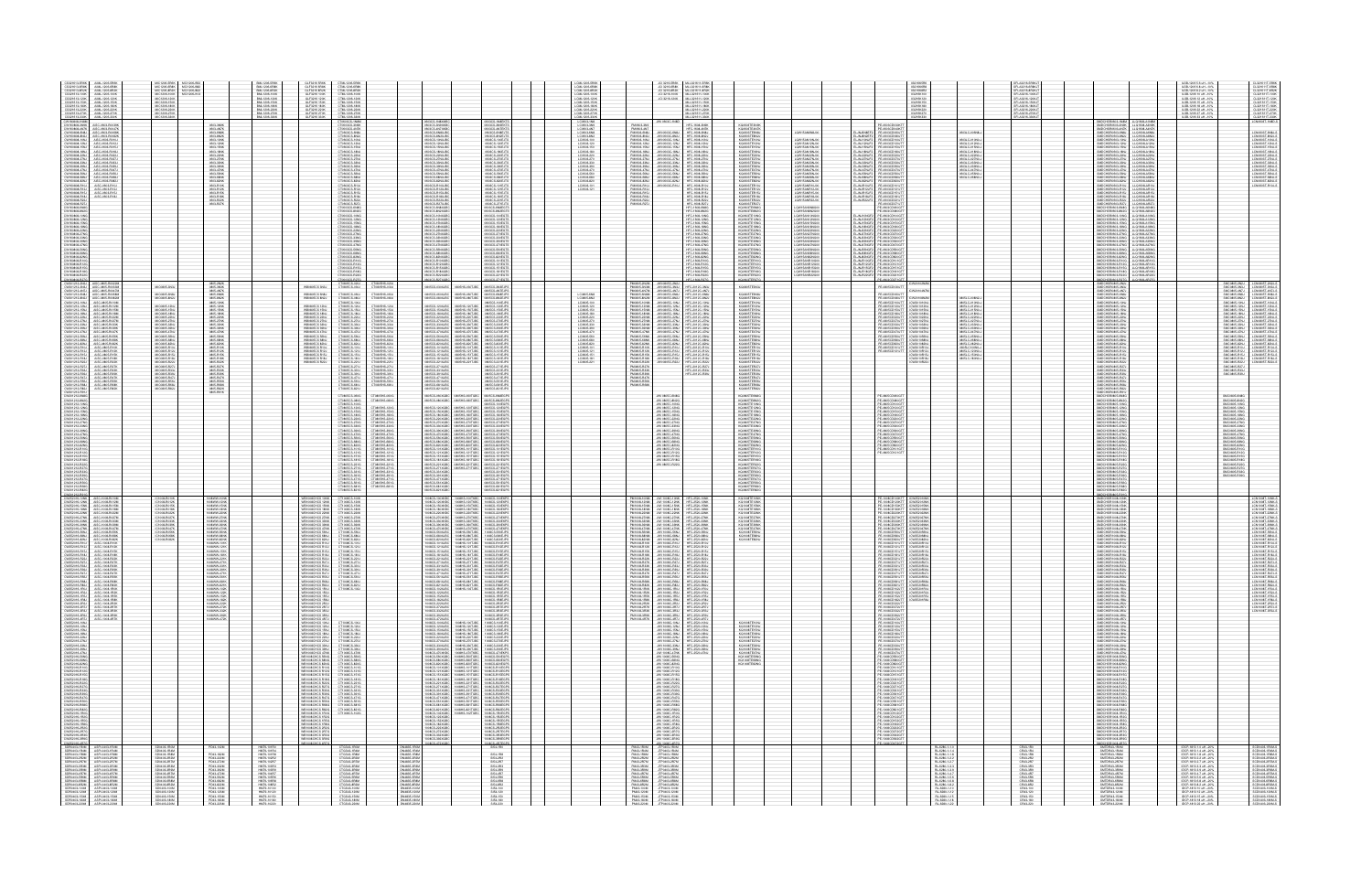| $\begin{tabular}{ c c c c c } \hline \multicolumn{2}{c}{\textbf{ACM}}{\textbf{ACM}}&\textbf{ACM}\\\hline \multicolumn{2}{c}{\textbf{ACM}}&\textbf{ACM}\\\hline \multicolumn{2}{c}{\textbf{ACM}}&\textbf{ACM}\\\hline \multicolumn{2}{c}{\textbf{ACM}}&\textbf{ACM}\\\hline \multicolumn{2}{c}{\textbf{ACM}}&\textbf{ACM}\\\hline \multicolumn{2}{c}{\textbf{ACM}}&\textbf{ACM}\\\hline \multicolumn{2}{c}{\textbf{ACM}}&\textbf{ACM}\\\hline \multic$ | SD0403-270M<br>SD0403-330K<br>SD0403-350K<br>SD0403-560K<br>SD0403-560K<br>SD0403-560K                                                             | PD43-273M<br>PD43-333K<br>PD43-353K<br>PD43-563K<br>PD43-563K<br>PD43-563K | H M 79.10270                                                                                                                                                                                                                                                                                                   |      | CTGS43-270M<br>CTGS43-330K<br>CTGS43-390K<br>CTGS43-560K<br>CTGS43-660K<br>CTGS43-660K                                                                                               | DN4835-270K<br>DN4835-330K<br>DN4835-390K<br>DN4835-560K<br>DN4835-560K<br>DN4835-680K                                             | 8154-270<br>8154-330<br>8154-390<br>8154-470<br>8154-680<br>8154-680 | $\begin{array}{r l l} \hline & \text{LG43-270K} & \text{ } \\ \hline & \text{LG43-330K} & \text{ } \\ \hline & \text{LG43-390K} & \text{ } \\ \hline & \text{LG43-470K} & \text{ } \\ \hline & \text{LG43-660K} & \text{ } \\ \hline \end{array}$ | $\begin{tabular}{ c c c c } \hline \text{PM43-27DM} & \text{,TP0403-270K} \\ \hline \text{PM43-330K} & \text{,TP0403-330K} \\ \text{PM43-390K} & \text{,TP0403-390K} \\ \hline \text{PM43-470K} & \text{,TP0403-660K} \\ \hline \text{PM43-660K} & \text{,TP0403-660K} \\ \hline \text{PM43-680K} & \text{,TP0403-680K} \\ \hline \end{tabular}$                                             |  | Rt -6280-1-27<br>Rt -6280-1-33<br>Rt -6280-1-39<br>Rt -6280-1-56<br>Rt -6280-1-68<br>Rt -6280-1-68                             |   | $\begin{tabular}{c c} \multicolumn{2}{c}{\text{SMIDRA3-370K}}\\ \multicolumn{2}{c}{\text{SMIDRA3-330K}}\\ \multicolumn{2}{c}{\text{SMIDRA3-390K}}\\ \multicolumn{2}{c}{\text{SMIDRA3-470K}}\\ \multicolumn{2}{c}{\text{SMIDRA3-480K}}\\ \multicolumn{2}{c}{\text{SMIDRA3-480K}}\\ \multicolumn{2}{c}{\text{SMIDRA3-680K}}\\ \multicolumn{2}{c}{\text{SMIDRA3-680K}}\\ \multicolumn{2}{c}{\text{SMIDRA3-680K}}\\ \multicolumn$ | IDCP-1813.27 uH --20%<br>IDCP-1813.33 uH --20%<br>IDCP-1813.39 uH --20%<br>IDCP-1813.56 uH --20%<br>IDCP-1813.56 uH --20%                                                                    | SCD0403-270M<br>SCD0403-330M-3<br>SCD0403-390M-3                     |
|-------------------------------------------------------------------------------------------------------------------------------------------------------------------------------------------------------------------------------------------------------------------------------------------------------------------------------------------------------------------------------------------------------------------------------------------------------|----------------------------------------------------------------------------------------------------------------------------------------------------|----------------------------------------------------------------------------|----------------------------------------------------------------------------------------------------------------------------------------------------------------------------------------------------------------------------------------------------------------------------------------------------------------|------|--------------------------------------------------------------------------------------------------------------------------------------------------------------------------------------|------------------------------------------------------------------------------------------------------------------------------------|----------------------------------------------------------------------|---------------------------------------------------------------------------------------------------------------------------------------------------------------------------------------------------------------------------------------------------|----------------------------------------------------------------------------------------------------------------------------------------------------------------------------------------------------------------------------------------------------------------------------------------------------------------------------------------------------------------------------------------------|--|--------------------------------------------------------------------------------------------------------------------------------|---|-------------------------------------------------------------------------------------------------------------------------------------------------------------------------------------------------------------------------------------------------------------------------------------------------------------------------------------------------------------------------------------------------------------------------------|----------------------------------------------------------------------------------------------------------------------------------------------------------------------------------------------|----------------------------------------------------------------------|
|                                                                                                                                                                                                                                                                                                                                                                                                                                                       |                                                                                                                                                    |                                                                            |                                                                                                                                                                                                                                                                                                                |      | CTGS43-680K                                                                                                                                                                          |                                                                                                                                    | SI54-680                                                             | $LC43-680K$                                                                                                                                                                                                                                       |                                                                                                                                                                                                                                                                                                                                                                                              |  |                                                                                                                                |   |                                                                                                                                                                                                                                                                                                                                                                                                                               |                                                                                                                                                                                              | SCD0403-470M-<br>SCD0403-680M-3                                      |
|                                                                                                                                                                                                                                                                                                                                                                                                                                                       |                                                                                                                                                    |                                                                            |                                                                                                                                                                                                                                                                                                                |      |                                                                                                                                                                                      |                                                                                                                                    |                                                                      |                                                                                                                                                                                                                                                   |                                                                                                                                                                                                                                                                                                                                                                                              |  |                                                                                                                                |   |                                                                                                                                                                                                                                                                                                                                                                                                                               |                                                                                                                                                                                              |                                                                      |
|                                                                                                                                                                                                                                                                                                                                                                                                                                                       |                                                                                                                                                    |                                                                            |                                                                                                                                                                                                                                                                                                                |      |                                                                                                                                                                                      |                                                                                                                                    |                                                                      | LC43-1R0K<br>LC43-1R4K<br>LC43-1R8K<br>LC43-2R2K<br>LC43-2R2K                                                                                                                                                                                     |                                                                                                                                                                                                                                                                                                                                                                                              |  |                                                                                                                                |   |                                                                                                                                                                                                                                                                                                                                                                                                                               |                                                                                                                                                                                              |                                                                      |
| SDR0403-3R9K<br>SDR0403-4R7K<br>SDR0403-5R6K<br>SDR0403-8R9K<br>CDR0403-8R9K                                                                                                                                                                                                                                                                                                                                                                          |                                                                                                                                                    |                                                                            |                                                                                                                                                                                                                                                                                                                |      |                                                                                                                                                                                      |                                                                                                                                    |                                                                      | LC43-2R7K<br>LC43-3R3K<br>LC43-3R9K<br>LC43-5R6K<br>LC43-5R6K                                                                                                                                                                                     |                                                                                                                                                                                                                                                                                                                                                                                              |  |                                                                                                                                |   |                                                                                                                                                                                                                                                                                                                                                                                                                               |                                                                                                                                                                                              |                                                                      |
| SDR0403-8R2K<br>SDR0403-100K<br>SDR0403-120K                                                                                                                                                                                                                                                                                                                                                                                                          |                                                                                                                                                    |                                                                            |                                                                                                                                                                                                                                                                                                                |      |                                                                                                                                                                                      |                                                                                                                                    |                                                                      | LC43-6R8K<br>LC43-8R2K<br>LC43-100K<br>LC43-120K                                                                                                                                                                                                  |                                                                                                                                                                                                                                                                                                                                                                                              |  |                                                                                                                                |   |                                                                                                                                                                                                                                                                                                                                                                                                                               |                                                                                                                                                                                              |                                                                      |
|                                                                                                                                                                                                                                                                                                                                                                                                                                                       |                                                                                                                                                    |                                                                            |                                                                                                                                                                                                                                                                                                                |      |                                                                                                                                                                                      |                                                                                                                                    |                                                                      | LC43-150K<br>LC43-180K<br>LC43-220K                                                                                                                                                                                                               |                                                                                                                                                                                                                                                                                                                                                                                              |  |                                                                                                                                |   |                                                                                                                                                                                                                                                                                                                                                                                                                               |                                                                                                                                                                                              |                                                                      |
| 50804034700<br>50804034700<br>50804034700<br>50804034700<br>50804034700<br>50804034800<br>50804034800<br>50804034800<br>50804034800<br>50804034800                                                                                                                                                                                                                                                                                                    |                                                                                                                                                    |                                                                            |                                                                                                                                                                                                                                                                                                                |      |                                                                                                                                                                                      |                                                                                                                                    |                                                                      |                                                                                                                                                                                                                                                   |                                                                                                                                                                                                                                                                                                                                                                                              |  |                                                                                                                                |   |                                                                                                                                                                                                                                                                                                                                                                                                                               |                                                                                                                                                                                              |                                                                      |
|                                                                                                                                                                                                                                                                                                                                                                                                                                                       |                                                                                                                                                    |                                                                            |                                                                                                                                                                                                                                                                                                                |      |                                                                                                                                                                                      |                                                                                                                                    |                                                                      |                                                                                                                                                                                                                                                   |                                                                                                                                                                                                                                                                                                                                                                                              |  |                                                                                                                                |   |                                                                                                                                                                                                                                                                                                                                                                                                                               |                                                                                                                                                                                              |                                                                      |
|                                                                                                                                                                                                                                                                                                                                                                                                                                                       |                                                                                                                                                    |                                                                            |                                                                                                                                                                                                                                                                                                                |      |                                                                                                                                                                                      |                                                                                                                                    |                                                                      |                                                                                                                                                                                                                                                   |                                                                                                                                                                                                                                                                                                                                                                                              |  |                                                                                                                                |   |                                                                                                                                                                                                                                                                                                                                                                                                                               |                                                                                                                                                                                              |                                                                      |
|                                                                                                                                                                                                                                                                                                                                                                                                                                                       | SD0504-100M<br>SD0504-120M<br>SD0504-180M<br>SD0504-220M<br>SD0504-220M                                                                            |                                                                            |                                                                                                                                                                                                                                                                                                                |      |                                                                                                                                                                                      |                                                                                                                                    |                                                                      |                                                                                                                                                                                                                                                   |                                                                                                                                                                                                                                                                                                                                                                                              |  |                                                                                                                                |   |                                                                                                                                                                                                                                                                                                                                                                                                                               |                                                                                                                                                                                              |                                                                      |
|                                                                                                                                                                                                                                                                                                                                                                                                                                                       | 500504-270M<br>SD0504-330K<br>SD0504-330K<br>SD0504-470K<br>SD0504-660K<br>SD0504-660K<br>SD0504-660K<br>SD0504-620K<br>SD0504-620K<br>SD0504-620K |                                                                            |                                                                                                                                                                                                                                                                                                                |      |                                                                                                                                                                                      |                                                                                                                                    |                                                                      |                                                                                                                                                                                                                                                   |                                                                                                                                                                                                                                                                                                                                                                                              |  |                                                                                                                                |   |                                                                                                                                                                                                                                                                                                                                                                                                                               |                                                                                                                                                                                              |                                                                      |
|                                                                                                                                                                                                                                                                                                                                                                                                                                                       | SD0504-101K                                                                                                                                        |                                                                            |                                                                                                                                                                                                                                                                                                                |      |                                                                                                                                                                                      |                                                                                                                                    |                                                                      |                                                                                                                                                                                                                                                   |                                                                                                                                                                                                                                                                                                                                                                                              |  |                                                                                                                                |   |                                                                                                                                                                                                                                                                                                                                                                                                                               |                                                                                                                                                                                              |                                                                      |
|                                                                                                                                                                                                                                                                                                                                                                                                                                                       | SD0504-121K<br>SD0504-151K<br>SD0504-181K<br>SD0504-221K                                                                                           |                                                                            |                                                                                                                                                                                                                                                                                                                |      |                                                                                                                                                                                      |                                                                                                                                    |                                                                      |                                                                                                                                                                                                                                                   |                                                                                                                                                                                                                                                                                                                                                                                              |  |                                                                                                                                |   |                                                                                                                                                                                                                                                                                                                                                                                                                               |                                                                                                                                                                                              |                                                                      |
|                                                                                                                                                                                                                                                                                                                                                                                                                                                       |                                                                                                                                                    |                                                                            |                                                                                                                                                                                                                                                                                                                |      |                                                                                                                                                                                      |                                                                                                                                    |                                                                      |                                                                                                                                                                                                                                                   |                                                                                                                                                                                                                                                                                                                                                                                              |  |                                                                                                                                |   |                                                                                                                                                                                                                                                                                                                                                                                                                               |                                                                                                                                                                                              |                                                                      |
|                                                                                                                                                                                                                                                                                                                                                                                                                                                       |                                                                                                                                                    |                                                                            |                                                                                                                                                                                                                                                                                                                |      |                                                                                                                                                                                      |                                                                                                                                    |                                                                      |                                                                                                                                                                                                                                                   |                                                                                                                                                                                                                                                                                                                                                                                              |  |                                                                                                                                |   |                                                                                                                                                                                                                                                                                                                                                                                                                               |                                                                                                                                                                                              |                                                                      |
|                                                                                                                                                                                                                                                                                                                                                                                                                                                       |                                                                                                                                                    |                                                                            |                                                                                                                                                                                                                                                                                                                |      |                                                                                                                                                                                      |                                                                                                                                    |                                                                      |                                                                                                                                                                                                                                                   |                                                                                                                                                                                                                                                                                                                                                                                              |  |                                                                                                                                |   |                                                                                                                                                                                                                                                                                                                                                                                                                               |                                                                                                                                                                                              |                                                                      |
| 000000102323<br>000000152323<br>000000152323<br>00000015223<br>00000015223<br>00000015223<br>00000015223<br>00000015223<br>0000001523<br>0000001523<br>0000001523<br>0000001523<br>0000001523<br>000000153<br>000000153<br>000000153<br>000000153<br>000000153<br>                                                                                                                                                                                    |                                                                                                                                                    |                                                                            |                                                                                                                                                                                                                                                                                                                |      |                                                                                                                                                                                      |                                                                                                                                    |                                                                      |                                                                                                                                                                                                                                                   |                                                                                                                                                                                                                                                                                                                                                                                              |  |                                                                                                                                |   |                                                                                                                                                                                                                                                                                                                                                                                                                               |                                                                                                                                                                                              |                                                                      |
|                                                                                                                                                                                                                                                                                                                                                                                                                                                       |                                                                                                                                                    |                                                                            |                                                                                                                                                                                                                                                                                                                |      |                                                                                                                                                                                      |                                                                                                                                    |                                                                      |                                                                                                                                                                                                                                                   |                                                                                                                                                                                                                                                                                                                                                                                              |  |                                                                                                                                |   |                                                                                                                                                                                                                                                                                                                                                                                                                               |                                                                                                                                                                                              |                                                                      |
| SDR0602-2R7M                                                                                                                                                                                                                                                                                                                                                                                                                                          |                                                                                                                                                    |                                                                            |                                                                                                                                                                                                                                                                                                                |      |                                                                                                                                                                                      |                                                                                                                                    |                                                                      |                                                                                                                                                                                                                                                   |                                                                                                                                                                                                                                                                                                                                                                                              |  |                                                                                                                                |   |                                                                                                                                                                                                                                                                                                                                                                                                                               |                                                                                                                                                                                              |                                                                      |
| $\begin{tabular}{c c} \hline \texttt{SDR0602-4R7M} & \texttt{SDRO602-4R7M} \\ \hline \texttt{SDRO602-4R8M} & \texttt{SDRO602-4R8M} \\ \hline \texttt{SDRO602-4R9M} & \texttt{SDRO602-4R9M} \\ \hline \texttt{SDRO602-4R9M} & \texttt{SDRO602-4R9M} \\ \hline \texttt{SDRO602-4R9M} & \texttt{SDRO602-2R9M} \\ \hline \texttt{SDRO602-2R9M} & \texttt{SDRO602-77M} \\$                                                                                 |                                                                                                                                                    |                                                                            |                                                                                                                                                                                                                                                                                                                |      |                                                                                                                                                                                      |                                                                                                                                    |                                                                      |                                                                                                                                                                                                                                                   |                                                                                                                                                                                                                                                                                                                                                                                              |  |                                                                                                                                |   |                                                                                                                                                                                                                                                                                                                                                                                                                               |                                                                                                                                                                                              |                                                                      |
|                                                                                                                                                                                                                                                                                                                                                                                                                                                       |                                                                                                                                                    |                                                                            |                                                                                                                                                                                                                                                                                                                |      |                                                                                                                                                                                      |                                                                                                                                    |                                                                      |                                                                                                                                                                                                                                                   |                                                                                                                                                                                                                                                                                                                                                                                              |  |                                                                                                                                |   |                                                                                                                                                                                                                                                                                                                                                                                                                               |                                                                                                                                                                                              |                                                                      |
| $\begin{tabular}{ c c c c } \hline SDR0602,220M\\ \hline SDR0602,220M\\ \hline SCR0602,330K\\ \hline SCR0602,330K\\ \hline SCR0602,470K\\ \hline SCR0602,470K\\ \hline SCR0602,420K\\ \hline SCR0602,121K\\ \hline SCR0602,221K\\ \hline SCR0602,221K\\ \hline SCR0602,221K\\ \hline SCR0602,221K\\ \hline SCR0602,221K\\ \hline SCR0602$                                                                                                             |                                                                                                                                                    |                                                                            |                                                                                                                                                                                                                                                                                                                |      |                                                                                                                                                                                      |                                                                                                                                    |                                                                      |                                                                                                                                                                                                                                                   |                                                                                                                                                                                                                                                                                                                                                                                              |  |                                                                                                                                |   |                                                                                                                                                                                                                                                                                                                                                                                                                               |                                                                                                                                                                                              |                                                                      |
|                                                                                                                                                                                                                                                                                                                                                                                                                                                       |                                                                                                                                                    |                                                                            |                                                                                                                                                                                                                                                                                                                |      |                                                                                                                                                                                      |                                                                                                                                    |                                                                      |                                                                                                                                                                                                                                                   |                                                                                                                                                                                                                                                                                                                                                                                              |  |                                                                                                                                |   |                                                                                                                                                                                                                                                                                                                                                                                                                               |                                                                                                                                                                                              |                                                                      |
|                                                                                                                                                                                                                                                                                                                                                                                                                                                       |                                                                                                                                                    |                                                                            |                                                                                                                                                                                                                                                                                                                |      |                                                                                                                                                                                      |                                                                                                                                    |                                                                      |                                                                                                                                                                                                                                                   |                                                                                                                                                                                                                                                                                                                                                                                              |  |                                                                                                                                |   |                                                                                                                                                                                                                                                                                                                                                                                                                               |                                                                                                                                                                                              |                                                                      |
| SDR0603-1R5M<br>SDR0603-2R5M<br>SDR0603-3R3M<br>SDR0603-3R3M                                                                                                                                                                                                                                                                                                                                                                                          |                                                                                                                                                    |                                                                            |                                                                                                                                                                                                                                                                                                                |      |                                                                                                                                                                                      |                                                                                                                                    |                                                                      |                                                                                                                                                                                                                                                   |                                                                                                                                                                                                                                                                                                                                                                                              |  | CO6031R5M                                                                                                                      |   |                                                                                                                                                                                                                                                                                                                                                                                                                               |                                                                                                                                                                                              |                                                                      |
| SDR0603-4R7M<br>SDR0603-5R0M<br>SDR0603-5R8M                                                                                                                                                                                                                                                                                                                                                                                                          |                                                                                                                                                    |                                                                            |                                                                                                                                                                                                                                                                                                                |      |                                                                                                                                                                                      |                                                                                                                                    |                                                                      |                                                                                                                                                                                                                                                   |                                                                                                                                                                                                                                                                                                                                                                                              |  | CO6033R3M<br>CO6033R3M<br>CO6034R7M<br>CO6034R6M<br>CO6037R6M<br>CO603120M<br>CO603120M<br>CO60315M<br>CO60315M<br>CO60315M    |   |                                                                                                                                                                                                                                                                                                                                                                                                                               |                                                                                                                                                                                              |                                                                      |
| SDR0603-7R5M<br>SDR0603-100M<br>SDR0603-120M<br>SDR0603-150M                                                                                                                                                                                                                                                                                                                                                                                          |                                                                                                                                                    |                                                                            |                                                                                                                                                                                                                                                                                                                |      |                                                                                                                                                                                      |                                                                                                                                    |                                                                      |                                                                                                                                                                                                                                                   |                                                                                                                                                                                                                                                                                                                                                                                              |  |                                                                                                                                |   |                                                                                                                                                                                                                                                                                                                                                                                                                               |                                                                                                                                                                                              |                                                                      |
| SDR0503-180M<br>SDR0503-220M<br>SDR0503-270M<br>SDR0503-330K                                                                                                                                                                                                                                                                                                                                                                                          |                                                                                                                                                    |                                                                            | $\begin{array}{r} \text{HH79-20100} \\ \text{HH79-20150} \\ \text{HH78-20150} \\ \text{HH79-20150} \\ \text{HH79-20250} \\ \text{HH79-20250} \\ \text{HH79-20500} \\ \text{HH79-2050} \\ \text{HH79-20151} \\ \text{HH79-20151} \\ \text{HH79-20151} \\ \text{HH79-20151} \\ \text{HH79-20151} \\ \end{array}$ |      |                                                                                                                                                                                      |                                                                                                                                    |                                                                      |                                                                                                                                                                                                                                                   |                                                                                                                                                                                                                                                                                                                                                                                              |  | CO603180M<br>CO603180M<br>CO603270M<br>CO603330K<br>CO603340K<br>CO603470K<br>CO603850K<br>CO603830K<br>CO603830K<br>CO603820K |   |                                                                                                                                                                                                                                                                                                                                                                                                                               |                                                                                                                                                                                              |                                                                      |
| SDR0603-300K<br>SDR0603-470K<br>SDR0603-500K<br>SDR0603-500K<br>SDR0603-520K<br>SDR0603-121K<br>SDR0603-121K<br>SDR0603-121K<br>SDR0603-121K<br>SDR0603-121K                                                                                                                                                                                                                                                                                          |                                                                                                                                                    |                                                                            |                                                                                                                                                                                                                                                                                                                |      |                                                                                                                                                                                      |                                                                                                                                    |                                                                      |                                                                                                                                                                                                                                                   |                                                                                                                                                                                                                                                                                                                                                                                              |  |                                                                                                                                |   |                                                                                                                                                                                                                                                                                                                                                                                                                               |                                                                                                                                                                                              |                                                                      |
|                                                                                                                                                                                                                                                                                                                                                                                                                                                       |                                                                                                                                                    |                                                                            | HM79-20221                                                                                                                                                                                                                                                                                                     |      |                                                                                                                                                                                      |                                                                                                                                    |                                                                      |                                                                                                                                                                                                                                                   |                                                                                                                                                                                                                                                                                                                                                                                              |  |                                                                                                                                |   |                                                                                                                                                                                                                                                                                                                                                                                                                               |                                                                                                                                                                                              |                                                                      |
|                                                                                                                                                                                                                                                                                                                                                                                                                                                       |                                                                                                                                                    |                                                                            |                                                                                                                                                                                                                                                                                                                |      |                                                                                                                                                                                      |                                                                                                                                    |                                                                      | —1—                                                                                                                                                                                                                                               |                                                                                                                                                                                                                                                                                                                                                                                              |  |                                                                                                                                |   |                                                                                                                                                                                                                                                                                                                                                                                                                               |                                                                                                                                                                                              |                                                                      |
|                                                                                                                                                                                                                                                                                                                                                                                                                                                       |                                                                                                                                                    |                                                                            |                                                                                                                                                                                                                                                                                                                |      |                                                                                                                                                                                      |                                                                                                                                    |                                                                      |                                                                                                                                                                                                                                                   |                                                                                                                                                                                                                                                                                                                                                                                              |  |                                                                                                                                |   |                                                                                                                                                                                                                                                                                                                                                                                                                               |                                                                                                                                                                                              |                                                                      |
|                                                                                                                                                                                                                                                                                                                                                                                                                                                       | SD0604-3R3M<br>SD0604-3R9M<br>SD0604-4R7M<br>SD0604-5R6M<br>SD0604-6R8M<br>SD0604-8R2M<br>CD0604-8R2M                                              |                                                                            |                                                                                                                                                                                                                                                                                                                |      |                                                                                                                                                                                      |                                                                                                                                    |                                                                      |                                                                                                                                                                                                                                                   |                                                                                                                                                                                                                                                                                                                                                                                              |  | IC06043R9M<br>CO6045R6M                                                                                                        |   |                                                                                                                                                                                                                                                                                                                                                                                                                               |                                                                                                                                                                                              |                                                                      |
|                                                                                                                                                                                                                                                                                                                                                                                                                                                       | SD0604-100M<br>SD0604-120M<br>SD0604-150M<br>SD0604-180M<br>CD0604-180M                                                                            |                                                                            |                                                                                                                                                                                                                                                                                                                | ____ | CTGS54-100M<br>CTGS54-120M<br>CTGS54-150M<br>CTGS54-180M                                                                                                                             | DN6149-100M<br>DN6149-120M<br>DN6149-150Y<br>DN6149-180Y<br>CN16149-200Y                                                           | S165-100<br>SI65-150<br>SI65-180                                     |                                                                                                                                                                                                                                                   | PM54-100M JTP0504-100M<br>PM54-120M JTP0504-120M<br>PM54-180M JTP0504-180Y<br>PM54-180M JTP0504-180Y                                                                                                                                                                                                                                                                                         |  | CO504100M RL-6280-2-10<br>CO504120M RL-6280-2-12<br>CO504150Y RL-6280-2-15<br>CO504180Y RL-6280-2-18                           |   | SMTDR54-100M<br>SMTDR54-120M<br>SMTDR54-150Y<br>SMTDR54-180Y<br>CMTDR54-180Y                                                                                                                                                                                                                                                                                                                                                  | IDCP-2218 10 uH -20%<br>IDCP-2218 12 uH -20%<br>DCP-2218 15 uH -20%                                                                                                                          | SCD0504-100M-3                                                       |
|                                                                                                                                                                                                                                                                                                                                                                                                                                                       | SD0604-220M<br>SD0604-330K<br>SD0604-330K<br>SD0604-470K<br>SD0604-560K                                                                            |                                                                            |                                                                                                                                                                                                                                                                                                                |      |                                                                                                                                                                                      |                                                                                                                                    | SI65-220<br>SI65-270<br>5165-330<br>SI65-390                         | LC54-330K<br>LC54-390K<br>LC54-470K                                                                                                                                                                                                               |                                                                                                                                                                                                                                                                                                                                                                                              |  | IC0604220Y RL-6280-2-22<br>CO604330K RL-6280-2-33<br>CO604390K RL-6280-2-39<br>CO604470K RL-6280-2-47                          | — | MTDR54-220Y<br>SMTDR54-270Y<br>SMTDR54-330K<br>SMTDR54-390K<br>SMTDR54-560K<br>SMTDR54-560K<br>SMTDR54-560K<br>SMTDR54-560K                                                                                                                                                                                                                                                                                                   | 002-2218 22 uH - 20%<br>DCP-2218 27 uH - 20%<br>DCP-2218 33 uH - 20%<br>DCP-2218 39 uH - 20%<br>DCP-2218 47 uH - 20%<br>DCP-2218 47 uH - 20%<br>DCP-2218 56 uH - 20%<br>DCP-2218 56 uH - 20% |                                                                      |
|                                                                                                                                                                                                                                                                                                                                                                                                                                                       | SD0604-680K<br>SD0604-820K<br>SD0604-101K                                                                                                          |                                                                            |                                                                                                                                                                                                                                                                                                                |      | 1934<br>1934<br>19354-220M<br>19354-330K<br>19354-330K<br>19354-350K<br>19354-550K<br>19354-550K<br>19354-550K<br>19354-520K<br>19354-520K<br>19354-520K<br>19354-520K<br>19354-191K | MNH49-220Y<br>DN6149-220Y<br>DN6149-330K<br>DN6149-330K<br>DN6149-660K<br>DN6149-680K<br>DN6149-820K<br>DN6149-421K<br>DN6149-121K | SI65-470<br>SI65-560<br>S165-680<br>SI65-101                         | LC54-560K<br>$LCS4-680K$<br>$LC54-820K$<br>$LC54-101K$                                                                                                                                                                                            | $\begin{tabular}{c} \textit{PMS-1.526}\\ \textit{PAIS-1.526}\\ \textit{PAIS-1.526}\\ \textit{PAIS-1.526}\\ \textit{PAIS-1.526}\\ \textit{PAIS-1.526}\\ \textit{PAIS-1.526}\\ \textit{PAIS-1.526}\\ \textit{PAIS-1.526}\\ \textit{PAIS-1.526}\\ \textit{PAIS-1.526}\\ \textit{PAIS-1.526}\\ \textit{PAIS-1.526}\\ \textit{PAIS-1.526}\\ \textit{PAIS-1.526}\\ \textit{PAIS-1.526}\\ \textit{$ |  | IC0604560K RL-6280-2-56<br>C0604680K RL-6280-2-68<br>C0604820K RL-6280-2-82<br>C0604101K RL-6280-2-100                         |   |                                                                                                                                                                                                                                                                                                                                                                                                                               | IDCP-2218 68 uH -20%<br>IDCP-2218 82 uH -20%<br>IDCP-2218 100 uH -20%                                                                                                                        |                                                                      |
|                                                                                                                                                                                                                                                                                                                                                                                                                                                       | SD0604-121K<br>SD0604-151K<br>SD0604-181K<br>SD0604-221K                                                                                           |                                                                            |                                                                                                                                                                                                                                                                                                                |      | CTGS54-121K<br>CTGS54-151K<br>CTGS54-181K<br>CTGS54-221K                                                                                                                             | DN6149-121K<br>DN6149-151K<br>DN6149-181K<br>DN6149-221K                                                                           | SI65-121<br>S165-151<br>SI65-221                                     | LC54-121K<br>LC54-151K<br>LC54-181K<br>LC54-221K                                                                                                                                                                                                  | PM54-121K JTP0504-121K<br>PM54-151K JTP0504-151K<br>PM54-181K JTP0504-181K<br>PM54-221K JTP0504-221K                                                                                                                                                                                                                                                                                         |  | IC0604121K RL-6280-2-120<br>C0604151K RL-5280-2-150<br>C0604181K RL-5280-2-180<br>C0604221K RL-5280-2-220                      |   | SMUDE-4-80K<br>SMTDR54-880K<br>SMTDR54-820K<br>SMTDR54-101K<br>SMTDR54-151K<br>SMTDR54-181K<br>SMTDR54-181K<br>SMTDR54-181K                                                                                                                                                                                                                                                                                                   | IDCP-2218 120 uH -20%<br>IDCP-2218 150 uH -20%<br>IDCP-2218 180 uH -20%<br>IDCP-2218 220 uH -20%                                                                                             | SCD0504-121M-3<br>SCD0504-151M-3<br>SCD0504-181M-3<br>SCD0504-221M-3 |
|                                                                                                                                                                                                                                                                                                                                                                                                                                                       |                                                                                                                                                    |                                                                            |                                                                                                                                                                                                                                                                                                                |      |                                                                                                                                                                                      |                                                                                                                                    |                                                                      |                                                                                                                                                                                                                                                   |                                                                                                                                                                                                                                                                                                                                                                                              |  |                                                                                                                                |   |                                                                                                                                                                                                                                                                                                                                                                                                                               |                                                                                                                                                                                              |                                                                      |
|                                                                                                                                                                                                                                                                                                                                                                                                                                                       |                                                                                                                                                    |                                                                            |                                                                                                                                                                                                                                                                                                                |      |                                                                                                                                                                                      |                                                                                                                                    |                                                                      | ___                                                                                                                                                                                                                                               |                                                                                                                                                                                                                                                                                                                                                                                              |  |                                                                                                                                |   |                                                                                                                                                                                                                                                                                                                                                                                                                               |                                                                                                                                                                                              |                                                                      |
|                                                                                                                                                                                                                                                                                                                                                                                                                                                       |                                                                                                                                                    |                                                                            |                                                                                                                                                                                                                                                                                                                |      |                                                                                                                                                                                      |                                                                                                                                    |                                                                      |                                                                                                                                                                                                                                                   |                                                                                                                                                                                                                                                                                                                                                                                              |  |                                                                                                                                |   |                                                                                                                                                                                                                                                                                                                                                                                                                               |                                                                                                                                                                                              |                                                                      |
|                                                                                                                                                                                                                                                                                                                                                                                                                                                       |                                                                                                                                                    |                                                                            |                                                                                                                                                                                                                                                                                                                |      |                                                                                                                                                                                      |                                                                                                                                    |                                                                      | LC54-100K                                                                                                                                                                                                                                         | JTP0504-100K                                                                                                                                                                                                                                                                                                                                                                                 |  |                                                                                                                                |   |                                                                                                                                                                                                                                                                                                                                                                                                                               |                                                                                                                                                                                              |                                                                      |
| SDR0504-100K<br>SDR0504-120K<br>SDR0504-150K<br>SDR0504-150K                                                                                                                                                                                                                                                                                                                                                                                          |                                                                                                                                                    |                                                                            |                                                                                                                                                                                                                                                                                                                |      |                                                                                                                                                                                      |                                                                                                                                    |                                                                      | LC54-150K<br>$LC54-180K$<br>LC54-220K                                                                                                                                                                                                             | JTP0504-120K<br>JTP0504-150K<br>JTP0504-180K                                                                                                                                                                                                                                                                                                                                                 |  |                                                                                                                                |   |                                                                                                                                                                                                                                                                                                                                                                                                                               |                                                                                                                                                                                              |                                                                      |
| SDR0604-220K<br>SDR0604-270K<br>SDR0604-330J<br>CDD0604-330J<br>SDR0604-390J                                                                                                                                                                                                                                                                                                                                                                          |                                                                                                                                                    |                                                                            |                                                                                                                                                                                                                                                                                                                |      |                                                                                                                                                                                      |                                                                                                                                    |                                                                      | LC54-270K                                                                                                                                                                                                                                         | JTP0504-220K<br>JTP0504-270K<br>JTP0504-330J<br>JTP0504-390J                                                                                                                                                                                                                                                                                                                                 |  |                                                                                                                                |   |                                                                                                                                                                                                                                                                                                                                                                                                                               |                                                                                                                                                                                              |                                                                      |

SDR0604560J J J JTP0504-560J J J J JTP0504-560J

| CR43-270                                     |  | SMTDR43-270K                                                 |  | IDCP-1813 27 uH -20%                                                                                | SCD0403-270M-S                                                       |
|----------------------------------------------|--|--------------------------------------------------------------|--|-----------------------------------------------------------------------------------------------------|----------------------------------------------------------------------|
| CR43-330<br>CR43-390<br>CR43-470<br>CR43-560 |  | SMTDR43-390K<br>SMTDR43-390K<br>SMTDR43-470K<br>SMTDR43-560K |  | IDCP-1813 33 uH -20%<br>IDCP-1813 39 uH -20%<br>IDCP-1813 47uH -20%<br>IDCP-1813 56 uH -20%         | SCO0403330MS<br>SCD0403390MS<br>SCD0403470MS<br>SCD0403560MS         |
| CR43-680<br>CR43-820<br>CR43-101<br>CR43-121 |  | SMTDR43-680K                                                 |  | IDCP-1813 68 uH -20%                                                                                | SCD0403-680M-S                                                       |
|                                              |  |                                                              |  |                                                                                                     |                                                                      |
| CR43-151<br>CR43-181<br>CR43-221<br>CR43-271 |  |                                                              |  |                                                                                                     |                                                                      |
|                                              |  |                                                              |  |                                                                                                     |                                                                      |
|                                              |  |                                                              |  |                                                                                                     |                                                                      |
|                                              |  |                                                              |  |                                                                                                     |                                                                      |
|                                              |  |                                                              |  |                                                                                                     |                                                                      |
|                                              |  |                                                              |  |                                                                                                     |                                                                      |
|                                              |  |                                                              |  |                                                                                                     |                                                                      |
|                                              |  |                                                              |  |                                                                                                     |                                                                      |
|                                              |  |                                                              |  |                                                                                                     |                                                                      |
|                                              |  |                                                              |  |                                                                                                     |                                                                      |
|                                              |  |                                                              |  |                                                                                                     |                                                                      |
|                                              |  |                                                              |  |                                                                                                     |                                                                      |
|                                              |  |                                                              |  |                                                                                                     |                                                                      |
|                                              |  |                                                              |  |                                                                                                     |                                                                      |
|                                              |  |                                                              |  |                                                                                                     |                                                                      |
|                                              |  |                                                              |  |                                                                                                     |                                                                      |
|                                              |  |                                                              |  |                                                                                                     |                                                                      |
|                                              |  |                                                              |  |                                                                                                     |                                                                      |
|                                              |  |                                                              |  |                                                                                                     |                                                                      |
|                                              |  |                                                              |  |                                                                                                     |                                                                      |
|                                              |  |                                                              |  |                                                                                                     |                                                                      |
|                                              |  |                                                              |  |                                                                                                     |                                                                      |
|                                              |  |                                                              |  |                                                                                                     |                                                                      |
|                                              |  |                                                              |  |                                                                                                     |                                                                      |
|                                              |  |                                                              |  |                                                                                                     |                                                                      |
|                                              |  |                                                              |  |                                                                                                     |                                                                      |
|                                              |  |                                                              |  |                                                                                                     |                                                                      |
|                                              |  |                                                              |  |                                                                                                     |                                                                      |
|                                              |  |                                                              |  |                                                                                                     |                                                                      |
|                                              |  |                                                              |  |                                                                                                     |                                                                      |
|                                              |  |                                                              |  |                                                                                                     |                                                                      |
|                                              |  |                                                              |  |                                                                                                     |                                                                      |
|                                              |  |                                                              |  |                                                                                                     |                                                                      |
|                                              |  |                                                              |  |                                                                                                     |                                                                      |
|                                              |  |                                                              |  |                                                                                                     |                                                                      |
|                                              |  |                                                              |  |                                                                                                     |                                                                      |
|                                              |  |                                                              |  |                                                                                                     |                                                                      |
|                                              |  |                                                              |  |                                                                                                     |                                                                      |
|                                              |  |                                                              |  |                                                                                                     |                                                                      |
|                                              |  |                                                              |  |                                                                                                     |                                                                      |
|                                              |  |                                                              |  |                                                                                                     |                                                                      |
|                                              |  |                                                              |  |                                                                                                     |                                                                      |
|                                              |  |                                                              |  |                                                                                                     |                                                                      |
|                                              |  |                                                              |  |                                                                                                     |                                                                      |
|                                              |  |                                                              |  |                                                                                                     |                                                                      |
|                                              |  |                                                              |  |                                                                                                     |                                                                      |
|                                              |  |                                                              |  |                                                                                                     |                                                                      |
|                                              |  |                                                              |  |                                                                                                     |                                                                      |
|                                              |  |                                                              |  |                                                                                                     |                                                                      |
|                                              |  |                                                              |  |                                                                                                     |                                                                      |
|                                              |  |                                                              |  |                                                                                                     |                                                                      |
|                                              |  |                                                              |  |                                                                                                     |                                                                      |
|                                              |  | <b>SMTDR54-100M</b>                                          |  | IDCP-2218 10 uH -20%                                                                                | SCD0504-100M-S                                                       |
|                                              |  | SMTDR54-120M<br>SMTDR54-150Y<br><b>SMTDR54-180Y</b>          |  | IDCP-2218 12 uH -20%<br>IDCP-2218 15 uH -20%<br>IDCP-2218 18 uH -20%                                | SCD0504-120M-S<br>SCD0504-150M-S<br>SCD0504-180M-S                   |
|                                              |  | SMTDR54-220Y                                                 |  | IDCP-2218 22 uH -20%<br>IDCP-2218 27 uH -20%<br>IDCP-2218 33 uH -20%<br>IDCP-2218 33 uH -20%        | SCD0504-220M-S                                                       |
|                                              |  | SMTDR54-270Y<br>SMTDR54-330K<br>SMTDR54-390K<br>SMTDR54-470K |  |                                                                                                     | SCD0504-270M-S<br>SCD0504-330M-S<br>SCD0504-390M-S<br>SCD0504-470M-S |
|                                              |  | SMTDR54-560K<br>SMTDR54-680K                                 |  | IDCP-2218 47 uH - 20%<br>IDCP-2218 56 uH - 20%<br>IDCP-2218 68 uH - 20%<br>IDCP-2218 82 uH -20%     | SCO0504-560M-S<br>SCD0504-560M-S                                     |
|                                              |  | SMTDR54-820K<br>SMTDR54-101K                                 |  | IDCP-2218 100 uH -20%                                                                               | SCD0504-820M-S<br>SCO0504-101M-S                                     |
|                                              |  | SMTDR54-121K<br>SMTDR54-151K<br>SMTDR54-181K<br>SMTDR54-221K |  | IDCP-2218 120 uH - 20%<br>IDCP-2218 150 uH - 20%<br>IDCP-2218 180 uH - 20%<br>IDCP-2218 220 uH -20% | SCD0504-121M-S<br>SCD0504-151M-S<br>SCD0504-181M-S<br>SCD0504-221M-S |
|                                              |  |                                                              |  |                                                                                                     |                                                                      |
|                                              |  |                                                              |  |                                                                                                     |                                                                      |
|                                              |  |                                                              |  |                                                                                                     |                                                                      |
|                                              |  |                                                              |  |                                                                                                     |                                                                      |
|                                              |  |                                                              |  |                                                                                                     |                                                                      |
|                                              |  |                                                              |  |                                                                                                     |                                                                      |
|                                              |  |                                                              |  |                                                                                                     |                                                                      |
|                                              |  |                                                              |  |                                                                                                     |                                                                      |
|                                              |  |                                                              |  |                                                                                                     |                                                                      |
|                                              |  |                                                              |  |                                                                                                     |                                                                      |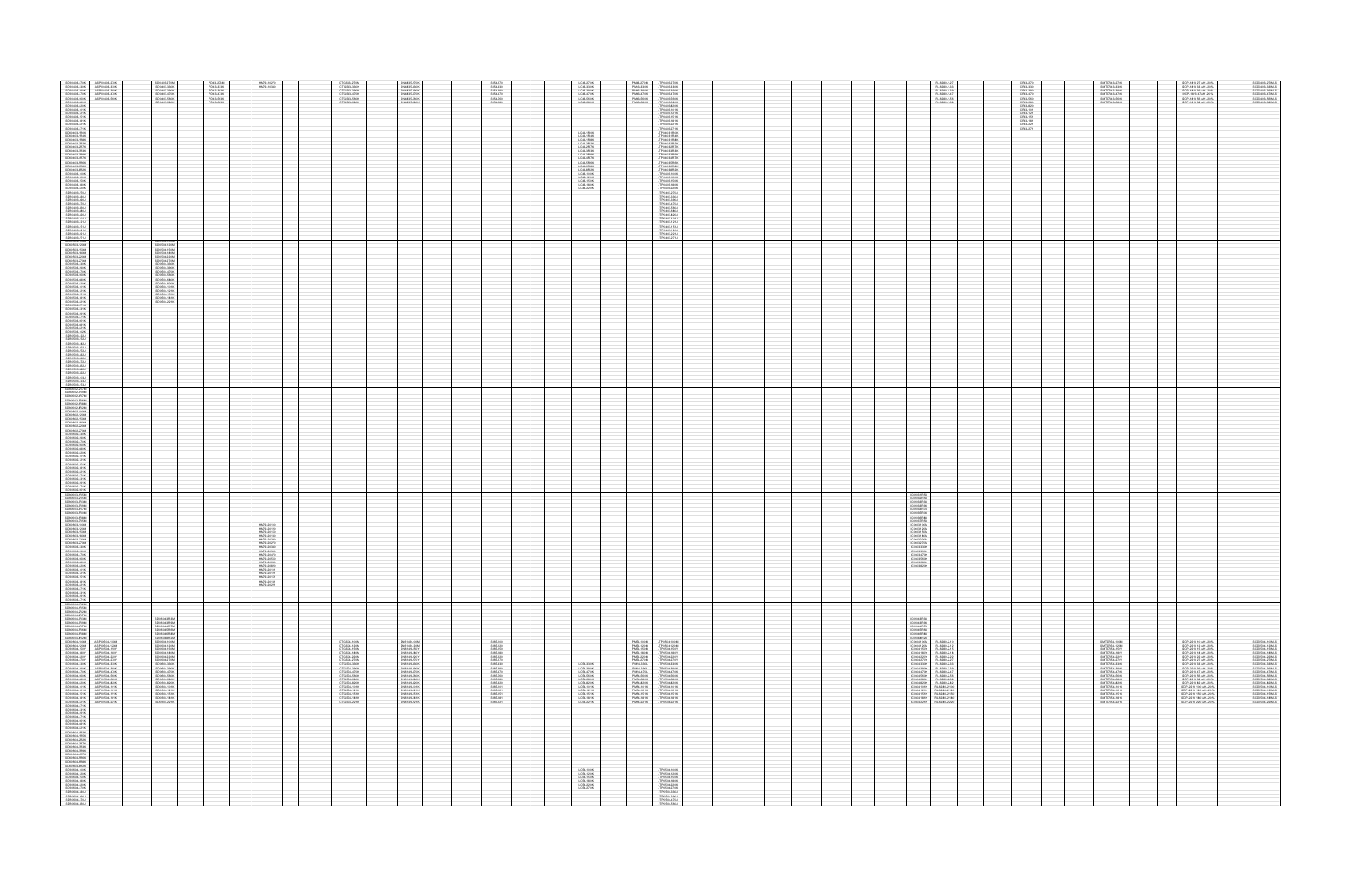| SDR0604-820J<br>SDR0604-101J                                                                                                                                                                                                                                                                                                                                                                                                                                                              |                                                          |                                                  |                                                                                                                                          |                                 |                                 |                                                                                                                                                    |                                                                        |                                                    |                                                                                     |                                 |                                                  |                                        | TP0504-820J                                                                                                                                                                                                                                                                                                                                              |                                                                  |               |            |                                                                                                                                                                                                                                                                                                                                                                                          |                                                          |                                                                                                              |  |                                                                                                                                                                                                                                                  |                                                 |                                                              |
|-------------------------------------------------------------------------------------------------------------------------------------------------------------------------------------------------------------------------------------------------------------------------------------------------------------------------------------------------------------------------------------------------------------------------------------------------------------------------------------------|----------------------------------------------------------|--------------------------------------------------|------------------------------------------------------------------------------------------------------------------------------------------|---------------------------------|---------------------------------|----------------------------------------------------------------------------------------------------------------------------------------------------|------------------------------------------------------------------------|----------------------------------------------------|-------------------------------------------------------------------------------------|---------------------------------|--------------------------------------------------|----------------------------------------|----------------------------------------------------------------------------------------------------------------------------------------------------------------------------------------------------------------------------------------------------------------------------------------------------------------------------------------------------------|------------------------------------------------------------------|---------------|------------|------------------------------------------------------------------------------------------------------------------------------------------------------------------------------------------------------------------------------------------------------------------------------------------------------------------------------------------------------------------------------------------|----------------------------------------------------------|--------------------------------------------------------------------------------------------------------------|--|--------------------------------------------------------------------------------------------------------------------------------------------------------------------------------------------------------------------------------------------------|-------------------------------------------------|--------------------------------------------------------------|
| SDR0604-121J                                                                                                                                                                                                                                                                                                                                                                                                                                                                              |                                                          |                                                  |                                                                                                                                          |                                 |                                 |                                                                                                                                                    |                                                                        |                                                    |                                                                                     |                                 |                                                  |                                        | JTP0504-121J                                                                                                                                                                                                                                                                                                                                             |                                                                  |               |            |                                                                                                                                                                                                                                                                                                                                                                                          |                                                          |                                                                                                              |  |                                                                                                                                                                                                                                                  |                                                 |                                                              |
| SDR0604-181J<br>SDR0604-221J                                                                                                                                                                                                                                                                                                                                                                                                                                                              |                                                          |                                                  |                                                                                                                                          |                                 |                                 |                                                                                                                                                    |                                                                        |                                                    |                                                                                     | ___                             |                                                  |                                        | JTP0504-181J<br>JTP0504-221J                                                                                                                                                                                                                                                                                                                             |                                                                  |               |            |                                                                                                                                                                                                                                                                                                                                                                                          |                                                          |                                                                                                              |  |                                                                                                                                                                                                                                                  |                                                 |                                                              |
| SDR0604-331J                                                                                                                                                                                                                                                                                                                                                                                                                                                                              |                                                          |                                                  |                                                                                                                                          |                                 |                                 |                                                                                                                                                    |                                                                        |                                                    |                                                                                     |                                 |                                                  |                                        |                                                                                                                                                                                                                                                                                                                                                          |                                                                  |               |            |                                                                                                                                                                                                                                                                                                                                                                                          |                                                          |                                                                                                              |  |                                                                                                                                                                                                                                                  |                                                 |                                                              |
| SDR0604-391J<br>SDR0604-471J<br>SDR0604-561J                                                                                                                                                                                                                                                                                                                                                                                                                                              |                                                          |                                                  |                                                                                                                                          |                                 |                                 |                                                                                                                                                    |                                                                        |                                                    |                                                                                     |                                 |                                                  |                                        |                                                                                                                                                                                                                                                                                                                                                          |                                                                  |               |            |                                                                                                                                                                                                                                                                                                                                                                                          |                                                          |                                                                                                              |  |                                                                                                                                                                                                                                                  |                                                 |                                                              |
| SDR0604-681J                                                                                                                                                                                                                                                                                                                                                                                                                                                                              |                                                          |                                                  |                                                                                                                                          |                                 |                                 |                                                                                                                                                    |                                                                        |                                                    |                                                                                     |                                 |                                                  |                                        |                                                                                                                                                                                                                                                                                                                                                          |                                                                  |               |            |                                                                                                                                                                                                                                                                                                                                                                                          |                                                          |                                                                                                              |  |                                                                                                                                                                                                                                                  |                                                 |                                                              |
|                                                                                                                                                                                                                                                                                                                                                                                                                                                                                           |                                                          |                                                  |                                                                                                                                          |                                 |                                 | CTDO1608C-102                                                                                                                                      |                                                                        | DU6629-1R0M DO1608C-102                            |                                                                                     | D03005                          |                                                  | SPL1612-1R0M 523-1608-1R0M PM1608-1R0M |                                                                                                                                                                                                                                                                                                                                                          |                                                                  | DUS-2612-1R0M | P0770.102T | RL-1608-1.0                                                                                                                                                                                                                                                                                                                                                                              |                                                          | SMTDR0402-1R0M                                                                                               |  | IDC-2512 1.5 uH - 20%                                                                                                                                                                                                                            | IDC-2512 1.0 uH - 20% WO20-1R0M                 |                                                              |
|                                                                                                                                                                                                                                                                                                                                                                                                                                                                                           |                                                          |                                                  |                                                                                                                                          |                                 |                                 | CTDO1608C-222                                                                                                                                      |                                                                        | DU6629-2R2M DO1608C-222                            |                                                                                     | 1003006                         |                                                  | SPL1612-2R2M 523-1608-2R2M PM1608-2R2M |                                                                                                                                                                                                                                                                                                                                                          |                                                                  | DUS-2612-2F   | P0770.222T | RL-1608-2.2                                                                                                                                                                                                                                                                                                                                                                              |                                                          | SMTDR0402-2R2M                                                                                               |  |                                                                                                                                                                                                                                                  | IDC-2512 2.2 uH - 20% WO20-2R2M                 |                                                              |
|                                                                                                                                                                                                                                                                                                                                                                                                                                                                                           |                                                          |                                                  |                                                                                                                                          |                                 |                                 | CTDO1608C-332                                                                                                                                      |                                                                        | DU6629-3R3M DO1608C-332                            |                                                                                     | $rac{}{100300}$                 |                                                  | SPL1612-3R3M 523-1608-3R3M PM1608-3R3M |                                                                                                                                                                                                                                                                                                                                                          |                                                                  | DUS-2612-3R3  | P0770.332T | RL-1608-3.3                                                                                                                                                                                                                                                                                                                                                                              |                                                          | SMTDR0402-3R3M                                                                                               |  |                                                                                                                                                                                                                                                  | IDC-2512 3.3 uH - 20% WO20-3R3M                 |                                                              |
|                                                                                                                                                                                                                                                                                                                                                                                                                                                                                           |                                                          |                                                  |                                                                                                                                          |                                 |                                 | CTD01608C-472                                                                                                                                      |                                                                        |                                                    |                                                                                     | 1003003                         |                                                  | SPL1612-4R7M 523-1608-4R7M PM1608-4R7M |                                                                                                                                                                                                                                                                                                                                                          |                                                                  | DUS-2612-4R7  | P0770.472T | RL-1608-4.7                                                                                                                                                                                                                                                                                                                                                                              |                                                          | SMTDR0402-4R7K                                                                                               |  | IDC-2512 4.7 uH - 20%                                                                                                                                                                                                                            |                                                 |                                                              |
|                                                                                                                                                                                                                                                                                                                                                                                                                                                                                           |                                                          |                                                  |                                                                                                                                          |                                 |                                 | CTDO1608C-682                                                                                                                                      |                                                                        | 006629-4R7K 001608C-472<br>006629-5R6K 001608C-682 |                                                                                     | $\sqrt{1000000}$                |                                                  | SPL1612-6R8M 523-1608-6R8M PM1608-6R8M |                                                                                                                                                                                                                                                                                                                                                          |                                                                  | DUS-2612-6RBK | P0770.682T | RL-1608-6.8                                                                                                                                                                                                                                                                                                                                                                              |                                                          | SMTDR0402-6RBK                                                                                               |  |                                                                                                                                                                                                                                                  | IDC-2512 6.8 uH - 20% WO20-6R8M                 |                                                              |
|                                                                                                                                                                                                                                                                                                                                                                                                                                                                                           |                                                          |                                                  |                                                                                                                                          |                                 |                                 | CTDO1608C-103                                                                                                                                      | DU6629-100K DO1608C-10                                                 |                                                    |                                                                                     | 003002                          |                                                  | SPL1612-100M 523-1608-100M PM1608-100M |                                                                                                                                                                                                                                                                                                                                                          |                                                                  | DUS-2612-10   | P0770.103T | RL-1608-10                                                                                                                                                                                                                                                                                                                                                                               |                                                          | SMTDR0402-100K                                                                                               |  |                                                                                                                                                                                                                                                  | DC-2512 10 uH - 20% WO20-100M                   |                                                              |
|                                                                                                                                                                                                                                                                                                                                                                                                                                                                                           |                                                          |                                                  |                                                                                                                                          |                                 |                                 | CTDO1608C-153                                                                                                                                      |                                                                        | DU6629-150K DO1608C-153                            |                                                                                     | $\overline{\phantom{a}}$ posses |                                                  | SPL1612-150M 523-1608-150M PM1608-150M |                                                                                                                                                                                                                                                                                                                                                          |                                                                  | DUS-2612-150K | P0770.153T | RL-1608-15                                                                                                                                                                                                                                                                                                                                                                               |                                                          | SMTDR0402-150K                                                                                               |  |                                                                                                                                                                                                                                                  | DC-2512 15 uH - 20% WO20-150M                   |                                                              |
|                                                                                                                                                                                                                                                                                                                                                                                                                                                                                           |                                                          |                                                  |                                                                                                                                          |                                 |                                 | CTD01608C-223                                                                                                                                      | DU6629-220K DO1608-223                                                 |                                                    |                                                                                     | 00301                           |                                                  | SPL1612-220M 523-1608-220M PM1608-220M |                                                                                                                                                                                                                                                                                                                                                          |                                                                  | DUS-2612-220  | P0770.223T | RL-1608-22                                                                                                                                                                                                                                                                                                                                                                               |                                                          | SMTDR0402-220K                                                                                               |  |                                                                                                                                                                                                                                                  | DC-2512 22 uH - 20% WO20-220M                   |                                                              |
|                                                                                                                                                                                                                                                                                                                                                                                                                                                                                           |                                                          |                                                  |                                                                                                                                          |                                 |                                 | CTDO1608C-333                                                                                                                                      |                                                                        | DU6629-330K DO1608C-333                            |                                                                                     | <u> 1 - 1</u>                   |                                                  | SPL1612-330M 523-1608-330M PM1608-330M |                                                                                                                                                                                                                                                                                                                                                          |                                                                  | DUS-2612-330K | P0770.333T | RL-1608-33                                                                                                                                                                                                                                                                                                                                                                               |                                                          | SMTDR0402-330K                                                                                               |  |                                                                                                                                                                                                                                                  | DC-2512 33 uH - 20% WD20-330M                   |                                                              |
|                                                                                                                                                                                                                                                                                                                                                                                                                                                                                           |                                                          |                                                  |                                                                                                                                          |                                 |                                 | CTDO1608C-473                                                                                                                                      |                                                                        | DU6629-470K DO1608C-473                            |                                                                                     | $\frac{1}{10000}$               |                                                  | SPL1612-470M 523-1608-470M PM1608-470M |                                                                                                                                                                                                                                                                                                                                                          |                                                                  | DUS-2612-470  | P0770.473T | RL-1608-47                                                                                                                                                                                                                                                                                                                                                                               |                                                          | SMTDR0402-470K                                                                                               |  |                                                                                                                                                                                                                                                  | DC-2512 47 uH - 20% WO20-470M                   |                                                              |
|                                                                                                                                                                                                                                                                                                                                                                                                                                                                                           |                                                          |                                                  |                                                                                                                                          |                                 |                                 | CTDO1608C-683                                                                                                                                      |                                                                        | DU6629-680K DO1608C-683                            |                                                                                     | —<br>————                       |                                                  | SPL1612-680M 523-1608-680M PM1608-680M |                                                                                                                                                                                                                                                                                                                                                          |                                                                  | DUS-2612-680K | P0770.683T | RL-1608-68                                                                                                                                                                                                                                                                                                                                                                               |                                                          | SMTDR0402-680K                                                                                               |  |                                                                                                                                                                                                                                                  | DC-2512 68 uH -20% WO20-680M                    |                                                              |
|                                                                                                                                                                                                                                                                                                                                                                                                                                                                                           |                                                          |                                                  |                                                                                                                                          |                                 |                                 | CTDO1608C-104                                                                                                                                      |                                                                        | DU6629-101K DO1608C-104                            |                                                                                     | 003011                          |                                                  | SPL1612-101M 523-1608-101M PM1608-101M |                                                                                                                                                                                                                                                                                                                                                          |                                                                  | DUS-2612-101K | P0770.104T | RL-1608-100                                                                                                                                                                                                                                                                                                                                                                              |                                                          | SMTDR0402-101K                                                                                               |  |                                                                                                                                                                                                                                                  | IDC-2512 100 uH -20% WO20-101M                  |                                                              |
|                                                                                                                                                                                                                                                                                                                                                                                                                                                                                           |                                                          |                                                  |                                                                                                                                          |                                 |                                 | CTDO1608C-154                                                                                                                                      |                                                                        | DU6629-151K DO1608C-154                            |                                                                                     |                                 |                                                  | SPL1612-151M 523-1608-151M PM1608-151M |                                                                                                                                                                                                                                                                                                                                                          |                                                                  | DUS-2612-151K | P0770.154T | RL-1608-150                                                                                                                                                                                                                                                                                                                                                                              |                                                          | SMTDR0402-151K                                                                                               |  |                                                                                                                                                                                                                                                  | IDC-2512 150 uH - 20% WO20-151M                 |                                                              |
|                                                                                                                                                                                                                                                                                                                                                                                                                                                                                           |                                                          |                                                  |                                                                                                                                          |                                 |                                 | CTDO1608C-224                                                                                                                                      |                                                                        | DU6629-221K DO1608C-224                            |                                                                                     |                                 |                                                  | SPL1612-221M 523-1608-221M PM1608-221M |                                                                                                                                                                                                                                                                                                                                                          |                                                                  | DUS-2612-221K | P0770.224T | RL-1608-220                                                                                                                                                                                                                                                                                                                                                                              |                                                          | SMTDR0402-221K                                                                                               |  |                                                                                                                                                                                                                                                  | IDC-2512 220 uH - 20% WO20-221M                 |                                                              |
|                                                                                                                                                                                                                                                                                                                                                                                                                                                                                           |                                                          |                                                  |                                                                                                                                          |                                 |                                 | CTDO1608C-334                                                                                                                                      |                                                                        | DU6629-331K DO1608C-334                            |                                                                                     |                                 |                                                  | SPL1612-331M 523-1608-331M PM1608-331M |                                                                                                                                                                                                                                                                                                                                                          |                                                                  | DUS-2612-331  |            | RL-1608-330                                                                                                                                                                                                                                                                                                                                                                              |                                                          | SMTDR0402-331K                                                                                               |  |                                                                                                                                                                                                                                                  | IDC-2512 330 uH -20% WO20-331M                  |                                                              |
|                                                                                                                                                                                                                                                                                                                                                                                                                                                                                           |                                                          |                                                  |                                                                                                                                          |                                 |                                 | CTDO1608C-474                                                                                                                                      |                                                                        | DU6629-471K DO1608C-474                            |                                                                                     | 003012                          |                                                  | SPL1612-471M 523-1608-471M PM1608-471M |                                                                                                                                                                                                                                                                                                                                                          |                                                                  | DUS-2612-471K |            | RL-1608-470                                                                                                                                                                                                                                                                                                                                                                              |                                                          | SMTDR0402-471K                                                                                               |  |                                                                                                                                                                                                                                                  | DC-2512 470 uH - 20% WO20-471M                  |                                                              |
|                                                                                                                                                                                                                                                                                                                                                                                                                                                                                           |                                                          |                                                  |                                                                                                                                          |                                 |                                 | CTD01608C-684                                                                                                                                      |                                                                        | DU6629-681K DO1608C-684                            |                                                                                     |                                 |                                                  | SPL1612-681M 523-1608-681M PM1608-681M |                                                                                                                                                                                                                                                                                                                                                          |                                                                  | DUS-2612-681K |            | RL-1608-680                                                                                                                                                                                                                                                                                                                                                                              |                                                          | SMTDR0402-681K                                                                                               |  |                                                                                                                                                                                                                                                  | DC-2512 680 uH - 20% WO20-681M                  |                                                              |
|                                                                                                                                                                                                                                                                                                                                                                                                                                                                                           |                                                          |                                                  |                                                                                                                                          |                                 |                                 | CTDO1608C-105                                                                                                                                      |                                                                        | DU6629-102K DO1608C-105                            |                                                                                     |                                 |                                                  | SPL1612-102M 523-1608-102M PM1608-102M |                                                                                                                                                                                                                                                                                                                                                          |                                                                  | DUS-2612-102K |            |                                                                                                                                                                                                                                                                                                                                                                                          |                                                          | SMTDR0402-102K                                                                                               |  |                                                                                                                                                                                                                                                  | DC-2512 1000 uH -20% WO20-102M                  |                                                              |
|                                                                                                                                                                                                                                                                                                                                                                                                                                                                                           |                                                          |                                                  |                                                                                                                                          |                                 |                                 |                                                                                                                                                    |                                                                        |                                                    |                                                                                     |                                 |                                                  |                                        |                                                                                                                                                                                                                                                                                                                                                          |                                                                  |               |            |                                                                                                                                                                                                                                                                                                                                                                                          |                                                          |                                                                                                              |  |                                                                                                                                                                                                                                                  |                                                 |                                                              |
| SDR0703-1R8K<br>SDR0703-2R2K                                                                                                                                                                                                                                                                                                                                                                                                                                                              |                                                          |                                                  |                                                                                                                                          |                                 |                                 |                                                                                                                                                    |                                                                        |                                                    |                                                                                     |                                 |                                                  |                                        |                                                                                                                                                                                                                                                                                                                                                          |                                                                  |               |            |                                                                                                                                                                                                                                                                                                                                                                                          |                                                          |                                                                                                              |  |                                                                                                                                                                                                                                                  |                                                 |                                                              |
| SDR0703-2R7K                                                                                                                                                                                                                                                                                                                                                                                                                                                                              |                                                          |                                                  |                                                                                                                                          |                                 |                                 |                                                                                                                                                    |                                                                        |                                                    |                                                                                     |                                 |                                                  |                                        |                                                                                                                                                                                                                                                                                                                                                          |                                                                  |               |            |                                                                                                                                                                                                                                                                                                                                                                                          |                                                          |                                                                                                              |  |                                                                                                                                                                                                                                                  |                                                 |                                                              |
| SDR0703-3R9K<br>SDR0703-4R7J<br>SDR0703-5R6J<br>SDR0703-6R8J                                                                                                                                                                                                                                                                                                                                                                                                                              |                                                          |                                                  | HM76-104R7J                                                                                                                              |                                 |                                 |                                                                                                                                                    |                                                                        |                                                    |                                                                                     |                                 |                                                  |                                        |                                                                                                                                                                                                                                                                                                                                                          |                                                                  |               |            |                                                                                                                                                                                                                                                                                                                                                                                          |                                                          |                                                                                                              |  |                                                                                                                                                                                                                                                  |                                                 |                                                              |
| SDR0703-6R8J                                                                                                                                                                                                                                                                                                                                                                                                                                                                              |                                                          |                                                  | HM76-106R8J                                                                                                                              |                                 |                                 |                                                                                                                                                    |                                                                        |                                                    |                                                                                     |                                 |                                                  |                                        |                                                                                                                                                                                                                                                                                                                                                          |                                                                  |               |            |                                                                                                                                                                                                                                                                                                                                                                                          |                                                          |                                                                                                              |  |                                                                                                                                                                                                                                                  |                                                 |                                                              |
| SDR0703-8R2J<br>SDR0703-100J                                                                                                                                                                                                                                                                                                                                                                                                                                                              |                                                          |                                                  | HM76-10100J                                                                                                                              |                                 |                                 |                                                                                                                                                    |                                                                        |                                                    |                                                                                     |                                 |                                                  |                                        |                                                                                                                                                                                                                                                                                                                                                          |                                                                  |               |            |                                                                                                                                                                                                                                                                                                                                                                                          |                                                          |                                                                                                              |  |                                                                                                                                                                                                                                                  |                                                 |                                                              |
| SDR0703-120J                                                                                                                                                                                                                                                                                                                                                                                                                                                                              |                                                          |                                                  | HM76-10150                                                                                                                               |                                 |                                 |                                                                                                                                                    |                                                                        |                                                    |                                                                                     |                                 |                                                  |                                        |                                                                                                                                                                                                                                                                                                                                                          |                                                                  |               |            |                                                                                                                                                                                                                                                                                                                                                                                          |                                                          |                                                                                                              |  |                                                                                                                                                                                                                                                  |                                                 |                                                              |
| SDR0703-150J<br>SDR0703-220J<br>SDR0703-220J<br>SDR0703-330J<br>SDR0703-330J<br>SDR0703-390J<br>SDR0703-470J                                                                                                                                                                                                                                                                                                                                                                              |                                                          |                                                  | HM76-10220J                                                                                                                              |                                 |                                 |                                                                                                                                                    |                                                                        |                                                    |                                                                                     |                                 |                                                  |                                        |                                                                                                                                                                                                                                                                                                                                                          |                                                                  |               |            |                                                                                                                                                                                                                                                                                                                                                                                          |                                                          |                                                                                                              |  |                                                                                                                                                                                                                                                  |                                                 |                                                              |
|                                                                                                                                                                                                                                                                                                                                                                                                                                                                                           |                                                          |                                                  | HM76-1                                                                                                                                   |                                 |                                 |                                                                                                                                                    |                                                                        |                                                    |                                                                                     |                                 |                                                  |                                        |                                                                                                                                                                                                                                                                                                                                                          |                                                                  |               |            |                                                                                                                                                                                                                                                                                                                                                                                          |                                                          |                                                                                                              |  |                                                                                                                                                                                                                                                  |                                                 |                                                              |
|                                                                                                                                                                                                                                                                                                                                                                                                                                                                                           |                                                          |                                                  | HM76-10470J                                                                                                                              |                                 |                                 |                                                                                                                                                    |                                                                        |                                                    |                                                                                     |                                 |                                                  |                                        |                                                                                                                                                                                                                                                                                                                                                          |                                                                  |               |            |                                                                                                                                                                                                                                                                                                                                                                                          |                                                          |                                                                                                              |  |                                                                                                                                                                                                                                                  |                                                 |                                                              |
| SDR0703-470J<br>SDR0703-560J<br>SDR0703-820J<br>SDR0703-820J<br>SDR0703-101J<br>SDR0703-121J                                                                                                                                                                                                                                                                                                                                                                                              |                                                          |                                                  |                                                                                                                                          |                                 |                                 |                                                                                                                                                    |                                                                        |                                                    |                                                                                     |                                 |                                                  |                                        |                                                                                                                                                                                                                                                                                                                                                          |                                                                  |               |            |                                                                                                                                                                                                                                                                                                                                                                                          |                                                          |                                                                                                              |  |                                                                                                                                                                                                                                                  |                                                 |                                                              |
|                                                                                                                                                                                                                                                                                                                                                                                                                                                                                           |                                                          |                                                  |                                                                                                                                          |                                 |                                 |                                                                                                                                                    |                                                                        |                                                    |                                                                                     |                                 |                                                  |                                        |                                                                                                                                                                                                                                                                                                                                                          |                                                                  |               |            |                                                                                                                                                                                                                                                                                                                                                                                          |                                                          |                                                                                                              |  |                                                                                                                                                                                                                                                  |                                                 |                                                              |
| SDR0703-151J                                                                                                                                                                                                                                                                                                                                                                                                                                                                              |                                                          |                                                  |                                                                                                                                          |                                 |                                 |                                                                                                                                                    |                                                                        |                                                    |                                                                                     |                                 |                                                  |                                        |                                                                                                                                                                                                                                                                                                                                                          |                                                                  |               |            |                                                                                                                                                                                                                                                                                                                                                                                          |                                                          |                                                                                                              |  |                                                                                                                                                                                                                                                  |                                                 |                                                              |
| SDR0703-221J                                                                                                                                                                                                                                                                                                                                                                                                                                                                              |                                                          |                                                  |                                                                                                                                          |                                 |                                 |                                                                                                                                                    |                                                                        |                                                    |                                                                                     | ___                             |                                                  |                                        |                                                                                                                                                                                                                                                                                                                                                          |                                                                  |               |            |                                                                                                                                                                                                                                                                                                                                                                                          |                                                          |                                                                                                              |  |                                                                                                                                                                                                                                                  |                                                 |                                                              |
|                                                                                                                                                                                                                                                                                                                                                                                                                                                                                           |                                                          |                                                  |                                                                                                                                          |                                 |                                 |                                                                                                                                                    |                                                                        |                                                    |                                                                                     |                                 |                                                  |                                        |                                                                                                                                                                                                                                                                                                                                                          |                                                                  |               |            |                                                                                                                                                                                                                                                                                                                                                                                          |                                                          |                                                                                                              |  |                                                                                                                                                                                                                                                  |                                                 |                                                              |
| SDR0703-331J<br>SDR0703-391J<br>SDR0703-471J                                                                                                                                                                                                                                                                                                                                                                                                                                              |                                                          |                                                  |                                                                                                                                          |                                 |                                 |                                                                                                                                                    |                                                                        |                                                    |                                                                                     |                                 |                                                  |                                        |                                                                                                                                                                                                                                                                                                                                                          |                                                                  |               |            |                                                                                                                                                                                                                                                                                                                                                                                          |                                                          |                                                                                                              |  |                                                                                                                                                                                                                                                  |                                                 |                                                              |
| SDR0703-561J<br>SDR0703-681J                                                                                                                                                                                                                                                                                                                                                                                                                                                              |                                                          |                                                  |                                                                                                                                          |                                 |                                 |                                                                                                                                                    |                                                                        |                                                    |                                                                                     |                                 |                                                  |                                        |                                                                                                                                                                                                                                                                                                                                                          |                                                                  |               |            |                                                                                                                                                                                                                                                                                                                                                                                          |                                                          |                                                                                                              |  |                                                                                                                                                                                                                                                  |                                                 |                                                              |
| SDR0703-821J<br>SDR0703-102J                                                                                                                                                                                                                                                                                                                                                                                                                                                              |                                                          |                                                  |                                                                                                                                          |                                 |                                 |                                                                                                                                                    |                                                                        |                                                    |                                                                                     |                                 |                                                  |                                        |                                                                                                                                                                                                                                                                                                                                                          |                                                                  |               |            |                                                                                                                                                                                                                                                                                                                                                                                          |                                                          |                                                                                                              |  |                                                                                                                                                                                                                                                  |                                                 |                                                              |
| SDR0805-1R5M                                                                                                                                                                                                                                                                                                                                                                                                                                                                              |                                                          |                                                  |                                                                                                                                          |                                 |                                 |                                                                                                                                                    |                                                                        |                                                    |                                                                                     |                                 |                                                  |                                        |                                                                                                                                                                                                                                                                                                                                                          |                                                                  |               |            |                                                                                                                                                                                                                                                                                                                                                                                          |                                                          |                                                                                                              |  |                                                                                                                                                                                                                                                  |                                                 |                                                              |
| SDR0805-2R5M<br>SDR0805-3R3M<br>SDR0805-3R9M                                                                                                                                                                                                                                                                                                                                                                                                                                              |                                                          |                                                  |                                                                                                                                          |                                 |                                 | CTGS75-3R3M                                                                                                                                        |                                                                        |                                                    |                                                                                     |                                 |                                                  |                                        |                                                                                                                                                                                                                                                                                                                                                          |                                                                  |               |            |                                                                                                                                                                                                                                                                                                                                                                                          |                                                          |                                                                                                              |  |                                                                                                                                                                                                                                                  |                                                 |                                                              |
| SDR0805-4R7M<br>SDR0805-5R6M<br>SDR0805-6R8M<br>SDR0805-7R5M                                                                                                                                                                                                                                                                                                                                                                                                                              |                                                          |                                                  |                                                                                                                                          |                                 |                                 | CTGS75-4R7M                                                                                                                                        |                                                                        |                                                    |                                                                                     |                                 |                                                  |                                        |                                                                                                                                                                                                                                                                                                                                                          |                                                                  |               |            |                                                                                                                                                                                                                                                                                                                                                                                          |                                                          |                                                                                                              |  |                                                                                                                                                                                                                                                  |                                                 |                                                              |
|                                                                                                                                                                                                                                                                                                                                                                                                                                                                                           |                                                          |                                                  |                                                                                                                                          |                                 |                                 | CTGS75-7R5M                                                                                                                                        |                                                                        |                                                    |                                                                                     |                                 |                                                  |                                        |                                                                                                                                                                                                                                                                                                                                                          |                                                                  |               |            |                                                                                                                                                                                                                                                                                                                                                                                          |                                                          |                                                                                                              |  |                                                                                                                                                                                                                                                  |                                                 |                                                              |
|                                                                                                                                                                                                                                                                                                                                                                                                                                                                                           |                                                          |                                                  |                                                                                                                                          |                                 |                                 | CTGS75-100M<br>CTGS75-120M<br>CTGS75-150M<br>CTGS75-180M                                                                                           | DN8155-100M<br>DN8155-120M<br>DN8155-160M<br>DN8155-180M               |                                                    | SI85-100<br>SI85-120<br>SI85-150                                                    |                                 |                                                  |                                        | TP0705-100M                                                                                                                                                                                                                                                                                                                                              | SDR0805TE100M<br>SDROBO5TE120M                                   |               |            | IC0805100M RL-6280-4-10<br>C0805120M RL-6280-4-12                                                                                                                                                                                                                                                                                                                                        | CR75-100                                                 | SMTDR75-100M                                                                                                 |  | IDCP-3020 10 uH -20%                                                                                                                                                                                                                             |                                                 |                                                              |
|                                                                                                                                                                                                                                                                                                                                                                                                                                                                                           |                                                          |                                                  |                                                                                                                                          |                                 |                                 |                                                                                                                                                    |                                                                        |                                                    |                                                                                     |                                 |                                                  |                                        |                                                                                                                                                                                                                                                                                                                                                          |                                                                  |               |            |                                                                                                                                                                                                                                                                                                                                                                                          |                                                          |                                                                                                              |  | IDCP-3020 12 uH -20%<br>IDCP-3020 15 uH -20%<br>IDCP-3020 18 uH -20%                                                                                                                                                                             |                                                 |                                                              |
|                                                                                                                                                                                                                                                                                                                                                                                                                                                                                           |                                                          |                                                  |                                                                                                                                          |                                 |                                 |                                                                                                                                                    |                                                                        |                                                    |                                                                                     |                                 |                                                  |                                        |                                                                                                                                                                                                                                                                                                                                                          |                                                                  |               |            |                                                                                                                                                                                                                                                                                                                                                                                          |                                                          |                                                                                                              |  |                                                                                                                                                                                                                                                  |                                                 |                                                              |
|                                                                                                                                                                                                                                                                                                                                                                                                                                                                                           |                                                          |                                                  |                                                                                                                                          |                                 |                                 |                                                                                                                                                    |                                                                        |                                                    | SI85-180                                                                            |                                 |                                                  |                                        | JTP0705-180M                                                                                                                                                                                                                                                                                                                                             | SDR0805TE180M<br>SDR0805TE220M                                   |               |            | IC0805180M RL-6280-4-18                                                                                                                                                                                                                                                                                                                                                                  | CR75-120                                                 |                                                                                                              |  |                                                                                                                                                                                                                                                  |                                                 |                                                              |
|                                                                                                                                                                                                                                                                                                                                                                                                                                                                                           | SD0705-330K                                              | PD75-333K                                        | HM79-40100<br>HM79-40120<br>HM79-40150<br>HM79-40220<br>HM79-40220<br>HM79-40220<br>HM79-40230<br>HM79-40330<br>HM79-40330               |                                 |                                 | CTGS75-220M<br>CTGS75-270K<br>CTGS75-330K<br>CTCCTE 300K                                                                                           | DN8155-220M<br>DN8155-270K<br>DN8155-330K                              |                                                    | SI85-220<br>\$185-330                                                               |                                 | LC75-330K                                        |                                        | TP0705-220M<br>PM75-270K JTP0705-270K<br>PM75-330K JTP0705-330K                                                                                                                                                                                                                                                                                          | SDR0805TE270K<br>SDR0805TE330K                                   |               |            | IC0805220M RL-6280-4-22<br>IC0805330K RL-6280-4-33                                                                                                                                                                                                                                                                                                                                       | CR75-220<br>CR75-270<br>CR75-330                         | 3M TDR75-120M<br>SM TDR75-120M<br>SM TDR75-180M<br>SM TDR75-220M<br>SM TDR75-270K<br>SMTDR75-330K            |  | IDCP-3020 22 uH - 20%<br>IDCP-3020 27 uH - 20%<br>IDCP-3020 33 uH - 20%<br>IDCP-3020 33 uH - 20%                                                                                                                                                 |                                                 | SCD0705-270K                                                 |
| $\begin{tabular}{ c  c  c  c  c  c c} \hline \multicolumn{2}{c }{\multicolumn{2}{c }{\multicolumn{2}{c }{\multicolumn{2}{c }{\multicolumn{2}{c }{\multicolumn{2}{c }{\multicolumn{2}{c }{\multicolumn{2}{c }{\multicolumn{2}{c }{\multicolumn{2}{c }{\multicolumn{2}{c }{\multicolumn{2}{c }{\multicolumn{2}{c }{\multicolumn{2}{c }{\multicolumn{2}{c }{\multicolumn{2}{c }{\multicolumn{2}{c }{\multicolumn{2}{c }{\multicolumn{2}{c }{\multicolumn{2}{$<br>SDR0805-390K ASPI-0705-390K | SD0705-390K<br>SD0705-470K                               | PD75-393K                                        | HM79-40390                                                                                                                               |                                 |                                 | CTGS75-390K                                                                                                                                        | DN8155-390K                                                            |                                                    | SI85-390<br>SI85-470                                                                |                                 | LC75-390K<br>LC75-470K                           |                                        | PM75-390K JTP0705-390K                                                                                                                                                                                                                                                                                                                                   | SDR0805TE390K<br>SDR0805TE470K                                   |               |            | IC0805390K RL-6280-4-39<br>IC0805470K RL-6280-4-47                                                                                                                                                                                                                                                                                                                                       | CR75-390                                                 | SMTDR75-390K                                                                                                 |  | IDCP-3020 39 uH -20%                                                                                                                                                                                                                             |                                                 | SCD0705-330                                                  |
| SDR0805-470K<br>SDR0805-560K ASP1-0705-560K<br>SDR0805-560K ASP1-0705-560K<br>CDR0805-620K ASP1-0705-600K                                                                                                                                                                                                                                                                                                                                                                                 | SD0705-560K<br>SD0705-680K                               | PD75-473K<br>PD75-563K<br>PD75-683K              | HM79-40470<br>HM79-40560<br>HM79-40580<br>HM79-40580                                                                                     |                                 |                                 | CTGS75-470K<br>CTGS75-560K<br>CTGS75-680K<br>CTGS75-680K                                                                                           | DN8155-470K<br>DN8155-560K<br>DN8155-680K                              |                                                    | SI85-560<br>\$185-680                                                               |                                 | LC75-560K<br>$LC75-680K$                         |                                        | PM75-470K JTP0705-470K<br>PM75-560K JTP0705-560K<br>PM75-680K JTP0705-580K                                                                                                                                                                                                                                                                               | SDR0805TE560K<br>SDR0805TE680K                                   |               |            | IC0805560K RL-6280-4-56<br>IC0805680K RL-6280-4-68                                                                                                                                                                                                                                                                                                                                       | CR75-470<br>CR75-560<br>CR75-680                         | SMTDR75-470K<br>SMTDR75-560K<br>SMTDR75-680K<br>SMTDR75-680K                                                 |  | IDCP-3020 47 uH -20%<br>DCP-3020 68 uH -20%                                                                                                                                                                                                      |                                                 |                                                              |
|                                                                                                                                                                                                                                                                                                                                                                                                                                                                                           | SD0705-820K<br>SD0705-101K                               | PD75-823K<br>PD75-104K                           |                                                                                                                                          |                                 |                                 | $CTGS75-820K$<br>CTGS75-101K                                                                                                                       | DN8155-820K                                                            |                                                    | SI85-820<br>SI85-101                                                                |                                 | $LC75-820K$<br>LC75-101K                         |                                        |                                                                                                                                                                                                                                                                                                                                                          | SDR0805TE820K<br>SDR0805TE101K                                   |               |            | IC0805820K RL-6280-4-82<br>IC0805101K RL-6280-4-100                                                                                                                                                                                                                                                                                                                                      | CR75-820<br>CR75-10                                      |                                                                                                              |  | DCP-3020 82 uH -20%                                                                                                                                                                                                                              |                                                 |                                                              |
|                                                                                                                                                                                                                                                                                                                                                                                                                                                                                           |                                                          |                                                  |                                                                                                                                          |                                 |                                 |                                                                                                                                                    |                                                                        |                                                    |                                                                                     |                                 |                                                  |                                        |                                                                                                                                                                                                                                                                                                                                                          |                                                                  |               |            |                                                                                                                                                                                                                                                                                                                                                                                          |                                                          |                                                                                                              |  |                                                                                                                                                                                                                                                  |                                                 |                                                              |
|                                                                                                                                                                                                                                                                                                                                                                                                                                                                                           | SD0705-121K<br>SD0705-151K<br>SD0705-181K<br>SD0705-221K | PD75-124K<br>PD75-154K<br>PD75-184K<br>PD75-224K |                                                                                                                                          |                                 |                                 |                                                                                                                                                    | DN8155-121K<br>DN8155-151K<br>DN8155-181K                              |                                                    | SI85-121<br>SI85-151<br>SI85-181<br>SI85-221                                        |                                 | LC75-121K<br>LC75-151K<br>LC75-181K<br>LC75-221K |                                        | PM75-820K JTP0705-820K<br>PM75-121K JTP0705-101K<br>PM75-121K JTP0705-121K<br>PM75-151K JTP0705-151K<br>PM75-231K JTP0705-181K<br>PM75-221K JTP0705-221K<br>MYF-221K JTP0705-221K                                                                                                                                                                        | SDR0805TE121K<br>SDR0805TE151K<br>SDR0805TE181K<br>SDR0805TE221K |               |            | 100805121K RL 62804-120<br>100805151K RL 62804-150<br>100805181K RL 62804-180<br>100805221K RL 62804-220                                                                                                                                                                                                                                                                                 | CR75-121<br>CR75-151<br>CR75-181                         | SMTDR75-820K<br>SMTDR75-121K<br>SMTDR75-121K<br>SMTDR75-151K<br>SMTDR75-181K<br>SMTDR75-181K<br>SMTDR75-131K |  |                                                                                                                                                                                                                                                  |                                                 |                                                              |
|                                                                                                                                                                                                                                                                                                                                                                                                                                                                                           |                                                          |                                                  |                                                                                                                                          |                                 |                                 |                                                                                                                                                    |                                                                        |                                                    |                                                                                     |                                 |                                                  |                                        |                                                                                                                                                                                                                                                                                                                                                          | SDR0805TE271K                                                    |               |            | IC0805271K RL-6280-4-270                                                                                                                                                                                                                                                                                                                                                                 |                                                          |                                                                                                              |  |                                                                                                                                                                                                                                                  |                                                 |                                                              |
|                                                                                                                                                                                                                                                                                                                                                                                                                                                                                           | SD0705-271K<br>SD0705-331K<br>SD0705-391K<br>SD0705-471K |                                                  | HM79-40820<br>HM79-40820<br>HM79-40121<br>HM79-40151<br>HM79-40221<br>HM79-40221<br>HM79-40221<br>HM79-40381<br>HM79-40381<br>HM79-40381 |                                 |                                 | CIGS75-121K<br>CTGS75-151K<br>CTGS75-151K<br>CTGS75-221K<br>CTGS75-221K<br>CTGS75-331K<br>CTGS75-331K<br>CTGS75-331K<br>CTGS75-431K<br>CTGS75-471K | N8155-221K<br>DN8155-271K<br>DN8155-381K<br>DN8155-381K<br>DN8155-471K |                                                    | SI85-271<br>SI85-331<br>SI85-391<br>SI85-471                                        |                                 | LC75-271K<br>LC75-331K<br>LC75-391K<br>LC75-471K |                                        | PM75-271K JTP0705-271K<br>PM75-331K JTP0705-331K<br>PM75-391K JTP0705-391K<br>PM75-471K JTP0705-471K                                                                                                                                                                                                                                                     | SDR0805TE331K<br>SDR0805TE391K<br>SDR0805TE471K                  |               |            | CO805331K RL 6280-4-330<br>CO805391K RL 6280-4-390<br>CO805471K RL 6280-4-470                                                                                                                                                                                                                                                                                                            | CR75-221<br>CR75-271<br>CR75-331<br>CR75-391<br>CR75-471 | MTDR75-221K<br>MTDR75-271K<br>MTDR75-331K<br>MTDR75-391K<br>MTDR75-391K<br>MTDR75-471K                       |  | 002-3020 120 uH - 20%<br>DCP-3020 150 uH - 20%<br>DCP-3020 150 uH - 20%<br>DCP-3020 150 uH - 20%<br>DCP-3020 220 uH - 20%<br>DCP-3020 270 uH - 20%<br>DCP-3020 350 uH - 20%<br>DCP-3020 350 uH - 20%<br>DCP-3020 350 uH - 20%<br>DCP-3020 350 uH |                                                 | SCD0705-2718<br>SCD0705-3318<br>SCD0705-3918<br>SCD0705-4718 |
|                                                                                                                                                                                                                                                                                                                                                                                                                                                                                           |                                                          |                                                  |                                                                                                                                          |                                 |                                 |                                                                                                                                                    |                                                                        |                                                    |                                                                                     |                                 |                                                  |                                        |                                                                                                                                                                                                                                                                                                                                                          |                                                                  |               |            | TC6805561K                                                                                                                                                                                                                                                                                                                                                                               |                                                          |                                                                                                              |  |                                                                                                                                                                                                                                                  |                                                 |                                                              |
| SDR0805-821K<br>SDR0805-102K                                                                                                                                                                                                                                                                                                                                                                                                                                                              |                                                          |                                                  |                                                                                                                                          |                                 |                                 | CTGS75-561K<br>CTGS75-681K<br>CTGS75-821K                                                                                                          |                                                                        |                                                    |                                                                                     |                                 |                                                  |                                        |                                                                                                                                                                                                                                                                                                                                                          |                                                                  |               |            | IC0805821K<br>IC0805102K                                                                                                                                                                                                                                                                                                                                                                 |                                                          |                                                                                                              |  |                                                                                                                                                                                                                                                  |                                                 |                                                              |
|                                                                                                                                                                                                                                                                                                                                                                                                                                                                                           |                                                          |                                                  |                                                                                                                                          |                                 |                                 |                                                                                                                                                    |                                                                        |                                                    |                                                                                     |                                 |                                                  |                                        |                                                                                                                                                                                                                                                                                                                                                          |                                                                  |               |            | IC0805122K                                                                                                                                                                                                                                                                                                                                                                               |                                                          |                                                                                                              |  |                                                                                                                                                                                                                                                  |                                                 |                                                              |
| SDR0805-122K<br>SDR0805-152K<br>SDR0805-182K<br>SDR0805-182K                                                                                                                                                                                                                                                                                                                                                                                                                              |                                                          |                                                  |                                                                                                                                          |                                 |                                 |                                                                                                                                                    |                                                                        |                                                    |                                                                                     |                                 |                                                  |                                        |                                                                                                                                                                                                                                                                                                                                                          |                                                                  |               |            | CO805152K                                                                                                                                                                                                                                                                                                                                                                                |                                                          |                                                                                                              |  |                                                                                                                                                                                                                                                  |                                                 |                                                              |
| SDR0805-222K<br>SDR0805-272K<br>SDR0805-332K                                                                                                                                                                                                                                                                                                                                                                                                                                              |                                                          |                                                  |                                                                                                                                          |                                 |                                 |                                                                                                                                                    |                                                                        |                                                    |                                                                                     |                                 |                                                  |                                        |                                                                                                                                                                                                                                                                                                                                                          |                                                                  |               |            | $-C6805222K$<br>IC0805332K                                                                                                                                                                                                                                                                                                                                                               |                                                          |                                                                                                              |  |                                                                                                                                                                                                                                                  |                                                 |                                                              |
| SDR0805-392K                                                                                                                                                                                                                                                                                                                                                                                                                                                                              |                                                          |                                                  |                                                                                                                                          |                                 |                                 |                                                                                                                                                    |                                                                        |                                                    |                                                                                     |                                 |                                                  |                                        |                                                                                                                                                                                                                                                                                                                                                          |                                                                  |               |            | C0805392K<br>LC0805472K                                                                                                                                                                                                                                                                                                                                                                  |                                                          |                                                                                                              |  |                                                                                                                                                                                                                                                  |                                                 |                                                              |
| SDR0805-472K                                                                                                                                                                                                                                                                                                                                                                                                                                                                              |                                                          |                                                  |                                                                                                                                          |                                 |                                 |                                                                                                                                                    |                                                                        |                                                    |                                                                                     |                                 |                                                  |                                        |                                                                                                                                                                                                                                                                                                                                                          |                                                                  |               |            |                                                                                                                                                                                                                                                                                                                                                                                          |                                                          |                                                                                                              |  |                                                                                                                                                                                                                                                  |                                                 |                                                              |
|                                                                                                                                                                                                                                                                                                                                                                                                                                                                                           |                                                          |                                                  |                                                                                                                                          |                                 |                                 |                                                                                                                                                    |                                                                        |                                                    |                                                                                     |                                 |                                                  |                                        |                                                                                                                                                                                                                                                                                                                                                          |                                                                  |               |            |                                                                                                                                                                                                                                                                                                                                                                                          |                                                          |                                                                                                              |  |                                                                                                                                                                                                                                                  |                                                 |                                                              |
| SDR0805-2R5K<br>SDR0805-3R3K<br>SDR0805-3R3K<br>SDR0805-4R7K                                                                                                                                                                                                                                                                                                                                                                                                                              |                                                          |                                                  |                                                                                                                                          |                                 |                                 |                                                                                                                                                    |                                                                        |                                                    |                                                                                     |                                 |                                                  |                                        |                                                                                                                                                                                                                                                                                                                                                          |                                                                  |               |            |                                                                                                                                                                                                                                                                                                                                                                                          |                                                          |                                                                                                              |  |                                                                                                                                                                                                                                                  |                                                 |                                                              |
|                                                                                                                                                                                                                                                                                                                                                                                                                                                                                           |                                                          |                                                  |                                                                                                                                          |                                 |                                 |                                                                                                                                                    |                                                                        |                                                    |                                                                                     |                                 | $LC75-100K$                                      |                                        |                                                                                                                                                                                                                                                                                                                                                          |                                                                  |               |            |                                                                                                                                                                                                                                                                                                                                                                                          |                                                          |                                                                                                              |  |                                                                                                                                                                                                                                                  |                                                 |                                                              |
|                                                                                                                                                                                                                                                                                                                                                                                                                                                                                           |                                                          |                                                  |                                                                                                                                          |                                 |                                 |                                                                                                                                                    |                                                                        |                                                    |                                                                                     | ——                              |                                                  |                                        |                                                                                                                                                                                                                                                                                                                                                          |                                                                  |               |            |                                                                                                                                                                                                                                                                                                                                                                                          |                                                          |                                                                                                              |  |                                                                                                                                                                                                                                                  |                                                 | SCD0705-100K                                                 |
|                                                                                                                                                                                                                                                                                                                                                                                                                                                                                           |                                                          |                                                  |                                                                                                                                          |                                 |                                 |                                                                                                                                                    |                                                                        |                                                    |                                                                                     | __                              |                                                  |                                        |                                                                                                                                                                                                                                                                                                                                                          |                                                                  |               |            |                                                                                                                                                                                                                                                                                                                                                                                          |                                                          |                                                                                                              |  |                                                                                                                                                                                                                                                  |                                                 | SCD0705-120<br>SCD0705-150<br>SCD0705-180                    |
|                                                                                                                                                                                                                                                                                                                                                                                                                                                                                           |                                                          |                                                  |                                                                                                                                          | the contract of the contract of |                                 |                                                                                                                                                    |                                                                        |                                                    |                                                                                     |                                 | LC75-120K<br>LC75-150K<br>LC75-180K<br>LC75-220K |                                        |                                                                                                                                                                                                                                                                                                                                                          |                                                                  |               |            |                                                                                                                                                                                                                                                                                                                                                                                          |                                                          |                                                                                                              |  |                                                                                                                                                                                                                                                  |                                                 | SCD0705-220                                                  |
|                                                                                                                                                                                                                                                                                                                                                                                                                                                                                           |                                                          |                                                  |                                                                                                                                          |                                 |                                 |                                                                                                                                                    |                                                                        |                                                    |                                                                                     |                                 |                                                  |                                        | $\begin{tabular}{ c  c  c c c} \hline \textbf{PM75-100K} & JTP0705-100K \\ \hline \textbf{PM75-120K} & JTP0705-120K \\ \hline \textbf{PM75-150K} & JTP0705-150K \\ \hline \textbf{PM75-180K} & JTP0705-220K \\ \hline \textbf{PM75-220K} & JTP0705-320K \\ \hline & JTP0705-300K \\ \hline & JTP0705-300K \\ \hline & JTP0705-470K \\ \hline & JTP0705-$ |                                                                  |               |            | —∟                                                                                                                                                                                                                                                                                                                                                                                       |                                                          |                                                                                                              |  |                                                                                                                                                                                                                                                  |                                                 |                                                              |
|                                                                                                                                                                                                                                                                                                                                                                                                                                                                                           |                                                          |                                                  |                                                                                                                                          |                                 |                                 |                                                                                                                                                    |                                                                        |                                                    |                                                                                     |                                 |                                                  |                                        |                                                                                                                                                                                                                                                                                                                                                          |                                                                  |               |            |                                                                                                                                                                                                                                                                                                                                                                                          |                                                          |                                                                                                              |  |                                                                                                                                                                                                                                                  |                                                 |                                                              |
|                                                                                                                                                                                                                                                                                                                                                                                                                                                                                           |                                                          |                                                  |                                                                                                                                          |                                 |                                 |                                                                                                                                                    | —⊢                                                                     |                                                    | 2) - 2002 - 2002<br>2) - 2002 - 2002 - 2002 - 2002<br>2) - 2002 - 2002 - 2002 - 200 |                                 |                                                  | ——                                     |                                                                                                                                                                                                                                                                                                                                                          |                                                                  |               |            | ___                                                                                                                                                                                                                                                                                                                                                                                      |                                                          |                                                                                                              |  |                                                                                                                                                                                                                                                  |                                                 |                                                              |
|                                                                                                                                                                                                                                                                                                                                                                                                                                                                                           |                                                          |                                                  |                                                                                                                                          |                                 |                                 |                                                                                                                                                    |                                                                        |                                                    |                                                                                     |                                 |                                                  |                                        |                                                                                                                                                                                                                                                                                                                                                          |                                                                  |               |            |                                                                                                                                                                                                                                                                                                                                                                                          |                                                          |                                                                                                              |  |                                                                                                                                                                                                                                                  |                                                 |                                                              |
|                                                                                                                                                                                                                                                                                                                                                                                                                                                                                           |                                                          |                                                  | ____                                                                                                                                     |                                 | the contract of the contract of |                                                                                                                                                    |                                                                        |                                                    |                                                                                     | ——<br>———                       |                                                  |                                        |                                                                                                                                                                                                                                                                                                                                                          |                                                                  |               |            | —                                                                                                                                                                                                                                                                                                                                                                                        |                                                          |                                                                                                              |  |                                                                                                                                                                                                                                                  | the contract of the contract of the contract of |                                                              |
|                                                                                                                                                                                                                                                                                                                                                                                                                                                                                           |                                                          |                                                  |                                                                                                                                          |                                 |                                 |                                                                                                                                                    |                                                                        |                                                    |                                                                                     |                                 |                                                  |                                        | TP0705-4701<br>TP0705-6801<br>TP0705-6801<br>TP0705-6801<br>TP0705-1511<br>TP0705-1511<br>TP0705-1511<br>TP0705-2511<br>TP0705-2511<br>JTP0705-221J<br>JTP0705-271J                                                                                                                                                                                      |                                                                  |               |            |                                                                                                                                                                                                                                                                                                                                                                                          |                                                          |                                                                                                              |  |                                                                                                                                                                                                                                                  |                                                 |                                                              |
|                                                                                                                                                                                                                                                                                                                                                                                                                                                                                           |                                                          |                                                  |                                                                                                                                          |                                 |                                 |                                                                                                                                                    |                                                                        |                                                    |                                                                                     | ———<br>———                      |                                                  |                                        |                                                                                                                                                                                                                                                                                                                                                          |                                                                  |               |            |                                                                                                                                                                                                                                                                                                                                                                                          |                                                          |                                                                                                              |  |                                                                                                                                                                                                                                                  |                                                 |                                                              |
|                                                                                                                                                                                                                                                                                                                                                                                                                                                                                           |                                                          |                                                  |                                                                                                                                          |                                 |                                 |                                                                                                                                                    |                                                                        |                                                    |                                                                                     | ———                             |                                                  |                                        | JTP0705-331J<br>JTP0705-391J<br>JTP0705-471J                                                                                                                                                                                                                                                                                                             |                                                                  |               |            |                                                                                                                                                                                                                                                                                                                                                                                          |                                                          |                                                                                                              |  |                                                                                                                                                                                                                                                  |                                                 |                                                              |
|                                                                                                                                                                                                                                                                                                                                                                                                                                                                                           |                                                          |                                                  |                                                                                                                                          |                                 |                                 |                                                                                                                                                    |                                                                        |                                                    |                                                                                     | --                              |                                                  |                                        |                                                                                                                                                                                                                                                                                                                                                          |                                                                  |               |            |                                                                                                                                                                                                                                                                                                                                                                                          |                                                          |                                                                                                              |  |                                                                                                                                                                                                                                                  |                                                 |                                                              |
|                                                                                                                                                                                                                                                                                                                                                                                                                                                                                           |                                                          |                                                  |                                                                                                                                          |                                 |                                 |                                                                                                                                                    |                                                                        |                                                    |                                                                                     |                                 |                                                  |                                        |                                                                                                                                                                                                                                                                                                                                                          |                                                                  |               |            |                                                                                                                                                                                                                                                                                                                                                                                          |                                                          |                                                                                                              |  |                                                                                                                                                                                                                                                  |                                                 |                                                              |
|                                                                                                                                                                                                                                                                                                                                                                                                                                                                                           |                                                          |                                                  |                                                                                                                                          |                                 |                                 |                                                                                                                                                    |                                                                        |                                                    |                                                                                     | __                              |                                                  |                                        |                                                                                                                                                                                                                                                                                                                                                          |                                                                  |               |            |                                                                                                                                                                                                                                                                                                                                                                                          |                                                          |                                                                                                              |  |                                                                                                                                                                                                                                                  |                                                 |                                                              |
|                                                                                                                                                                                                                                                                                                                                                                                                                                                                                           |                                                          | ___                                              |                                                                                                                                          |                                 |                                 |                                                                                                                                                    |                                                                        |                                                    |                                                                                     | __                              |                                                  | __                                     |                                                                                                                                                                                                                                                                                                                                                          |                                                                  |               |            | –⊢                                                                                                                                                                                                                                                                                                                                                                                       |                                                          |                                                                                                              |  |                                                                                                                                                                                                                                                  |                                                 |                                                              |
|                                                                                                                                                                                                                                                                                                                                                                                                                                                                                           |                                                          |                                                  |                                                                                                                                          |                                 |                                 |                                                                                                                                                    |                                                                        |                                                    |                                                                                     |                                 |                                                  |                                        |                                                                                                                                                                                                                                                                                                                                                          |                                                                  |               |            |                                                                                                                                                                                                                                                                                                                                                                                          |                                                          |                                                                                                              |  |                                                                                                                                                                                                                                                  |                                                 |                                                              |
|                                                                                                                                                                                                                                                                                                                                                                                                                                                                                           |                                                          |                                                  |                                                                                                                                          |                                 |                                 |                                                                                                                                                    |                                                                        |                                                    |                                                                                     |                                 |                                                  |                                        |                                                                                                                                                                                                                                                                                                                                                          |                                                                  |               |            |                                                                                                                                                                                                                                                                                                                                                                                          |                                                          |                                                                                                              |  |                                                                                                                                                                                                                                                  |                                                 |                                                              |
|                                                                                                                                                                                                                                                                                                                                                                                                                                                                                           |                                                          |                                                  |                                                                                                                                          |                                 |                                 |                                                                                                                                                    |                                                                        |                                                    |                                                                                     |                                 |                                                  |                                        |                                                                                                                                                                                                                                                                                                                                                          |                                                                  |               |            |                                                                                                                                                                                                                                                                                                                                                                                          |                                                          |                                                                                                              |  |                                                                                                                                                                                                                                                  |                                                 |                                                              |
|                                                                                                                                                                                                                                                                                                                                                                                                                                                                                           |                                                          |                                                  |                                                                                                                                          |                                 |                                 |                                                                                                                                                    |                                                                        |                                                    | 1 - 1 - 1 - 1 - 1                                                                   |                                 |                                                  | ___                                    |                                                                                                                                                                                                                                                                                                                                                          |                                                                  |               |            | <u> and the community of the community of the community of the community of the community of the community of the community of the community of the community of the community of the community of the community of the communit</u><br>_______                                                                                                                                          |                                                          |                                                                                                              |  |                                                                                                                                                                                                                                                  |                                                 |                                                              |
|                                                                                                                                                                                                                                                                                                                                                                                                                                                                                           |                                                          |                                                  |                                                                                                                                          |                                 |                                 |                                                                                                                                                    |                                                                        |                                                    |                                                                                     | ——                              |                                                  |                                        |                                                                                                                                                                                                                                                                                                                                                          |                                                                  |               |            |                                                                                                                                                                                                                                                                                                                                                                                          |                                                          |                                                                                                              |  |                                                                                                                                                                                                                                                  |                                                 |                                                              |
|                                                                                                                                                                                                                                                                                                                                                                                                                                                                                           |                                                          |                                                  |                                                                                                                                          | _____                           |                                 |                                                                                                                                                    |                                                                        |                                                    |                                                                                     | ____                            |                                                  |                                        |                                                                                                                                                                                                                                                                                                                                                          |                                                                  |               |            |                                                                                                                                                                                                                                                                                                                                                                                          |                                                          |                                                                                                              |  |                                                                                                                                                                                                                                                  |                                                 |                                                              |
|                                                                                                                                                                                                                                                                                                                                                                                                                                                                                           |                                                          |                                                  |                                                                                                                                          |                                 |                                 |                                                                                                                                                    |                                                                        |                                                    |                                                                                     |                                 |                                                  |                                        |                                                                                                                                                                                                                                                                                                                                                          |                                                                  |               |            |                                                                                                                                                                                                                                                                                                                                                                                          |                                                          |                                                                                                              |  |                                                                                                                                                                                                                                                  |                                                 |                                                              |
|                                                                                                                                                                                                                                                                                                                                                                                                                                                                                           |                                                          | the contract of the contract of                  |                                                                                                                                          | ______                          | __                              |                                                                                                                                                    |                                                                        |                                                    |                                                                                     | ——<br>__                        |                                                  | ___                                    |                                                                                                                                                                                                                                                                                                                                                          |                                                                  |               |            | --                                                                                                                                                                                                                                                                                                                                                                                       |                                                          |                                                                                                              |  |                                                                                                                                                                                                                                                  |                                                 | –⊢                                                           |
|                                                                                                                                                                                                                                                                                                                                                                                                                                                                                           |                                                          |                                                  |                                                                                                                                          |                                 |                                 |                                                                                                                                                    |                                                                        |                                                    |                                                                                     |                                 |                                                  |                                        |                                                                                                                                                                                                                                                                                                                                                          |                                                                  |               |            |                                                                                                                                                                                                                                                                                                                                                                                          |                                                          |                                                                                                              |  |                                                                                                                                                                                                                                                  |                                                 |                                                              |
|                                                                                                                                                                                                                                                                                                                                                                                                                                                                                           |                                                          |                                                  |                                                                                                                                          |                                 |                                 |                                                                                                                                                    |                                                                        |                                                    |                                                                                     |                                 |                                                  |                                        |                                                                                                                                                                                                                                                                                                                                                          |                                                                  |               |            |                                                                                                                                                                                                                                                                                                                                                                                          |                                                          |                                                                                                              |  |                                                                                                                                                                                                                                                  |                                                 |                                                              |
|                                                                                                                                                                                                                                                                                                                                                                                                                                                                                           |                                                          |                                                  |                                                                                                                                          |                                 |                                 |                                                                                                                                                    |                                                                        |                                                    |                                                                                     |                                 |                                                  |                                        |                                                                                                                                                                                                                                                                                                                                                          |                                                                  |               |            | $\begin{tabular}{ c c c c } \hline \multicolumn{2}{ c }{CC00010M} \hline \multicolumn{2}{ c }{CC000120M} \hline \multicolumn{2}{ c }{CC000120M} \hline \multicolumn{2}{ c }{CC000120M} \hline \multicolumn{2}{ c }{CC0000120M} \hline \multicolumn{2}{ c }{CC0000120M} \hline \multicolumn{2}{ c }{CC00000120M} \hline \multicolumn{2}{ c }{CC00000010M} \hline \multicolumn{2}{ c }{CC$ |                                                          |                                                                                                              |  |                                                                                                                                                                                                                                                  |                                                 |                                                              |
|                                                                                                                                                                                                                                                                                                                                                                                                                                                                                           |                                                          |                                                  |                                                                                                                                          |                                 |                                 |                                                                                                                                                    |                                                                        |                                                    |                                                                                     |                                 |                                                  |                                        |                                                                                                                                                                                                                                                                                                                                                          |                                                                  |               |            |                                                                                                                                                                                                                                                                                                                                                                                          |                                                          |                                                                                                              |  |                                                                                                                                                                                                                                                  |                                                 |                                                              |
| SDR0906-680K<br>SDR0906-620K<br>SDR0906-121K<br>SDR0906-151K<br>SDR0906-151K<br>SDR0906-221K<br>SDR0906-221K                                                                                                                                                                                                                                                                                                                                                                              |                                                          |                                                  |                                                                                                                                          |                                 |                                 |                                                                                                                                                    |                                                                        |                                                    |                                                                                     |                                 |                                                  |                                        |                                                                                                                                                                                                                                                                                                                                                          |                                                                  |               |            | COBOSBOK<br>COBOSBOK<br>COBOSBOK<br>COBOSSIK<br>COBOSSIK<br>COBOSSIK<br>COBOSSIK<br>COBOSSIK<br>COBOSSIK                                                                                                                                                                                                                                                                                 |                                                          |                                                                                                              |  |                                                                                                                                                                                                                                                  |                                                 |                                                              |

|                                  |  | SMTDR0402-1R0M                                      |  | IDC-2512 1.0 uH - 20%<br>IDC-2512 1.5 uH - 20%                          | WO20-1R0M              |                                              |
|----------------------------------|--|-----------------------------------------------------|--|-------------------------------------------------------------------------|------------------------|----------------------------------------------|
|                                  |  |                                                     |  |                                                                         |                        |                                              |
|                                  |  | SMTDR0402-2R2M<br>SMTDR0402-3R3M                    |  | IDC-2512 2.2 uH - 20%                                                   | W020-2R2M              |                                              |
|                                  |  |                                                     |  | IDC-2512 3.3 uH - 20%                                                   | WO20-3R3M              |                                              |
|                                  |  | SMTDR0402-4R7K                                      |  | IDC-2512 4.7 uH -20%                                                    |                        |                                              |
|                                  |  | SMTDR0402-6R8K                                      |  | IDC-2512 6.8 uH - 20%                                                   | WO20-6RBM              |                                              |
|                                  |  | SMTDR0402-100K                                      |  | IDC-2512 10 uH -20%                                                     | W020-100M              |                                              |
|                                  |  | SMTDR0402-150K                                      |  | DC-2512 15 uH - 20%                                                     | WO20-150M              |                                              |
|                                  |  | SMTDR0402-220K                                      |  | IDC-2512 22 uH -20%                                                     | WO20-220M              |                                              |
|                                  |  | SMTDR0402-330K                                      |  | DC-2512 33 uH - 20%                                                     | W020-330M              |                                              |
|                                  |  | SMTDR0402-470K                                      |  | IDC-2512 47 uH -20%                                                     | W020-470M              |                                              |
|                                  |  | SMTDR0402-680K                                      |  | IDC-2512 68 uH - 20%                                                    | W020-680M              |                                              |
|                                  |  | SMTDR0402-101K                                      |  | IDC-2512 100 uH -20%                                                    | WO20-101M              |                                              |
|                                  |  | SMTDR0402-151K                                      |  | IDC-2512 150 uH -20%                                                    | WO20-151M              |                                              |
|                                  |  | SMTDR0402-221K                                      |  | IDC-2512 220 uH -20%                                                    | W020-221M              |                                              |
|                                  |  | SMTDR0402-331K<br>SMTDR0402-471K                    |  | IDC-2512 330 uH -20%                                                    | W020-331M<br>WO20-471M |                                              |
|                                  |  |                                                     |  | IDC-2512 470 uH -20%                                                    |                        |                                              |
|                                  |  | SMTDR0402-681K                                      |  | IDC-2512 680 uH - 20%                                                   | W020-681M              |                                              |
|                                  |  | SMTDR0402-102K                                      |  | IDC-2512 1000 uH -20%                                                   | WO20-102M              |                                              |
|                                  |  |                                                     |  |                                                                         |                        |                                              |
|                                  |  |                                                     |  |                                                                         |                        |                                              |
|                                  |  |                                                     |  |                                                                         |                        |                                              |
|                                  |  |                                                     |  |                                                                         |                        |                                              |
|                                  |  |                                                     |  |                                                                         |                        |                                              |
|                                  |  |                                                     |  |                                                                         |                        |                                              |
|                                  |  |                                                     |  |                                                                         |                        |                                              |
|                                  |  |                                                     |  |                                                                         |                        |                                              |
|                                  |  |                                                     |  |                                                                         |                        |                                              |
|                                  |  |                                                     |  |                                                                         |                        |                                              |
|                                  |  |                                                     |  |                                                                         |                        |                                              |
|                                  |  |                                                     |  |                                                                         |                        |                                              |
|                                  |  |                                                     |  |                                                                         |                        |                                              |
|                                  |  |                                                     |  |                                                                         |                        |                                              |
|                                  |  |                                                     |  |                                                                         |                        |                                              |
|                                  |  |                                                     |  |                                                                         |                        |                                              |
|                                  |  |                                                     |  |                                                                         |                        |                                              |
|                                  |  |                                                     |  |                                                                         |                        |                                              |
|                                  |  |                                                     |  |                                                                         |                        |                                              |
|                                  |  |                                                     |  |                                                                         |                        |                                              |
|                                  |  |                                                     |  |                                                                         |                        |                                              |
| CR75-100                         |  | SMTDR75-100M                                        |  | IDCP-3020 10 uH -20%                                                    |                        |                                              |
| CR75-120                         |  |                                                     |  |                                                                         |                        |                                              |
|                                  |  | SMTDR75-120M                                        |  | IDCP-3020 12 uH -20%                                                    |                        |                                              |
| CR75-150<br>CR75-180<br>CR75-220 |  | SMTDR75-150M<br>SMTDR75-180M<br>SMTDR75-220M        |  | IDCP-3020 15 uH -20%<br>IDCP-3020 22 uH -20%                            |                        |                                              |
| CR75-270                         |  | <b>SMTDR75-270K</b>                                 |  | IDCP-3020 27 uH -- 20%                                                  |                        | SCD0705-270K                                 |
| CR75-330<br>CR75-390<br>CR75-470 |  | SMTDR75-330K<br>SMTDR75-390K<br><b>SMTDR75-470K</b> |  | IDCP-3020 33 uH -20%<br>IDCP-3020 47 uH -20%                            |                        | SCD0705-330K<br>SCD0705-390K<br>SCD0705-470K |
| CR75-560<br>CR75-680             |  | SMTDR75-560K                                        |  | IDCP-3020 56 uH -- 20%                                                  |                        | SCD0705-560K                                 |
| CR75-820<br>CR75-101             |  | SMTDR75-680K<br><b>SMTDR75-101K</b>                 |  | IDCP-3020 68 uH -20%<br>IDCP-3020 82 uH -20%<br>IDCP-3020 100 uH -20%   |                        | SCD0705-680K<br>SCD0705-820K<br>SCD0705-101K |
| CR75-121<br>CR75-151             |  | SMTDR75-121K<br><b>SMTDR75-151K</b>                 |  | IDCP-3020 120 uH -20%                                                   |                        | SCD0705-121K                                 |
| CR75-181<br>CR75-221             |  | <b>SMTDR75-181K</b><br><b>SMTDR75-221K</b>          |  | IDCP-3020 150 uH -20%<br>IDCP-3020 180 uH -20%<br>IDCP-3020 220 uH -20% |                        | SCD0705-151K<br>SCD0705-181K<br>SCD0705-221K |
| CR75-271<br>CR75-331             |  | <b>SMTDR75-271K</b><br>SMTDR75-331K                 |  | IDCP-3020 270 uH -20%<br>IDCP-3020 330 uH -20%                          |                        | SCD0705-271K<br>SCD0705-331K                 |
| CR75-391<br>CR75-471             |  | SMTDR75-391K<br>SMTDR75-471K                        |  | IDCP-3020 390 uH -20%                                                   |                        | SCD0705-391K<br>SCD0705-471K                 |
|                                  |  |                                                     |  |                                                                         |                        |                                              |
|                                  |  |                                                     |  |                                                                         |                        |                                              |
|                                  |  |                                                     |  |                                                                         |                        |                                              |
|                                  |  |                                                     |  |                                                                         |                        |                                              |
|                                  |  |                                                     |  |                                                                         |                        |                                              |
|                                  |  |                                                     |  |                                                                         |                        |                                              |
|                                  |  |                                                     |  |                                                                         |                        |                                              |
|                                  |  |                                                     |  |                                                                         |                        |                                              |
|                                  |  |                                                     |  |                                                                         |                        |                                              |
|                                  |  |                                                     |  |                                                                         |                        | SCD0705-100K                                 |
|                                  |  |                                                     |  |                                                                         |                        | SCD0705-120K<br>SCD0705-150K                 |
|                                  |  |                                                     |  |                                                                         |                        | SCD0705-180K                                 |
|                                  |  |                                                     |  |                                                                         |                        |                                              |
|                                  |  |                                                     |  |                                                                         |                        |                                              |
|                                  |  |                                                     |  |                                                                         |                        |                                              |
|                                  |  |                                                     |  |                                                                         |                        |                                              |
|                                  |  |                                                     |  |                                                                         |                        |                                              |
|                                  |  |                                                     |  |                                                                         |                        |                                              |
|                                  |  |                                                     |  |                                                                         |                        |                                              |
|                                  |  |                                                     |  |                                                                         |                        |                                              |
|                                  |  |                                                     |  |                                                                         |                        |                                              |
|                                  |  |                                                     |  |                                                                         |                        |                                              |
|                                  |  |                                                     |  |                                                                         |                        |                                              |
|                                  |  |                                                     |  |                                                                         |                        |                                              |
|                                  |  |                                                     |  |                                                                         |                        |                                              |
|                                  |  |                                                     |  |                                                                         |                        |                                              |
|                                  |  |                                                     |  |                                                                         |                        |                                              |
|                                  |  |                                                     |  |                                                                         |                        |                                              |
|                                  |  |                                                     |  |                                                                         |                        |                                              |
|                                  |  |                                                     |  |                                                                         |                        |                                              |
|                                  |  |                                                     |  |                                                                         |                        |                                              |
|                                  |  |                                                     |  |                                                                         |                        |                                              |
|                                  |  |                                                     |  |                                                                         |                        |                                              |
|                                  |  |                                                     |  |                                                                         |                        |                                              |
|                                  |  |                                                     |  |                                                                         |                        |                                              |
|                                  |  |                                                     |  |                                                                         |                        |                                              |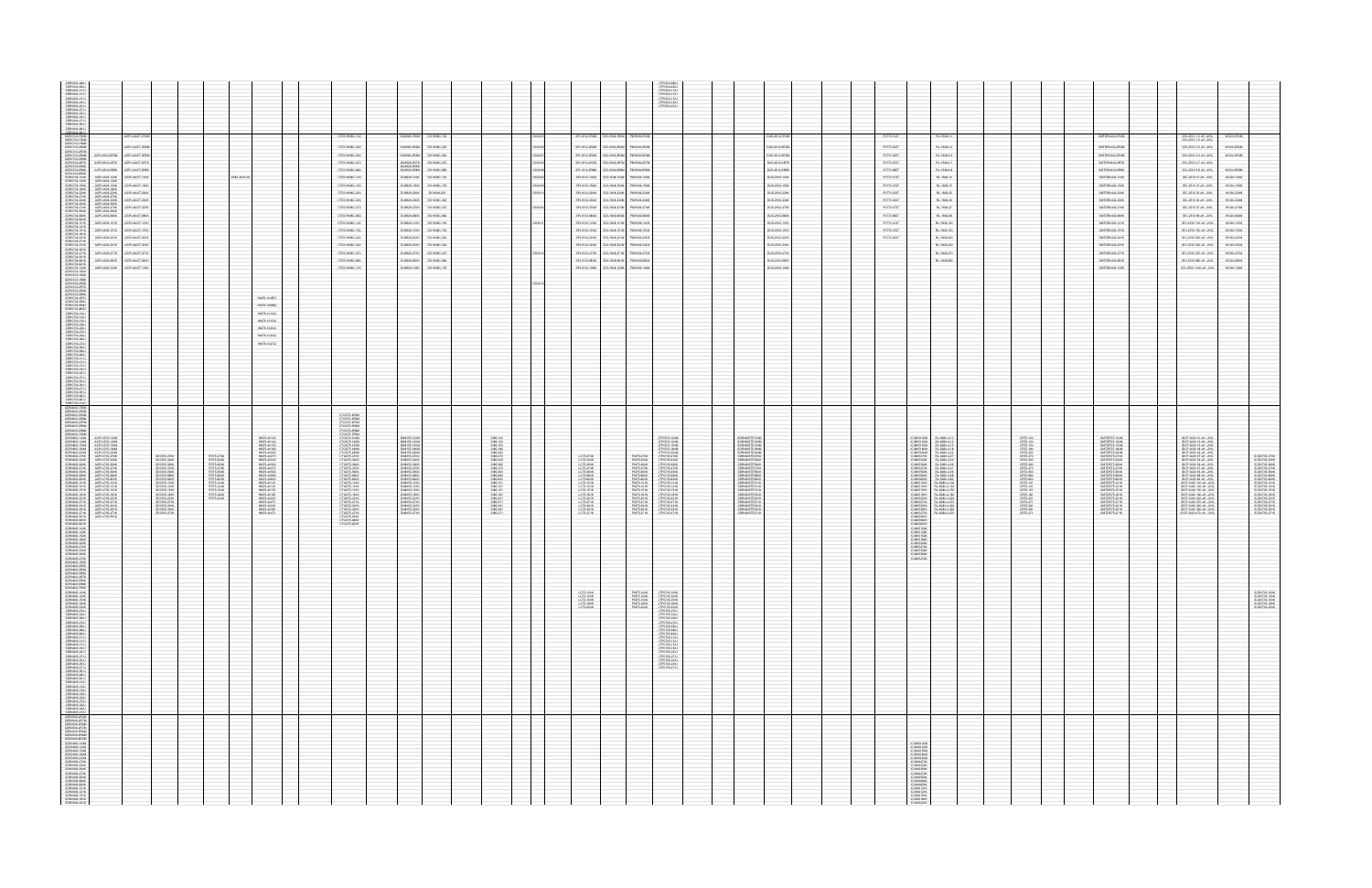| SDR0906-331K<br>SDR0906-391K<br>SDR0906-471K<br>SDR0906-561K<br>SDR0906-681K<br>SDR0906-821K<br>SDR0906-102K<br>SDR0906-122K<br>SDR0906-152K<br>SDR0906-182K<br>SDR0906-222K<br>SDR0906-272K<br>SDR0906-332K<br>SDR0906-392K<br>SDR0906-472K<br>SDR0906-562K<br>SDR0906-682K<br>SDR0906-822K<br>SDR1005-332K<br>SDR1005472K<br>SDR1005-682K<br>SDR1005-822K<br>SDR1005-103K                                                                                                                                                                                                                                                                                                                                                                                                                                                                               | SDR1005-331K<br>SDR1005-331K<br>SDR1005-431K<br>SDR1005-681K<br>SDR1005-582K<br>SDR1005-152K<br>SDR1005-152K<br>SDR1005-152K<br>SDR1005-222K<br>SDR1005-222K                                                                                                                                                           | SPI0804-1R0M<br>SPI0804-1R5M<br>SPI0804-2R5M<br>SPI0804-4R7M<br>SPI0804-100M<br>SPI0804-150M<br>SPI0804-220M<br>SPI0804-330M<br>SPI0804-470M<br>SPI0804-680M<br>SPI0804-101M<br>SPI0804-151M<br>SPI0804-221M<br>SPI0804-331M<br>SPI0804-471M<br>SPI0804-102M                                                                           |                                                                                                                                                                                                                                                                        | S581-4000-00<br>S581-4000-01<br>S581-4000-03<br>S581-4000-04<br>S581-4000-05<br>S581-4000-06<br>\$581-4000-07<br>\$581-4000-08<br>S581-4000-09<br>S581-4000-11<br>S581-4000-12<br>S581-4000-13<br>S581-4000-14<br>\$581-4000-15<br>S581-4000-16                                                                                                                                                                                                                                                            | CTD03316P-102K<br>CTDO3316P-332<br>CTDO3316P-472<br>CTDO3316P-682<br>CTDO3316P-103<br>CTDO3316P-153<br>CTDO3316P-223<br>CTDO3316P-473<br>CTDO3316P-473<br>CTDO3316P-683<br>CTDO3316P-683<br>CTDO3316P-104<br>CTDO3316P-224<br>CTD03316P-334<br>CTD03316P-474<br>CTD03316P-684<br>CTD03316P-105<br>CTDO3316P-155                                                                                                                                 | DU1352-1R0M DO3316P-102<br>001352-1R5M 003316P-152<br>001352-2R5M 003316P-252<br>001352-3R3M 003316P-332<br>001352-4R7M 003316P-472<br>DU1352-6RBM DO3316P-682<br>DU1352-100M DO3316P-103<br>001352-150M 003316P-153<br>001352-220M 003316P-223<br>001352-330M 003316P-333<br>001352-470M 003316P-473<br>001352-680M 003316P-683<br>001352-101M 003316P-104<br>001352-151M 003316P-154<br>001352-221M 003316P-224<br>001352-331M 003316P-334<br>001352-471M 003316P-474<br>001352-581M 003316P-584<br>0011452-591M 003316P-584<br>DU1352-102M DO3316P-105 | SIS85-1R0<br>SIS85-1R5<br>SIS85-3R3<br>SIS85-4R7<br>SIS85-6R8<br>SIS85-100<br>SIS85-150<br>5885-220<br>5885-220<br>5885-330<br>5885-470<br>SIS85-680<br>SIS85-101<br>SIS85-221<br>SIS85-331<br>SIS85-471<br>SIS85-102                                                                                                                                                                                                                                                                                                                                                                                                                                         |                                                                                                                                                                                                                                                                                                                                                                                                               | 08003 SMP3316-101M SPL3321-1R0M 523-3316-1R0M PM3316-1R0M<br>DO8020 SMP3316-151M SPL3321-1R5M 523-3316-1R5M PM3316-1R5M<br>SPL3321-2R5M PM3316-2R5M PM3316-2R5M<br>017 SMP3316-471M SPL3321-4R7M 623-3316-4R7M PM3316-4R7M<br>SMP3316-681M SPL3321-6R8M 623-3316-6R8M PM3316-6R8M<br>SMP3316-102M SPL3321-100M 623-3316-100M PM3316-100M<br>002 SMP3316-152M SPL3321-150M 523-3316-150M PM3316-150M<br>008022 5MP3316-222M 5PL3321-220M 523-3316-220M PM3316-230M<br>5MP3316-332M 5PL3321-330M 523-3316-330M PM3316-330M<br>008024 5MP3316-472M 5PL3321-470M 523-3316-470M PM3316-470M<br>008008 SMP3316-682M SP13321-680M 623-3316-680M PM3316-680M<br>DO8018 SMP3316-103M SP13321-101M 623-3316-101M PM3316-101M<br>SMP3316-153M SP13321-151M 623-3316-151M PM3316-151M<br>SMP3316-223M SP13321-221M 623-3316-221M PM3316-251M<br>SMP3316-333M SPL3321-331M 523-3316-331M PM3316-331M<br>031 8MP3316-473M 8PL3321-471M 523-3316-471M 8MP3316-471M<br>8MP3316-683M 8PL3321-681M 523-3316-681M PM3316-681M<br>8MP3316-103M 8PL3321-102M 523-3316-102M PM3316-102M |                                                                                  |                                                                                                                                                                                                                                                  |                                                                                                                                                                                                                                                                                                                                                                                                                     | DUS-5121-1RD<br>DUS-5121-1R5M<br>DUS-5121-3R3M<br>DUS-5121-4R7M<br>DUS-5121-6R8M<br>DUS-5121-100M<br>DUS-5121-150M<br>008-5121-220M<br>008-5121-330K<br>008-5121-680K<br>008-5121-680K<br>008-5121-151K<br>018-5121-151K<br>DUS-5121-151K<br>DUS-5121-331K<br>DUS-5121-471K<br>DUS-5121-681K<br>DUS-5121-102K<br>DUS-5121-152K<br>DUS-5121-332K<br>DUS-5121-472K<br>DUS-5121-822K<br>DUS-5121-103K | P0751.102<br>P0751.152T<br>P0751.332T<br>P0751.472T<br>P0751.103T<br>P0751.153T<br>P0751,223T<br>P0751,333T<br>P0751,473T<br>P0751.683T<br>P0751.104T<br>P0751.224T<br>P0751.334T<br>P0751.474T<br>P0751.684T<br>P0751.105T | IC0906331K<br>IC0906391K<br>IC0906471K<br>TC0906561K<br>ICO906821K<br>C0906102K<br>C0906152K<br>LC0906182K<br>IC0906222K<br>C0906272K<br>IC0906392K<br>IC0906472K<br>IC0906562K<br>IC0906682K<br>IC0906103K<br>RL-3316-1.0<br>RL-3316-1.5<br>RL-3316-3.3<br>RL-3316-4.7<br>RL-3316-6.8<br>RL-3316-100<br>RL-3316-150<br>RL-3316-220<br>RL-3316-330<br>RL-3316-470<br>RL-3316-680<br>RL-3316-100<br>RL-3316-220<br>RL-3316-330<br>RL-3316-470<br>RL-3316-1000                                                                                                                                                  |                                                                                                                                                                                                                                                                                                                        |                                                                                                                                                                                                                                                                                                                                                                                 | IDC-5020 1.0 uH - 20%<br>DC-5020 1.5 uH -20%<br>DC-5020 2.5 uH - 20%<br>IDC-5020 4.7 uH -20%<br>DC-5020 6.8 uH - 20%<br>DC-5020 15 uH -20%<br>DC-5020 22 uH -- 20%<br>DC-5020 33 uH -- 20%<br>DC-5020 47 uH -- 20%<br>IDC-5020 68 uH - 20%<br>IDC-5020 100 uH - 20%<br>IDC-5020 150 uH - 20%<br>IDC-5020 220 uH -20%<br>IDC-5020 330 uH -20%<br>IDC-5020 470 uH -20%<br>IDC-5020 680 uH -20%<br>IDC-5020 1000 uH -20%                                                                                                                                                                                                                                                                                                    | SSL0804T-1R0M-3<br>SSL0804T-1R5M-3<br>SSL0804T-2RSM-9<br>SSL0804T-4R7M-3<br>SSL0804T-100M-3<br>SSL0804T-150M-3<br>SSL0804T-220M-3<br>SSL0804T-330M-3<br>SSL0804T-470M-3<br>SSL0804T-680M-S<br>SSL0804T-101M-S<br>SSL0804T-151M-S<br>SSL0804T-221M-S<br>SSL0804T-331M-3<br>SSL0804T-471M-3<br>SSL0804T-681M-3<br>SSL0804T-102M-3                              |
|-----------------------------------------------------------------------------------------------------------------------------------------------------------------------------------------------------------------------------------------------------------------------------------------------------------------------------------------------------------------------------------------------------------------------------------------------------------------------------------------------------------------------------------------------------------------------------------------------------------------------------------------------------------------------------------------------------------------------------------------------------------------------------------------------------------------------------------------------------------|------------------------------------------------------------------------------------------------------------------------------------------------------------------------------------------------------------------------------------------------------------------------------------------------------------------------|----------------------------------------------------------------------------------------------------------------------------------------------------------------------------------------------------------------------------------------------------------------------------------------------------------------------------------------|------------------------------------------------------------------------------------------------------------------------------------------------------------------------------------------------------------------------------------------------------------------------|------------------------------------------------------------------------------------------------------------------------------------------------------------------------------------------------------------------------------------------------------------------------------------------------------------------------------------------------------------------------------------------------------------------------------------------------------------------------------------------------------------|-------------------------------------------------------------------------------------------------------------------------------------------------------------------------------------------------------------------------------------------------------------------------------------------------------------------------------------------------------------------------------------------------------------------------------------------------|-----------------------------------------------------------------------------------------------------------------------------------------------------------------------------------------------------------------------------------------------------------------------------------------------------------------------------------------------------------------------------------------------------------------------------------------------------------------------------------------------------------------------------------------------------------|---------------------------------------------------------------------------------------------------------------------------------------------------------------------------------------------------------------------------------------------------------------------------------------------------------------------------------------------------------------------------------------------------------------------------------------------------------------------------------------------------------------------------------------------------------------------------------------------------------------------------------------------------------------|---------------------------------------------------------------------------------------------------------------------------------------------------------------------------------------------------------------------------------------------------------------------------------------------------------------------------------------------------------------------------------------------------------------|-------------------------------------------------------------------------------------------------------------------------------------------------------------------------------------------------------------------------------------------------------------------------------------------------------------------------------------------------------------------------------------------------------------------------------------------------------------------------------------------------------------------------------------------------------------------------------------------------------------------------------------------------------------------------------------------------------------------------------------------------------------------------------------------------------------------------------------------------------------------------------------------------------------------------------------------------------------------------------------------------------------------------------------------------------------------|----------------------------------------------------------------------------------|--------------------------------------------------------------------------------------------------------------------------------------------------------------------------------------------------------------------------------------------------|---------------------------------------------------------------------------------------------------------------------------------------------------------------------------------------------------------------------------------------------------------------------------------------------------------------------------------------------------------------------------------------------------------------------|----------------------------------------------------------------------------------------------------------------------------------------------------------------------------------------------------------------------------------------------------------------------------------------------------------------------------------------------------------------------------------------------------|-----------------------------------------------------------------------------------------------------------------------------------------------------------------------------------------------------------------------------|---------------------------------------------------------------------------------------------------------------------------------------------------------------------------------------------------------------------------------------------------------------------------------------------------------------------------------------------------------------------------------------------------------------------------------------------------------------------------------------------------------------------------------------------------------------------------------------------------------------|------------------------------------------------------------------------------------------------------------------------------------------------------------------------------------------------------------------------------------------------------------------------------------------------------------------------|---------------------------------------------------------------------------------------------------------------------------------------------------------------------------------------------------------------------------------------------------------------------------------------------------------------------------------------------------------------------------------|--------------------------------------------------------------------------------------------------------------------------------------------------------------------------------------------------------------------------------------------------------------------------------------------------------------------------------------------------------------------------------------------------------------------------------------------------------------------------------------------------------------------------------------------------------------------------------------------------------------------------------------------------------------------------------------------------------------------------|--------------------------------------------------------------------------------------------------------------------------------------------------------------------------------------------------------------------------------------------------------------------------------------------------------------------------------------------------------------|
| SDR1006-1R5M<br>SDR1006-2R2M<br>SDR1006-3R3M<br>SDR1006-3R9M<br>SURTUBA/1K<br>SDR1006-681K<br>SDR1006-821K<br>SDR1006-102K<br>SDR1006-122K<br>SDR1006-152K<br>SDR1006-182K<br>SDR1006-222K<br>CDD1006-277K<br>SDR1006-272K<br>SDR1006-332K<br>SDR1006-392K<br>3081006-472K<br>SDR1006-472K<br>SDR1006-2R2K<br>SDR1006-3R3K<br>SDR1006-5R3K<br>SDR1006-5R5K<br>SDR1006-5R5K<br>SDR1006-5R5K<br>SDR1006-5R5K                                                                                                                                                                                                                                                                                                                                                                                                                                                | $\begin{tabular}{ c c c c c c } \hline 1.08399980 & 0.00000 & 0.00000 & 0.00000 & 0.00000 & 0.00000 & 0.00000 & 0.00000 & 0.00000 & 0.00000 & 0.00000 & 0.00000 & 0.00000 & 0.00000 & 0.00000 & 0.00000 & 0.00000 & 0.00000 & 0.00000 & 0.00000 & 0.00000 & 0.00$                                                      | SD1006-100M<br>SD1006-120M<br>SD1006-150M<br>SD1006-220M<br>SD1006-270K<br>SD1006-330K<br>SD1006-390K<br>SD1006-470K<br>SD1006-560K<br>SD1006-820K<br>SD1006-101K<br>SD1006-121K<br>SD1006-151K<br>SD1006-181K<br>SD1006-221K<br>SD1006-271K<br>SD1006-331K<br>SD1006-391K<br>SD1006-471K<br>SD1006-561K<br>SD1006-681K<br>SD1006-821K | PD105-273K<br>PD105-333K<br>PD105-393K<br>PD105-473K<br>PD105-563K<br>PD105-683K<br>PD105-823K<br>PD105-104K<br>PD105-124K<br>PD105-154K<br>PD105-184K<br>PD105-224K<br>PD105-274K<br>PD105-334K<br>PD105-394K<br>PD105-474K<br>PD105-564K<br>PD105-684K<br>PD105-824K | 263R3M<br>264R7M<br>266R8M<br>HM79-60100<br>26100M<br>HM79-60120 26120M<br>HM79-60150 26150M<br>HM79-60180 26180M<br>HM79-60180 26180M<br>HM79-60220 26220M<br>HM79-60270<br>HM79-60330 26330K<br>HM79-60470 26470K<br>HM79-60470 26470K<br>HM79-60560<br>HM79-60680 26680K<br>HM79-60820<br>HM79-60101 26101K<br>HM79-60121<br>HM79-60151 26151K<br>HM79-60181<br>HM79-60221 26221K<br>HM79-60271<br>HM79-60331 26331K<br>HM79-60391<br>HM79-60471 26471K<br>HM79-60561<br>HM79-60681 26681K<br>HM79-6082 | CTGS105-4R7M<br>CTGS105-5R6M<br>CTGS105-BRAM<br>CTGS105-BR2M<br>CTGS105-100M<br>CTGS105-120M<br>CTGS105-150M<br>CTGS105-180M<br>CTGS105-220M<br>CTGS105-270M<br>CTGS105-330M<br>CTGS105-390M<br>CTGS105-470K<br>$CTGS105-560K$<br>CTGS105-820K<br>$CTGS105-101K$<br>CTGS105-121K<br>CTGS105-151K<br>CTGS105-181K<br>CTGS105-221K<br>CTGS105-271K<br>CTGS105-331K<br>CTGS105-391K<br>CI5S1054/1K<br>CTGS105-561K<br>CTGS105-681K<br>CTGS105-821K | DN1058-10<br>DN1058-120M<br>DN1058-150M<br>DN1058-220M<br>M1058-270K<br>DN1058-330K<br>DN1058-330K<br>DN1058-450K<br>DN1058-660K<br>DN1058-660K<br>DN1058-420K<br>DN1058-121K<br>DN1058-121K<br>DN1058-121K<br>DN1058-181K<br>DN1058-221K<br>DN1058-271K<br>DN1058-331K<br>DN1058-391K<br>DN1058-471K<br>DN1058-681K<br>DN1058-821K                                                                                                                                                                                                                       | SI106-151 SIP106-151<br>31105-181 SP105-181<br>S1105-221 SP105-221<br>S1105-271 SP105-271<br>SI106-331 SIP106-331<br>SI106-681 SIP106-681<br>SI106-821 SIP106-821                                                                                                                                                                                                                                                                                                                                                                                                                                                                                             | SI105-100 SIP105-100<br>SI106-120 SIP106-120<br>S105-150 SIP 105-150<br>S1105-180 SIP 105-180<br>SI106-220 SIP106-220<br>81105-270 81P105-270<br>81105-330 81P105-330<br>81105-390 81P105-380<br>81105-470 81P105-470<br>9106-660 91106-660<br>9105-680 91105-680<br>9105-820 91105-820<br>9105-101 91105-101<br>SI105-121 SIP105-121<br>SI106-391 SIP106-391<br>Sit05-471 SiP105-471<br>Sit05-561 SiP105-561 |                                                                                                                                                                                                                                                                                                                                                                                                                                                                                                                                                                                                                                                                                                                                                                                                                                                                                                                                                                                                                                                                   |                                                                                  | PM105-100M JTP 1005-100M<br>PM105-120M JTP 1005-120M<br>PM105-150M JTP 1005-150M<br>PM105-180M JTP 1005-180M<br>PM105-391K JTP 1005-391K<br>PM105-471K JTP 1005-471K<br>PM105-561K JTP 1005-561K<br>PM105-821K<br>JTP 1005-821K<br>JTP 1005-102K | PARIS 2020<br>PARIS 2020<br>PARIS 2020<br>PARIS 2020<br>PARIS 2020<br>PARIS 2020<br>PARIS 2020<br>PARIS 2020<br>PARIS 2020<br>PARIS 2020<br>PARIS 2020<br>PARIS 2020<br>PARIS 2020<br>PARIS 2020<br>PARIS 2020<br>PARIS 2020<br>PARIS 2020<br>PARIS 2020<br>PARIS<br>PM105-181K<br>PM105-221K<br>PM105-221K<br>PM105-271K<br>PM105-331K<br>JTP 1005-331K<br>PM105-331K<br>JTP 1005-331K<br>PM105-681K JTP 1005-681K | SDR100TE100<br>SDR100TE120M<br>SDR100TE150M<br>SDR100TE220M<br>SDR100TE270K<br>SDR100TE330K<br>SDR100TE390K<br>SDR100TE470K<br>SDR100TE560K<br>SDR100TE560K<br>SDR100TE680K<br>SDR100TE820K<br>SDR100TE101K<br>SDR100TE121K<br>SDR100TE151K<br>SDR100TE181K<br>SDR100TE221K<br>SDR100TE271K<br>SDR100TE331K<br>SDR100TE391K<br>SDR100TE561K<br>SDR100TE681K<br>SDR100TE821K                        |                                                                                                                                                                                                                             | IC1006100M RL-6280-5-10<br>IC1006120M RL-6280-5-12<br>C1006150M RL-6280-5-15<br>IC1006220M RL-6280-5-22<br>IC1006270K RL-6280-5-27<br>IC1006330K RL-6280-5-33<br>IC1006470K RL-6280-5-47<br>C1006560K RL-6280-5-56<br>C1006680K RL-6280-5-68<br>C1006620K RL-6280-5-82<br>C1006101K RL-6280-5-100<br>IC1006121K RL-6280-5-120<br>IC1006151K RL-6280-5-150<br>C1006181K RL-6280-5-180<br>C1006221K RL-6280-5-220<br>C1006271K RL-6280-5-270<br>IC1006331K RL-6280-5-330<br>C1006391K RL-6280-5-390<br>C1006471K RL-6280-5-470<br>C1006561K RL-6280-5-560<br>IC1006681K RL-6280-5-680<br>IC1006821K RL-6280-5-8 | SDR1005-10<br>SDR1005-120<br>SDR1006-150<br>SDR1006-180<br>SDR1005-220<br>SDR1006-270<br>SDR1006-330<br>SDR1006-390<br>SDR1005-470<br>SDR1006-560<br>SDR1006-820<br>SDR1006-101<br>SDR1005-121<br>SDR1005-151<br>SDR1006-181<br>SDR1006-221<br>SDR1006-331<br>SDR1006-391<br>SDR1005-561<br>SDR1006-681<br>SDR1006-821 | SMTDR105-1008<br>SMTDR105-120M<br>SMTDR105-150M<br>SMTDR105-180M<br>SMTDR105-220M<br>SMTDR105-270K<br>SMTDR105-330K<br>SMTDR105-390K<br>SMTDR105-470K<br>SMTDR105-560K<br>SMTDR105-820K<br>SMTDR105-101K<br>SMTDR105-121K<br>SMTDR105-151K<br>MTDR105-181K<br>MTDR105-221K<br>MTDR105-271K<br>SMTDR105-331K<br>SMTDR105-391K<br>SMTDR105-561K<br>SMTDR105-681K<br>SMTDR105-821K | IDCP-3722 10 uH -20<br>IDCP-3722 12 uH -20%<br>IDCP-3722 15 uH -20%<br>DCP-3722 22 uH -20%<br>DCP-3722 27 uH -20%<br>DCP-3722 33 uH -20%<br>DCP-3722 39 uH -20%<br>DCP-3722 47 uH -20%<br>DCP-3722 47 uH -20%<br>DCP-3722 56 uH -20%<br>DCP-3722 68 uH -20%<br>DCP-3722 82 uH -20%<br>DCP-3722 100 uH -20%<br>DCP-3722 100 uH -20%<br>IDCP-3722 120 uH -20%<br>IDCP-3722 150 uH -20%<br>DCP-3722 180 uH - 20%<br>DCP-3722 220 uH - 20%<br>DCP-3722 270 uH - 20%<br>IDCP-3722 330 uH -20%<br>IDCP-3722 390 uH -20%<br>DCP-3722 560 uH -20%<br>IDCP-3722 680 uH -20%<br>IDCP-3722 820 uH -20%                                                                                                                              | SCD1005-100M<br>SCD1005-120M<br>SCD1005-150M<br>SCD1005-220M<br>SC01005-330M<br>SC01005-330M<br>SC01005-330M<br>SC01005-470K<br>SC01005-680K<br>SC01005-680K<br>SC01005-630K<br>SC01005-471K<br>SC01005-471K<br>SCD1005-121K<br>SCD1005-151K<br>SCD1005-221K<br>SCD1005-331K<br>SCD1005-391K<br>SCD1005-471K<br>SCD1005-561K<br>SCD1005-681K<br>SCD1005-821K |
| SDR1005-5R8K<br>SDR1005-8R2K<br>SDR1005-100K<br>SDR1005-120K<br>SDR1005-420K<br>SDR1006-150K<br>SDR1006-180K<br>SDR1006-220K<br>SDR1006-270J<br>SDR1006-330J<br>SDR1006-390J<br>SDR1006-470J<br>SDR1006-560J<br>SDR1006-680J<br>SDR1006-820J<br>SDR1006-101J<br>SDR1006-121J<br>SDR1006-151J<br>SDR1006-221J<br>SDR1006-271J<br>SDR1006-271J<br>SDR1006-271J<br>SDR1006-331J<br>SDR1006-391J<br>SDR1006-471J<br>SDR1006-561J<br>SDR1006-681J<br>SDR1006-821J<br>SDR1006-102J<br>SDR1006-122J<br>SDR1006-152J<br>SDR1006-182J<br>SDR1006-222J<br>SDR1006-272J<br>SDR1006-332J<br>SDR1006-392J<br>SOR106-92J<br>SOR105-172J<br>SOR1105-120M<br>SOR1105-150M<br>SOR1105-150M<br>SOR1105-220M<br>SOR1105-220M<br>SOR1105-330K<br>SOR1105-330K<br>SOR1105-330K<br>SOR1105-330K<br>SOR1105-330K<br>SOR1105-470K<br>SOR1105-470K<br>SOR1105-470K<br>SOR1105-470K |                                                                                                                                                                                                                                                                                                                        |                                                                                                                                                                                                                                                                                                                                        |                                                                                                                                                                                                                                                                        |                                                                                                                                                                                                                                                                                                                                                                                                                                                                                                            |                                                                                                                                                                                                                                                                                                                                                                                                                                                 |                                                                                                                                                                                                                                                                                                                                                                                                                                                                                                                                                           |                                                                                                                                                                                                                                                                                                                                                                                                                                                                                                                                                                                                                                                               |                                                                                                                                                                                                                                                                                                                                                                                                               |                                                                                                                                                                                                                                                                                                                                                                                                                                                                                                                                                                                                                                                                                                                                                                                                                                                                                                                                                                                                                                                                   |                                                                                  |                                                                                                                                                                                                                                                  | JTP 1005-100<br>JTP 1005-120K<br>JTP 1005-150K<br>JTP 1005-220K<br>JTP 1005-270J<br>JTP 1005-330J<br>JTP 1005-470J<br>TP 1005-560J<br>JTP 1005-820J<br>TP 1005-1011<br>TP 1005-1211<br>TP 1005-2211<br>TP 1005-2211<br>TP 1005-2211<br>TP 1005-3311<br>TP 1005-3311<br>TP 1005-4411<br>TP 1005-4411<br>TP 1005-4411<br>TP 1005-4411<br>JTP 1005-561J<br>JTP 1005-681J<br>JTP 1005-821J<br>JTP 1005-102J             |                                                                                                                                                                                                                                                                                                                                                                                                    |                                                                                                                                                                                                                             |                                                                                                                                                                                                                                                                                                                                                                                                                                                                                                                                                                                                               |                                                                                                                                                                                                                                                                                                                        |                                                                                                                                                                                                                                                                                                                                                                                 |                                                                                                                                                                                                                                                                                                                                                                                                                                                                                                                                                                                                                                                                                                                          |                                                                                                                                                                                                                                                                                                                                                              |
| SDR1105-680K<br>SDR1105-101K<br>SDR1105-151K<br>SDR1806-3R3K<br>SDR1806-5R6K<br>SDR1806-100K<br>SDR1806-150K<br>SDR1806-220K<br>SDR1806-320K<br>SDR1806-320K<br>SDR1806-680K<br>SDR1806-191J<br>SDR1806-191J<br>SDR1806-231J<br>SDR1806-331J<br>SDR1806-331J                                                                                                                                                                                                                                                                                                                                                                                                                                                                                                                                                                                              | SDR1806-102K<br>SDR1805-1R0K<br>SDR1805-2R2K<br>SDR1805-2R2K                                                                                                                                                                                                                                                           |                                                                                                                                                                                                                                                                                                                                        |                                                                                                                                                                                                                                                                        | HM76-5010<br>HM76-50151<br>HM76-5022<br>HM76-5033<br>HM76-5047<br>HM76-50681<br>HM76-50102                                                                                                                                                                                                                                                                                                                                                                                                                 | CTDO5022P-102<br>CTDO5022P-332<br>CTDO5022P-562<br>CTDO5022P-103<br>CTDO5022P-153<br>CTDO5022P-223<br>CTDO5022P-333<br>CTDO5022P-473<br>CTDO5022P-683<br>CTDO5022P-104<br>CTDO5022P-154<br>CTDO5022P-224<br>CTDO5022P-334<br>CTDO5022P-474<br>CTDO5022P-684<br>CTDO5022P-105                                                                                                                                                                    | DU1971-1R0M<br>001971-3R3M<br>001971-5R6M<br>001971-100M<br>001971-150M<br>DU1971-220M<br>DU1971-330M<br>DU1971-470M<br>DU1971-680M<br>DU1971-101K<br>DU1971-221K<br>DU1971-331K<br>DU1971-471K<br>DU1971-681K<br>DU1971-102K                                                                                                                                                                                                                                                                                                                             | $\begin{tabular}{ c c c c c } \hline & $0.050229$ & $0.02 & $0.05136$ & $180$ & $180$ & $180$ & $180$ & $180$ & $180$ & $180$ & $180$ & $180$ & $180$ & $180$ & $180$ & $180$ & $180$ & $180$ & $180$ & $180$ & $180$ & $180$ & $180$ & $180$ & $180$ & $180$ & $180$ & $180$ & $180$ & $180$ & $180$ & $18$<br>005022P-223 SIS136-220<br>005022P-333 SIS136-330<br>005022P-473 SIS136-470<br>005022P-683 SIS136-680<br>00702P-683 SIS136-680<br>005022P-104 SIS136-101<br>005022P-154 SIS136-151<br>005022P-224 SIS136-221<br>006022P-224 SIS136-221<br>DO5022P-334 SIS135-331<br>DO5022P-474 SIS136-471<br>DO5022P-684 SIS136-681<br>DO5022P-105 SIS136-102 |                                                                                                                                                                                                                                                                                                                                                                                                               | SMP5022-331M SPL5028-3R3M 523-5022-3R3M PM5022-3R3M<br>SMP5022-561M SPL6028-5R6M 523-5022-5R6M PM5022-5R6M<br>SMP5022-102M SPL5028-100M 523-5022-100M PM5022-100M<br>SMP5022-152M SPL5028-100M 523-5022-100M PM5022-100M<br>SMP6020-302M PDL5038-320M 523-5023-020M PM5022-150M<br>SMP5022-222M SPL5028-220M 523-5022-220M PM5022-220M<br>SMP5022-332M SPL5028-330M 523-5022-330M PM5022-330M<br>SMP5022-472M SPL5028-470M 523-5022-470M PM5022-470M<br>SMP5022-682M SPL5028-680M 523-5022-680M PM5022-680M<br>SMP5022-103M SPL5028-101M 523-5022-101M PM5022-101M SMP5022-153M SPL5028-151M 523-5022-151M PM5022-151M<br>SMP5022-223M SPL5028-221M 523-5022-221M PM5022-221M<br>SMP5022-333M SPL5028-331M 523-5022-331M PM5022-331M<br>SMP5022-473M SPL5028-471M 523-5022-471M PM5022-471M<br>SMP5022-683M SPL5028-681M 523-5022-681M PM5022-681M<br>SMP5022-104M SPL5028-102M 523-5022-102M PM5022-102M<br>--                                                                                                                                                   | SPL5028-1R0M 523-5022-1R0M PM5022-1R0M<br>SPL5028-2R2M 523-5022-2R2M PM5022-2R2M |                                                                                                                                                                                                                                                  |                                                                                                                                                                                                                                                                                                                                                                                                                     |                                                                                                                                                                                                                                                                                                                                                                                                    | P0250.102T<br>P0250.332T<br>P0250.103T<br>P0250.153T<br>P0250.223T<br>P0250.333T<br>P0250.473T<br>P0250.104T<br>P0250.154T<br>P0250.224T<br>P0250.334T<br>P0250.474T<br>P0250.684T<br>P0250.105T                            | RL-5022-1.0<br>RL-5022-2.2<br>RL-5022-3.3<br>RL-5022-5.6<br>RL-5022-10<br>RL-5022-15<br>RL-5022-22<br>RL-5022-33<br>RL-5022-47<br>RL-5022-68<br>RL-5022-100<br>RL-5022-150<br>RL-5022-220<br>RL-5022-330<br>RL-5022-470<br>RL-5022-680<br>RL-5022-1000                                                                                                                                                                                                                                                                                                                                                        |                                                                                                                                                                                                                                                                                                                        |                                                                                                                                                                                                                                                                                                                                                                                 | DC-7328 1.0 uH - 20% WO60-1R0M<br>DC-7328 2.2 uH - 20% WO60-2R2M<br>02 17328 3.3 uH - 20% WO60-3R3M<br>DC-7328 5 uH - 20% WO60-5R6M<br>DC-7328 10 uH - 20% WO60-150M<br>DC-7328 15 uH - 20% WO60-150M<br>DC-7328 15 uH - 20% WO60-150M<br>IDC-7328 22 uH -20% WO60-220M<br>002732833 uH -20% W060-330M<br>DC-732847 uH -20% W060-470M<br>DC-732848 uH -20% W060-680M<br>2012/2020 10:00 10:00 10:00 10:00 10:00 10:00 10:00 10:00 10:00 10:00 10:00 10:00 10:00 10:00 10:00 10:00 10:0<br>10:00:23:28 230 uH - 20% 10:00:00 23:1M<br>10:00:23:28 330 uH - 20% 10:00:00 33:1M<br>10:00:23:28 33:00 uH - 20% 10:0<br>IDC-7328 470 uH - 20% WO60-471M<br>IDC-7328 680 uH - 20% WO60-681M<br>IDC-7328 1000 uH -20% WD60-102M |                                                                                                                                                                                                                                                                                                                                                              |
| SDR1806-681J<br>SDR1806-102J<br>SDR2207-R80M<br>SDR2207-1R8M<br>SDR2207-1R8M<br>SDR2207-1R8M                                                                                                                                                                                                                                                                                                                                                                                                                                                                                                                                                                                                                                                                                                                                                              | NHK2007-168M<br>SDR2207-2R2M<br>SDR2207-2R2M<br>SDR2207-4R2M<br>SDR2207-4R2M<br>SDR2207-5R8M<br>SDR2207-5R3M<br>SDR2207-182M<br>SDR2207-120Y<br>SDR2207-120Y<br>DR22207-120Y<br>ASPL-1308HC-100M<br>SDR2207-120Y<br>ASPL-1308HC-100M<br>SDR2207-120Y<br>SDR2207-150Y ASPI-1306HC-150Y<br>SDR2207-220Y ASPI-1306HC-220Y |                                                                                                                                                                                                                                                                                                                                        |                                                                                                                                                                                                                                                                        | HM75-404R7<br>HM75-405R6<br>HM75-40100<br>HM75-40150                                                                                                                                                                                                                                                                                                                                                                                                                                                       | CTDO5022P-472HC<br>CTDO5022P-103HC<br>CTDO5022P-153H                                                                                                                                                                                                                                                                                                                                                                                            | DH2280-1R25<br>DH2280-1R8M<br>DH2280-3R3M DO5022P-332HC<br>DH2280-6R8M<br>DH2280-100M DO5022P-103HC                                                                                                                                                                                                                                                                                                                                                                                                                                                       |                                                                                                                                                                                                                                                                                                                                                                                                                                                                                                                                                                                                                                                               | D13023                                                                                                                                                                                                                                                                                                                                                                                                        |                                                                                                                                                                                                                                                                                                                                                                                                                                                                                                                                                                                                                                                                                                                                                                                                                                                                                                                                                                                                                                                                   |                                                                                  |                                                                                                                                                                                                                                                  |                                                                                                                                                                                                                                                                                                                                                                                                                     |                                                                                                                                                                                                                                                                                                                                                                                                    | P1252.781T<br>P1252.332T<br>P1252.472T<br>P1252.103T                                                                                                                                                                        |                                                                                                                                                                                                                                                                                                                                                                                                                                                                                                                                                                                                               |                                                                                                                                                                                                                                                                                                                        |                                                                                                                                                                                                                                                                                                                                                                                 | SD44-472<br>SD44-562<br>SD44-682<br>SD44-103                                                                                                                                                                                                                                                                                                                                                                                                                                                                                                                                                                                                                                                                             |                                                                                                                                                                                                                                                                                                                                                              |

SDR2207-270Y

|                                           |  |                                                                  |                                  | IDC-5020 1.0 uH -20%<br>IDC-5020 1.5 uH -20%<br>IDC-5020 2.5 uH -20%                                |                                     | SSL0804T-1R0M-S<br>SSL0804T-1R5M-S<br>SSL0804T-2R5M-S                    |
|-------------------------------------------|--|------------------------------------------------------------------|----------------------------------|-----------------------------------------------------------------------------------------------------|-------------------------------------|--------------------------------------------------------------------------|
|                                           |  |                                                                  |                                  | IDC-5020 3.3 uH - 20%<br>IDC-5020 4.7 uH -20%                                                       |                                     | SSL0804T-3R3M-S<br>SSL0804T-4R7M-S                                       |
|                                           |  |                                                                  |                                  | IDC-5020 6.8 uH -20%<br>IDC-5020 10 uH -20%<br>DC-5020 15 uH -20%                                   |                                     | SSL0804T-6R8M-S<br>SSL0804T-100M-S<br>SSL0804T-150M-S<br>SSL0804T-220M-S |
|                                           |  |                                                                  |                                  | IDC-5020 33 uH -20%<br>IDC-5020 47 uH -- 20%                                                        |                                     | SSL0804T-330M-S<br>SSLORO4T-470M-S                                       |
|                                           |  |                                                                  |                                  | IDC-5020 68 uH -20%                                                                                 |                                     | SSL0804T-680M-S<br>SSL0804T-101M-S                                       |
|                                           |  |                                                                  |                                  | IDC-5020 150 uH -20%<br>IDC-5020 220 uH -- 20%<br>IDC-5020 330 uH -20%<br>IDC-5020 470 uH -20%      |                                     | SSL0804T-151M-S<br>SSL0804T-221M-S<br>SSL0804T-221M-S<br>SSL0804T-331M-S |
|                                           |  |                                                                  |                                  | IDC-5020 680 uH -- 20%<br>IDC-5020 1000 uH -20%                                                     |                                     | SSL0804T-681M-S<br>SSL0804T-102M-S                                       |
|                                           |  |                                                                  |                                  |                                                                                                     |                                     |                                                                          |
|                                           |  |                                                                  |                                  |                                                                                                     |                                     |                                                                          |
|                                           |  |                                                                  |                                  |                                                                                                     |                                     |                                                                          |
|                                           |  |                                                                  |                                  |                                                                                                     |                                     |                                                                          |
|                                           |  |                                                                  |                                  |                                                                                                     |                                     |                                                                          |
| SDR1006-100                               |  | SMTDR105-100M                                                    |                                  | IDCP-3722.10 uH -- 20%                                                                              |                                     | SCD1005-100M                                                             |
| SDR1006-120<br>SDR1006-180                |  | SMTDR105-120M<br>SMTDR105-150M<br>SMTDR105-180M                  |                                  | DCP-3722 12 uH -20%<br>IDCP-3722 18 uH -20%                                                         |                                     | SCD1005-120M<br>SCD1005-150M<br>SCD1005-180M                             |
| SDR1006-220<br>SDR1006-270                |  | SMTDR105.220M<br>SMTDR105-270K                                   |                                  | IDCP-3722 22 uH -20%<br>IDCP-3722.27 uH -20%<br>IDCP-3722.33 uH -20%                                |                                     | SCD1005-220M<br>SCD1005-270M<br>SCD1005-330M                             |
| SDR1006-390<br>SDR1005-470                |  | SMTDR105-390K<br><b>SMTDR105-470K</b>                            |                                  | IDCP-3722 39 uH -20%<br>IDCP-3722 47 uH -20%                                                        |                                     | SCD1005-390K<br>SCD1005-470K                                             |
| SDR1006-560<br>SDR1006-680<br>SDR1006-820 |  | SMTDR105-560K<br>SMTDR105-680K<br>SMTDR105-820K                  |                                  | IDCP-3722 56 uH = 20%<br>IDCP-3722 58 uH = 20%                                                      |                                     | SCD1005-560K<br>SCD1005-680K<br>SCD1005-820K                             |
| SDR1006-101<br>SDR1006-121                |  | SMTDR105-101K<br><b>SMTDR105-121K</b>                            |                                  | IDCP-3722 82 uH -20%                                                                                |                                     | SCD1005-101K<br>SCD1005-121K                                             |
| SDR1006-151<br>SDR1006-221                |  | SMTDR105-151K<br>SMTDR105-181K<br>SMTDR105-221K                  |                                  | IDCP-3722 120 uH - 20%<br>IDCP-3722 150 uH - 20%<br>IDCP-3722 180 uH - 20%<br>IDCP-3722 220 uH -20% |                                     | SCD1005-151K<br>SCD1005-181K<br>SCD1005-221K                             |
| SDR1006-271<br>SDR1006-331<br>SDR1006-391 |  | SMTDR105-271K<br>SM1DR109-271N<br>SMTDR105-331K<br>SMTDR105-391K |                                  | IDCP-3722 270 uH -20%<br>IDCP-3722 330 uH -20%                                                      |                                     | SCD1005-271K<br>SCD1005-331K<br>SCD1005-391K                             |
| SDR1005-471<br>SDR1006-561                |  | SMTDR105-471K<br>SMTDR105-561K                                   |                                  | IDCP-3722 470 uH -20%<br>IDCP-3722 560 uH -20%                                                      |                                     | SCD1005-471K<br>SCD1005-561K                                             |
| SDR1006-681                               |  | SMTDR105-681K<br>SMTDR105-681K                                   |                                  | IDCP-3722 680 uH -20%                                                                               |                                     | SCD1005-681K<br>SCD1005-821K                                             |
|                                           |  |                                                                  |                                  |                                                                                                     |                                     |                                                                          |
|                                           |  |                                                                  |                                  |                                                                                                     |                                     |                                                                          |
|                                           |  |                                                                  |                                  |                                                                                                     |                                     |                                                                          |
|                                           |  |                                                                  |                                  |                                                                                                     |                                     |                                                                          |
|                                           |  |                                                                  |                                  |                                                                                                     |                                     |                                                                          |
|                                           |  |                                                                  |                                  |                                                                                                     |                                     |                                                                          |
|                                           |  |                                                                  |                                  |                                                                                                     |                                     |                                                                          |
|                                           |  |                                                                  |                                  |                                                                                                     |                                     |                                                                          |
|                                           |  |                                                                  |                                  |                                                                                                     |                                     |                                                                          |
|                                           |  |                                                                  |                                  |                                                                                                     |                                     |                                                                          |
|                                           |  |                                                                  |                                  |                                                                                                     |                                     |                                                                          |
|                                           |  |                                                                  |                                  |                                                                                                     |                                     |                                                                          |
|                                           |  |                                                                  |                                  |                                                                                                     |                                     |                                                                          |
|                                           |  |                                                                  |                                  |                                                                                                     |                                     |                                                                          |
|                                           |  |                                                                  |                                  |                                                                                                     |                                     |                                                                          |
|                                           |  |                                                                  |                                  |                                                                                                     |                                     |                                                                          |
|                                           |  |                                                                  |                                  |                                                                                                     |                                     |                                                                          |
|                                           |  |                                                                  |                                  |                                                                                                     |                                     |                                                                          |
|                                           |  |                                                                  |                                  |                                                                                                     |                                     |                                                                          |
|                                           |  |                                                                  |                                  |                                                                                                     |                                     |                                                                          |
|                                           |  |                                                                  |                                  |                                                                                                     |                                     |                                                                          |
|                                           |  |                                                                  |                                  |                                                                                                     |                                     |                                                                          |
|                                           |  |                                                                  |                                  |                                                                                                     |                                     |                                                                          |
|                                           |  |                                                                  |                                  | IDC-7328 1.0 uH -20%                                                                                | WO60-1R0M                           |                                                                          |
|                                           |  |                                                                  |                                  | IDC-7328 2.2 uH -20%<br>IDC-7328 3.3 uH -20%<br>IDC-7328 5.6 uH - 20%                               | WO60-2R2M<br>WO60-3R3M<br>WO60-5R6M |                                                                          |
|                                           |  |                                                                  |                                  | IDC-7328 10 uH -20%<br>IDC-7328 15 uH -20%<br>IDC-7328 22 uH -20%                                   | WO60-100M<br>W060-150M<br>W060-220M |                                                                          |
|                                           |  |                                                                  |                                  | IDC-7328 33 uH -20%                                                                                 | WO60-330M                           |                                                                          |
|                                           |  |                                                                  |                                  | IDC-7328 68 uH -20%<br>IDC-7328 10 uH-20%<br>IDC-7328 150 uH -20%<br>IDC-7328 220 uH -20%           | W060-680M<br>WO60-101M<br>WO60-151M |                                                                          |
|                                           |  |                                                                  |                                  | IDC-7328 330 uH -20%<br>IDC-7328 470 uH -20%                                                        | WO60-331M<br>W060-471M              |                                                                          |
|                                           |  |                                                                  |                                  | IDC-7328 680 uH -20%<br>IDC-7328 1000 uH -20%                                                       | WO60-681M                           |                                                                          |
|                                           |  |                                                                  |                                  |                                                                                                     |                                     |                                                                          |
|                                           |  |                                                                  |                                  |                                                                                                     |                                     |                                                                          |
|                                           |  |                                                                  |                                  |                                                                                                     |                                     |                                                                          |
|                                           |  |                                                                  |                                  |                                                                                                     |                                     |                                                                          |
|                                           |  |                                                                  |                                  |                                                                                                     |                                     |                                                                          |
|                                           |  |                                                                  |                                  |                                                                                                     |                                     |                                                                          |
|                                           |  |                                                                  |                                  |                                                                                                     |                                     |                                                                          |
|                                           |  |                                                                  | SD44-332                         |                                                                                                     |                                     |                                                                          |
|                                           |  |                                                                  | SD44-472<br>SD44-562<br>SD44-682 |                                                                                                     |                                     |                                                                          |
|                                           |  |                                                                  | SD44-103                         |                                                                                                     |                                     |                                                                          |
|                                           |  |                                                                  | SD44-153                         |                                                                                                     |                                     |                                                                          |
|                                           |  |                                                                  | SD44-223                         |                                                                                                     |                                     |                                                                          |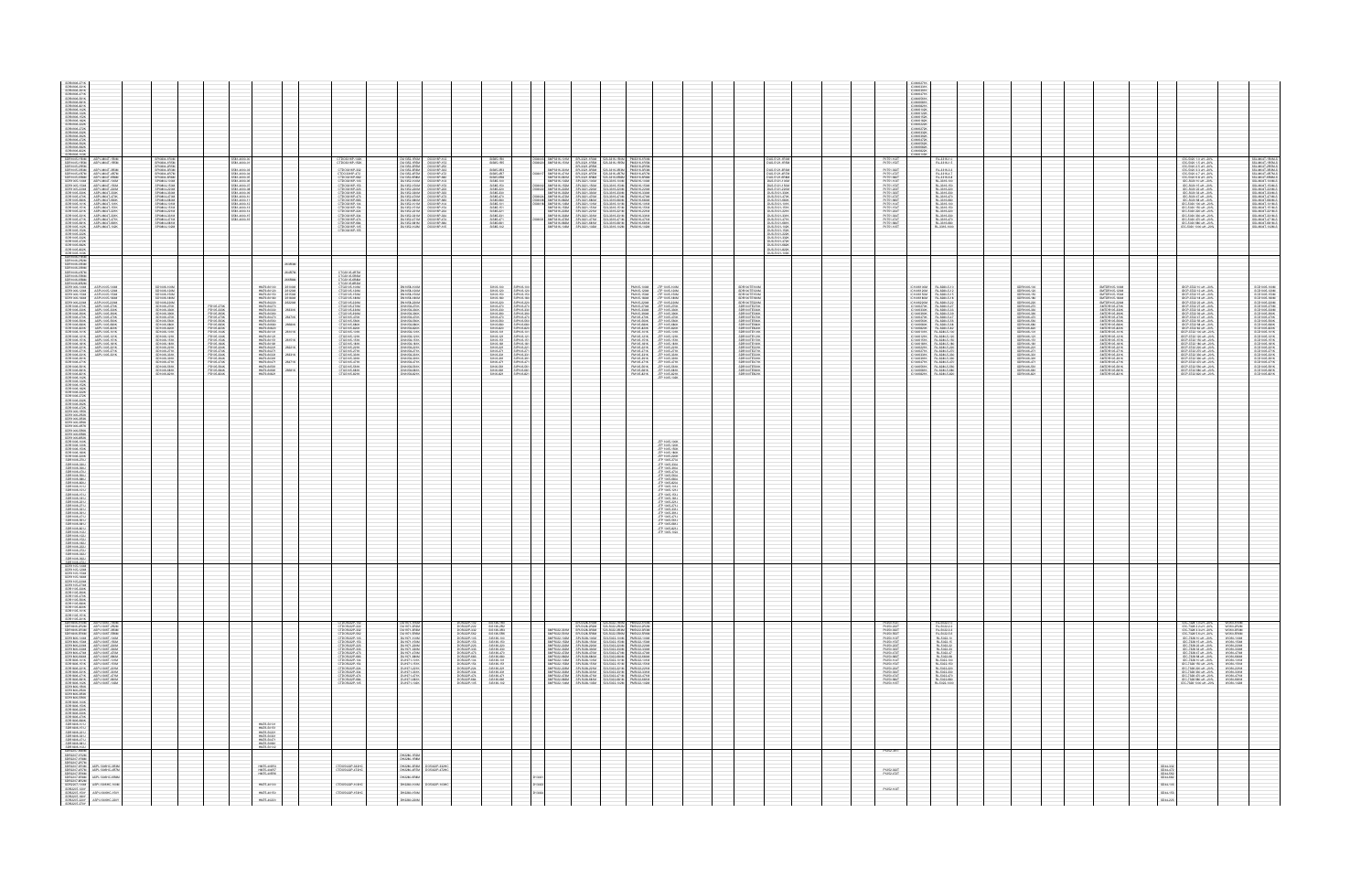| $\begin{tabular}{ c c c c c c } \hline & SEPE2207.3301 & ASE1.13041G.3301' \\ \hline & SEPE207.170K & ASE1.13041G.470K \\ \hline & SEPE207.169K & ASE1.13041G.690K \\ \hline & SEPE207.690K & ASE1.13041G.690K \\ \hline & SEPE207.1401K & ASE1.13041G.101K \\ \hline & SEPE207.1411K & ASE1.13041G.101K \\ \hline & SEPE207.$ |                                                                                                                                                                                                                               | HM75-40330<br>HM75-40470                                             | DH2280-330M<br>DH2280-470M                                                                                                                                                                                     |                                                                                                                                                                                                                                                                                                                                          |                                     |                                   |                                    |  |    |    |                          |  |                                                                                                                                                                                                                                                                                                                                       |                          |        |    | SD44-333<br>SD44473 |  |
|--------------------------------------------------------------------------------------------------------------------------------------------------------------------------------------------------------------------------------------------------------------------------------------------------------------------------------|-------------------------------------------------------------------------------------------------------------------------------------------------------------------------------------------------------------------------------|----------------------------------------------------------------------|----------------------------------------------------------------------------------------------------------------------------------------------------------------------------------------------------------------|------------------------------------------------------------------------------------------------------------------------------------------------------------------------------------------------------------------------------------------------------------------------------------------------------------------------------------------|-------------------------------------|-----------------------------------|------------------------------------|--|----|----|--------------------------|--|---------------------------------------------------------------------------------------------------------------------------------------------------------------------------------------------------------------------------------------------------------------------------------------------------------------------------------------|--------------------------|--------|----|---------------------|--|
|                                                                                                                                                                                                                                                                                                                                |                                                                                                                                                                                                                               |                                                                      |                                                                                                                                                                                                                |                                                                                                                                                                                                                                                                                                                                          |                                     |                                   |                                    |  |    |    |                          |  |                                                                                                                                                                                                                                                                                                                                       |                          |        |    |                     |  |
|                                                                                                                                                                                                                                                                                                                                |                                                                                                                                                                                                                               | HM75-40680                                                           | DH2280-680M                                                                                                                                                                                                    |                                                                                                                                                                                                                                                                                                                                          |                                     |                                   |                                    |  |    |    |                          |  |                                                                                                                                                                                                                                                                                                                                       |                          |        |    | SD44-683            |  |
|                                                                                                                                                                                                                                                                                                                                |                                                                                                                                                                                                                               | HM75-40101                                                           | DH2280-101M                                                                                                                                                                                                    |                                                                                                                                                                                                                                                                                                                                          |                                     |                                   |                                    |  |    |    |                          |  |                                                                                                                                                                                                                                                                                                                                       |                          |        |    | SD44-104            |  |
|                                                                                                                                                                                                                                                                                                                                |                                                                                                                                                                                                                               |                                                                      |                                                                                                                                                                                                                |                                                                                                                                                                                                                                                                                                                                          |                                     |                                   |                                    |  |    |    |                          |  |                                                                                                                                                                                                                                                                                                                                       |                          |        |    |                     |  |
|                                                                                                                                                                                                                                                                                                                                |                                                                                                                                                                                                                               |                                                                      |                                                                                                                                                                                                                |                                                                                                                                                                                                                                                                                                                                          |                                     |                                   |                                    |  |    |    |                          |  |                                                                                                                                                                                                                                                                                                                                       |                          |        |    |                     |  |
|                                                                                                                                                                                                                                                                                                                                |                                                                                                                                                                                                                               |                                                                      |                                                                                                                                                                                                                |                                                                                                                                                                                                                                                                                                                                          |                                     |                                   |                                    |  |    |    |                          |  |                                                                                                                                                                                                                                                                                                                                       |                          |        |    |                     |  |
|                                                                                                                                                                                                                                                                                                                                |                                                                                                                                                                                                                               |                                                                      |                                                                                                                                                                                                                |                                                                                                                                                                                                                                                                                                                                          |                                     |                                   |                                    |  |    |    |                          |  |                                                                                                                                                                                                                                                                                                                                       |                          |        |    |                     |  |
|                                                                                                                                                                                                                                                                                                                                |                                                                                                                                                                                                                               |                                                                      |                                                                                                                                                                                                                |                                                                                                                                                                                                                                                                                                                                          | ——                                  |                                   |                                    |  |    |    |                          |  |                                                                                                                                                                                                                                                                                                                                       |                          |        |    |                     |  |
|                                                                                                                                                                                                                                                                                                                                |                                                                                                                                                                                                                               |                                                                      |                                                                                                                                                                                                                |                                                                                                                                                                                                                                                                                                                                          |                                     |                                   |                                    |  |    |    |                          |  |                                                                                                                                                                                                                                                                                                                                       |                          |        |    |                     |  |
|                                                                                                                                                                                                                                                                                                                                |                                                                                                                                                                                                                               |                                                                      |                                                                                                                                                                                                                |                                                                                                                                                                                                                                                                                                                                          | —                                   |                                   |                                    |  |    |    |                          |  |                                                                                                                                                                                                                                                                                                                                       |                          |        |    |                     |  |
|                                                                                                                                                                                                                                                                                                                                |                                                                                                                                                                                                                               |                                                                      |                                                                                                                                                                                                                |                                                                                                                                                                                                                                                                                                                                          |                                     |                                   |                                    |  |    |    |                          |  |                                                                                                                                                                                                                                                                                                                                       |                          |        |    |                     |  |
|                                                                                                                                                                                                                                                                                                                                |                                                                                                                                                                                                                               |                                                                      |                                                                                                                                                                                                                |                                                                                                                                                                                                                                                                                                                                          |                                     |                                   |                                    |  |    |    |                          |  |                                                                                                                                                                                                                                                                                                                                       |                          |        |    |                     |  |
|                                                                                                                                                                                                                                                                                                                                |                                                                                                                                                                                                                               |                                                                      | DQ6350-3R3M                                                                                                                                                                                                    |                                                                                                                                                                                                                                                                                                                                          | ___                                 |                                   |                                    |  |    |    |                          |  |                                                                                                                                                                                                                                                                                                                                       |                          |        |    |                     |  |
|                                                                                                                                                                                                                                                                                                                                |                                                                                                                                                                                                                               |                                                                      |                                                                                                                                                                                                                |                                                                                                                                                                                                                                                                                                                                          |                                     |                                   |                                    |  |    |    |                          |  |                                                                                                                                                                                                                                                                                                                                       |                          |        |    |                     |  |
|                                                                                                                                                                                                                                                                                                                                |                                                                                                                                                                                                                               |                                                                      |                                                                                                                                                                                                                |                                                                                                                                                                                                                                                                                                                                          | ——                                  |                                   |                                    |  |    |    |                          |  |                                                                                                                                                                                                                                                                                                                                       |                          |        |    |                     |  |
|                                                                                                                                                                                                                                                                                                                                |                                                                                                                                                                                                                               |                                                                      |                                                                                                                                                                                                                |                                                                                                                                                                                                                                                                                                                                          |                                     |                                   |                                    |  |    |    |                          |  |                                                                                                                                                                                                                                                                                                                                       |                          |        |    |                     |  |
|                                                                                                                                                                                                                                                                                                                                |                                                                                                                                                                                                                               |                                                                      |                                                                                                                                                                                                                |                                                                                                                                                                                                                                                                                                                                          |                                     |                                   |                                    |  |    |    |                          |  |                                                                                                                                                                                                                                                                                                                                       |                          |        |    |                     |  |
|                                                                                                                                                                                                                                                                                                                                | 3HS703-100M<br>5HS703-220M<br>5HS703-220M<br>5HS703-320M<br>5HS703-420M<br>5HS703-420M<br>5HS703-420M<br>5HS703-421M<br>5HS703-421M<br>5HS703-421M<br>5HS703-421M<br>5HS703-421M<br>5HS703-421M<br>5HS703-421M<br>5HS703-421M |                                                                      | 006350-100M<br>006350-150M<br>006350-200M<br>006350-330K<br>006350-470K<br>006350-151K<br>006350-151K<br>006350-221K<br>006350-221K<br>006350-221K                                                             |                                                                                                                                                                                                                                                                                                                                          |                                     |                                   |                                    |  |    |    |                          |  |                                                                                                                                                                                                                                                                                                                                       |                          |        |    |                     |  |
|                                                                                                                                                                                                                                                                                                                                |                                                                                                                                                                                                                               |                                                                      |                                                                                                                                                                                                                |                                                                                                                                                                                                                                                                                                                                          |                                     |                                   |                                    |  |    |    |                          |  |                                                                                                                                                                                                                                                                                                                                       |                          |        |    |                     |  |
|                                                                                                                                                                                                                                                                                                                                |                                                                                                                                                                                                                               |                                                                      |                                                                                                                                                                                                                |                                                                                                                                                                                                                                                                                                                                          |                                     |                                   |                                    |  |    |    |                          |  |                                                                                                                                                                                                                                                                                                                                       |                          |        |    |                     |  |
|                                                                                                                                                                                                                                                                                                                                |                                                                                                                                                                                                                               |                                                                      |                                                                                                                                                                                                                |                                                                                                                                                                                                                                                                                                                                          | _____                               |                                   |                                    |  |    |    |                          |  |                                                                                                                                                                                                                                                                                                                                       |                          |        |    |                     |  |
|                                                                                                                                                                                                                                                                                                                                |                                                                                                                                                                                                                               |                                                                      |                                                                                                                                                                                                                |                                                                                                                                                                                                                                                                                                                                          |                                     |                                   |                                    |  |    |    |                          |  |                                                                                                                                                                                                                                                                                                                                       |                          |        |    |                     |  |
|                                                                                                                                                                                                                                                                                                                                |                                                                                                                                                                                                                               |                                                                      |                                                                                                                                                                                                                |                                                                                                                                                                                                                                                                                                                                          |                                     |                                   |                                    |  |    |    |                          |  |                                                                                                                                                                                                                                                                                                                                       |                          |        |    |                     |  |
|                                                                                                                                                                                                                                                                                                                                |                                                                                                                                                                                                                               |                                                                      |                                                                                                                                                                                                                |                                                                                                                                                                                                                                                                                                                                          | ___                                 |                                   |                                    |  |    |    |                          |  |                                                                                                                                                                                                                                                                                                                                       |                          |        |    |                     |  |
|                                                                                                                                                                                                                                                                                                                                |                                                                                                                                                                                                                               |                                                                      |                                                                                                                                                                                                                |                                                                                                                                                                                                                                                                                                                                          |                                     |                                   |                                    |  |    |    |                          |  |                                                                                                                                                                                                                                                                                                                                       |                          |        |    |                     |  |
|                                                                                                                                                                                                                                                                                                                                |                                                                                                                                                                                                                               |                                                                      |                                                                                                                                                                                                                |                                                                                                                                                                                                                                                                                                                                          |                                     |                                   |                                    |  |    |    |                          |  |                                                                                                                                                                                                                                                                                                                                       |                          |        |    |                     |  |
|                                                                                                                                                                                                                                                                                                                                |                                                                                                                                                                                                                               |                                                                      |                                                                                                                                                                                                                |                                                                                                                                                                                                                                                                                                                                          |                                     |                                   |                                    |  |    |    |                          |  |                                                                                                                                                                                                                                                                                                                                       |                          |        |    |                     |  |
|                                                                                                                                                                                                                                                                                                                                |                                                                                                                                                                                                                               |                                                                      |                                                                                                                                                                                                                |                                                                                                                                                                                                                                                                                                                                          |                                     | —⊢                                |                                    |  |    |    |                          |  |                                                                                                                                                                                                                                                                                                                                       |                          |        |    |                     |  |
|                                                                                                                                                                                                                                                                                                                                |                                                                                                                                                                                                                               |                                                                      |                                                                                                                                                                                                                |                                                                                                                                                                                                                                                                                                                                          |                                     |                                   |                                    |  |    |    |                          |  |                                                                                                                                                                                                                                                                                                                                       |                          |        |    |                     |  |
|                                                                                                                                                                                                                                                                                                                                |                                                                                                                                                                                                                               |                                                                      |                                                                                                                                                                                                                |                                                                                                                                                                                                                                                                                                                                          |                                     |                                   |                                    |  |    |    |                          |  |                                                                                                                                                                                                                                                                                                                                       |                          |        |    |                     |  |
|                                                                                                                                                                                                                                                                                                                                |                                                                                                                                                                                                                               |                                                                      |                                                                                                                                                                                                                |                                                                                                                                                                                                                                                                                                                                          |                                     |                                   |                                    |  |    |    |                          |  |                                                                                                                                                                                                                                                                                                                                       |                          |        |    |                     |  |
|                                                                                                                                                                                                                                                                                                                                |                                                                                                                                                                                                                               |                                                                      | 006545-150M<br>006545-150M<br>006545-320M<br>006545-320M<br>006545-470M<br>006545-470M<br>006545-151M<br>006545-471M<br>006545-471M<br>006545-471M<br>006545-471M<br>006545-471M<br>006545-471M<br>006545-471M | $\begin{tabular}{ c c c } \hline & S1026:102 \\ \hline 81026:152 \\ \hline 91026:220 \\ \hline 91026:200 \\ \hline 91026:200 \\ \hline 91026:60 \\ \hline 91026:60 \\ \hline 91026:71 \\ \hline 91026:71 \\ \hline 91026:71 \\ \hline 91026:71 \\ \hline 91026:71 \\ \hline 91026:71 \\ \hline 91026:71 \\ \hline 91026:71 \\ \hline 91$ |                                     |                                   |                                    |  |    |    |                          |  |                                                                                                                                                                                                                                                                                                                                       |                          |        |    |                     |  |
|                                                                                                                                                                                                                                                                                                                                |                                                                                                                                                                                                                               |                                                                      |                                                                                                                                                                                                                |                                                                                                                                                                                                                                                                                                                                          |                                     |                                   |                                    |  |    |    |                          |  |                                                                                                                                                                                                                                                                                                                                       |                          |        |    |                     |  |
|                                                                                                                                                                                                                                                                                                                                |                                                                                                                                                                                                                               |                                                                      |                                                                                                                                                                                                                |                                                                                                                                                                                                                                                                                                                                          |                                     |                                   |                                    |  |    |    |                          |  |                                                                                                                                                                                                                                                                                                                                       |                          |        |    |                     |  |
|                                                                                                                                                                                                                                                                                                                                |                                                                                                                                                                                                                               |                                                                      |                                                                                                                                                                                                                |                                                                                                                                                                                                                                                                                                                                          |                                     |                                   |                                    |  |    |    |                          |  |                                                                                                                                                                                                                                                                                                                                       |                          |        |    |                     |  |
|                                                                                                                                                                                                                                                                                                                                |                                                                                                                                                                                                                               |                                                                      |                                                                                                                                                                                                                |                                                                                                                                                                                                                                                                                                                                          |                                     |                                   |                                    |  |    |    |                          |  |                                                                                                                                                                                                                                                                                                                                       |                          |        |    |                     |  |
|                                                                                                                                                                                                                                                                                                                                |                                                                                                                                                                                                                               |                                                                      |                                                                                                                                                                                                                |                                                                                                                                                                                                                                                                                                                                          |                                     |                                   |                                    |  |    |    |                          |  |                                                                                                                                                                                                                                                                                                                                       |                          |        |    |                     |  |
|                                                                                                                                                                                                                                                                                                                                |                                                                                                                                                                                                                               |                                                                      |                                                                                                                                                                                                                |                                                                                                                                                                                                                                                                                                                                          | ____                                |                                   |                                    |  |    |    |                          |  |                                                                                                                                                                                                                                                                                                                                       |                          |        |    |                     |  |
|                                                                                                                                                                                                                                                                                                                                |                                                                                                                                                                                                                               |                                                                      |                                                                                                                                                                                                                |                                                                                                                                                                                                                                                                                                                                          |                                     |                                   |                                    |  |    |    |                          |  |                                                                                                                                                                                                                                                                                                                                       |                          |        |    |                     |  |
|                                                                                                                                                                                                                                                                                                                                |                                                                                                                                                                                                                               |                                                                      |                                                                                                                                                                                                                |                                                                                                                                                                                                                                                                                                                                          | __                                  |                                   |                                    |  |    |    |                          |  |                                                                                                                                                                                                                                                                                                                                       |                          |        |    |                     |  |
|                                                                                                                                                                                                                                                                                                                                |                                                                                                                                                                                                                               |                                                                      |                                                                                                                                                                                                                |                                                                                                                                                                                                                                                                                                                                          |                                     |                                   |                                    |  |    |    |                          |  |                                                                                                                                                                                                                                                                                                                                       |                          |        |    |                     |  |
|                                                                                                                                                                                                                                                                                                                                |                                                                                                                                                                                                                               |                                                                      |                                                                                                                                                                                                                |                                                                                                                                                                                                                                                                                                                                          |                                     |                                   |                                    |  |    |    |                          |  |                                                                                                                                                                                                                                                                                                                                       |                          |        |    |                     |  |
|                                                                                                                                                                                                                                                                                                                                |                                                                                                                                                                                                                               |                                                                      |                                                                                                                                                                                                                |                                                                                                                                                                                                                                                                                                                                          | —                                   |                                   |                                    |  |    |    |                          |  | $[0.508045800, 0.508045800, 0.50804780, 0.508044580, 0.508044580, 0.508044580, 0.508044580, 0.50804380, 0.50804470, 0.508044580, 0.508044580, 0.508044580, 0.508044580, 0.508044580, 0.508044580, 0.508044580, 0.508044580, 0$                                                                                                        |                          |        |    |                     |  |
|                                                                                                                                                                                                                                                                                                                                |                                                                                                                                                                                                                               |                                                                      |                                                                                                                                                                                                                |                                                                                                                                                                                                                                                                                                                                          |                                     |                                   |                                    |  |    |    |                          |  |                                                                                                                                                                                                                                                                                                                                       |                          |        |    |                     |  |
|                                                                                                                                                                                                                                                                                                                                |                                                                                                                                                                                                                               |                                                                      |                                                                                                                                                                                                                |                                                                                                                                                                                                                                                                                                                                          | ——                                  |                                   |                                    |  |    |    |                          |  |                                                                                                                                                                                                                                                                                                                                       |                          |        |    |                     |  |
|                                                                                                                                                                                                                                                                                                                                |                                                                                                                                                                                                                               |                                                                      |                                                                                                                                                                                                                |                                                                                                                                                                                                                                                                                                                                          |                                     |                                   |                                    |  |    |    |                          |  |                                                                                                                                                                                                                                                                                                                                       |                          |        |    |                     |  |
|                                                                                                                                                                                                                                                                                                                                |                                                                                                                                                                                                                               |                                                                      |                                                                                                                                                                                                                |                                                                                                                                                                                                                                                                                                                                          |                                     |                                   |                                    |  |    |    |                          |  |                                                                                                                                                                                                                                                                                                                                       |                          |        |    |                     |  |
|                                                                                                                                                                                                                                                                                                                                |                                                                                                                                                                                                                               |                                                                      |                                                                                                                                                                                                                |                                                                                                                                                                                                                                                                                                                                          |                                     |                                   |                                    |  |    |    |                          |  |                                                                                                                                                                                                                                                                                                                                       |                          |        |    |                     |  |
|                                                                                                                                                                                                                                                                                                                                |                                                                                                                                                                                                                               |                                                                      |                                                                                                                                                                                                                |                                                                                                                                                                                                                                                                                                                                          |                                     |                                   |                                    |  |    |    |                          |  |                                                                                                                                                                                                                                                                                                                                       |                          |        |    |                     |  |
|                                                                                                                                                                                                                                                                                                                                |                                                                                                                                                                                                                               |                                                                      |                                                                                                                                                                                                                |                                                                                                                                                                                                                                                                                                                                          |                                     |                                   |                                    |  |    |    |                          |  |                                                                                                                                                                                                                                                                                                                                       |                          |        |    |                     |  |
|                                                                                                                                                                                                                                                                                                                                |                                                                                                                                                                                                                               |                                                                      |                                                                                                                                                                                                                |                                                                                                                                                                                                                                                                                                                                          |                                     |                                   |                                    |  |    |    |                          |  |                                                                                                                                                                                                                                                                                                                                       |                          |        |    |                     |  |
|                                                                                                                                                                                                                                                                                                                                |                                                                                                                                                                                                                               |                                                                      |                                                                                                                                                                                                                |                                                                                                                                                                                                                                                                                                                                          |                                     |                                   |                                    |  |    |    |                          |  |                                                                                                                                                                                                                                                                                                                                       |                          |        |    |                     |  |
|                                                                                                                                                                                                                                                                                                                                |                                                                                                                                                                                                                               |                                                                      |                                                                                                                                                                                                                |                                                                                                                                                                                                                                                                                                                                          | $-$                                 |                                   |                                    |  |    |    |                          |  |                                                                                                                                                                                                                                                                                                                                       |                          |        |    |                     |  |
|                                                                                                                                                                                                                                                                                                                                |                                                                                                                                                                                                                               |                                                                      |                                                                                                                                                                                                                |                                                                                                                                                                                                                                                                                                                                          |                                     |                                   |                                    |  |    |    |                          |  |                                                                                                                                                                                                                                                                                                                                       |                          |        |    |                     |  |
|                                                                                                                                                                                                                                                                                                                                |                                                                                                                                                                                                                               |                                                                      |                                                                                                                                                                                                                |                                                                                                                                                                                                                                                                                                                                          |                                     |                                   |                                    |  |    |    |                          |  | ICS08052R2M                                                                                                                                                                                                                                                                                                                           |                          |        |    |                     |  |
|                                                                                                                                                                                                                                                                                                                                |                                                                                                                                                                                                                               |                                                                      |                                                                                                                                                                                                                |                                                                                                                                                                                                                                                                                                                                          |                                     |                                   |                                    |  |    |    |                          |  |                                                                                                                                                                                                                                                                                                                                       |                          |        |    |                     |  |
|                                                                                                                                                                                                                                                                                                                                |                                                                                                                                                                                                                               |                                                                      |                                                                                                                                                                                                                |                                                                                                                                                                                                                                                                                                                                          |                                     |                                   |                                    |  |    |    |                          |  |                                                                                                                                                                                                                                                                                                                                       |                          |        |    |                     |  |
|                                                                                                                                                                                                                                                                                                                                |                                                                                                                                                                                                                               |                                                                      |                                                                                                                                                                                                                |                                                                                                                                                                                                                                                                                                                                          |                                     |                                   |                                    |  |    |    |                          |  |                                                                                                                                                                                                                                                                                                                                       |                          |        |    |                     |  |
|                                                                                                                                                                                                                                                                                                                                |                                                                                                                                                                                                                               |                                                                      |                                                                                                                                                                                                                |                                                                                                                                                                                                                                                                                                                                          |                                     |                                   |                                    |  |    |    |                          |  |                                                                                                                                                                                                                                                                                                                                       |                          |        |    |                     |  |
|                                                                                                                                                                                                                                                                                                                                |                                                                                                                                                                                                                               |                                                                      |                                                                                                                                                                                                                |                                                                                                                                                                                                                                                                                                                                          |                                     |                                   |                                    |  |    |    |                          |  |                                                                                                                                                                                                                                                                                                                                       |                          |        |    |                     |  |
|                                                                                                                                                                                                                                                                                                                                |                                                                                                                                                                                                                               |                                                                      |                                                                                                                                                                                                                |                                                                                                                                                                                                                                                                                                                                          |                                     |                                   |                                    |  |    |    |                          |  | $\begin{tabular}{r c c c} \hline \textbf{1630002RAM} \textbf{1630002RAM} \textbf{1630002RAM} \textbf{1630002RAM} \textbf{1630006RAM} \textbf{1630006RAM} \textbf{1630006RAM} \textbf{1630006RAM} \textbf{1630006RAM} \textbf{1630006RAM} \textbf{1630006RAM} \textbf{1630006RAM} \textbf{1630006RAM} \textbf{1630006RAM} \textbf{163$ |                          |        |    |                     |  |
|                                                                                                                                                                                                                                                                                                                                |                                                                                                                                                                                                                               |                                                                      |                                                                                                                                                                                                                |                                                                                                                                                                                                                                                                                                                                          |                                     |                                   |                                    |  |    |    |                          |  |                                                                                                                                                                                                                                                                                                                                       |                          |        |    |                     |  |
|                                                                                                                                                                                                                                                                                                                                |                                                                                                                                                                                                                               |                                                                      |                                                                                                                                                                                                                |                                                                                                                                                                                                                                                                                                                                          |                                     |                                   |                                    |  |    |    |                          |  |                                                                                                                                                                                                                                                                                                                                       |                          |        |    |                     |  |
|                                                                                                                                                                                                                                                                                                                                |                                                                                                                                                                                                                               |                                                                      |                                                                                                                                                                                                                |                                                                                                                                                                                                                                                                                                                                          |                                     |                                   |                                    |  |    |    |                          |  |                                                                                                                                                                                                                                                                                                                                       |                          |        |    |                     |  |
|                                                                                                                                                                                                                                                                                                                                |                                                                                                                                                                                                                               |                                                                      |                                                                                                                                                                                                                |                                                                                                                                                                                                                                                                                                                                          |                                     |                                   |                                    |  |    |    |                          |  |                                                                                                                                                                                                                                                                                                                                       |                          |        |    |                     |  |
|                                                                                                                                                                                                                                                                                                                                |                                                                                                                                                                                                                               |                                                                      |                                                                                                                                                                                                                |                                                                                                                                                                                                                                                                                                                                          |                                     |                                   |                                    |  |    |    |                          |  |                                                                                                                                                                                                                                                                                                                                       |                          |        |    |                     |  |
|                                                                                                                                                                                                                                                                                                                                |                                                                                                                                                                                                                               |                                                                      |                                                                                                                                                                                                                |                                                                                                                                                                                                                                                                                                                                          |                                     |                                   |                                    |  |    |    |                          |  |                                                                                                                                                                                                                                                                                                                                       |                          |        |    |                     |  |
|                                                                                                                                                                                                                                                                                                                                |                                                                                                                                                                                                                               |                                                                      |                                                                                                                                                                                                                |                                                                                                                                                                                                                                                                                                                                          | ___                                 |                                   |                                    |  |    |    |                          |  |                                                                                                                                                                                                                                                                                                                                       |                          |        |    |                     |  |
|                                                                                                                                                                                                                                                                                                                                |                                                                                                                                                                                                                               |                                                                      |                                                                                                                                                                                                                |                                                                                                                                                                                                                                                                                                                                          |                                     |                                   |                                    |  |    |    |                          |  |                                                                                                                                                                                                                                                                                                                                       |                          |        |    |                     |  |
|                                                                                                                                                                                                                                                                                                                                |                                                                                                                                                                                                                               |                                                                      |                                                                                                                                                                                                                |                                                                                                                                                                                                                                                                                                                                          | ——                                  |                                   |                                    |  |    |    |                          |  |                                                                                                                                                                                                                                                                                                                                       |                          |        |    |                     |  |
|                                                                                                                                                                                                                                                                                                                                |                                                                                                                                                                                                                               |                                                                      |                                                                                                                                                                                                                |                                                                                                                                                                                                                                                                                                                                          |                                     |                                   |                                    |  |    |    |                          |  |                                                                                                                                                                                                                                                                                                                                       |                          |        |    |                     |  |
| SRR0805-821K<br>SRR0805-102K                                                                                                                                                                                                                                                                                                   |                                                                                                                                                                                                                               |                                                                      |                                                                                                                                                                                                                |                                                                                                                                                                                                                                                                                                                                          |                                     |                                   |                                    |  |    |    |                          |  |                                                                                                                                                                                                                                                                                                                                       |                          |        |    |                     |  |
|                                                                                                                                                                                                                                                                                                                                |                                                                                                                                                                                                                               |                                                                      |                                                                                                                                                                                                                |                                                                                                                                                                                                                                                                                                                                          | ——                                  |                                   |                                    |  |    |    |                          |  |                                                                                                                                                                                                                                                                                                                                       |                          |        |    |                     |  |
| SRR0906-2R7M<br>SRR0906-3R5M<br>SRR0906-4R7M<br>SRR0906-5R6M                                                                                                                                                                                                                                                                   |                                                                                                                                                                                                                               |                                                                      |                                                                                                                                                                                                                |                                                                                                                                                                                                                                                                                                                                          |                                     |                                   |                                    |  |    |    |                          |  |                                                                                                                                                                                                                                                                                                                                       |                          |        |    |                     |  |
|                                                                                                                                                                                                                                                                                                                                |                                                                                                                                                                                                                               |                                                                      |                                                                                                                                                                                                                |                                                                                                                                                                                                                                                                                                                                          |                                     |                                   |                                    |  |    |    |                          |  |                                                                                                                                                                                                                                                                                                                                       |                          |        |    |                     |  |
|                                                                                                                                                                                                                                                                                                                                |                                                                                                                                                                                                                               |                                                                      |                                                                                                                                                                                                                |                                                                                                                                                                                                                                                                                                                                          |                                     |                                   |                                    |  |    |    |                          |  |                                                                                                                                                                                                                                                                                                                                       |                          |        |    |                     |  |
|                                                                                                                                                                                                                                                                                                                                |                                                                                                                                                                                                                               |                                                                      |                                                                                                                                                                                                                |                                                                                                                                                                                                                                                                                                                                          |                                     |                                   |                                    |  |    |    |                          |  | ICS0906100M                                                                                                                                                                                                                                                                                                                           |                          |        |    |                     |  |
|                                                                                                                                                                                                                                                                                                                                |                                                                                                                                                                                                                               |                                                                      |                                                                                                                                                                                                                |                                                                                                                                                                                                                                                                                                                                          |                                     |                                   |                                    |  |    |    |                          |  | CS9906120M<br>CS9906120M<br>CS9906120M<br>CS9906220M<br>CS9906220M<br>CS9906320M<br>CS9906330M<br>CS9906330M                                                                                                                                                                                                                          |                          |        |    |                     |  |
|                                                                                                                                                                                                                                                                                                                                |                                                                                                                                                                                                                               |                                                                      |                                                                                                                                                                                                                |                                                                                                                                                                                                                                                                                                                                          | ___                                 |                                   |                                    |  |    |    |                          |  |                                                                                                                                                                                                                                                                                                                                       |                          |        |    |                     |  |
|                                                                                                                                                                                                                                                                                                                                |                                                                                                                                                                                                                               |                                                                      |                                                                                                                                                                                                                |                                                                                                                                                                                                                                                                                                                                          |                                     |                                   |                                    |  |    |    |                          |  |                                                                                                                                                                                                                                                                                                                                       |                          |        |    |                     |  |
|                                                                                                                                                                                                                                                                                                                                |                                                                                                                                                                                                                               |                                                                      |                                                                                                                                                                                                                |                                                                                                                                                                                                                                                                                                                                          |                                     |                                   |                                    |  |    |    |                          |  |                                                                                                                                                                                                                                                                                                                                       |                          |        |    |                     |  |
|                                                                                                                                                                                                                                                                                                                                |                                                                                                                                                                                                                               |                                                                      |                                                                                                                                                                                                                |                                                                                                                                                                                                                                                                                                                                          |                                     |                                   |                                    |  |    |    |                          |  |                                                                                                                                                                                                                                                                                                                                       |                          |        |    |                     |  |
|                                                                                                                                                                                                                                                                                                                                |                                                                                                                                                                                                                               | —                                                                    |                                                                                                                                                                                                                |                                                                                                                                                                                                                                                                                                                                          |                                     | and the company of the company of |                                    |  |    |    | —                        |  |                                                                                                                                                                                                                                                                                                                                       |                          |        |    |                     |  |
|                                                                                                                                                                                                                                                                                                                                |                                                                                                                                                                                                                               |                                                                      |                                                                                                                                                                                                                |                                                                                                                                                                                                                                                                                                                                          |                                     |                                   |                                    |  |    |    |                          |  | CS0906470M<br>CS0906470M<br>CS0906820M<br>CS0906820M<br>CS0906101Y<br>CS0906161Y<br>CS0906161Y<br>CS0906181Y<br>CS0906181Y<br>CS0906181Y                                                                                                                                                                                              |                          |        |    |                     |  |
|                                                                                                                                                                                                                                                                                                                                |                                                                                                                                                                                                                               |                                                                      |                                                                                                                                                                                                                |                                                                                                                                                                                                                                                                                                                                          |                                     |                                   |                                    |  |    |    |                          |  |                                                                                                                                                                                                                                                                                                                                       |                          |        |    |                     |  |
|                                                                                                                                                                                                                                                                                                                                |                                                                                                                                                                                                                               |                                                                      |                                                                                                                                                                                                                |                                                                                                                                                                                                                                                                                                                                          |                                     |                                   |                                    |  |    |    |                          |  |                                                                                                                                                                                                                                                                                                                                       |                          |        |    |                     |  |
|                                                                                                                                                                                                                                                                                                                                |                                                                                                                                                                                                                               |                                                                      |                                                                                                                                                                                                                |                                                                                                                                                                                                                                                                                                                                          |                                     |                                   |                                    |  |    |    |                          |  |                                                                                                                                                                                                                                                                                                                                       |                          |        |    |                     |  |
|                                                                                                                                                                                                                                                                                                                                |                                                                                                                                                                                                                               |                                                                      |                                                                                                                                                                                                                |                                                                                                                                                                                                                                                                                                                                          | —————                               | ——                                |                                    |  |    |    |                          |  |                                                                                                                                                                                                                                                                                                                                       |                          |        |    |                     |  |
|                                                                                                                                                                                                                                                                                                                                |                                                                                                                                                                                                                               |                                                                      |                                                                                                                                                                                                                |                                                                                                                                                                                                                                                                                                                                          |                                     |                                   |                                    |  |    |    |                          |  |                                                                                                                                                                                                                                                                                                                                       |                          |        |    |                     |  |
|                                                                                                                                                                                                                                                                                                                                |                                                                                                                                                                                                                               |                                                                      |                                                                                                                                                                                                                |                                                                                                                                                                                                                                                                                                                                          |                                     |                                   |                                    |  |    |    |                          |  |                                                                                                                                                                                                                                                                                                                                       |                          |        |    |                     |  |
|                                                                                                                                                                                                                                                                                                                                |                                                                                                                                                                                                                               | –∟                                                                   |                                                                                                                                                                                                                |                                                                                                                                                                                                                                                                                                                                          | _____                               | __                                |                                    |  |    |    |                          |  |                                                                                                                                                                                                                                                                                                                                       |                          |        |    |                     |  |
|                                                                                                                                                                                                                                                                                                                                | $-$<br>—                                                                                                                                                                                                                      | ——<br>———                                                            | --<br>--<br>--                                                                                                                                                                                                 | –−                                                                                                                                                                                                                                                                                                                                       | ___                                 | ____                              |                                    |  | __ | -- | ____                     |  | $\overline{\phantom{a}}$                                                                                                                                                                                                                                                                                                              | ____                     | ______ | —— | --                  |  |
|                                                                                                                                                                                                                                                                                                                                | —                                                                                                                                                                                                                             | __                                                                   |                                                                                                                                                                                                                |                                                                                                                                                                                                                                                                                                                                          |                                     | ____                              |                                    |  |    |    |                          |  |                                                                                                                                                                                                                                                                                                                                       |                          |        |    |                     |  |
|                                                                                                                                                                                                                                                                                                                                |                                                                                                                                                                                                                               |                                                                      |                                                                                                                                                                                                                |                                                                                                                                                                                                                                                                                                                                          |                                     |                                   |                                    |  |    |    |                          |  |                                                                                                                                                                                                                                                                                                                                       |                          |        |    |                     |  |
|                                                                                                                                                                                                                                                                                                                                |                                                                                                                                                                                                                               |                                                                      |                                                                                                                                                                                                                |                                                                                                                                                                                                                                                                                                                                          |                                     |                                   |                                    |  |    |    |                          |  |                                                                                                                                                                                                                                                                                                                                       |                          |        |    |                     |  |
|                                                                                                                                                                                                                                                                                                                                |                                                                                                                                                                                                                               |                                                                      |                                                                                                                                                                                                                |                                                                                                                                                                                                                                                                                                                                          |                                     |                                   |                                    |  |    |    |                          |  |                                                                                                                                                                                                                                                                                                                                       |                          |        |    |                     |  |
|                                                                                                                                                                                                                                                                                                                                |                                                                                                                                                                                                                               |                                                                      |                                                                                                                                                                                                                |                                                                                                                                                                                                                                                                                                                                          |                                     |                                   |                                    |  |    |    |                          |  |                                                                                                                                                                                                                                                                                                                                       |                          |        |    |                     |  |
|                                                                                                                                                                                                                                                                                                                                |                                                                                                                                                                                                                               |                                                                      |                                                                                                                                                                                                                |                                                                                                                                                                                                                                                                                                                                          |                                     |                                   |                                    |  |    |    |                          |  |                                                                                                                                                                                                                                                                                                                                       |                          |        |    |                     |  |
|                                                                                                                                                                                                                                                                                                                                |                                                                                                                                                                                                                               | <u>and the set of the set of the set</u><br>the contract of the con- | $\mathcal{L}$                                                                                                                                                                                                  |                                                                                                                                                                                                                                                                                                                                          | and the contract of the contract of |                                   | $\sim$<br><b>Contract Contract</b> |  |    |    | the contract of the con- |  | the control of the con-                                                                                                                                                                                                                                                                                                               | the contract of the con- | $\sim$ |    |                     |  |
|                                                                                                                                                                                                                                                                                                                                |                                                                                                                                                                                                                               |                                                                      |                                                                                                                                                                                                                |                                                                                                                                                                                                                                                                                                                                          |                                     |                                   |                                    |  |    |    |                          |  |                                                                                                                                                                                                                                                                                                                                       |                          |        |    |                     |  |
|                                                                                                                                                                                                                                                                                                                                |                                                                                                                                                                                                                               |                                                                      |                                                                                                                                                                                                                |                                                                                                                                                                                                                                                                                                                                          |                                     |                                   |                                    |  |    |    |                          |  | ______                                                                                                                                                                                                                                                                                                                                |                          |        |    |                     |  |
|                                                                                                                                                                                                                                                                                                                                |                                                                                                                                                                                                                               |                                                                      |                                                                                                                                                                                                                |                                                                                                                                                                                                                                                                                                                                          |                                     |                                   |                                    |  |    |    |                          |  |                                                                                                                                                                                                                                                                                                                                       |                          |        |    |                     |  |
|                                                                                                                                                                                                                                                                                                                                |                                                                                                                                                                                                                               | --                                                                   |                                                                                                                                                                                                                |                                                                                                                                                                                                                                                                                                                                          | ___                                 | __                                |                                    |  |    |    | __                       |  |                                                                                                                                                                                                                                                                                                                                       | --                       |        |    |                     |  |
|                                                                                                                                                                                                                                                                                                                                |                                                                                                                                                                                                                               |                                                                      |                                                                                                                                                                                                                |                                                                                                                                                                                                                                                                                                                                          |                                     |                                   |                                    |  |    |    |                          |  |                                                                                                                                                                                                                                                                                                                                       |                          |        |    |                     |  |
|                                                                                                                                                                                                                                                                                                                                |                                                                                                                                                                                                                               | —∟                                                                   |                                                                                                                                                                                                                |                                                                                                                                                                                                                                                                                                                                          | _____                               | __                                |                                    |  |    |    |                          |  |                                                                                                                                                                                                                                                                                                                                       |                          |        |    |                     |  |
|                                                                                                                                                                                                                                                                                                                                |                                                                                                                                                                                                                               |                                                                      |                                                                                                                                                                                                                |                                                                                                                                                                                                                                                                                                                                          |                                     |                                   |                                    |  |    |    |                          |  |                                                                                                                                                                                                                                                                                                                                       |                          |        |    |                     |  |
|                                                                                                                                                                                                                                                                                                                                |                                                                                                                                                                                                                               | —⊢                                                                   |                                                                                                                                                                                                                |                                                                                                                                                                                                                                                                                                                                          | ————                                | ___                               |                                    |  |    |    |                          |  |                                                                                                                                                                                                                                                                                                                                       | —⊢                       |        |    |                     |  |
|                                                                                                                                                                                                                                                                                                                                |                                                                                                                                                                                                                               |                                                                      |                                                                                                                                                                                                                |                                                                                                                                                                                                                                                                                                                                          | ———                                 |                                   |                                    |  |    |    |                          |  |                                                                                                                                                                                                                                                                                                                                       |                          |        |    |                     |  |
|                                                                                                                                                                                                                                                                                                                                |                                                                                                                                                                                                                               |                                                                      |                                                                                                                                                                                                                |                                                                                                                                                                                                                                                                                                                                          |                                     |                                   |                                    |  |    |    |                          |  |                                                                                                                                                                                                                                                                                                                                       |                          |        |    |                     |  |
|                                                                                                                                                                                                                                                                                                                                |                                                                                                                                                                                                                               |                                                                      |                                                                                                                                                                                                                |                                                                                                                                                                                                                                                                                                                                          |                                     |                                   |                                    |  |    |    |                          |  |                                                                                                                                                                                                                                                                                                                                       |                          |        |    |                     |  |
|                                                                                                                                                                                                                                                                                                                                |                                                                                                                                                                                                                               |                                                                      |                                                                                                                                                                                                                |                                                                                                                                                                                                                                                                                                                                          |                                     |                                   |                                    |  |    |    |                          |  |                                                                                                                                                                                                                                                                                                                                       |                          |        |    |                     |  |
|                                                                                                                                                                                                                                                                                                                                |                                                                                                                                                                                                                               |                                                                      |                                                                                                                                                                                                                |                                                                                                                                                                                                                                                                                                                                          |                                     |                                   |                                    |  |    |    |                          |  |                                                                                                                                                                                                                                                                                                                                       |                          |        |    |                     |  |
|                                                                                                                                                                                                                                                                                                                                |                                                                                                                                                                                                                               |                                                                      |                                                                                                                                                                                                                |                                                                                                                                                                                                                                                                                                                                          | ————                                |                                   |                                    |  |    |    |                          |  |                                                                                                                                                                                                                                                                                                                                       |                          |        |    |                     |  |
|                                                                                                                                                                                                                                                                                                                                |                                                                                                                                                                                                                               |                                                                      |                                                                                                                                                                                                                |                                                                                                                                                                                                                                                                                                                                          |                                     |                                   |                                    |  |    |    |                          |  |                                                                                                                                                                                                                                                                                                                                       |                          |        |    |                     |  |
|                                                                                                                                                                                                                                                                                                                                |                                                                                                                                                                                                                               | —⊢                                                                   |                                                                                                                                                                                                                |                                                                                                                                                                                                                                                                                                                                          | _____                               | ——                                |                                    |  |    |    | ——                       |  |                                                                                                                                                                                                                                                                                                                                       |                          |        |    |                     |  |
|                                                                                                                                                                                                                                                                                                                                |                                                                                                                                                                                                                               | —⊢                                                                   | —⊢                                                                                                                                                                                                             |                                                                                                                                                                                                                                                                                                                                          | ____                                | ——                                | __                                 |  |    |    |                          |  |                                                                                                                                                                                                                                                                                                                                       |                          | ——     |    | ——                  |  |
|                                                                                                                                                                                                                                                                                                                                |                                                                                                                                                                                                                               |                                                                      |                                                                                                                                                                                                                |                                                                                                                                                                                                                                                                                                                                          |                                     |                                   |                                    |  |    |    |                          |  |                                                                                                                                                                                                                                                                                                                                       |                          |        |    |                     |  |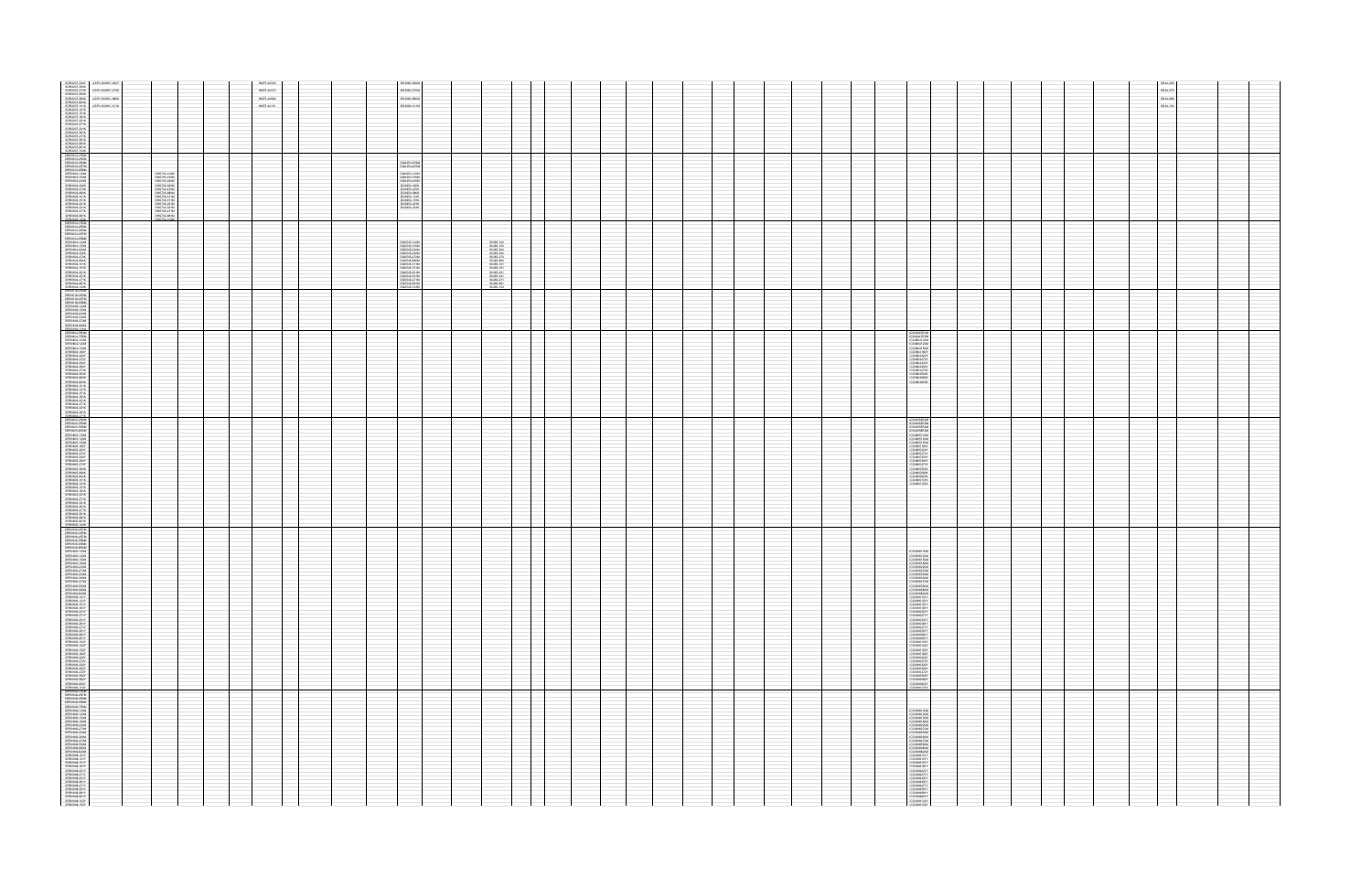| SRR0908-332Y<br>SRR0908-682Y<br>SRR0908-822Y<br>SRR0908-103Y<br>SRR0908-153Y<br>SRR1003-1R8M<br>$\begin{tabular}{r c c c} \hline \texttt{SSR1002-202} \\ \hline \texttt{SSR2002-202} \\ \hline \texttt{SSR1002-202} \\ \hline \texttt{SSR1002-202} \\ \hline \texttt{SSR1002-202} \\ \hline \texttt{SSR1002-202} \\ \hline \texttt{SSR1002-202} \\ \hline \texttt{SSR1002-202} \\ \hline \texttt{SSR1002-202} \\ \hline \texttt{SSR1002-202} \\ \hline \texttt{SSR1002-20$                                                                                                                                                                                                                                                                                                                           |                                                                                                                                             |             |                                                                                                                                                                                                                                                                                                                                                                                                                                                                                                                                                                                                                                                                                                                                                                                                                                                                                                                                                                                                                                                                                      |                                                                                                                                                                                                                                                                                                                                                                                                                                                                                                                                                                                                                                                                                                                                                                                                                                                                                    |                                                                                                                                                                                                                                                                                                                                                                  | ICS0908472<br>ICS0908682Y<br>CS0908103<br>ICS0908153Y                                                                                                                                                                                                                                                                                                                                                                                                                                            |                                                                                                                                                                                                                                                                                                                                                                                                                                                                               |                                                                                                                                                                                                                                                                                                                                                                                                                                                                                                    |
|------------------------------------------------------------------------------------------------------------------------------------------------------------------------------------------------------------------------------------------------------------------------------------------------------------------------------------------------------------------------------------------------------------------------------------------------------------------------------------------------------------------------------------------------------------------------------------------------------------------------------------------------------------------------------------------------------------------------------------------------------------------------------------------------------|---------------------------------------------------------------------------------------------------------------------------------------------|-------------|--------------------------------------------------------------------------------------------------------------------------------------------------------------------------------------------------------------------------------------------------------------------------------------------------------------------------------------------------------------------------------------------------------------------------------------------------------------------------------------------------------------------------------------------------------------------------------------------------------------------------------------------------------------------------------------------------------------------------------------------------------------------------------------------------------------------------------------------------------------------------------------------------------------------------------------------------------------------------------------------------------------------------------------------------------------------------------------|------------------------------------------------------------------------------------------------------------------------------------------------------------------------------------------------------------------------------------------------------------------------------------------------------------------------------------------------------------------------------------------------------------------------------------------------------------------------------------------------------------------------------------------------------------------------------------------------------------------------------------------------------------------------------------------------------------------------------------------------------------------------------------------------------------------------------------------------------------------------------------|------------------------------------------------------------------------------------------------------------------------------------------------------------------------------------------------------------------------------------------------------------------------------------------------------------------------------------------------------------------|--------------------------------------------------------------------------------------------------------------------------------------------------------------------------------------------------------------------------------------------------------------------------------------------------------------------------------------------------------------------------------------------------------------------------------------------------------------------------------------------------|-------------------------------------------------------------------------------------------------------------------------------------------------------------------------------------------------------------------------------------------------------------------------------------------------------------------------------------------------------------------------------------------------------------------------------------------------------------------------------|----------------------------------------------------------------------------------------------------------------------------------------------------------------------------------------------------------------------------------------------------------------------------------------------------------------------------------------------------------------------------------------------------------------------------------------------------------------------------------------------------|
| SRR1005-820Y<br>SRR1005-101K<br>SRR1005-121K<br>SRR1005-151K<br>SRR1005-221K<br>SRR1005-221K<br>SRR1005-271K<br>SRR1005-271K<br>3881005431K<br>SRR1005431K<br>SRR1005451K<br>SRR1005451K<br>SRR1005452K<br>SRR1005452K<br>SRR1005452K<br>SRR1005452K<br>SRR1005452K<br>SRR1005452K<br>SRR1005452K                                                                                                                                                                                                                                                                                                                                                                                                                                                                                                    |                                                                                                                                             | S581-4000-5 | CTDS3316P-102 CTDSS1005-102 DS1351-1R0M DS3316P-102<br>CTDS3316P-152 CTDSS1005-152 DS1351-1R5M DS3316P-152<br>CTDS3316P-222 CTDS51005-122 DS1351-2R2M DS3316P-222<br>CTDS3316P-472 CTDS51005-472 DS1351-4R7M DS3316P-472<br>CTDS3316P-103 CTDS51005-702<br>CTDS3316P-103 CTDS51005-103 DS1351-100M DS3316P-103<br>CTDS3316P-153 CTDSS1005-123 DS1351-150M DS3316P-153<br>1/1033197-133<br>CTDS3197-22<br>CTDS3197-22<br>CTDS3197-22<br>CTDS3197-23<br>CTDS3197-23<br>CTDS3197-473<br>CTDS3197-473<br>CTDS3197-473<br>CTDS3197-473<br>CTDS3197-473<br>CTDS3197-473<br>CTDS3197-473<br>CTDS3197-473<br>CTDS3197-473<br>CTDS3197-473<br>CT<br>CTDSS1005-683   DS1351-680M<br>1083100-833<br>CTDS5100-5423<br>CTDS5100-5124<br>CTDS5100-5124<br>CTDS5100-5124<br>CTDS5100-5124<br>CTDS5100-5224<br>CTDS5100-5224<br>CTDS5100-5334<br>CTDS5100-5334<br>CIDS\$1005-334<br>CIDS\$1005-394<br>CIDS\$1005-474<br>CIDS\$1005-684<br>CIDS\$1005-824<br>CIDS\$1005-125<br>CIDS\$1005-125<br>CIDS\$1005-125<br>CIDS\$1005-125<br>CTDSS1005-185<br>CTDSS1005-225<br>CTDSS1005-275<br>CTDSS1005-335 | DS0801<br>PM3316S-1RD<br>PM3316S-1R5M<br>DS0803<br>PM3316S-2R2M<br>$\overline{\phantom{a}}$ pseass<br>PM3316S-4R7M<br>PM3316S-7R0M<br>DS0807<br>PM3316S-100M<br>LC125S-100M<br>C1255-120M<br>C1255-150M<br>C1255-150M<br>C1255-270M<br>C1255-270M<br>C1255-340M<br>C1255-340M<br>C1255-660M<br>C1255-660M<br>C1255-660M<br><b>DS0808</b><br>PM3316S-150M<br>PM3316S-180M<br>060809<br>PM3316S-270M<br>PM3316S-330M<br>DS0810<br>PM3316S-390M<br>LC125S-680M<br>LC125S-820M<br>LC125S-101M<br>LC125S-121M<br>LC125S-151M<br>LC125S-151M<br>LC125S-181M<br>LC125S-221M<br>LC125S-271M<br>$LC125S-331M$<br>LC125S-471M<br>LC125S-561M<br>LC125S-681M<br>LC125S-821M                                                                                                                                                                                                                   | DSS-5121-1R0<br>DSS-5121-1R5R<br>DSS-5121-2R2R<br>DSS-5121-3R0R<br>DSS-5121-4R7R<br>DSS-5121-100R<br>DSS-5121-150R<br>068-5121-180R<br>068-5121-220R<br>068-5121-270R<br>068-5121-330R<br>DSS-5121-390R<br>DSS-5121-470R<br>DSS-5121-560R<br>DSS-5121-680R<br>DSS-5121-820R<br>DSS-5121-1018<br>DSS-5121-121K<br>DSS-5121-151K<br>DSS-5121-181K<br>0SS-5121-2218 | RL-3316-S-1/<br>RL-3316-S-1.5<br>RL-3316-S-2.2<br>CS10053R0<br>CS10054R7M RL-3316-S-4.7<br>ICS10057R0M<br>ICS1005100M<br>RL-3316-S-1<br>CS1005120M RL-3316-S-120<br>1CS1005180Y RL-3316-S-180<br>1CS1005220Y RL-3316-S-220<br>1CS1005270Y RL-3316-S-270<br>1CS1005330Y RL-3316-S-330<br>CS1005390Y RL-3316-S-390<br>CS1005470Y RL-3316-S-470<br>CS1005560Y<br>LCS1005680Y<br>ICS10058201<br>ICS1005101K<br>ICS1005121K<br>ICS1005151K<br>LCS1005181K<br>ICS1005221<br>ICS1005271K<br>ICS1005331K |                                                                                                                                                                                                                                                                                                                                                                                                                                                                               | IDCS-5020 1.0 uH -- 209<br>IDCS-5020 1.5 uH - 20%<br>IDCS-5020 2.2 uH - 20%<br>IDCS-5020 4.7 uH - 201<br>IDCS-5020 10 uH -20%<br>IDCS-5020 15 uH -209<br>IDCS-5020 22 uH -20%<br>IDCS-5020 33 uH -20%<br>IDCS-5020 47 uH -20                                                                                                                                                                                                                                                                       |
| FREE 1995<br>FREE 1995<br>SERE 1995<br>SERE 1995<br>SERE 1995<br>SERE 1995<br>SERE 1995<br>SERE 1995<br>SERE 1995<br>SERE 1995<br>SERE 1995<br>SERE 1995<br>SERE 1995<br>SERE 1995<br>SERE 1995<br>SERE 1995<br>SERE 1995<br>SERE 1995<br>SERE 1995<br>SERE 1995<br>SE<br>$\begin{tabular}{ c c c c } \hline SRR1205-3900M\\ \hline SRR1205-3600V\\ \hline SRR1205-560V\\ \hline SRR1205-680V\\ \hline SRR1205-680V\\ \hline SRR1205-101K\\ \hline SRR1205-15K\\ \hline SRR1205-27K\\ \hline SRR1205-27K\\ \hline SRR1205-27K\\ \hline SRR1205-68K\\ \hline SRR1205-68K\\ \hline SRR1205-68K\\ \hline SRR1205-68K\\$<br>SER1205-821K<br>SRB1206-258M<br>SRB1206-758M<br>SRB1206-758M<br>SRB1206-120M<br>SRB1206-120M<br>SRB1206-220M<br>SRB1206-220M<br>SRB1206-220M<br>SRB1206-220M<br>SRB1206-220M |                                                                                                                                             |             | CTCDRH125-120M<br>CTCDRH125-150M                                                                                                                                                                                                                                                                                                                                                                                                                                                                                                                                                                                                                                                                                                                                                                                                                                                                                                                                                                                                                                                     | SIQ124-100<br>510124-120<br>510124-150<br>510124-180<br>$\frac{$10124.220}{$10124.270}$<br>SIQ124-330<br>SIQ124-390<br>SIQ124-500<br>SIQ124-560<br>SIQ124-680<br>SIQ124-750<br>SIQ124-101<br>SIQ124-121<br>SIQ124-151<br>SIQ124-181<br>SIQ124-221<br>SIQ124-271<br>SIQ124-331<br>510125-7R5<br>510125-100<br>510125-150<br>510125-180<br>510125-220<br>510125-220<br>510125-220<br>PM125SH-100M                                                                                                                                                                                                                                                                                                                                                                                                                                                                                    |                                                                                                                                                                                                                                                                                                                                                                  | ICS12052R5M<br>ICS1205100M<br>ICS120510<br>ICS12062R5<br>ICS12065R0M<br>ICS12067R5M<br>ICS1206120M<br>ICS1206120M                                                                                                                                                                                                                                                                                                                                                                                | CDRH125-7R5<br>CDRH125-100<br>CDRH125-120                                                                                                                                                                                                                                                                                                                                                                                                                                     |                                                                                                                                                                                                                                                                                                                                                                                                                                                                                                    |
| $\begin{tabular}{ c c c c } \hline SRR1206 & Z7000 & Z7000 & Z7000 \\ \hline SRR1206 & SRR1206 & SRR000 & Z7000 \\ \hline SRR1206 & SRR1206 & SRR000 & Z7000 \\ \hline \end{tabular} \hspace{1.0cm} \begin{tabular}{ c c c } \hline SRR1206 & SRR1206 & SRR1206 & SRR1206 \\ \hline \end{tabular} \hspace{1.0cm} \begin{tabular}{ c c c } \hline SRR1206 & SRR1206 & SRR1206$<br>581206-631206-631206-631206-631206-631206-631206-6321206-6321206-6321206-6321206-6321206-6321206-6321206-6321206-6321206-6321206-6321206-6321206-6321206-6321206-6321206-6321206-6321206-6321206-6321206-6321206-6321206-63212                                                                                                                                                                                      | SHS1206-151<br>SHS1206-181K<br>SHS1206-221K<br>SHS1206-271K<br>SHS1206-331K<br>SHS1206-391K<br>SHS1206-471K<br>SHS1206-561K<br>SHS1206-581K |             | CTCDRH125-270M<br>CTCDRH125-330Y<br>CTCDRH125-390Y<br>CTCDRH125-560Y<br>CTCDRH125-680Y<br>CTCDRH125-820Y<br>CTCDRH125-101Y<br>CTCDRH125-151K<br>CTCDRH125-181K<br>CTCDRH125-221K<br>CTCDRH125-271K<br>CTCDRH125-331K<br>CTCDRH125-391K<br>CTCDRH125-471K<br>CTCDRH125-561K<br>CTCDRH125-681K<br>CTCDRH125-821K<br>CTCDRH125-102K<br>CTCDRH127-100M<br>DQ1280-100M<br>CTCDRH1274120M<br>CTCDRH1274150M<br>CTCDRH1274150M<br>DO1280-120M<br>DO1280-150M<br>DO1280-180M<br>CTCDRHI275220M<br>CTCDRHI27530Y<br>CTCDRHI27530Y<br>001280-220M<br>D01280-270M<br>D01280-330M<br>D01280-380M<br>D01280-380M<br>CTCDRH127-390Y                                                                                                                                                                                                                                                                                                                                                                                                                                                                | PM125SH-150M<br>PM125SH-180M<br>PM125SH-220M<br>PM125SH-220M<br>SIQ125-270<br>PM125SH-270M<br>510125-330<br>510125-390<br>510125-470<br>510125-470<br>PM125SH-330M<br>PM125SH-390M<br>PM125SH-470M<br>PM125SH-560M<br>SIQ125-560<br>SIQ125-680<br>PM125SH-680M<br>SIQ125-820<br>PM125SH-820<br>PM125SH-101M<br>SIQ125-101<br>PM125SH-121M<br>SIQ125-151<br>PM125SH-151M<br>SIQ125-181<br>PM125SH-181M<br>$$10125-221$<br>PM125SH-221M<br>SIQ125-271<br>PM125SH-331M<br>SIQ125-331<br>SIQ125-391<br>PM125SH-391M<br>SIQ125-471<br>SIQ125-561<br>PM125SH-561M<br>PM125SH-681M<br>SIQ125-681<br>SIQ125-821<br>SIQ125-102<br>PM125SH-821M<br>SIQ127-100<br>PM127SH-1001<br>510127-120<br>510127-150<br>510127-180<br>510127-180<br>PM127SH-120M<br>PM127SH-150M<br>PM127SH-180M<br>SIQ127-220<br>PM127SH-220M<br>SIQ127-270<br>SIQ127-330<br>PM127SH-270<br>PM1275H-330M<br>SIQ127-390 |                                                                                                                                                                                                                                                                                                                                                                  | ICS1206150M<br>ICS1206180M<br>ICS1206270M<br>ICS1206270M<br>ICS1206330Y<br>ICS1206390Y<br>ICS1206470Y<br>ICS1206660Y<br>LCS12066801<br>ICS120682<br>ICS1206101Y<br>CS1206121<br>ICS1206151<br>CS1206181K<br>CS1206221K<br>CS1206271K<br>CS1206331K<br>CS1306381K<br>ICS1206391K<br>ICS1206561<br>ICS1206681K<br>ICS1206821K<br>ICS12082R5M<br>ICS1208100M<br>CS1208120M<br>CS1208150M<br>CS1208180M<br>CS1208220M<br>CS1208270M<br>CS1208330Y<br>ICS1208390Y                                     | CDRH125-150<br>CDRH125-180<br>CDRH125-220<br>CDRH125-270<br>CDRH125-330<br>CDRH125-390<br>CDRH125-470<br>CDRH125-560<br>CDRH125-680<br>CDRH125-820<br>CDRH125-101<br>CDRH125-151<br>CDRH125-181<br>CDRH125-221<br>CDRH125-331<br>CDRH125-331<br>CDRH125-391<br>CDRH125-471<br>CDRH125-561<br>CDRH125-581<br>CDRH125-821<br>CDRH125-102<br>CDRH127-2R5<br>CDRH127-100<br>CDRH127-120<br>CDRH127-150<br>CDRH127-150<br>CDRH127-220<br>CDRH127-270<br>CDRH127-330<br>CDRH127-390 |                                                                                                                                                                                                                                                                                                                                                                                                                                                                                                    |
| $\begin{tabular}{ c c c c } \hline SSR1208.9507\\ SR1208.9507\\ SR1208.6507\\ SR1208.6507\\ SR1208.6507\\ SR1208.6507\\ SR1208.6507\\ SR1208.6507\\ SR1208.6507\\ SR1208.6507\\ SR1208.6507\\ SR1208.6507\\ SR1208.6507\\ SR1208.6507\\ SR1208.6507\\ SR1208.6507\\ SR1208.6507\\ SR1208.6507\\ SR1$                                                                                                                                                                                                                                                                                                                                                                                                                                                                                                 |                                                                                                                                             |             | CTCDRH127-470Y<br>001280-470M<br>D01280-560M<br>D01280-680M<br>D01280-820M<br>D01280-820M<br>CTCDRH127-560Y<br>CTCDRH127-680Y<br>CTCDRH127-820Y<br>CTCDRH127-101Y<br>001280-101M<br>D01280-121M<br>D01280-151M<br>D01280-181M<br>CTCDRH127-121Y<br>CTCDRH127-151Y<br>CTCDRH127-181Y<br>CTCDRH127-221K<br>DO1280-221M<br>DO1280-271M<br>CTCDRH127-271K<br>CTCDRH127-331K<br>CTCDRH127-391K<br>DO1280-331M<br>DO1280-391M<br>DO1280-471M<br>CTCDRH127-471K<br>DQ1280-561M<br>DQ1280-681M<br>DQ1280-821M<br>DQ1280-102M<br>CTCDRH127-561K<br>CTCDRH127-681K<br>CTCDRH127-821K<br>CTCDRH127-102K<br>06 1976-100M<br>06 1976-100M<br>06 1976-220M<br>06 1976-220M<br>06 1976-220M<br>06 1976-220M<br>06 1976-470M<br>06 1976-01M<br>06 1976-01M<br>06 1976-01M<br>06 1976-21M<br>06 1976-221M<br>06 1976-221M<br>06 1976-221M<br>06 1976-221M<br>06 1976-221M<br>06                                                                                                                                                                                                                       | SIQ127-470<br>PM127SH-470M<br>SIQ127-560<br>510127-680<br>$$10127-820$<br>SIQ127-101<br>SIQ127-121<br>SIQ127-151<br>SIQ127-181<br>SI0127-221<br>SIQ127-271<br>$$10127-331$<br>SIQ127-391<br>$S10127-471$<br>SIQ127-561<br>\$10127.681<br>SIQ127-821<br>SIQ127-102<br>DS1302<br>SSL5028-150M<br>PM5022S-150M<br>SSL5028-220M<br>DS1303<br>PM5022S-220M<br>DS1304<br>DS1305<br>DS1305<br>SSL5028-330M<br>SSL5028-470M<br>SSL5028-680M<br>PM5022S-680M<br>DS1307<br>DS1308<br>DS1309<br>SSL5028-101M<br>SSL5028-151M<br>SSL5028-221M<br>PM5022S-101M<br>PM5022S-151M<br>DS1311<br>SSL5028-331M<br>PM5022S-331M<br>PM5022S-471M                                                                                                                                                                                                                                                        | DSS-7330-150<br>DSS-7330-220R<br>DSS-7330-330R<br>DSS-7330-470R<br>DSS-7330-680R<br>DSS-7330-101R<br>DSS-7330-151R<br>DSS-7330-221R<br>DSS-7330-331R                                                                                                                                                                                                             | ICS1208470Y<br>ICS1208560<br>ICS1208680Y<br>$-$ ICS1208101Y<br>ICS12081211<br>ICS1208151Y<br>ICS1208221<br>ICS1208271K<br>ICS1208331K<br>ICS1208391K<br>ICS1208471K<br>ICS1208561K<br>ICS1208681K<br>ICS1208821K<br>ICS1208102K<br>RL-5022-S<br>RL-5022-S-1<br>RL-5022-S-22<br>RL-5022-S-33<br>RL-5022-S-47<br>RL-5022-S-68<br>RL-5022-S-100<br>RL-5022-S-150<br>RL-5022-S-220<br>RL-5022-S-330<br>RL-5022-S-470                                                                                 | CDRH127-470<br>CDRH127-560<br>CDRH127-680<br>CDRH127-820<br>CDRH127-101<br>CDRH127-121<br>CDRH127-151<br>CDRH127-181<br>CDRH127-221<br>CDRH127-271<br>CDRH127-331<br>CDRH127-391<br>CDRH127-471<br>CDRH127-561<br>CDRH127-681<br>CDRH127-821<br>CDRH127-102                                                                                                                                                                                                                   | IDCS-7328 10 uH -20% WO60S-100M SSL1306-100M-3<br>IDCS-7328 15 uH -20% WO60S-150M SSL1306-150M-3<br>005-7328 22 uH -20% WORKS-220M SSL1306-220M<br>DCS-7328 24 uH -20% WORKS-320M SSL1306-330M<br>DCS-7328 47 uH -20% WORKS-470M SSL1306-330M<br>DCS-7328 68 uH -20% WORKS-680M SSL1306-680M<br>10CS-7328 100 uH -20% WORKS-101M SSL1306-101M-<br>10CS-7328 120 uH -20% WORKS-151M SSL1306-151M-<br>10CS-7328 230 uH -20% WORKS-221M SSL1306-221M<br>10CS-7328 330 uH -20% WORKS-331M SSL1306-331M |
| SRR1805-471M ASPI-1306S-471M<br>SRR1805-681M ASPI-1306S-681M<br>SRR1805-102M ASPI-1306S-102M<br>SRR6603-1R0M ASPI-0403S-1R0M<br>SRR6603-1R5M ASPLO403S-1R5M<br>SRR6603-2R2M ASPLO403S-2R2M<br>SRR6603-3R3M ASPLO403S-3R3M<br>SRR6603-4R7M ASPI-0403S-4R7M<br>SRR6603-6R8M ASPI-0403S-6R8M<br>SRR6603-100M ASPI-0403S-100M<br>SRR6603-150M ASPI-0403S-150M<br>SRR6603-330M ASPLO4035-330M<br>SRR6603-470M ASPLO4035-470M<br>SRR6603-680M ASPLO4035-680M<br>SRR6603-161M ASPLO4035-101M<br>SRR6603-151M ASPI-0403S-151M<br>SRR6603-221M ASPI-0403S-221M<br>SRR6603-331M ASPI-0403S-331M                                                                                                                                                                                                                |                                                                                                                                             |             | 081976-471M 085022P-474<br>081976-681M 085022P-684<br>081976-102M 085022P-105<br>CTDT1608C-102 CTDS1608C-102 DS6630-1R0M DS1608C-102<br>CTDT1608C-152 CTDS1608C-152 DS6630-1R5M DS1608C-152<br>CTDT1608C-222 CTDS1608C-222 DS6630-2R2M DS1608C-222<br>CTDT1608C-332 CTDS1608C-332 DS6630-3R2M DS1608C-232<br>CTDT1608C-332 CTDS1609C-312 DS6630-3R3M DS1609C-432<br>CTDT1608C-472 CTDS1608C-472 DS6630-4R7M DS1608C-472<br>CTDT1608C-682 CTDS1608C-682 DS6630-6R8M DS1608C-682<br>CTDT1608C-103 CTDS1608C-103 DS6630-100M DS1608C-103<br>CTDT1608C-153 CTDS1608C-153 DS6630-150M DS1608C-153<br>CTDT1609C-033 CTDS1608C-153 DS6630-159M DS1609C-033<br>CTDT1696C-333 CTDS1698C-333 DS6630-330M DS1608C-333<br>CTDT1698C-473 CTDS1698C-473 DS6630-470M DS1698C-473<br>CTDT1698C-683 CTDS1698C-683 DS6630-680M DS1698C-683<br>CTDT1698C-104 CTDS1698C-104 DS6630-680M DS1698C-104<br>CTDT1698C-104<br>CTDT1608C-154 CTDS1608C-154 DS6630-151M DS1608C-154<br>CTDT1608C-224 CTDS1609C-224 DS6580-221M DS1606C-224<br>CTDT1608C-334 CTDS1608C-334 DS6630-331M DS1608C-324                | DS1311<br>DS1312<br>DS1313<br>SSL5028-471M<br>SSL5028-681M<br>SSL5028-102M<br>PM5022S-681M<br>PM5022S-102M<br>DS3003<br>SSL1612-1R0M<br>PM1608S-1R0M<br>DS3009<br>SSL1612-1R5M<br>PM1608S-1R5M<br>SSL1612-2R2M<br>SSL1612-3R3M<br>PM1608S-2R2M<br>PM1608S-3R3M<br>DS3012<br>SSL1612-4R7M<br>SSL1612-6R8M<br>SSL1612-100M<br>SSL1612-150M<br>CCL1613-320M<br>PM1608S-4R7M<br>DS3005<br>DS3006<br>DS3007<br>PM1608S-6RE<br>PM1608S-100<br>PM1608S-150M<br>DS3013<br>SSL1612-330M<br>PM1608S-330M<br>SSL1612-470M<br>SSL1612-680M<br>PM1608S-470M<br>PM1608S-680M<br>PM1608S-101M<br>DS3016<br>SSL1612-101M<br>DS3017<br>SSL1612-151M<br>SSL1612-221M<br>SSL1612-331M<br>PM1608S-151M<br>DS3018<br>PM1608S-221M<br>DS3019<br>PM1608S-331M                                                                                                                                             | DSS-7330-471R<br>DSS-7330-681R<br>DSS-7330-102R<br>DSS-2612-1R0R<br>DSS-2612-1R5R<br>DSS-2612-2R2R<br>DSS-2612-3R3R<br>DSS-2612-4R7R<br>DSS-2612-6R8R<br>DSS-2612-100R<br>DSS-2612-150R<br>DSS-2612-330R<br>DSS-2612-470R<br>DSS-2612-680R<br>DSS-2612-101R<br>DSS-2612-151R<br>DSS-2612-221R<br>DSS-2612-331R                                                   | RL-5022-S-6<br>RL-5022-S-100<br>P1174.102T<br>RL-1608-S-1.0<br>P1174.152T<br>RL-1608-S-1.5<br>RL-1608-S-2.2<br>RL-1608-S-3.3<br>P1174.222T<br>P1174.472T<br>P1174.472T<br>P1174.103T<br>P1174.103T<br>P1174.153T<br>P1174.153T<br>RL-1608-S-4.7<br>RL-1608-S-6.8<br>RL-1608-S-1<br>RL-1608-S-15<br>P1174.333T<br>RL-1608-S-33<br>RL-1608-S-43<br>P1174.683T<br>P1174.104T<br>RL-1608-S-68<br>RL-1608-S-100<br>P1174.154T<br>RL-1608-S-150<br>RL-1608-S-220<br>P1174.334T<br>RL-1608-S-330        | SMTDRRI0402-1R0M<br>SMTDRRI0402-1R5M<br>SMTDRRI0402-2R2M<br>SMTDRRI0402-3R3M<br>SMTDRRI0402-4R7M<br>SMTDRRI0402-6R8M<br>SMTDRRID402-100M<br>SMTDRRI0402-330M<br>SMTDRRI0402-680M                                                                                                                                                                                                                                                                                              | IDCS-2512 1.0 uH -20%<br>IDCS-2512 1.5 uH -20%<br>IDCS-2512 2.2 uH - 20%<br>IDCS-2512 3.3 uH - 20%<br>IDCS-2512 4.7 uH - 20%<br>IDCS-2512 6.8 uH - 20%<br>IDCS-2512 10 uH - 20%<br>IDCS-2512 15 uH - 20%<br>IDCS-2512 15 uH - 20%<br>DCS-2512 33 uH - 20%<br>IDCS-2512 47 uH -20%<br>DCS-2512 68 uH - 20%<br>IDCS-2512 150 uH -20%<br>IDCS-2512 220 uH -20%<br>IDCS-2512 330 uH -20%                                                                                                               |

| SRR6603-100M ASPI-0403S-100M<br>SRR6603-150M ASPI-0403S-150M<br>SRR6603-330M ASPI-0403S-330M<br>SRR6603-470M ASPI-0403S-470M<br>SRR6603-680M ASPI-0403S-680M<br>SRR6603-101M ASPI-0403S-101M                                                                                                                                                                                                                                                                                                                                                                                                                                                                                                                                                                                                                                                         | SRR1208-2R5M<br>SRR1208-4R5M<br>SRR1208-6R5M<br>SRR1208-8584<br>SRR1208-8584<br>SRR1208-1504<br>SRR1208-1504<br>SRR1208-1504<br>SRR1208-2004<br>SRR1208-300Y<br>SRR1208-300Y<br>SRR1208-300Y<br>SRR1208-300Y<br>SRR1208-300Y<br>SRR1208-300Y<br>SRR1208-301Y<br>SRR1208-301Y<br>SRR1208-311Y<br>SRR1208-311Y<br>SRR1208-311Y<br>S<br>SAA1208-561K<br>SRR1208-681K<br>SRR1208-521K<br>SRR1208-122K<br>SRR1208-152K<br>SRR1305-R90Z                                                                                                                                                                                                                                                                                                                                      | SRR1206-2008<br>SRR1206-330Y<br>SRR1206-330Y<br>SRR1206-350Y<br>SRR1206-660Y<br>SRR1206-660Y<br>SRR1206-601Y<br>SRR1206-121Y<br>SRR1206-121Y<br>SRR1206-121Y<br>SRR1206-151K<br>SRR1206-151K<br>SRR1206-151K<br>SRR1206-151K<br>5HS1206-151K<br>5HS1206-181K<br>5HS1206-221K<br>5HS1206-271K<br>SRR1206-331K<br>SRR1206-391K<br>SRR1206-471K<br>SRR1206-561K<br>SHS1206-331K<br>SHS1206-471K<br>SHS1206-561K<br>SHS1206-681K<br>SRR1206-681K<br>SRR1206-821K<br>SRR1206-102K<br>SRR1206-122K<br>SRR1206-152K | SRR1005-3326<br>ERR1005-3266<br>ERR1205-2R5M<br>ERR1205-2R5M<br>ERR1205-5R6M<br>ERR1205-5R6M<br>ERR1205-580M<br>ERR1205-580M<br>ERR1205-580M<br>ERR1205-580M<br>ERR1205-580M<br>ERR1205-580M<br>ERR1205-580M<br>ERR1205-580M<br>ERR1205-580M<br>ERR1205-580M<br>ERR1205-580M<br>E<br>ann (2021-730)<br>SRR1205-121K<br>SRR1205-121K<br>SRR1205-151K<br>SRR1205-151K<br>SRR1205-321K<br>SRR1205-321K<br>SRR1205-321K<br>SRR1205-561K<br>SRR1205-561K<br>SRR1205-561K<br>SRR1205-561K<br>SRR1205-561K<br>SRR1205-561K | SRR0908-222Y<br>SRR0908-332Y<br>SRR0908-472Y<br>SRR0908-682Y                                                                                                                                                                                                                                                                                                                                                                                                                |
|------------------------------------------------------------------------------------------------------------------------------------------------------------------------------------------------------------------------------------------------------------------------------------------------------------------------------------------------------------------------------------------------------------------------------------------------------------------------------------------------------------------------------------------------------------------------------------------------------------------------------------------------------------------------------------------------------------------------------------------------------------------------------------------------------------------------------------------------------|------------------------------------------------------------------------------------------------------------------------------------------------------------------------------------------------------------------------------------------------------------------------------------------------------------------------------------------------------------------------------------------------------------------------------------------------------------------------------------------------------------------------------------------------------------------------------------------------------------------------------------------------------------------------------------------------------------------------------------------------------------------------|--------------------------------------------------------------------------------------------------------------------------------------------------------------------------------------------------------------------------------------------------------------------------------------------------------------------------------------------------------------------------------------------------------------------------------------------------------------------------------------------------------------|---------------------------------------------------------------------------------------------------------------------------------------------------------------------------------------------------------------------------------------------------------------------------------------------------------------------------------------------------------------------------------------------------------------------------------------------------------------------------------------------------------------------|-----------------------------------------------------------------------------------------------------------------------------------------------------------------------------------------------------------------------------------------------------------------------------------------------------------------------------------------------------------------------------------------------------------------------------------------------------------------------------|
|                                                                                                                                                                                                                                                                                                                                                                                                                                                                                                                                                                                                                                                                                                                                                                                                                                                      |                                                                                                                                                                                                                                                                                                                                                                                                                                                                                                                                                                                                                                                                                                                                                                        |                                                                                                                                                                                                                                                                                                                                                                                                                                                                                                              |                                                                                                                                                                                                                                                                                                                                                                                                                                                                                                                     | S581-4000-54<br>S581-4000-56                                                                                                                                                                                                                                                                                                                                                                                                                                                |
| 08 1976-100M 085022P-103<br>08 1976-150M 085022P-153<br>08 1976-220M 085022P-223<br>08 1976-330M 085022P-473<br>08 1976-470M 085022P-473<br>ns 1976-470M 085022P-473<br>08 1976-880M<br>08 1976-880M<br>08 1976-880M<br>08 1976-151M<br>08 1976-151M<br>08 1976-251M<br>08 1976-451M<br>08 1976-881M<br>08 1976-681M<br>08 1976-681M<br>08 1976-681M<br>08 1976-681M<br>08 1976-681M<br>08 1976-681M<br>08 1976-681M<br>08 1976-681M<br>CTDT1608C-102 CTDS1608C-102 DS6630-1R0M DS1608C-102                                                                                                                                                                                                                                                                                                                                                          | CTCDRH1274120M<br>CTCDRH1274150M<br>CTCDRH1274180M<br>DQ1280-120M<br>DQ1280-150M<br>DQ1280-180M<br>DQ1280-220M<br>CTCDRH127-220M<br>CTCDRH127-270M<br>DQ1280-270M<br>CTCDR1127-330Y<br>CTCDR1127-390Y<br>CTCDR1127-470Y<br>DO1280-330M<br>DO1280-390M<br>DO1280-470M<br>CTCDRH127-560Y<br>CTCDRH127-580Y<br>CTCDRH127-520Y<br>DO1280-560M<br>DO1280-680M<br>DO1280-820M<br>DO1280-101M<br>CTCDRH127-101Y<br>CTCDRH127-121Y<br>CTCDRH127-151Y<br>CTCDRH127-181Y<br>CTCDRH127-221K<br>DO1280-121M<br>DO1280-151M<br>DO1280-181M<br>DQ1280-221M<br>CTCDRH127-271K<br>CTCDRH127-331K<br>DQ1280-271M<br>CTCDRH127-391K<br>DO1280-391M<br>$CTCDRH127-471K$<br>DQ1280-471M<br>CTCDRH127-561K<br>DO1280-561M<br>DO1280-681M<br>CTCDRH127-681K<br>CTCDRH127-821K<br>DO1280-821M | CTCDRH125-120M<br>CTCDRH125-150M<br>CTCDRH125-150M<br>CTCDRH125-270M<br>CTCDRH125-270M<br>CTCDRH125-330Y<br>CTCDRH125-390Y<br>CTCDRH125-470Y<br>CTCDRH125-560Y<br>CTCDRH125-680Y<br>CTCDRH125-820Y<br>CTCDRH125-101Y<br>CTCDRH125-121Y<br>CTCDRH125-151K<br>CTCDRH125-161K<br>CTCDRH125-181K<br>CTCDRH125-221K<br>CTCDRH125-331K<br>CTCDRH125-391K<br>CTCDRH125-471K<br>CTCDRH125-561K<br>CTCDRH125-681K<br>CTCDRH125-821K<br>CTCDRH125-102K                                                                 | CTDSS1005-683 DS1351-680M<br>CTDSS1005-823<br>CTDSS1005-104 DS1351-101M<br>CTDSS1005-124<br>CTDSS1005-154<br>CTDSS1005-184<br>CTDSS1005-224<br>CTDSS1005-274<br>CTDSS1005-274<br>$\begin{tabular}{c c c} \hline CTDSS1005-334 \\ \hline CTDSS1005-394 \\ \hline CTDSS1005-474 \\ \hline CTDSS1005-564 \\ \hline \end{tabular}$<br>CTDSS1005-684<br>CTDSS1005-824<br>CTDSS1005-105<br>CTDSS1005-125<br>CTDSS1005-155<br>CTDSS1005-185<br>CTDSS1005-185<br>CTDSS1005-225<br>CTDSS1005-275<br>CTDSS1005-335            | CTDS316P-472 CTDS51005-472 DS1351-4R7M DS3316P-472<br>CTDS3316P-103 CTDS51005-702<br>CTDS3316P-103 CTDS51005-123<br>CTDS3316P-153 CTDS51005-123<br>CTDS3316P-153 CTDS51005-153 DS1351-150M DS3316P-153<br>CTDS3316P-223 CTDS51005-183<br>CTDS3316P-223 CTDS51005-273 DS1351-220M DS3316P-223<br>CTDS3316P-333 CTDS51005-333 DS1351-330M DS3316P-333                                                                                                                         |
| DS1301<br>DS1302<br><u>DS1305</u><br>DS1306<br>DS1307<br>DS1308<br>DS1309<br>DS1311<br>$-1$ DS1313<br>DS300<br><u>DS3011</u><br>DS301<br>DS3007<br>DS3014                                                                                                                                                                                                                                                                                                                                                                                                                                                                                                                                                                                                                                                                                            | 510127-120<br>510127-150<br>510127-180<br>510127-180<br>SIQ127-220<br>510127-270<br>510127-330<br>510127-390<br>510127-470<br>810127-560<br>810127-680<br>810127-820<br>810127-101<br>SIQ127-121<br>SIQ127-151<br>SIQ127-181<br>SIQ127-221<br>SIQ127-271<br>SIQ127-331<br>SIQ127-391<br>$\begin{array}{r l} \hline &810127.471 & \\\hline 810127.461 & \text{ } \\ \hline 810127.681 & \text{ } \\ \hline 810127.621 & \text{ } \\ \hline 810127.402 & \text{ } \\ \hline \end{array}$                                                                                                                                                                                                                                                                                 | SIQ125-7R5<br>SIQ125-100<br>SIQ125-120<br>SIQ125-150<br>810125-180<br>810125-220<br>810125-270<br>SIQ125-330<br>510125-390<br>510125-470<br>510125-560<br>$\begin{array}{r l} 360125.680 & \multicolumn{1}{r}{80175.680} \\ \hline 810125.820 & 810125.421 & 810125.121 \\ \hline 810125.121 & 810125.181 & 810125.221 \\ \hline 810125.221 & 810125.271 & \end{array}$<br>SIQ125-271<br>SIQ125-331<br>SIQ125-391<br>SIQ125-471<br>SIQ125-561<br>SIQ125-681<br>SIQ125-821<br>SIQ125-102                      | SIQ124-100<br>SIQ124-120<br>SIQ124-150<br>SIQ124-150<br>SIQ124-180<br>510124-220<br>510124-270<br>510124-330<br>510124-380<br>510124-380<br>SIQ124-500<br>SIQ124-560<br>SIQ124-680<br>SIQ124-750<br>SIQ124-101<br>SIQ124-121<br>SIQ124-151<br>SIQ124-221<br>SIQ124-271<br>SIQ124-331                                                                                                                                                                                                                                | DS0801<br><b>DS080</b><br>DSOBO<br>DS0808<br>DS0810                                                                                                                                                                                                                                                                                                                                                                                                                         |
| SSL5028-100M<br>PM5022S-100M<br>SSL5028-150M<br>SSL5028-220M<br>SSL5028-330M<br>PM5022S-150M<br>PM5022S-330<br>SSL5028-470M<br>PM5022S-470M<br>SSL5028-680M<br>SSL5028-101M<br>SSL5028-151M<br>SSL5028-221M<br>PM5022S-680M<br>PM5022S-101M<br>PM50225-151M<br>SSL5028-331M<br>SSL5028-471M<br>SSL5028-681M<br>SSL5028-102M<br>PM5022S-331M<br>PM5022S-471M<br>PM5022S-681M<br>SSL1612-1R0M<br>PM1608S-1R0M<br>SSL 1612-1R6M<br>SSL 1612-2R5M<br>SSL 1612-2R2M<br>SSL 1612-4R7M<br>SSL 1612-4R7M<br>SSL 1612-100M<br>SSL 1612-190M<br>SSL 1612-4R9M<br>SSL 1612-4R9M<br>PM1608S-1R5M<br>PM1608S-2R2M<br>PM1608S-3R3M<br>PM1608S-6R3M<br>PM1608S-6R8M<br>PM1608S-100M<br>SSL1612-330M<br>SSL1612-470M<br>SSL1612-470M<br>SSL1612-101M<br>SSL1612-101M<br>SSL1612-221M<br>SSL1612-221M<br>SSL1612-231M<br>SSL1612-471M<br>PM1608S-330M<br>PM1608S-470M | PM127SH-120M<br>PM127SH-150M<br>PM127SH-180M<br>PM127SH-220M<br>PM127SH-270M<br>PM127SH-330M<br>PM127SH-390M<br>PM127SH-470M                                                                                                                                                                                                                                                                                                                                                                                                                                                                                                                                                                                                                                           | PM125SH-120M<br>PM125SH-150M<br>PM125SH-180M<br>PM125SH-220M<br>PM125SH-330M<br>PM125SH-390M<br>PM125SH-470M<br>PM125SH-560M<br>PM125SH-680M<br>PM125SH-820M<br>PM125SH-101M<br>PM125SH-121M<br>PM125SH-151M<br>PM125SH-151M<br>PM125SH-181M<br>PM125SH-221M<br>PM125SH-331M<br>PM125SH-391M<br>PM125SH-471M<br>PM125SH-561M<br>PM125SH-661M<br>PM125SH-821M<br>PM125SH-102M                                                                                                                                 | LC125S-680M<br>LC125S-820M<br>LC125S-101M<br>LC125S-121M<br>LC125S-121M<br>LC125S-151M<br>LC125S-181M<br>LC125S-221M<br>LC125S-271M<br>LC125S-271M<br>LC125S-331M<br>LC125S-391M<br>LC125S-471M<br>LC125S-561M<br>LC125S-561M<br>LC125S-681M<br>LC125S-821M                                                                                                                                                                                                                                                         | PM3316S-1R0M<br>PM3316S-1R5M<br>PM3316S-2R2M<br>PM3316S-3R0M<br>PM3316S-4R7M<br>PM3316S-7R0M<br>PM3316S-100M<br>PM3316S-120M<br>PM3316S-150M<br>PM3316S-180M<br>PM3316S-220M<br>LC125S-100M<br>LC125S-120M<br>LC125S-150M<br>LC125S-220M<br>LC125S-220M<br>LC125S-270M<br>LC125S-270M<br>PM3316S-270M<br>LC125S-330M<br>PM3316S-330M<br>LC125S-390M<br>LC125S-470M<br>LC125S-560M<br>LC125S-560M<br>PM3316S-390<br>PM3316S-470M                                             |
| DSS-7330-100R<br>DSS-7330-150R<br>DSS-7330-220R<br>DSS-7330-330R<br>DSS-7330-470R<br>085-7330-680R<br>DSS-7330-101R<br>DSS-7330-151R<br>DSS-7330-221R<br>DSS-7330-221R<br>DSS-7330-331R<br>DSS-7330-681R<br>DSS-7330-102R<br>DSS-2612-1R0R<br>058-2612-1858<br>058-2612-2828<br>058-2612-3838<br>058-2612-4838<br>058-2612-4838<br>DSS-2612-100R<br>DSS-2612-150R<br>DSS-2612-330R                                                                                                                                                                                                                                                                                                                                                                                                                                                                   |                                                                                                                                                                                                                                                                                                                                                                                                                                                                                                                                                                                                                                                                                                                                                                        |                                                                                                                                                                                                                                                                                                                                                                                                                                                                                                              | DSS-5121-470R<br>DSS-5121-680R<br>DSS-5121-101K<br>DSS-5121-121K<br>DSS-5121-151K<br>DSS-5121-181K<br>DSS-5121-221K                                                                                                                                                                                                                                                                                                                                                                                                 | DSS-5121-1R0R<br>DSS-5121-1R5R<br>DSS-5121-2R2R<br>DSS-5121-3R0R<br>DSS-5121-4R7R<br>DSS-5121-100R<br>DSS-5121-120R<br>DSS-5121-150R<br>DSS-5121-180R<br>DSS-5121-270R<br>DSS-5121-330R<br>DSS-5121-390R                                                                                                                                                                                                                                                                    |
|                                                                                                                                                                                                                                                                                                                                                                                                                                                                                                                                                                                                                                                                                                                                                                                                                                                      |                                                                                                                                                                                                                                                                                                                                                                                                                                                                                                                                                                                                                                                                                                                                                                        |                                                                                                                                                                                                                                                                                                                                                                                                                                                                                                              |                                                                                                                                                                                                                                                                                                                                                                                                                                                                                                                     |                                                                                                                                                                                                                                                                                                                                                                                                                                                                             |
| RL-5022-S-10<br>RL-5022-S-15<br>RL-5022-S-22<br>RL-5022-S-33<br>RL-5022-S-47<br>RL-5022-5-58<br>RL-5022-5-150<br>RL-5022-5-150<br>RL-5022-5-320<br>RL-5022-5-470<br>RL-5022-5-470<br>RL-5022-5-460<br>RL-5022-5-400<br>RL-5022-5-400<br>RL-5022-5-400<br>P1174,102T<br>RL-1608-S-1.0<br>PH24 027<br>PH24 027<br>PH24 3227<br>PH24 3227<br>PH24 0327<br>PH24 0331<br>PH24 0331<br>PH24 034<br>PH24 044<br>PH24 044<br>PH24 044<br>PH24 044<br>PH24 044<br>PH24 044<br>PH24 044<br>PH24 044<br>RL-1608-S-1.5<br>RL-1608-S-2.2<br>RL-1608-S-3.3<br>RL-1608-S-4.7<br>RL-1608-S-10<br>RL-1608-S-33                                                                                                                                                                                                                                                        | ICS12082R5M<br>ICS12084R5M<br>ICS1208120M<br>ICS1208150M<br>ICS1208180M<br>ICS1208220M<br>ICS1208270M<br>ICS1208330Y<br>ICS1208390Y<br>ICS1208470Y<br>ICS1208560Y<br>ICS1208680Y<br>ICS1208820Y<br>ICS1208101Y<br>ICS1208121Y<br>ICS1208221K<br>ICS1208271K<br>ICS1208331K<br>ICS1208391K<br>ICS1208471K<br>ICS1208561K<br>CS1208821K                                                                                                                                                                                                                                                                                                                                                                                                                                  | ICS12062R5M<br>ICS12065R0M<br>ICS12067R5M<br>$\overline{\phantom{0}}$ ICS1206100M<br>ICS1206120M<br>ICS1206150M<br>ICS1206180M<br>ICS1206220M<br>ICS1206270M<br>ICS1206330Y<br>ICS12063901<br>ICS1206560Y<br>CS1206880Y<br>CS1206880Y<br>CS1206101Y<br>CS1206151K<br>CS1206151K<br>CS1206221K<br>CS1206221K<br>CS1206221K<br>CS1206221K<br>CS1206221K<br>ICS1206331K<br>ICS1206391K<br>ICS1206471K<br>ICS1206661K<br>ICS1206681K<br>ICS1206821K                                                              | ICS1005680Y<br>ICS1005820Y<br>ICS1005101K<br>ICS1005121K<br>CS1005151K<br>CS1005181K<br>ICS1005221K<br>ICS1005331K<br>ICS12052R5M<br><b>ICS1205</b><br>ICS1205100M                                                                                                                                                                                                                                                                                                                                                  | ICS0908332Y<br>ICS0908472Y<br>ICS0908682Y<br>ICS0908103Y<br>ICS0908153Y<br>RL-3316-S-1.0<br>RL-3316-S-1.5<br>ICS10054R7M RL-3316-S-4.7<br>CS10057R0M<br>CS1005100M RL-3316-S-100<br>CS1005120M RL-3316-S-120<br>CS1005450M RL-3316-S-120<br>CS1005150M RL-3316-5-150<br>CS1005180Y RL-3316-5-180<br>CS1005220Y RL-3316-5-220<br>CS1005270Y RL-3316-5-270<br>CS1005270Y RL-3316-5-270<br>ICS1005330Y RL-3316-S-330<br>ICS1005390Y RL-3316-S-390<br>ICS1005470Y RL-3316-S-470 |
|                                                                                                                                                                                                                                                                                                                                                                                                                                                                                                                                                                                                                                                                                                                                                                                                                                                      | CDRH127-2R5<br>CDRH127-120<br>CDRH127-150<br>CDRH127-150<br>CDRH127-220<br>CDRH127-270<br>CDRH127-330<br>CDRH127-390<br>CDRH127-470<br>CDRH127-560<br>CDRH127-580<br>CDRH127-820<br>CDRH127-101<br>CDRH127-121<br>CDRH127-221<br>CDRH127-271<br>CDRH127-331<br>CDRH127-391<br>CDRH127-471<br>CDRH127-561<br>CDRH127-681<br>CDRH127-821<br>CDRH127-102                                                                                                                                                                                                                                                                                                                                                                                                                  | CDRH125-7R<br>CDRH125-100<br>CDRH125-120<br>CDRH125-150<br>CDRH125-180<br>CDRH125-220<br>CDRH125-270<br>CDRH125-330<br>CDRH125-390<br>CDRH125-470<br>CDRH125-560<br>CDRH125-880<br>CDRH125-820<br>CDRH125-101<br>CDRH125-181<br>CDRH125-181<br>CDRH125-181<br>CDRH125-221<br>CDRH125-331<br>CORHIZS-391<br>CORHIZS-471<br>CORHIZS-681<br>CORHIZS-681<br>CORHIZS-681<br>CDRH125-821                                                                                                                           |                                                                                                                                                                                                                                                                                                                                                                                                                                                                                                                     |                                                                                                                                                                                                                                                                                                                                                                                                                                                                             |
| IDCS-7328 10 uH -20% WORDS-100M SSL1306-100M-S<br>DCS-7328 330 uH - 20% WORKS-331M SSL 1305-331M-S<br>DCS-7328 470 uH - 20% WORKS-471M SSL 1305-471M-S<br>DCS-7328 1300 uH - 20% WORKS-681M SSL 1305-681M-S<br>DCS-7328 1300 uH - 20% WORKS-102M SSL 1305-102M-S<br>SMTDRRI0402-1R0M<br>IDCS-2512 1.0 uH -20%<br>SMIDRRID402-1R6M<br>SMIDRRID402-2R2M<br>SMIDRRID402-2R2M<br>SMIDRRID402-3R3M<br>SMIDRRID402-3R3M<br>SMIDRRID402-4R7M<br>SMIDRRID402-160M<br>SMIDRRID402-160M<br>SMIDRRID402-160M<br>SMIDRRID402-160M<br>SMIDRRID402-150M<br>1043-2012<br>IDCS-2512.1.5 uH = 20%<br>IDCS-2512.2.2 uH = 20%<br>IDCS-2512.3.3 uH = 20%<br>IDCS-2512.4.7 uH = 20%<br>IDCS-2512.6.8 uH = 20%<br>IDCS-2512 10 uH -20%<br>IDCS-2512 15 uH -20%<br>SMTDRRI0402-330M<br>SMTDRRI0402-470M<br>SMTDRRI0402-680M<br>IDCS-2512 33 uH - 20%                        |                                                                                                                                                                                                                                                                                                                                                                                                                                                                                                                                                                                                                                                                                                                                                                        |                                                                                                                                                                                                                                                                                                                                                                                                                                                                                                              |                                                                                                                                                                                                                                                                                                                                                                                                                                                                                                                     | IDCS-5020 1.0 uH -- 20%<br>IDCS-5020 1.5 uH - 20%<br>IDCS-5020 2.2 uH - 20%<br>IDCS-5020 4.7 uH -20%<br>IDCS-5020 10 uH -20%<br>IDCS-5020 15 uH -20%<br>IDCS-5020 22 uH -2<br>IDCS-5020 33 uH -20%<br>IDCS-5020 47 uH -- 201                                                                                                                                                                                                                                                |